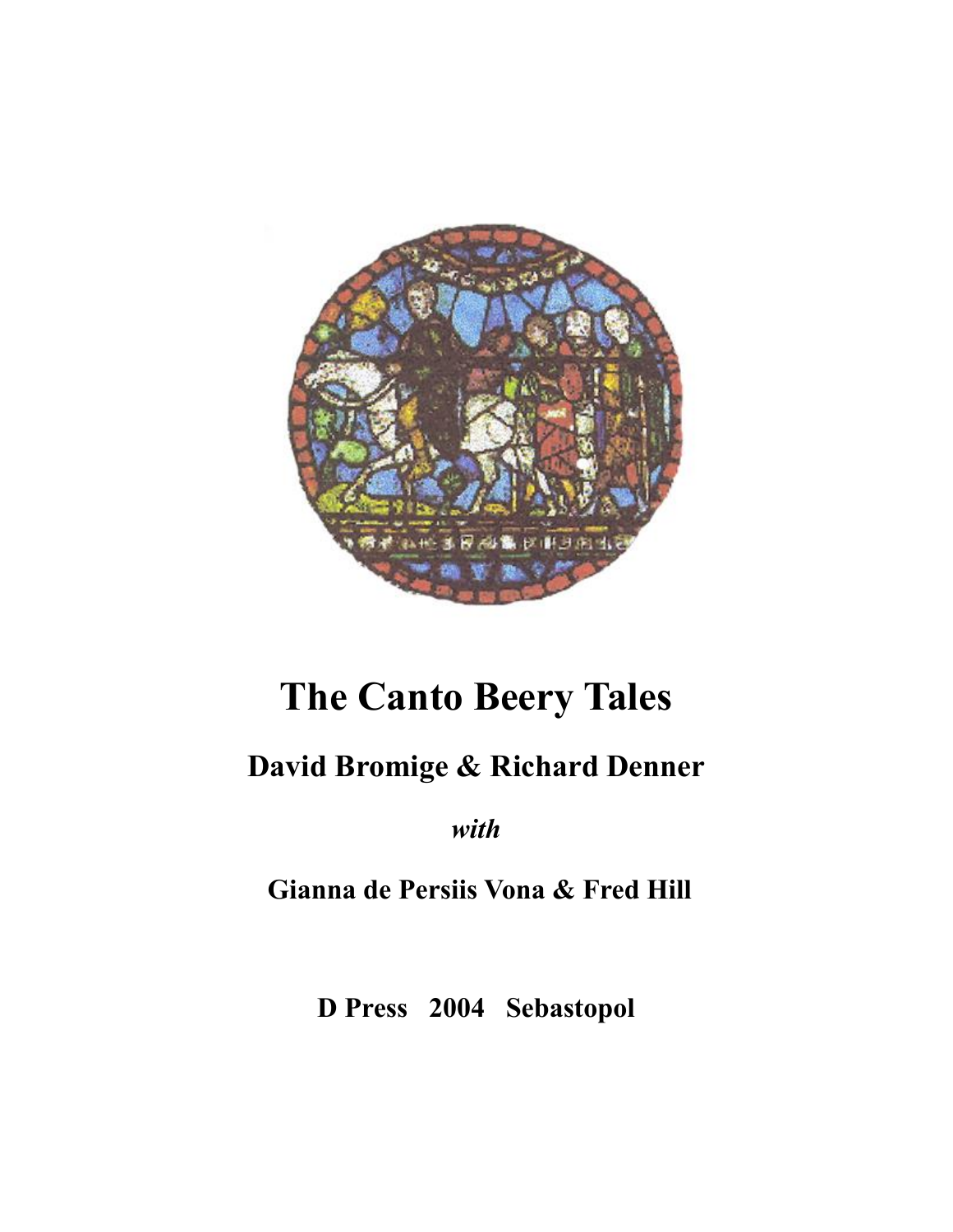

www.dpress.net

ALL RIGHTS RESERVED

#### **CONTENTS**

The General Prologue The Soldier's Prologue The Soldier's Tale The Nurse's Prologue The Nurse's Tale The Real Estate Lady's Prologue The Real Estate Lady's Tale The Tour Guide's Prologue The Tour Guide's Tale The Doctor's Prologue The Doctor's Tale The Dentist's Prologue The Dentist's Tale The Lawyer's Prologue The Lawyer's Tale The Monk's Prologue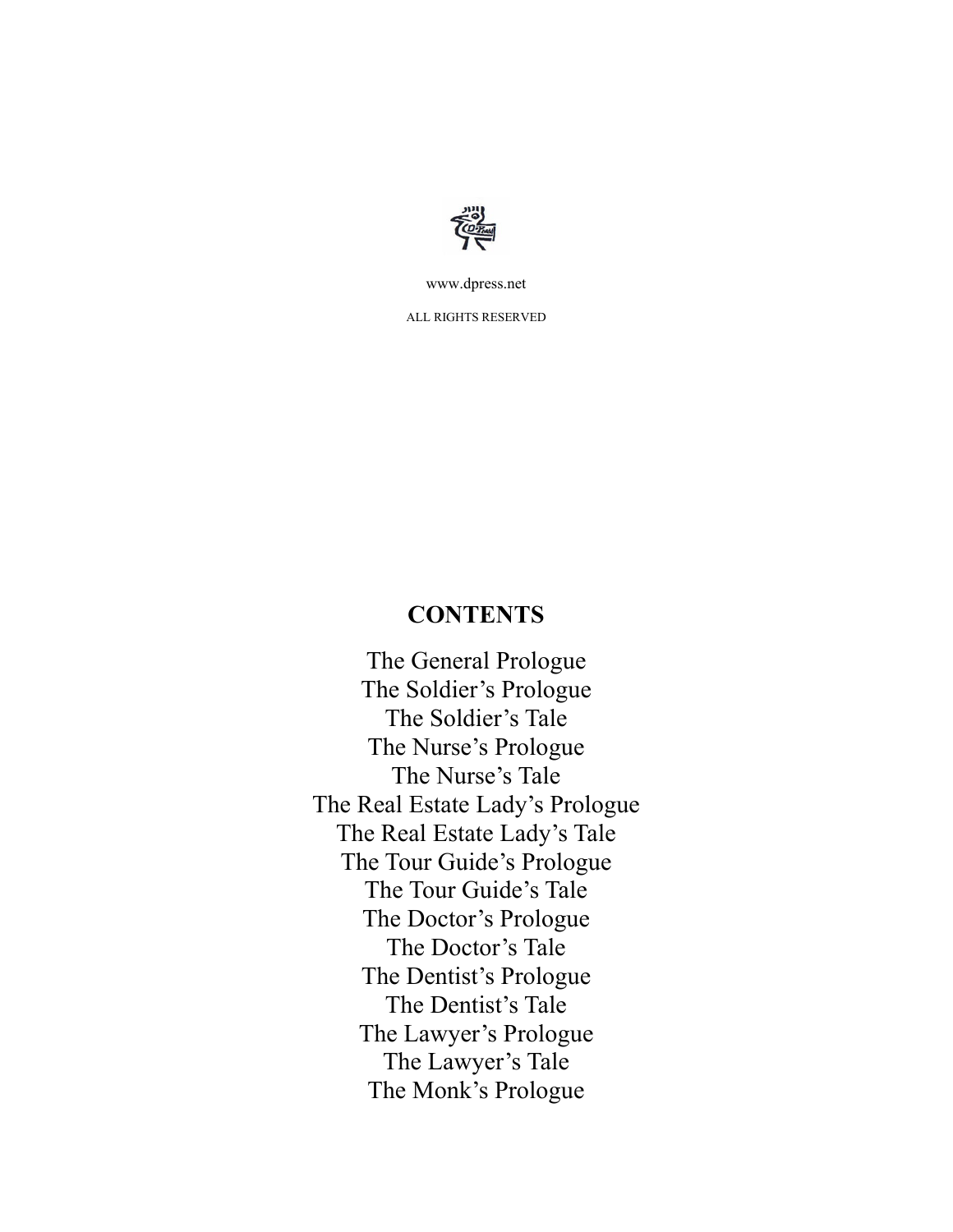The Monk's Tale The Nun's Prologue The Nun's Tale The Preacher's Prologue The Preacher's Tale The Groom's Tale The Bride's Prologue The Bride's Tale The Interior Decorator's Prologue The Interior Decorator's Tale The Salesman's Prologue The Salesman's Tale The Student's Prologue to the Poet's Tale The Poet's Tale The Writer's Prologue to the Professor's Tale The Professor's Tale The Writer's Prologue The Writer's Tale The Actress's Prologue The Actress's Tale The Promoter's Prologue The Promoter's Tale The Coachman's Prologue The Coachman's Tale The Prologue to the End The End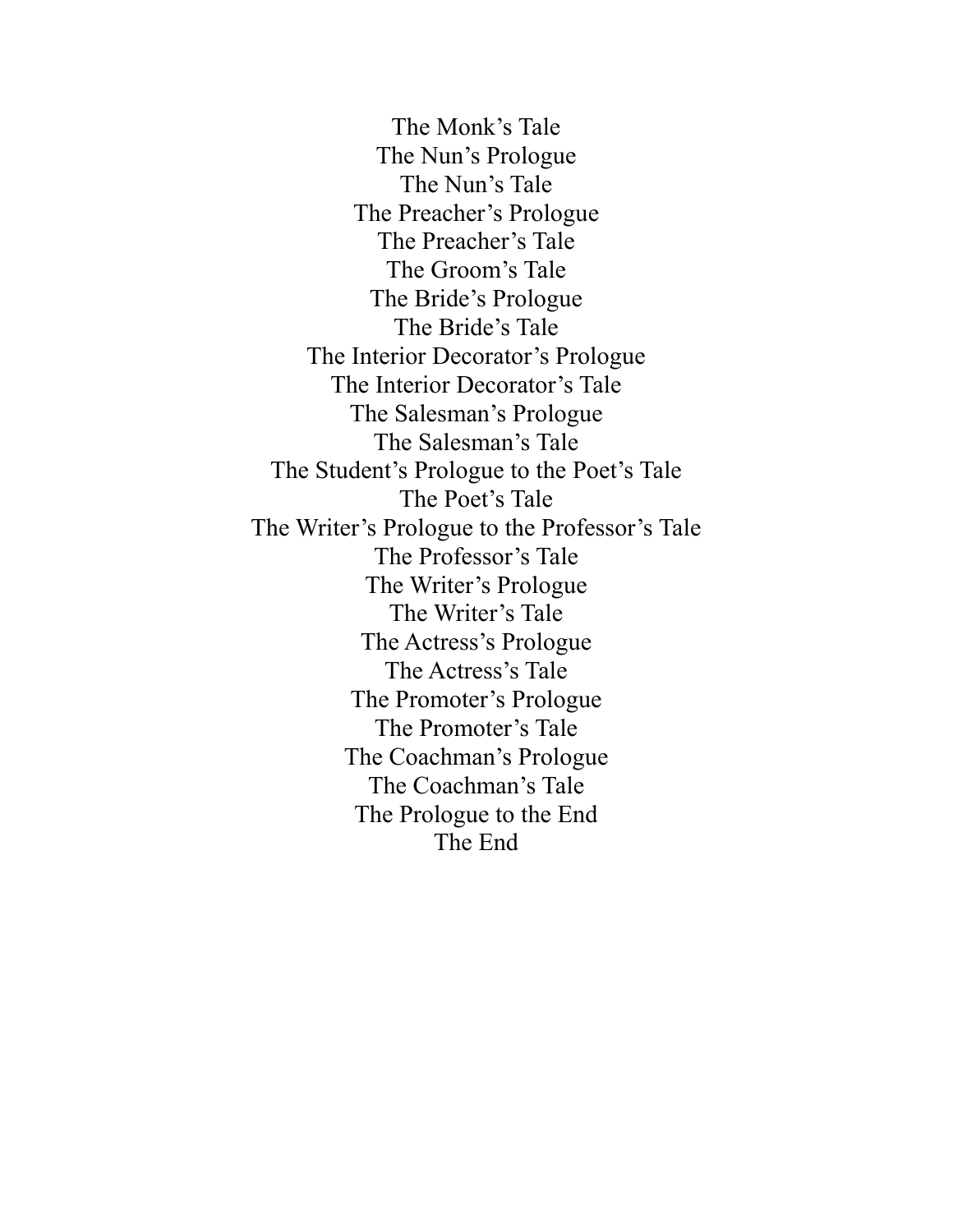# **THE GENERAL PROLOGUE**

and if you're a solid existential atheist that would be that but, unfortunately, in our psyches we can't always maintain our strong atheistic character we start to feel bad about the condition of things the things we've done and the things we've said and might have said better and ways we might have treated Her treated the Muse better

"No, I've treated Her well— "I'm not open to any self-reproach."

That we're not open to it is a sign that we've walled ourselves off into a position that is untenable because we don't really know what's going on with others

"No. I don't know, and I don't care." there are tears in our voice when we say it we pull everything together that we can to keep up our self image which is ok, it's natural but it isn't going to solve the problem we can't kill the other She isn't going to die we're going to go on as things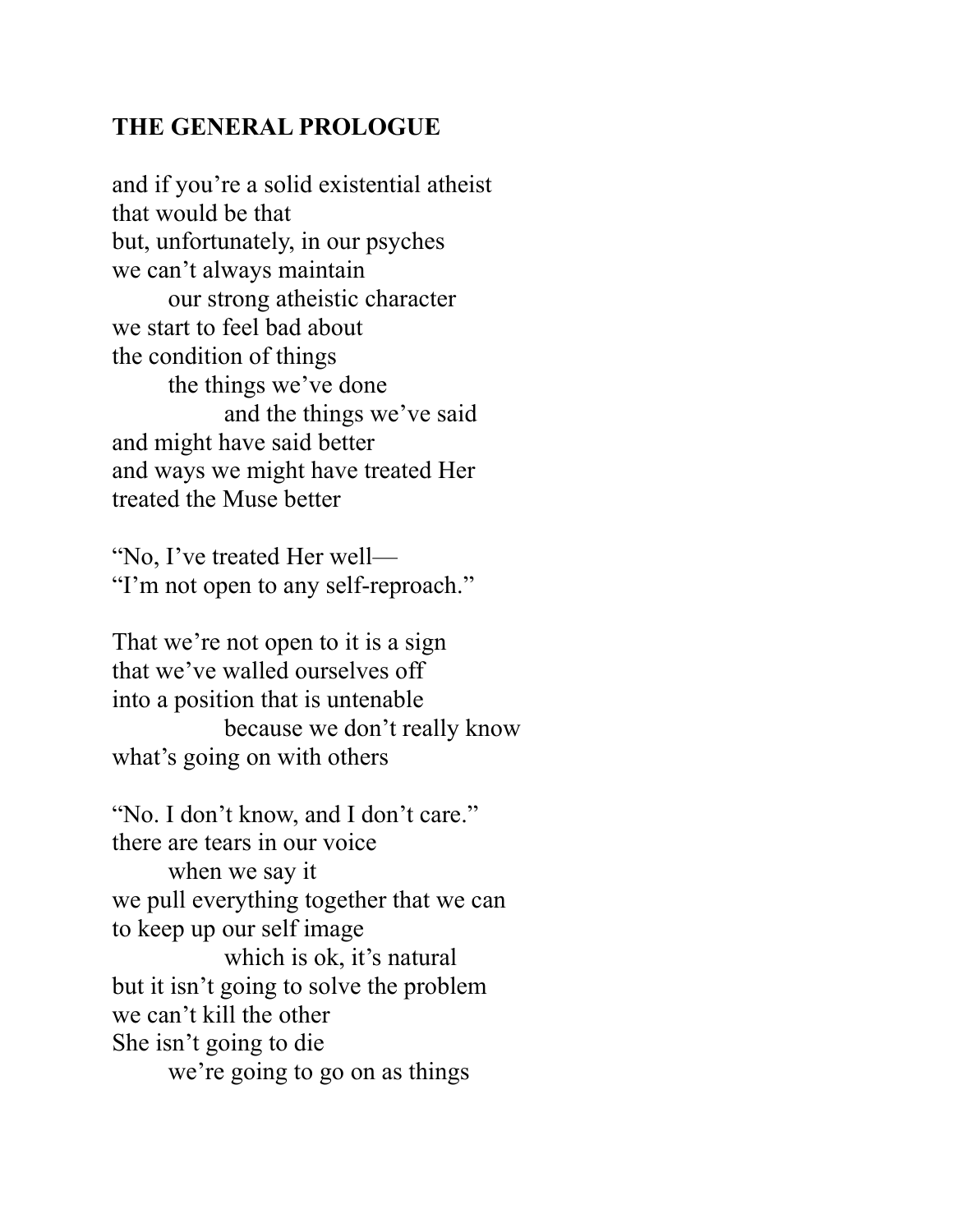The converse is to ask How is this transformed? does it evolve? go through metamorphosis? does it fix itself in time? can we intervene? can we stop it? will it take care of itself? crash and burn?

You're lucky She's not toting a gun yet robbing convenience stores to get Her fix more and more women are turning to crime and there's less and less tolerance for crime and more and more people going to jail for dumb things so, all in all, you don't want to embolden Her

Everyone needs lovingkindness the problem is how do you get someone to appreciate lovingkindness?

Do you twist their arms & crush their fingers? —they'll want it without conditions.

"Exactly! She'll say, 'You don't love me enough. You have to love me 24 hours a day, and even if I make foolish mistakes, you're supposed to love me.'"

Foolish mistakes are one thing,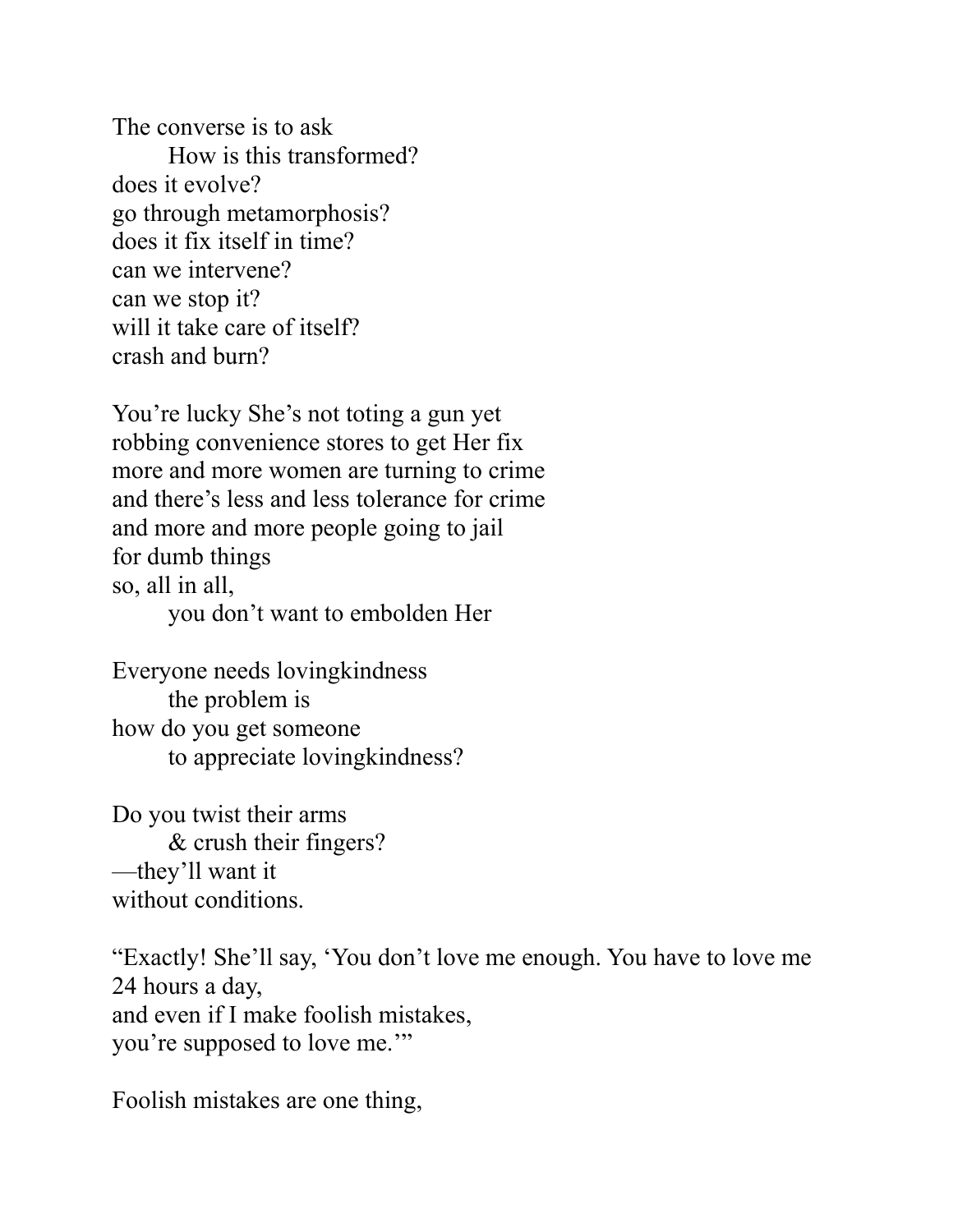but stupid mistakes are unforgivable.

There'll be a reckoning not in a future lifetime, but in this one you finally get it if you're getting busted, you're not a very good thief if you're taking drugs, the idea is to stay high so if the bottom keeps falling out, the thing to do is to get off drugs

You gotta face it, the situation is not going away fine when you're young and strong and resilient but at some point, there will be a reckoning you can call it God, or whatever, but it will be revealed in a very clear fashion that no one really gives a fuck

Like me standing in that house, drunk with my shirt all torn after I tried to beat up this guy because of something he said about a woman I was in love with and I realized that I had made a complete asshole of myself and the universe fell down around me and then I woke up later with this same guy trying to kill me, it was getting worse, and I suddenly said to myself, "Hey, this isn't the way to go.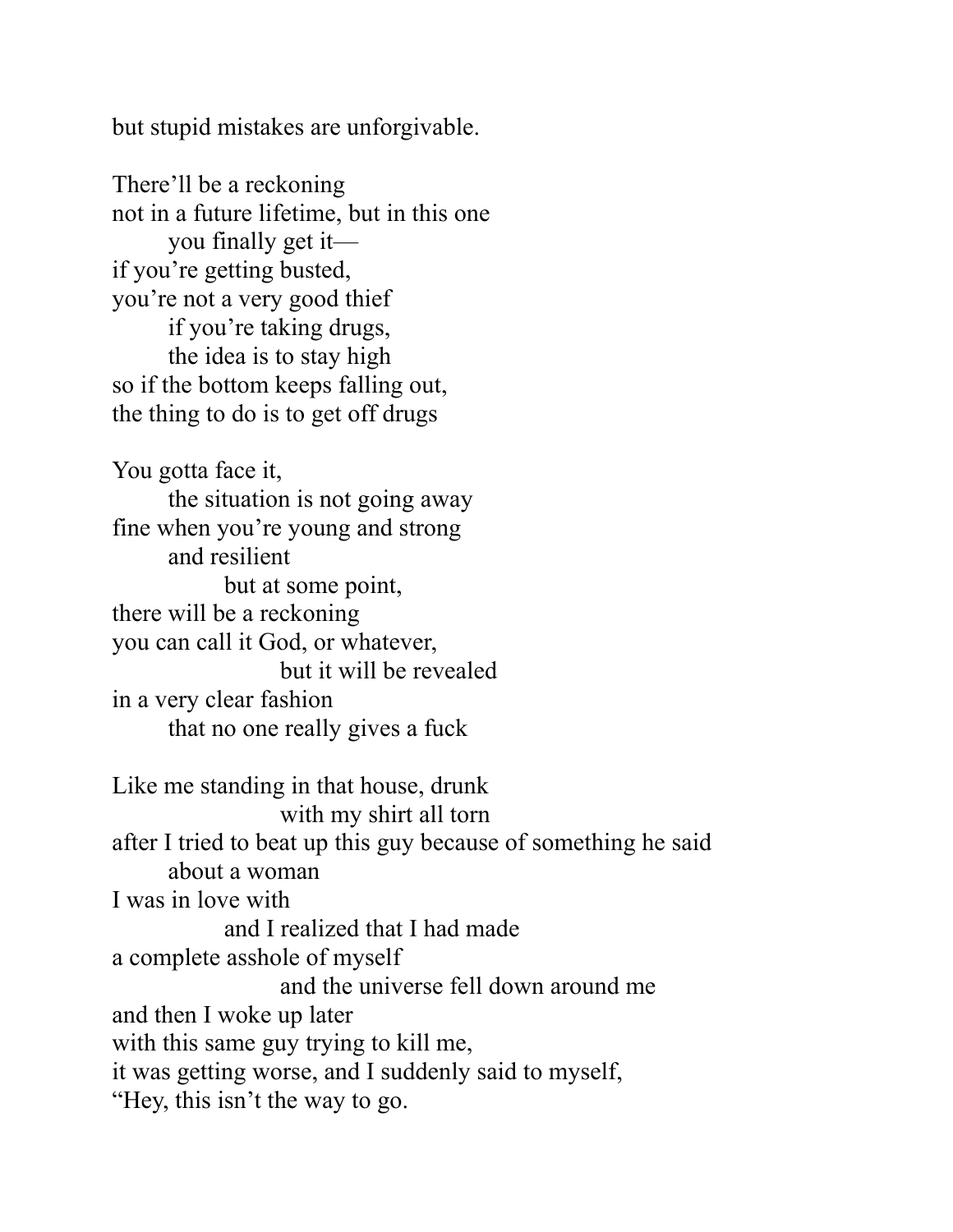This is not the path. This is the way towards death."

When you see this, you say, "I got to stop something— I got to stop stealing from my boss, got to stop taking drugs, stop cheating on my wife, something's got to stop because if it doesn't, the next step is…

I mean the universe is pretty generous to reveal this to you, that you can do quantum computations to arrive at this

consciousness…amazing, really! that you get the message One way or another, if you step outside the normal pathways that are on the brochure alarms go off—

GET A JOB GET A HAIRCUT GO TO SCHOOL

you get a job, you get married, you have a kid and if you decide, oh no, I'm going to hell hell is right there, two steps away, and if you'd better learn to live in hell comfortably like a Tibetan yogi, or you'll suffer

"Really?"

That's the key to yoga, being able to be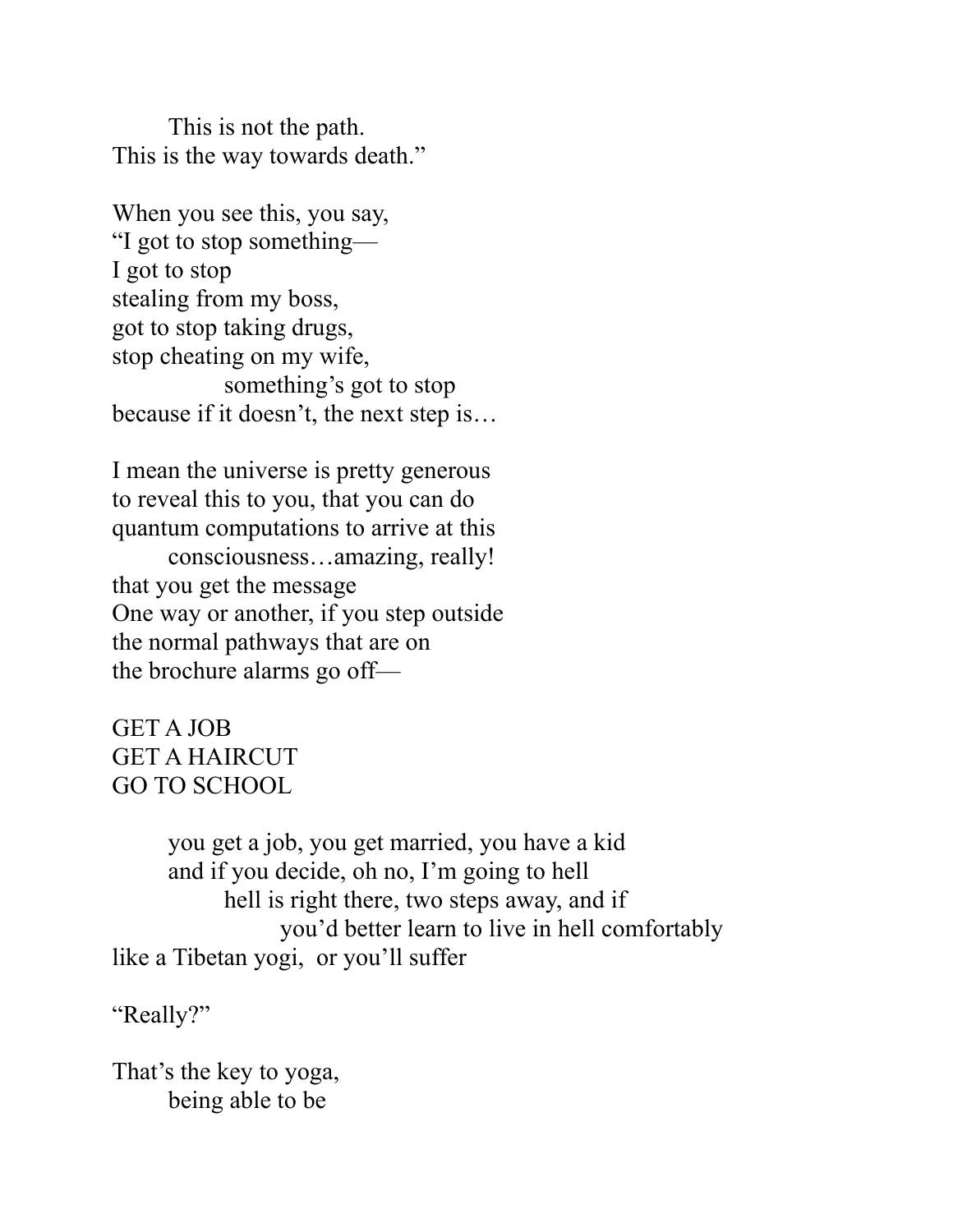comfortable in all circumstances, be able to go wherever you want, through all the heavens and hells and purgatories, through death and rebirth, keep on truckin' and staying out of the way of falling rocks

"When I was six, and the Germans were bombing London, my family got together with another family who lived in the same block and went down in the cellar, and there were bunks there, where we slept. But when the bombing was close, I woke up, and I was so scared that I made a vow. And the vow was: If I survived, I would be someone else. And I think this has affected my whole life. It's hard to know how to figure that out, but I interpret it to mean that is why I'm here. I kept my vow, and this is my ego sense of being me. Before that I was just a nuisance. How so? A nuisance, mainly, in my father's perception. And he got around my being a nuisance by running off with another woman.

Inside and outside, the world suffers. The President four more years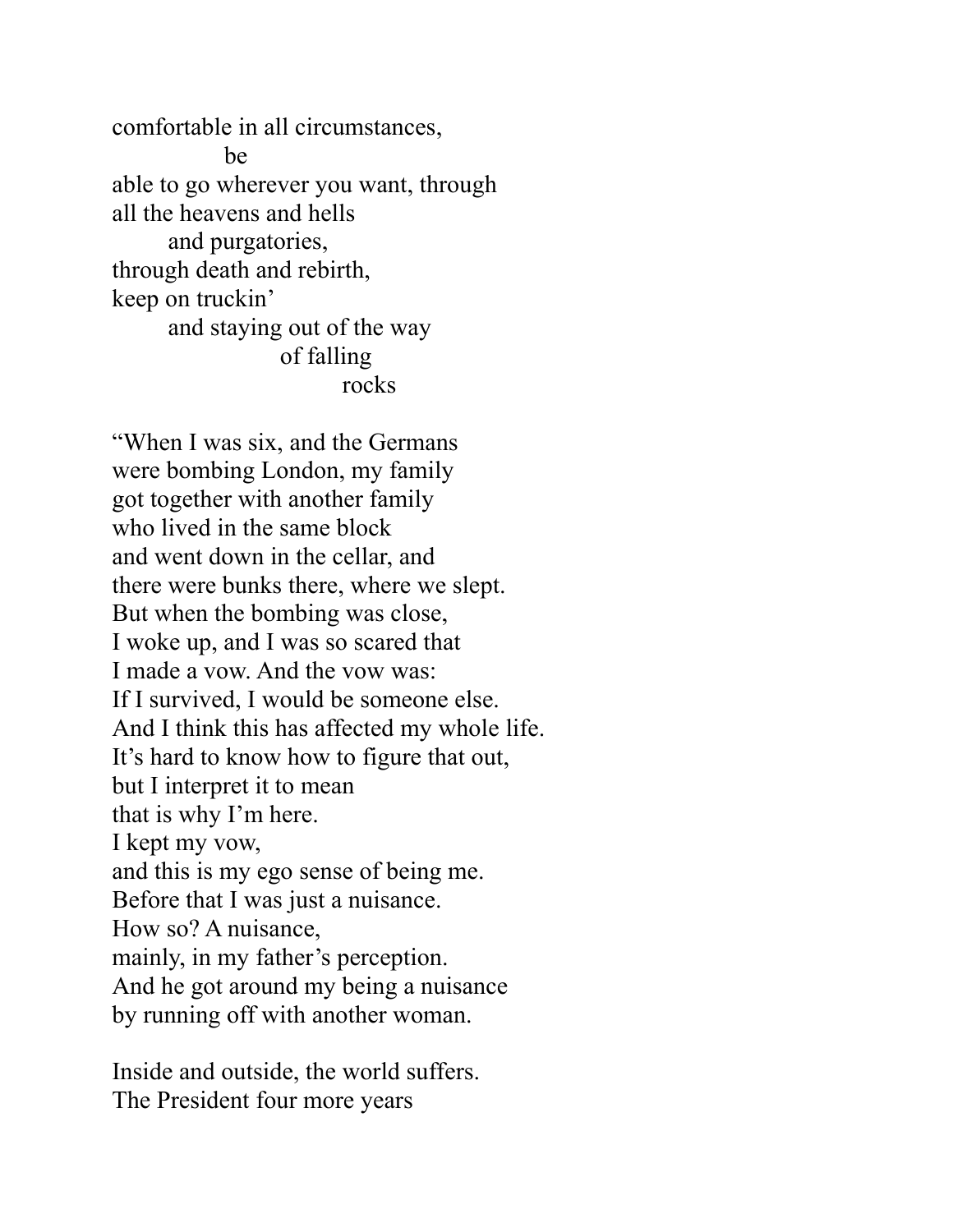to frighten everyone and encourage them to consume every last drop of oil they can.

Just lucky, as poets, that we aren't that invested in being rich or powerful, that we are witnesses. That that's been our role from a very early time.

We've had our respective covers a bookseller and a professor and we raised our families and didn't get all that attached to stuff. You didn't want to be a senator or the CEO of a corporation, did you?

No.

Or want to be president of your university? No.

No, you just wanted to write another book. Right.

Have the time to write to write another scathing poem on the nature of these fucks just like every poet before you.

But you had to keep that quiet.

"It's funnier if it's kept quiet."

It's subversive is what it is. It's what we do. That's our job description

in the times we live in. And it's humorous that we can. And we almost always do, because no one's paying much attention.

They'll pay attention in a couple hundred years.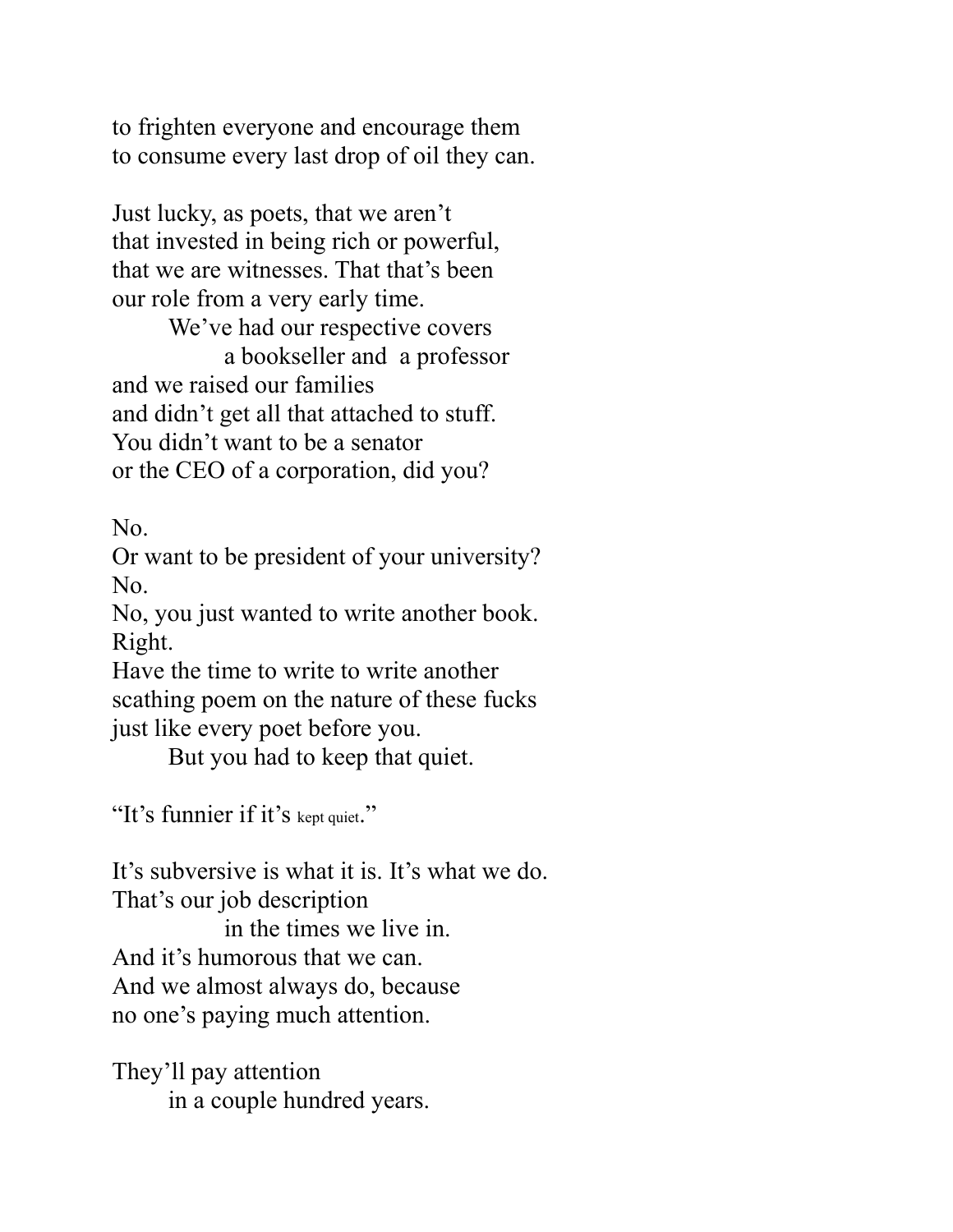Then, they say, "Oh, look, here, what they were saying!" And that's what's funny about it, that it doesn't go away, that it's right there in their faces.

There are people, like Dana Gioia, and there always will be, who say we should read this in school and quit worrying about whether Darwin was right or not. That we should read Shakespeare and Chaucer.

Besides, I can't imagine the paleozoölogical record will disappear just because Bishop Usher determined God created the Earth in 4004 BCE.

So, let's get to work on our epic. We'll call it *The Canto Beery Tales*, and it'll be the 4th part to our *100 Cantos*. A group of tourists in a coach are on their way from visiting the martyr's shrine at Canterbury Cathedral to Stratford-on-Avon to see *Twelfth Night*. Maybe there has been a terrorist scare at Heathrow Airport,

and the airport is closed, and the pilgrims need to lay over.

No, too much like history. They just need to tell their stories.

Ok, they tell stories. They'll be introduced by the Tour Guide, who is like the Host, and each pilgrim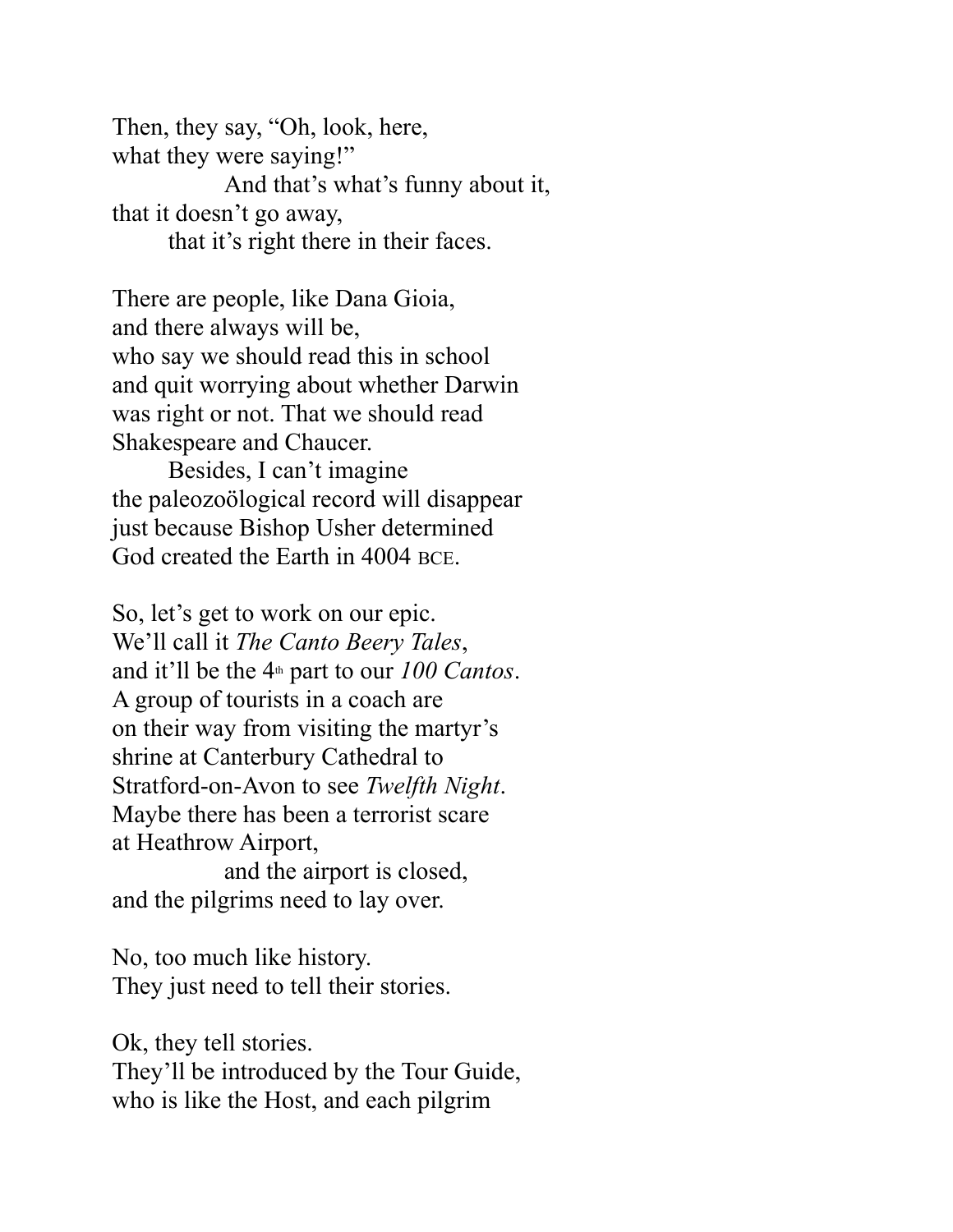will have a prologue, so we can get some background on them. And some of the stories will have stories within the stories, and some will be moral tales and some will not be moral tales. Our task: to keep Chaucer alive. Darwin will just have to fend for himself. Life is a pilgrimage.

#### **THE SOLDIER'S PROLOGUE**

Back f/Baghdad

a traveler f/an Antique Land

a Warrior/Pacifist Achilles /Aesculapius Chiron/Prometheus

Savior, Man, Titan

Gentle knight fought fifteen mortal battles decorated, Bronze Star and two Purple Hearts, 3 times in hand to hand combat and each time killed his man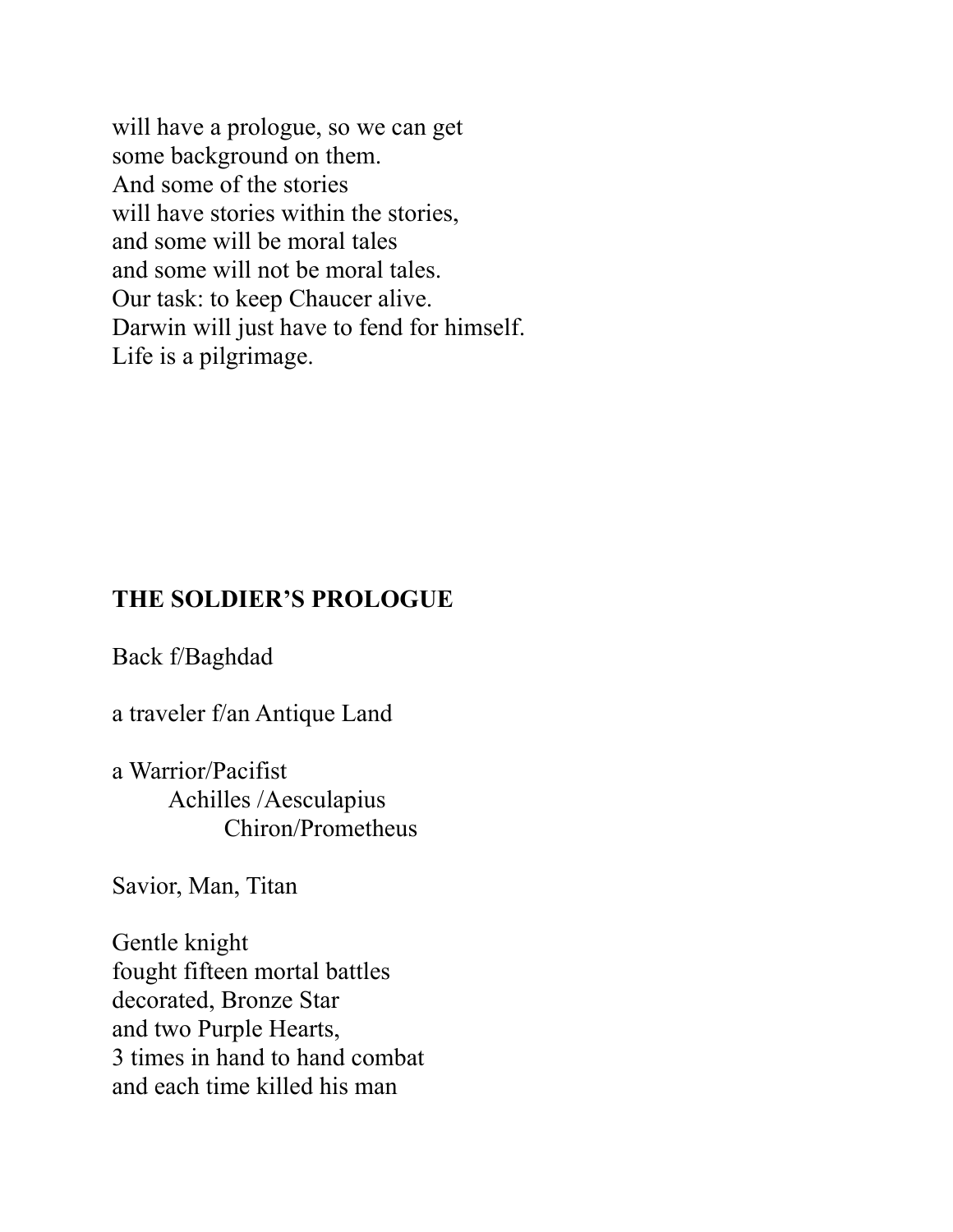Travels with his son, who is studying at University Forestry

Our knight fought in The Battle of the Trees defended the timber line against a flank attack

doesn't want his son to go to war born, 1941, in Washington, mother killed by Japanese balloon bomb near Hanford Nuclear Plant, at the beginning of WW II married, 1960, draft 2 D, student/married, feels he should serve his country, divorced, 1963

Votes on the right, the Party of God and the Bible conflicted around secular humanism, doesn't want Darwin's *Origin of the Species*  and Einstein's *Special Theory of Relativity* added to the Bible, inserted before *The Book of Revelations*  where it says nothing can be added or subtracted

Blames the failure of the Democrats on the Queers, not the Greens, the fury of the Führer the fragmentation of the psyche the consolidation of wealth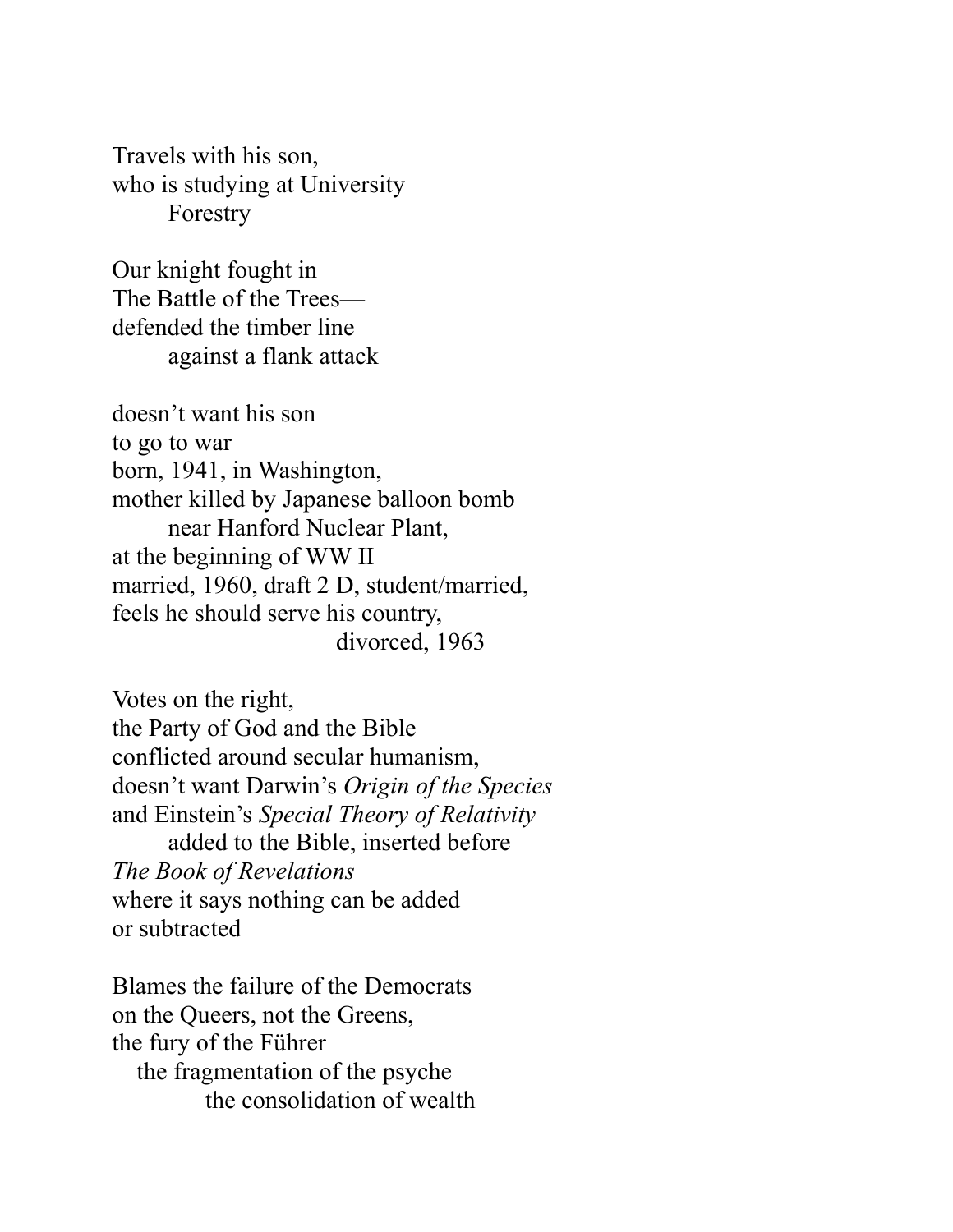# the monopoly of media

Easy targets to machine-gun

"Ducks on a pond"

Says, "I'm not happy about this nasty little war with Civilization, even if you call it a Holy War

"Compassionate conservatism", he says, "what's that?"

They invented it.

"What is it?"

Something mystical like trickle-down economics

"Well, when you dismiss your poets in time of war, you are dismissing your first line of defense an old Bardic tradition. Now sire, than wol I tell you forth my tale."

And so, begins the game.

# **THE SOLDIER'S TALE**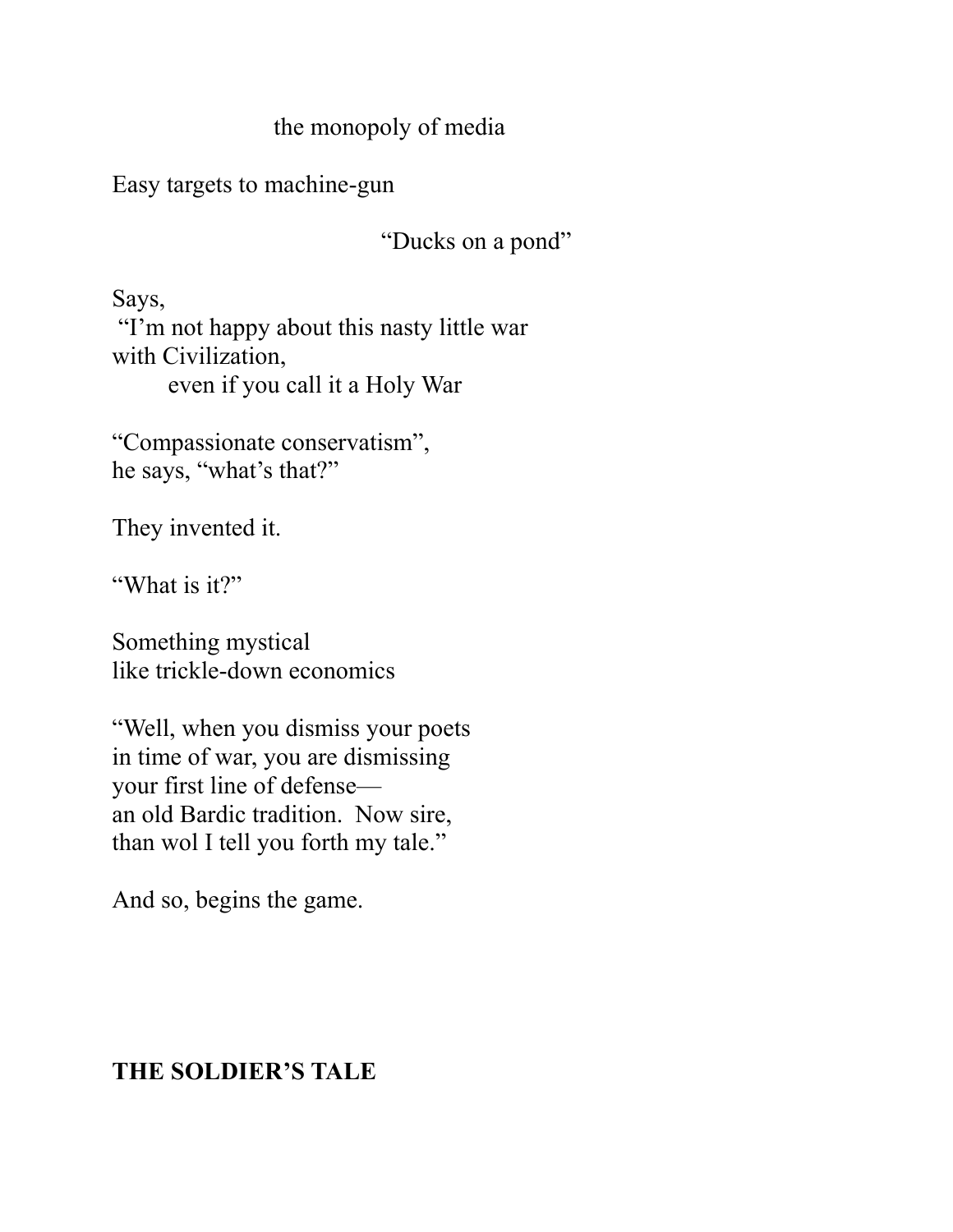My tale is of a fallen comrade Sgt. Joe Saviers (b. 1950 d.2002)

I invoke Duncan, our old king skull bowl memorial in the charnel grounds life against death a dreadful dream

Tashi prayd over your ashes, naked on her moon time menstrual minstrel mistress her pussy which you so loved speaking to your mind stream

you dead, gone busted in your beard o, horror

is issuing from the brain shining upon us …

Tashi phoned me and asked if I would drive with her to Montrose, Colorado, and pick up Joe's truck and horse trailer, inventory things in his storage locker, then drive to Joe's ranch in Telluride to see if the house could be put on the market as a completed shell, check with the contractor, check with the lawyer, check with the realtor, stay in Montrose with Jack, at his brother's, deal with the mortician, where Joe's brother, Pierre, had left the truck and trailer after freaking out about hearing Joe willed everything to Tashi, had loaded the truck with stuff and left it with this dude who'd cremated Joe, who might be difficult to deal with, him being a debarred lawyer and used car salesman as well as a mortician, who might be holding the truck ransom for storage fees, hmmmm, obstacles, Joe had been having problems with the crew working on the house, trouble getting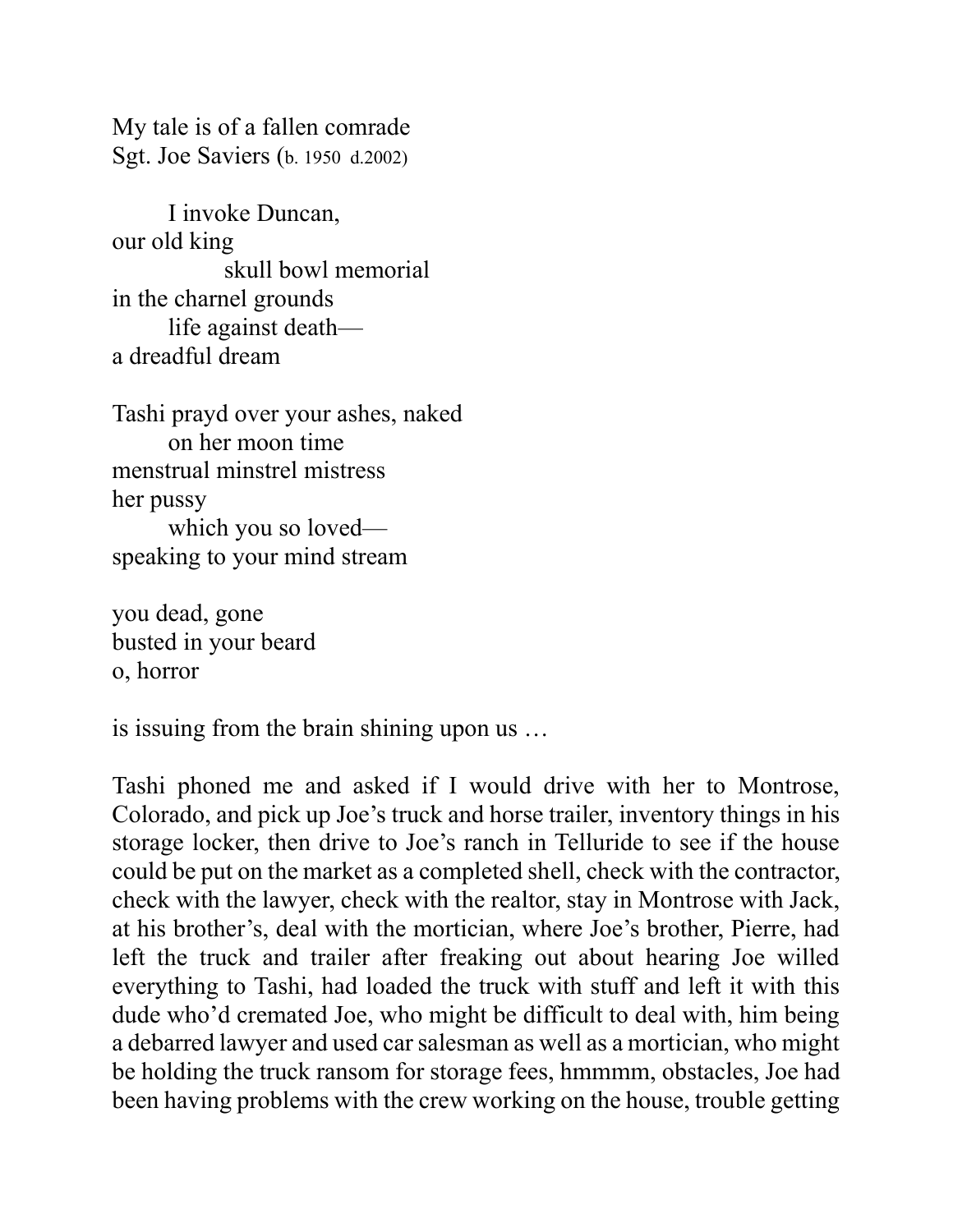his construction loan, all kinds of pressure, Tashi said she was afraid to live in a tent near a gang of ex-cons with Joe driving them hard to get the work done, and so his girl had gone back to Point Reyes Station, California, and Joe flew to Venezuela, where he had begun to drink, fallen off the wagon and got crushed under the wheels, and would I drive with her in a rented car and sort out this stuff

"Sure, why not?"

Tashi and I take the lonely highway which is a lot of desert to cross heading for a 40-acre spread near Telluride, land between the ranch of a movie star and that of a retired four-star general

there's property, and then there's land

Joe left this world left a home half-built a four-wheel drive truck a four-horse horse trailer three horses and debts spread to the ten directions

left half-finished yet, somehow

left right

on time

Pony Expresso Deli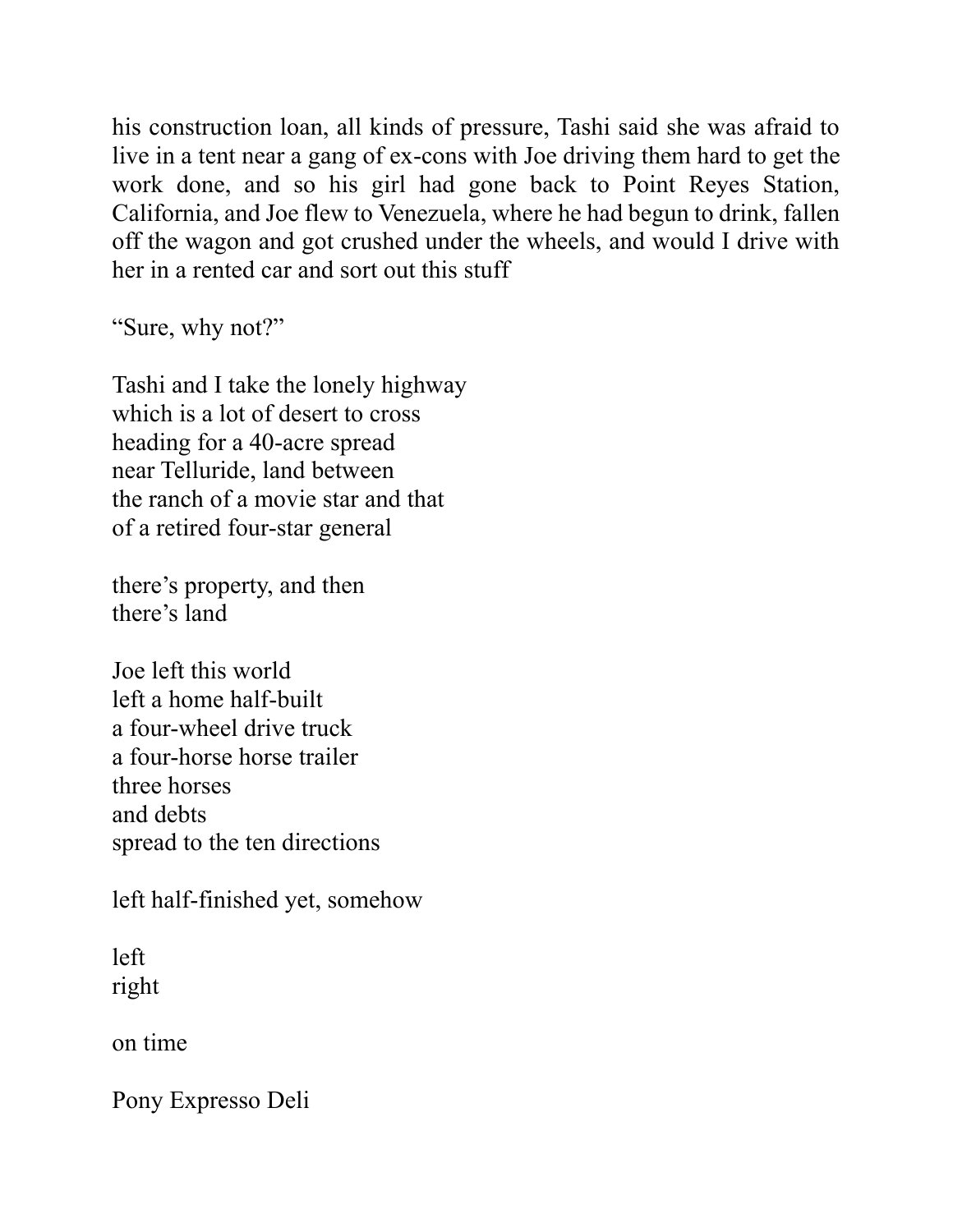on the old Pony Express Trail

espresso coffee in every small town in America, now

driving a diesel and a horse trailer Heehaw!

the open sky— a part of me turning never returning, always rising Joe died of hyperthermia, found him laid out in his tent, surrounded by knives, knives stuck in the tent posts, in the ground, knives everywhere— Joe stabbing demons

the autopsy said advanced stages of cirrhosis, liver failure aggravated by alcohol, no knowing

And could it be suicide? a reckless act, a hopeless soul headed to ultimate torment

But what do we know? A few pieces of the puzzle fragments— mostly nothing

ignorant of your hopes and fears your wishes your epiphanies

we're on a longitude on our way to a latitude on our way to a kill box flying around with hot ammo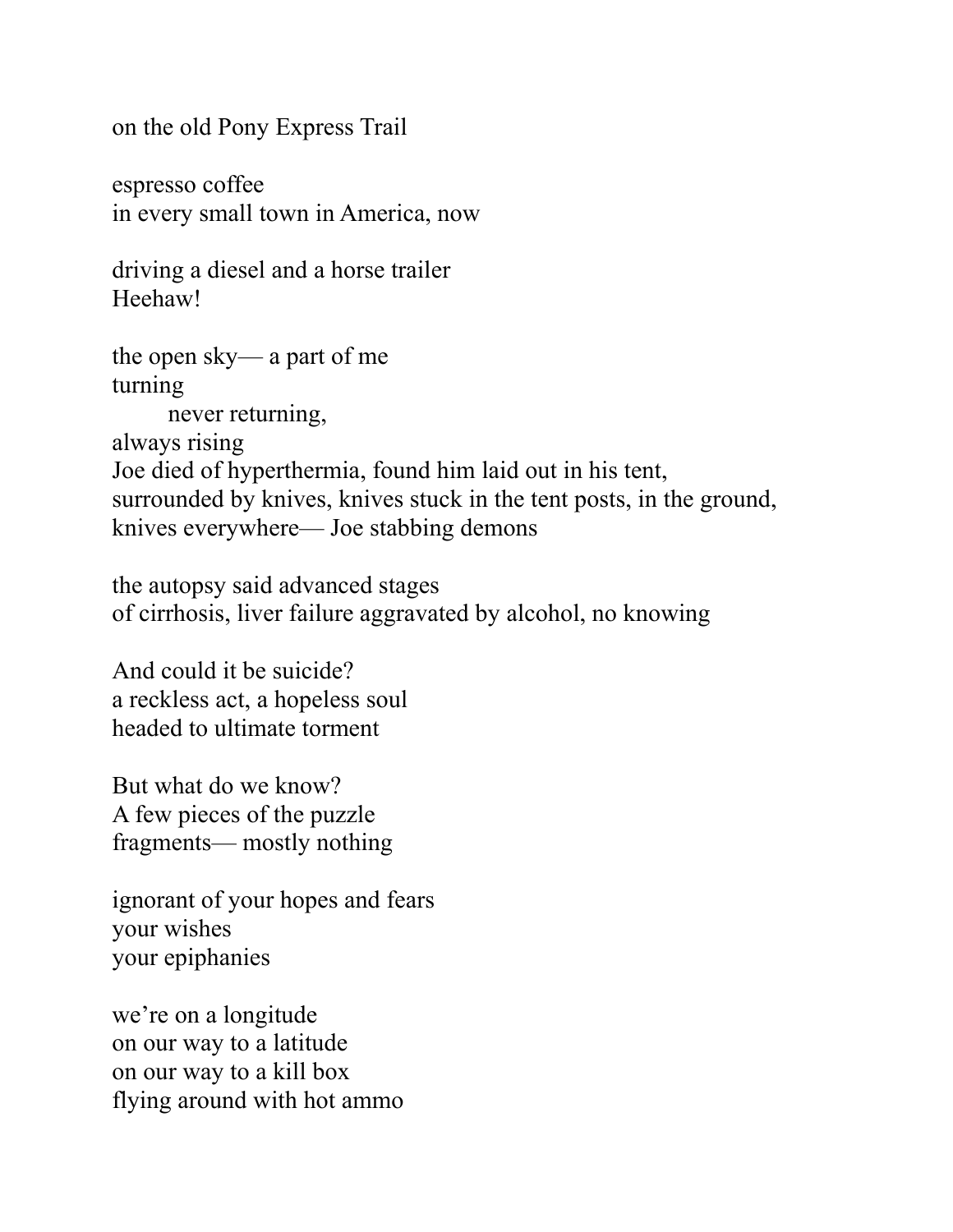intending to kill everything or

we're rowing across a lake getting nowhere fast talking about the causes of happiness

this is where my mind stalls— there's a gulf a war in all of us

in the ticking present— nothing of consequence

don't get attached, Joe seeing us going through your stuff

no putting the petals back on the stem now the flower is torn your photo album a photo of Hem on a fishing boat a photo of Coop in hunting gear photos of The Stones stoned you in bell bottoms ice skating with Sun Valley snow bunnies

you laughing your gentle, giving, forgiving laugh your impish irreverence your healing side, then your quirky switch to macho your 30.06 in the gun rack your knives and bear skins and drums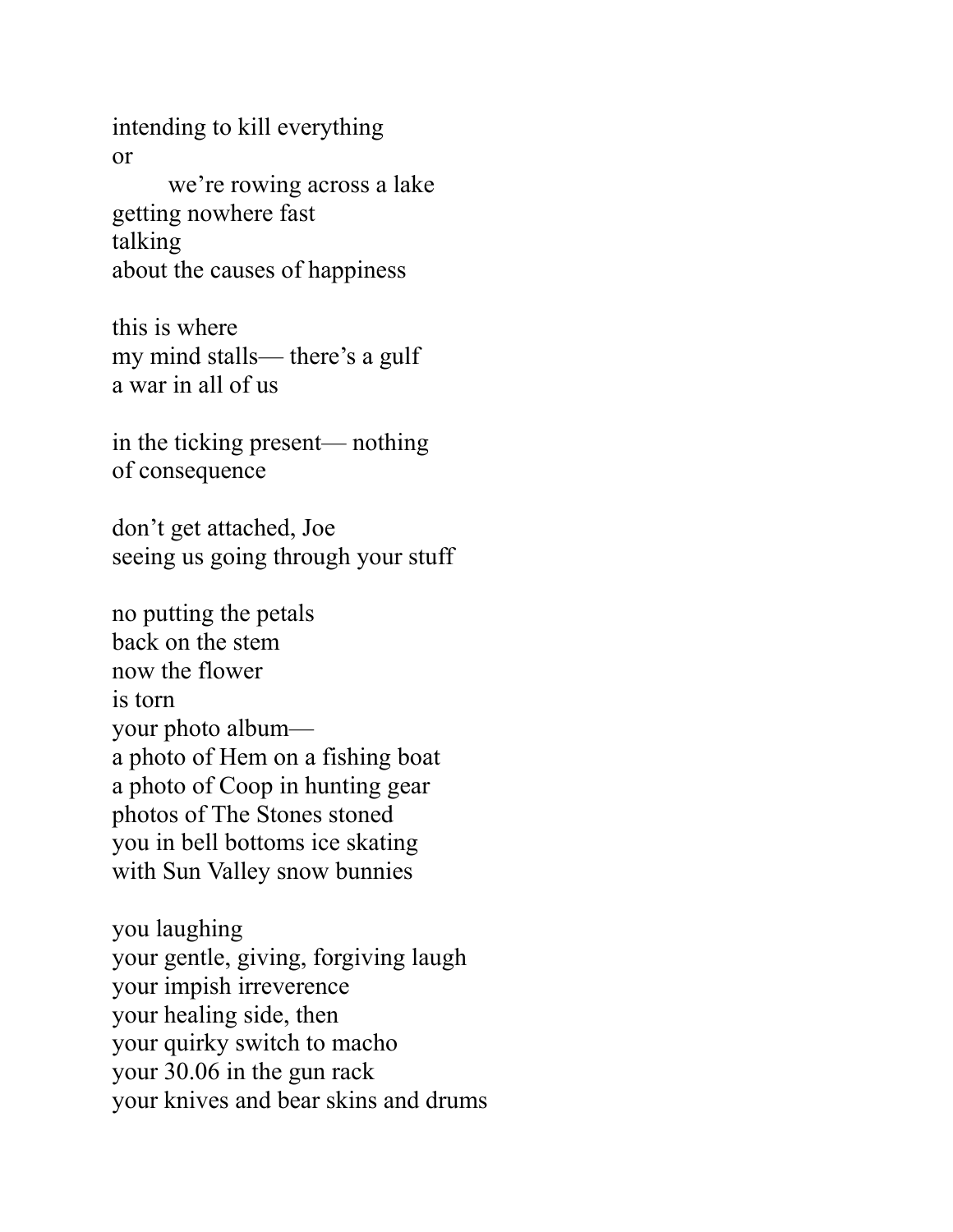hint only partially at who you were

I mourn the loss of my friend the years taken the stories untold the I mourn the loss of my friend I bless him I pray he's in a good place I I mourn the loss of my friend his spirit among the shades

God is crazy God is a castrati God is a blind eye wreaking havoc on beauty

Violence, violate, vile

My friend is dead, ded daid, died, done gone BEYOND

both virtues and faults

here— I'm sure this is what you want to be remembered for—

walking down Fall Street you pick up a piece of dog poop and say, "Look what I almost stepped in!"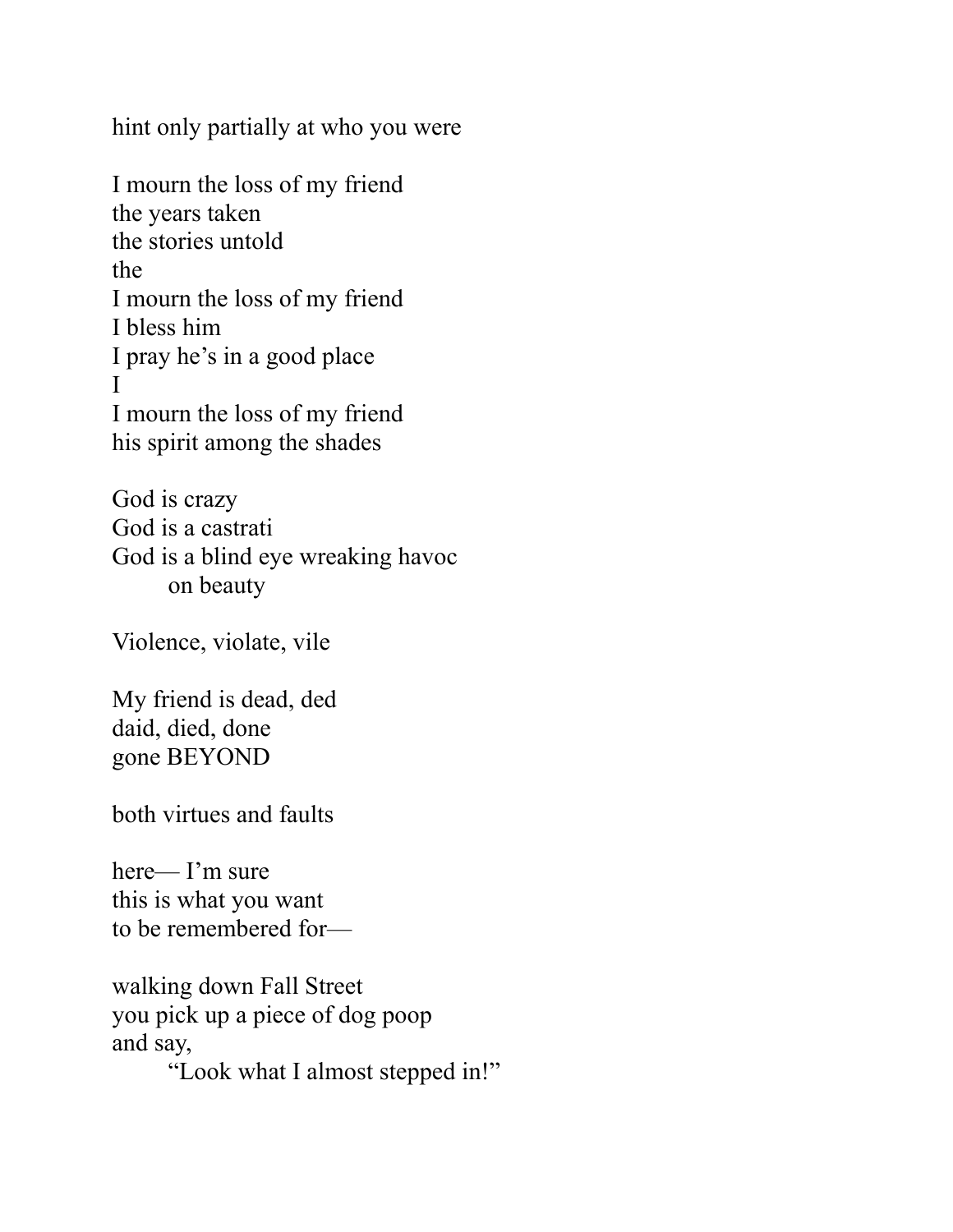your shrink didn't know your family and friends didn't know and even if we did

what could we do about it? you kept drinking and drinking and drinking

and now I say prayers and two rainbows appear in my eyes

I tried to kill the rose creeping into the tower but it came back

with vengeance from your heart to my heart

of you, part to part, of me now, healing

we are rampages of feeling heaps of hopes and fears tangled in thought webs

top, bottom and at the edge of beyond

suns burn in you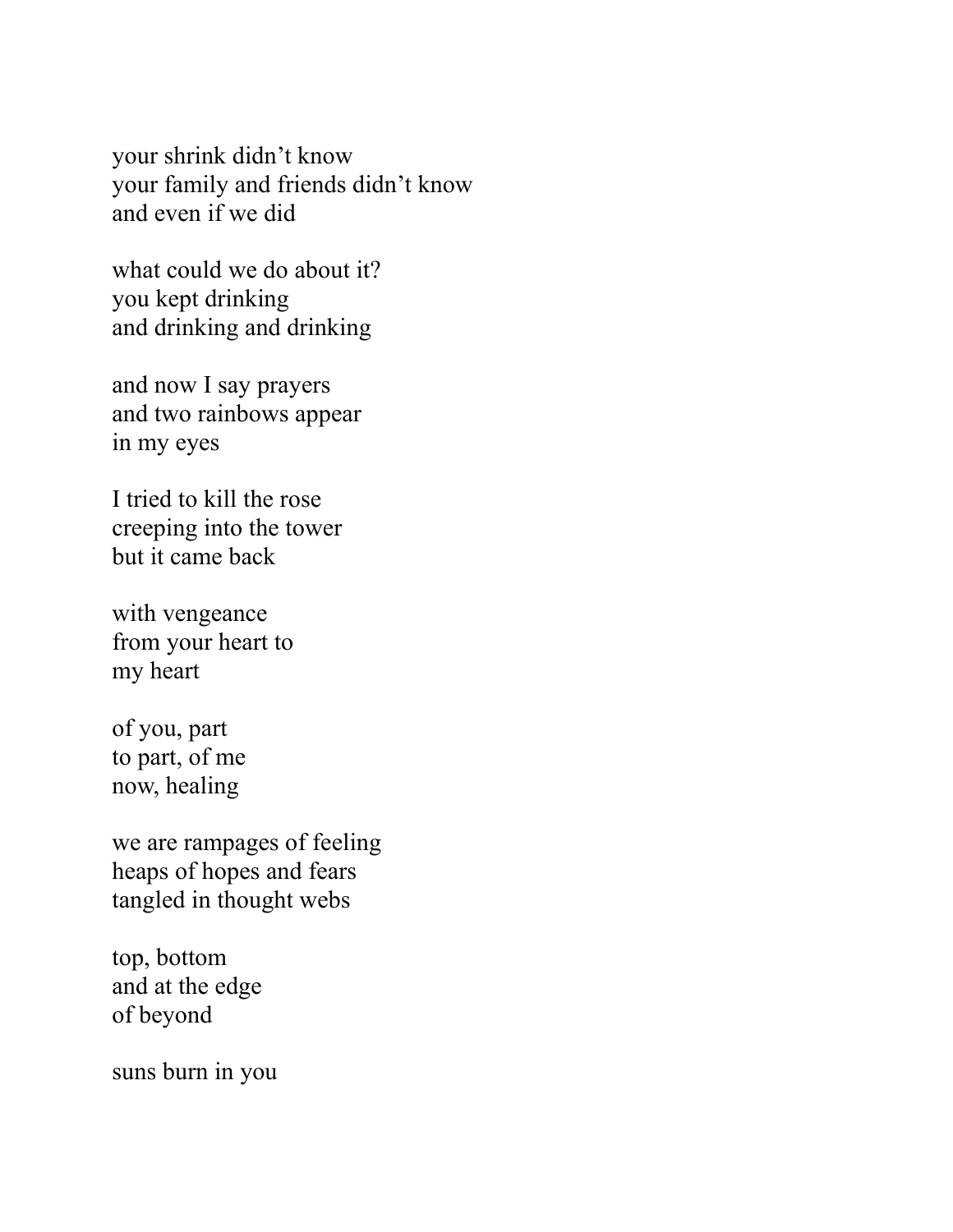#### **THE NURSE'S PROLOGUE**

She was remembering how the mists rolled off the hills of St. Thomas and St. Martin and settled into the Valley of the Stour, where she could see the great towers of Canterbury Cathedral reach towards the sky.

 The Nurse, Miss Zöe Dunstan, had read *The Confessions* by Saint Augustine when she was a freshman at university, and now she was able to see where the great man had been the first Archbishop.

 The story goes that Pope Gregory had sent St. Augustine to England in the sixth century because Gregory had seen "Angle" slaves for sale in the city market in Rome and had said, "not Angles but Angels," and he believed these were truly a fit people to be converted to Christianity.

 On her visit, the Nurse had learned that The Cathedral is linked to the lives of many great figures in history, and that among these was a distant relative of hers, Saint Dunstan. She guessed she was not directly related, but she was pretty sure there was a connection. Her heritage was Scots-German on one side and Irish-English on the other, so in all likelihood this Saint was in her father's family tree.

 Our Miss Dunstan's traveling companion was her lesbian lover Jane Farr, a school chum of Zöe's at the University of California at Berkeley. Miss Farr had graduated with a degree in English and had become a real estate saleswoman, and Miss Dunstan had taken a degree in Biology and gone on to become a nurse. But what the two shared was that they were both short story writers in their spare time. As they sat together and chatted,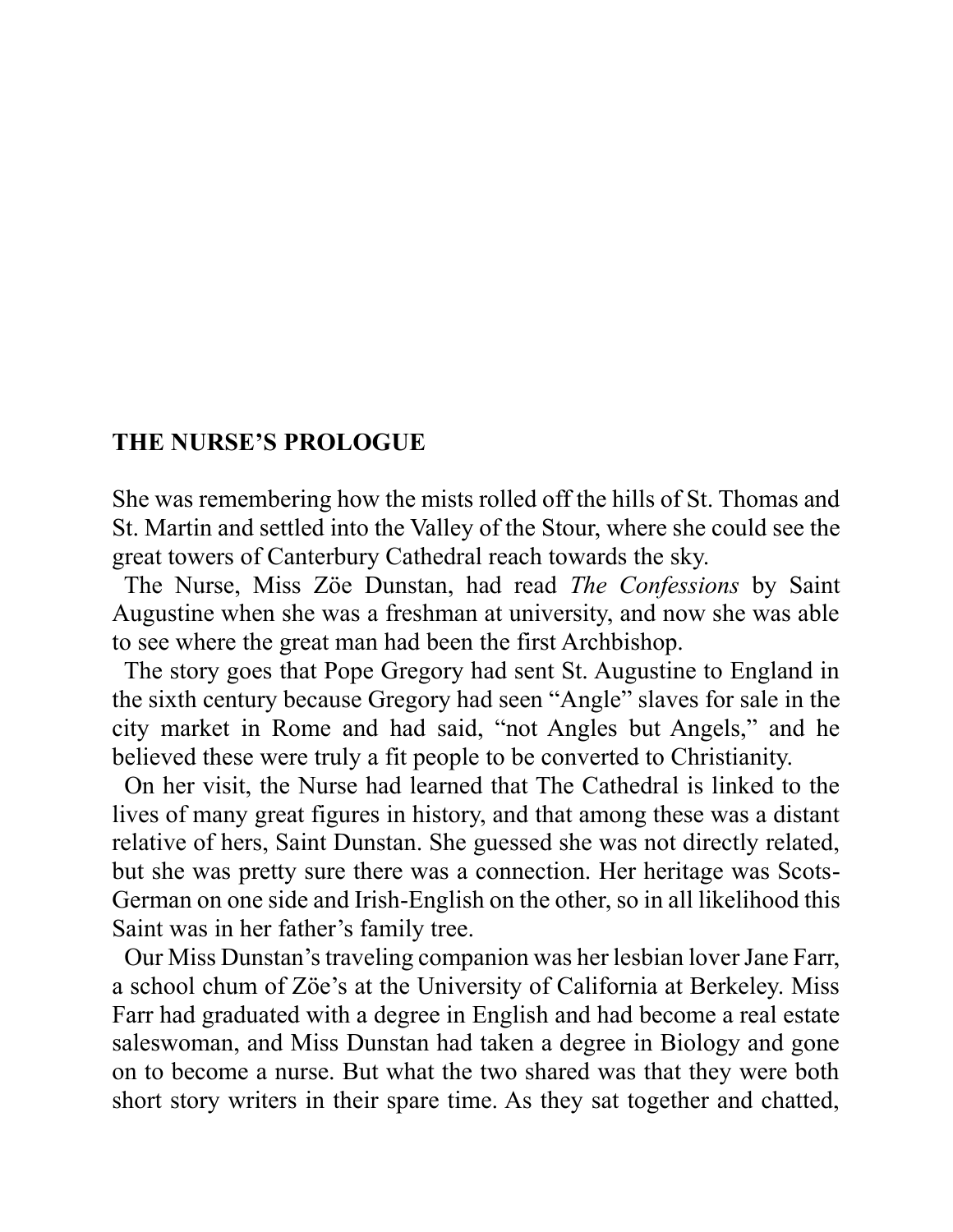Miss Farr asked her friend to read her a story from her recently published collection.

#### **THE NURSES TALE**

"This is one that was originally published in *The Kickass Review,*" said the Nurse. I think it takes its name from *The Kirkus*, which is a much more somber review. Do you know that review?" But her friend didn't respond, so Miss Dunstan launched into her story:

Phoebe likes to lie on her stomach and put her ear to the heater vent. Her brother's room is downstairs, and their heater vents must be connected, because when she does this, she can hear everything that goes on in his room. Most of the time there isn't much, just some mysterious bumps and thumps, maybe a cough, or a sharp whistle. Mark can whistle through his two front teeth in a way that makes Phoebe envious. He takes great pleasure in this ability, and will do it spontaneously, even when he thinks no one is listening. Mark is sixteen and so handsome that everyone says so. Possibly in response to so much positive feedback, Mark spends a good deal of time lifting weights, whistling through his two front teeth, and not doing his homework, which is why Phoebe's mother is always saying that Mark's grades are *abominable*. Phoebe, who is only nine, had to look this word up in her pocket dictionary, which she loves because it is so small, and she loves anything much more if it is smaller then it ought to be. When Mark lifts weights, they make a sharp thunking noise that Phoebe can hear through the heater vent. Whenever she hears this sound, she thinks of the word *abominable*, and then she thinks, *detestable or loathsome*.

 Sometimes, Mark does more exciting things in his room than whistle, lift weights, or thump and bump mysteriously, and these are the things that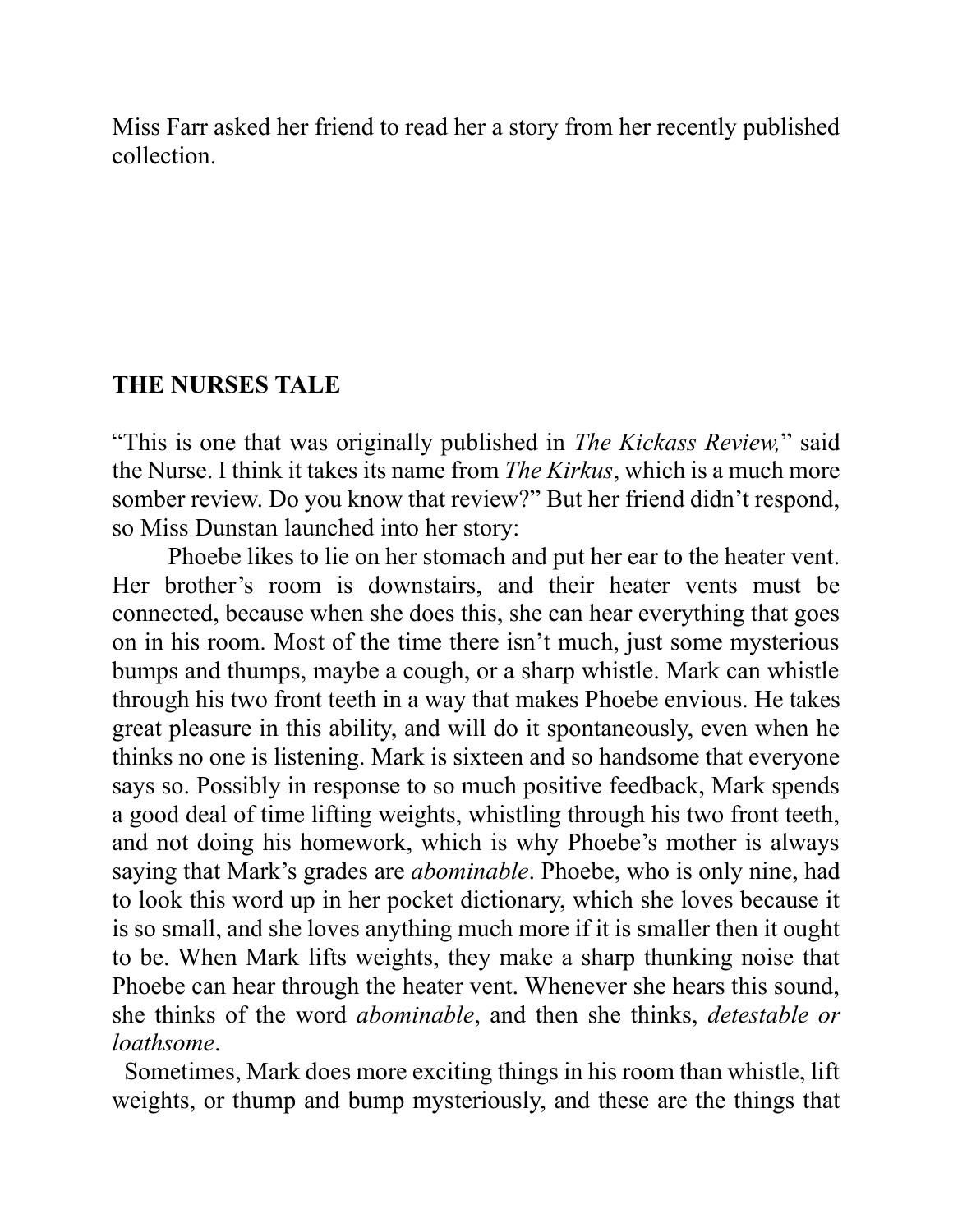really hold Phoebe's attention and keep her there, ear pressed up against the cold metal of the vent, well past the time in which it has become uncomfortable. Sometimes, for instance, Mark has girls in his room, which is something he can only do when their mother isn't home, and he is meant to be babysitting Phoebe. Then interesting things begin to happen. First, Mark tells Phoebe to get lost and leave him, and whoever the girl is, alone. Mark has a lot of girlfriends, so many that Phoebe is unable to tell them apart. They all look pretty much the same, and none of them is ever very nice, so Phoebe doesn't pay them much attention. When Mark tells Phoebe to get lost, she pretends to be miffed. She kicks at the side of the couch as she stalks off to her room, or else says something contrary like, "Fine, whatever," just so that her displeasure will seem more authentic. Not that Mark notices. As soon as he has a girl over, he only has *one* thing on his mind. Phoebe has no idea what that *one* thing is, but she knows it must be something pretty stupid, because her mother says this to Mark a lot when she is angry, "You only have *one* thing on your mind with those girls." She'll say this, and then she will roll her eyes and look disgusted, the same way she does when she discovers that their cat, Winkers, has pooped in the corner of the living room again, behind the couch.

 When Mark is in his room with a girl, there is so much to hear. First of all there is lots of giggling, and sometimes the girl will say something like, "Oh, Mark," or "We shouldn't." Then there will be lots of loud breathing, like the way Phoebe's mom sounds when she is cleaning the entire house and not happy about it. Sometimes Phoebe wonders if this is what Mark and his girls are doing in there, cleaning, but that doesn't make much sense. Phoebe has gone downstairs and peaked into Mark's room after one of his girls leaves and, if anything, it looks even worse then before. When things are really exciting, Mark and his girl will get into a fight. Phoebe doesn't usually like fighting, it reminds her too much of how her mom and grandpa fight at holidays, and how their angry words always make her sick to her stomach. But with Mark she doesn't feel this way, because she doesn't care about the girls, and she doesn't care too much about Mark either.

Today he has a red-haired girl in there who has freckles, and a pretty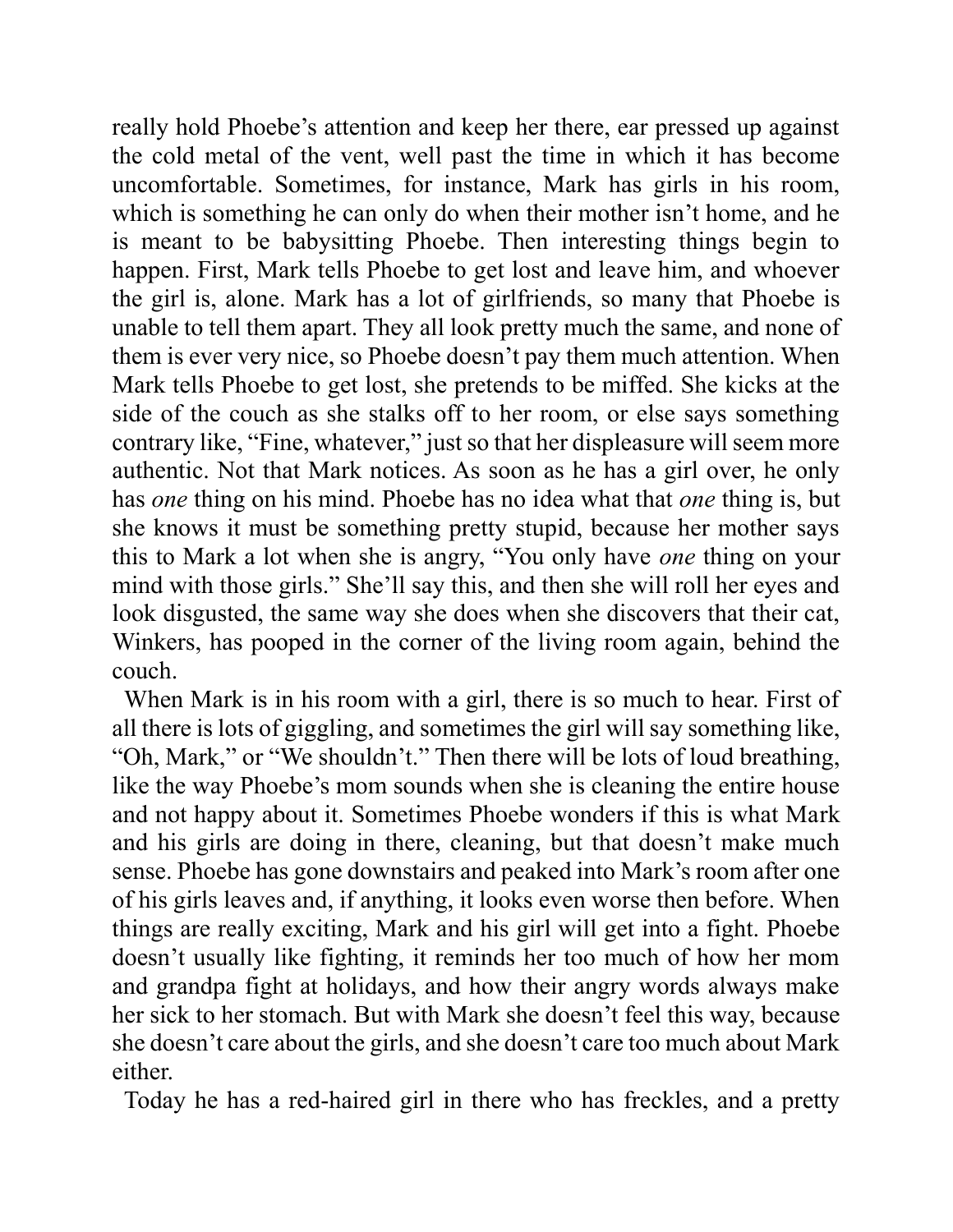little nose that makes Phoebe feel ugly and envious. This is the red haired girl's third time over, and Mark has been acting strange. Phoebe is thinking about the things that seem odd about today, and she decides to make a list of everything important so far, just in case she plays Private Eye Detective later on. She recently finished reading *Harriet the Spy*, and is inspired by the idea of clues and unusual circumstances. She gets her special pink pad of paper from her desk drawer. There are ballet slippers in the corner of each page, and the pad has a matching pink pencil with a ballet slipper eraser that smells just slightly of bubble gum. Phoebe sits cross-legged on her dingy shag carpet throw, next to the heater vent, and begins her list:

 *1. Mom goes to play tennis with Bob, her new friend from her office, who has bad breath.*

 *2. Mark waits until Mom's car pulls out of the driveway and then he calls one of his girls.*

 *3. His girl comes over.*

 *4. Surprise. It's the same girls as two days ago, and two days before that. The one with the nose that I wish I had instead of my big, ugly honker.* 

 *5. Mark says, "Phoebe, me and Alex have a science project to work on. Go in your room and if you're good, I'll give you a Snickers bar when we're done."*

 *6. Usually Mark says, "Get lost." And never offers me anything.*

 *7. He has never given me a Snickers bar before.*

 *8. But he does know I like them.*

 *9. The girl with the nose I should have been born with smiles at me and says, "Aren't you a cutie."*

 *10. I know she's lying, but still, Mark's girls never talk to me or say nice things.*

 *11. Mark does not disagree with her.*

 Phoebe pauses in her efforts, shakes her hand to get rid of a real or imagined writer's cramp, and then reviews her work. Satisfied, she lies down on her stomach and applies her ear to the heater vent. The late afternoon sun is streaming through her window and across her back, and Phoebe feels a quiet calm slide through her body, a complete contentment like she hasn't felt since her father ran away with that lady that works at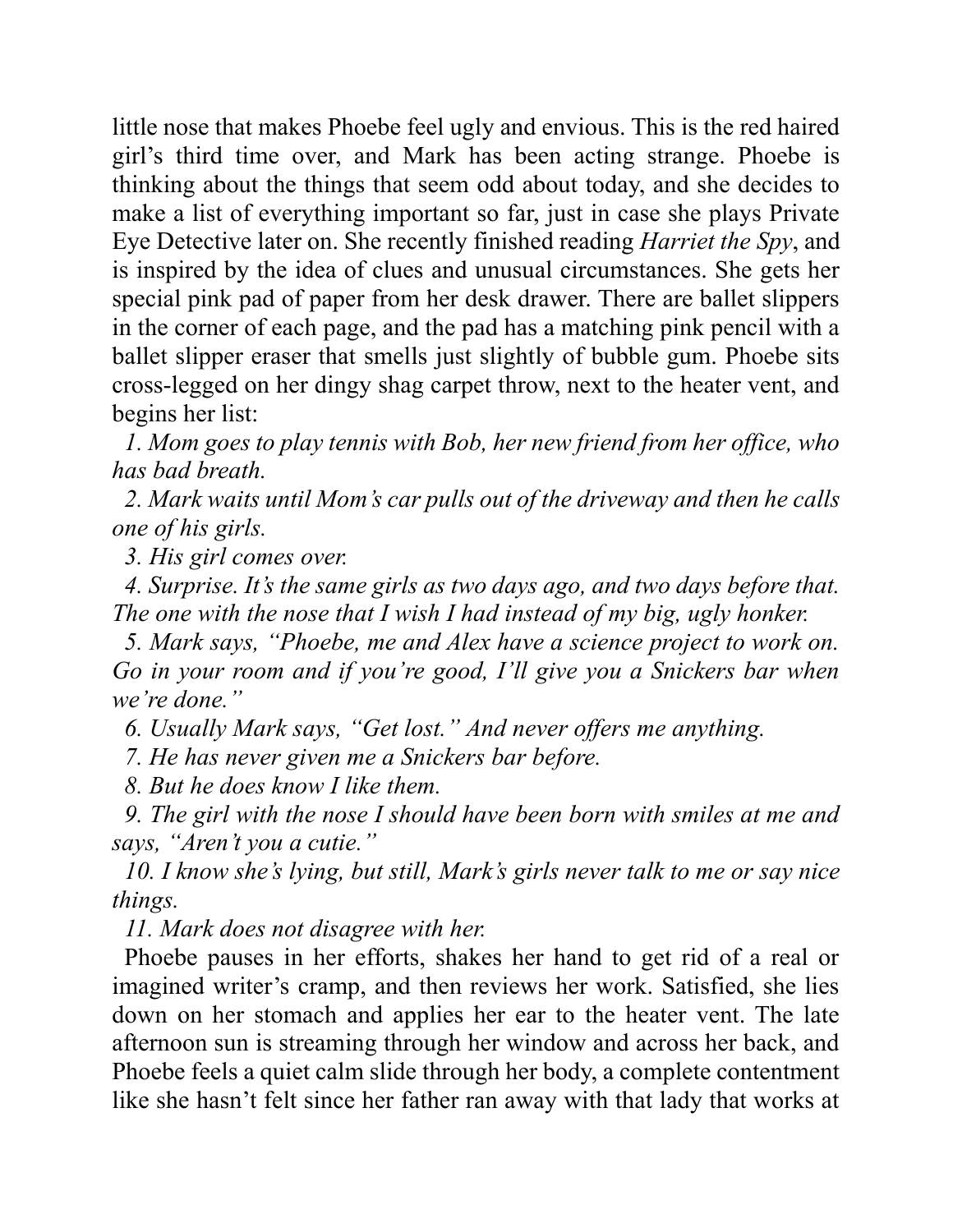the dentist office, and her mother stopped smiling, and started saying things like, "that slut," "bitch home-wrecker," and "fucking-whore" whenever she was on the phone, regardless of whether or not Phoebe was in the room. Before her father moved out, Phoebe could not recall her mother ever saying things like this, and it gives her that same empty, sick feeling she gets when she is around her mom and grandpa fighting. But now she feels good, and calm, and warm, and excited. Phoebe listens.

"No, really Mark, I'm not kidding." The red-haired girl is saying this.

 "Come on, Alex. It's fine. Just relax. It won't hurt. I promise." Phoebe can hear Mark, his voice muffled but cajoling, like when he's trying to convince his mother to let him go somewhere he probably shouldn't. When Mark uses this voice, their mother almost always says, yes.

"No, Mark. That's enough, I mean it!"

 Phoebe wishes she could see into the room. She even puts her eyes to the vent and peers in, though she knows there isn't any use. There is only darkness down there.

 "Come on, Alex. Don't you want to?" Mark's voice sounds a little desperate now, and Phoebe begins to hope that whatever is it Mark wants to get, he doesn't get it, just so he will know what it feels like. As far as Phoebe can tell, Mark always gets what he wants.

 "Fuck you, Mark." Alex says, and there there's the sound of scuffling, like maybe they are wrestling. Then there is a solid smack noise, which Phoebe knows is the sound of a punch because she has seen the boys fighting at school, and the sound of a punch is very punch-like and horrible.

 Phoebe cringes, and her stomach tightens, and then she hears a moan that is unmistakably her brother's, followed by, "Are you crazy? Jesus Christ, I think you gave me a black eye."

 "Well, learn some respect, asshole. I'm going home. You can fuck yourself."

 Phoebe is awash with relief now that she knows it is Mark who has been hit, and not the other way around. She grabs her list and writes:

 *12. Mark gets punched, don't know why, but I'm sure he deserved it.* 

Then she grabs her special pad and pencil and rushes out of her room and down the stairs. She reaches the front door just in time to unbolt the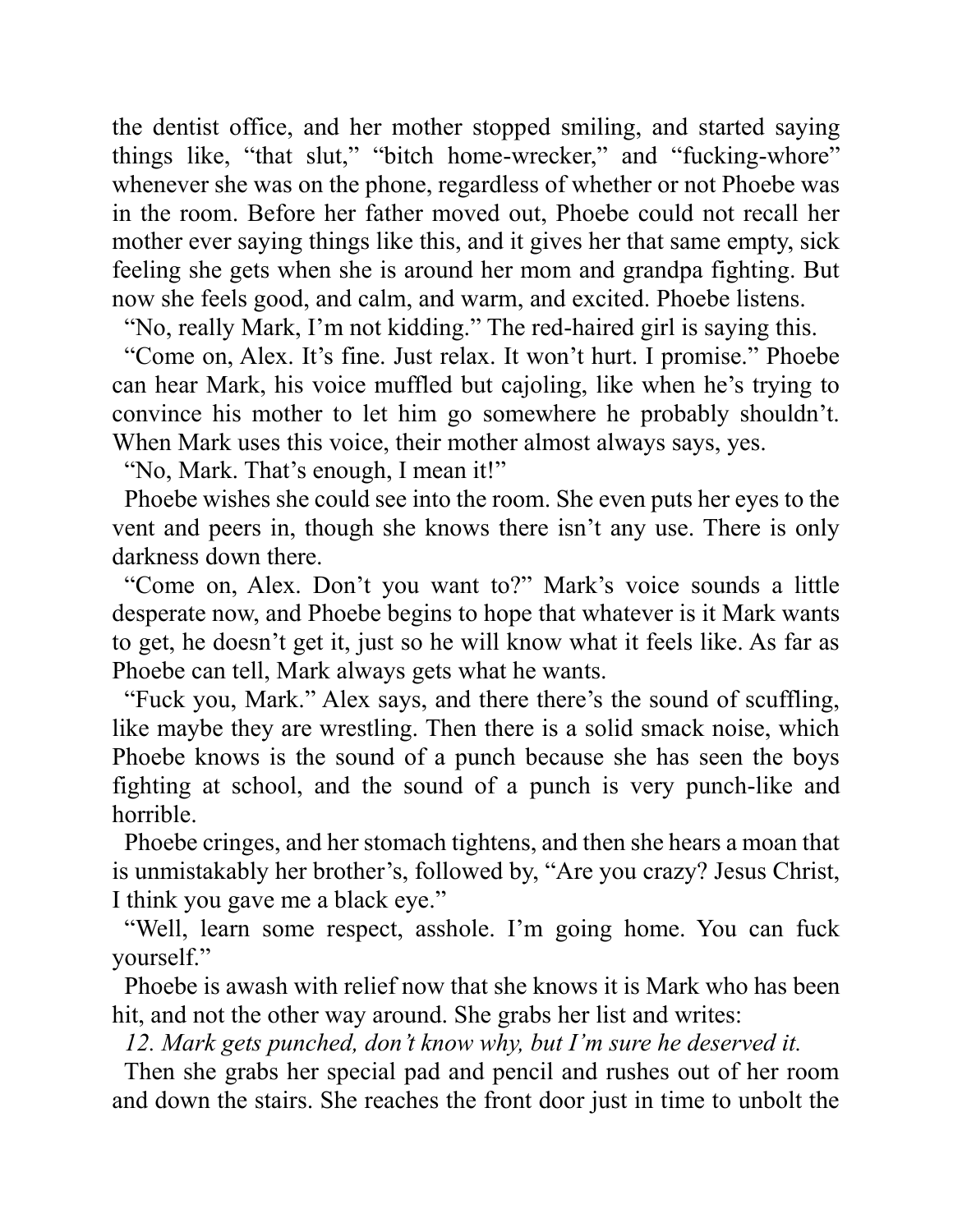lock and pull the door open for the red-haired girl.

"I love your nose." Phoebe blurts.

 "Thanks." The girl says, and she touches it, as if she had forgotten that she had one. "You are a much nicer person then your brother." And then she's out the door, and gone, in a rush of drug store perfume, a smallhandled purse swinging at her side.

 Phoebe waits until the red-haired girl is gone, then she sits down in the hall and writes:

 *13. I am a much nicer person then my brother.*

 And though this doesn't seem like the solution to a puzzle, exactly, it does make her feel much happier, so she decides, for now, she will just leave it at that.

#### **THE REAL ESTATE LADY'S PROLOGUE**

"Very funny, Zöe, you nailed your characters. I love it," said The Real Estate Lady to her friend.

Miss Farr really wanted to be a full-time writer, but she knew it was economically infeasible, so she had gotten a license to sell real estate instead. She lived in the Berkeley hills with her two boys and her lover, Zöe, in an A-frame she had been awarded in her divorce settlement. She liked houses. She read books on architecture in the library and focused on the basics: mounds, fences, hearths, roofs. She developed a spiel on the variations of suburban ranch-style homes. Swiss chalet, Spanish adobe,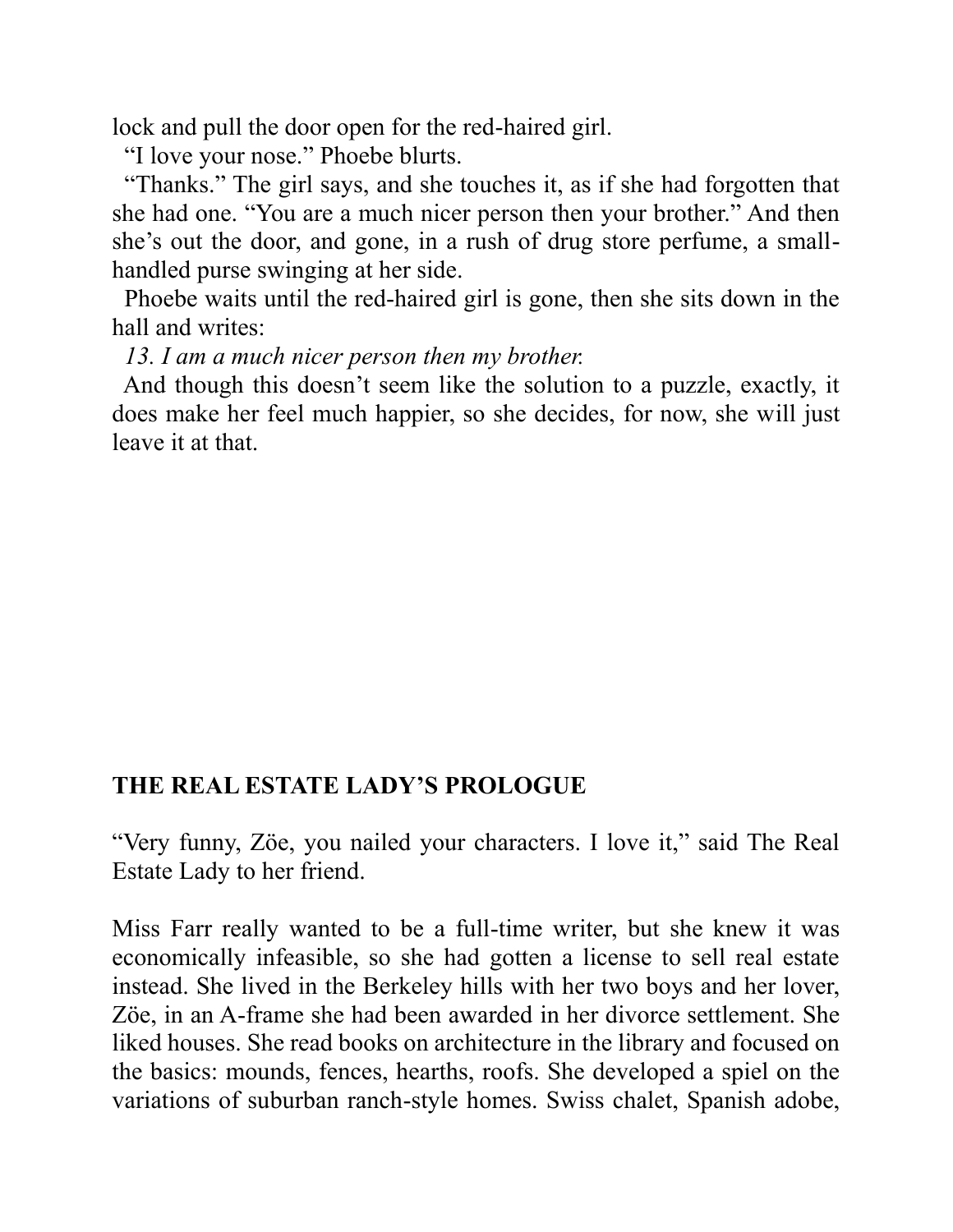Japanese, Mediterranean and variations of Classic Greek. She believed the dictum:

> *Architecture is something to get into out of the rain, when you're gardening.*

Balloon construction: farmhouse is the base, East coast, Cape Cod style, Midwestern sod houses, better to be underground during a tornado, West coast mill towns, more wood, slabs of wood, 2x4s bend better in an earthquake.

 Miss Farr has an environmental gripe, considers holding people's land in trust is unconstitutional, lands as farms, lands as utopian, country folk would like to sell their farms and retire, subdivide, while others would like to extend their pasture, hunt, have a survivalist lifestyle, live on the last place on earth. She mused, *Last place on Earth that's untouched by civilization: go by plane, boat, horse, then on by foot.*

The Real Estate Lady's musing was interrupted by her friend: "Your turn," said Miss Dunstan, "what do you have up your sleeve?"

# **THE REAL ESTATE LADY'S TALE**

"This one is about our neighbors, the ones at home." And she read in a soft voice:

The little girls from next door are hiding in my yard again. Their names are Jennifer and Lisa, and they both have very long hair and that pallid, bluish complexion of the kind children get, no matter what their skin tone, when they exist on a diet consisting mainly of McDonald's Happy Meals and Lucky Charms. I don't mind that they play in my yard without asking because, for one, I know the real reason they are over here is because they are hoping that the boys are home and that, if they make enough noise, the boys will come out, investigate, and possibly play. Though,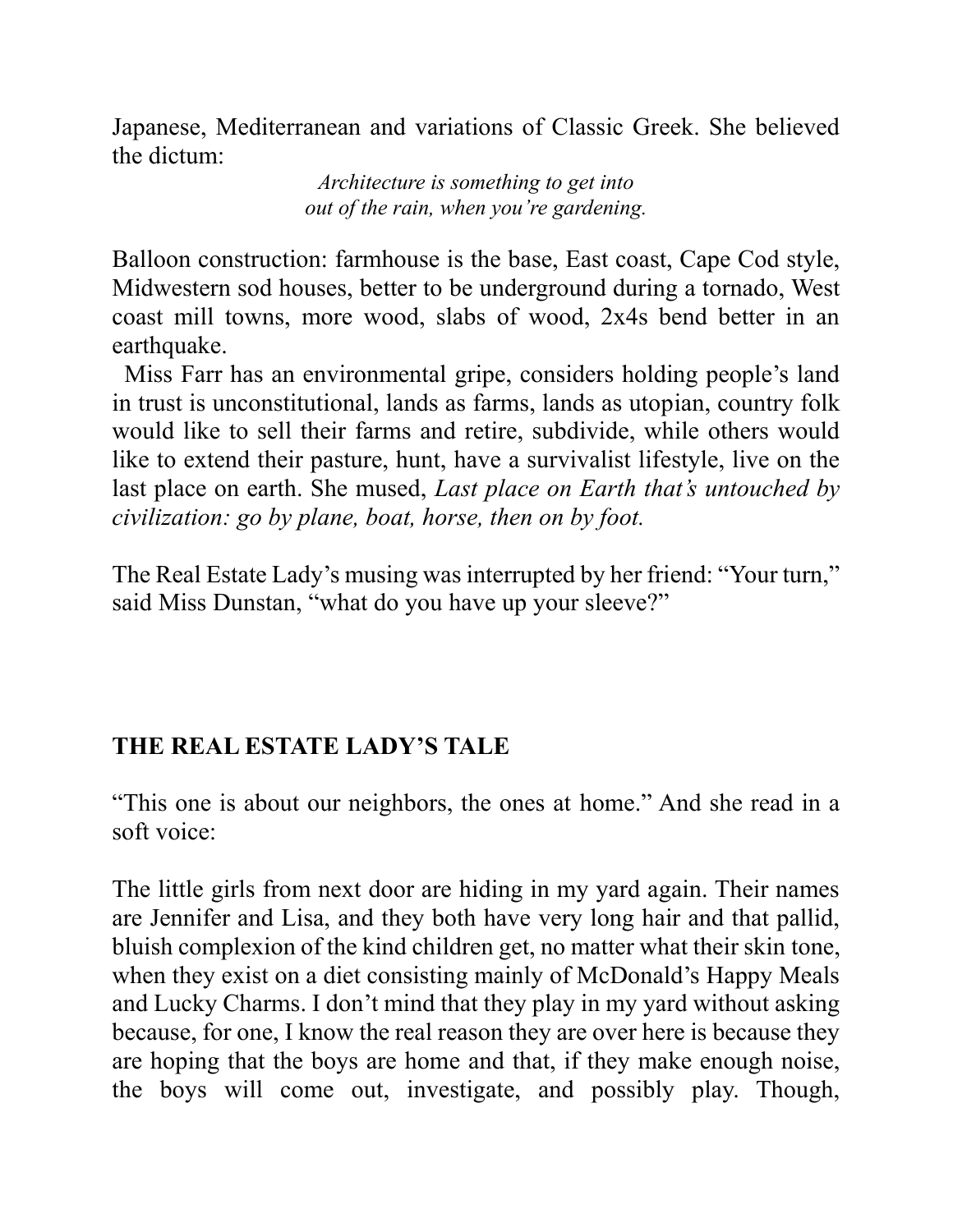technically, I could be uptight about it because the youngest one, Jennifer, has forbidden the boys to utilize the chicken coop which is directly between our two properties, as well as banning them from playing on their tree, though they can often be found playing on ours. But I have enough going on in my life without getting involved in the politics of the girls next door who like to play with my kids but aren't always very nice, and so I leave them alone, making sure only that the doors are shut, because the boys are not home, and the girls have an irritating habit of running in unannounced.

 The boys don't seem to care about the girls one way or the other, an attitude that I neither encourage nor discourage, because their mother is a Christian and a little bit nutty. I have learned enough in my years as a parent to know that this is one of the many parental combinations best kept at an arm's length, especially when you're queer and smoke pot. She yells at her girls, though not consistently, with a marked edge of hysteria and volume that, when it happens, we, meaning myself, my girlfriend, and the boys, will stop what we're doing, eyes wide, and listen with the sort of twisted dread and fascination that comes when secretly feeding off the instability of others.

 My other neighbor, two houses down, asked me about it once. The yelling. As if I might have some bright idea about what to do about it, the proximity of our yards possibly providing me with some illumination into the situation, when clearly there is nothing to be done. This neighbor is one half of a lesbian couple, both of them therapists, and so I try and say the right thing because I would like for them to approve of me and because therapists, as a general rule, make me a little bit nervous. As if my every utterance could be seen as proof of my dysfunction. I tried to console her by pointing out that if we lived in Brooklyn or Queens, New York, people screaming at their children would be so commonplace we would hardly notice, in fact, we would probably be screaming at ours too, and that it is proof of our placid environment that a hysterical mother is such an anomaly.

 This seemed to console her somewhat, and we then agreed that the screaming mother is under a lot of stress. Having suffered a tragedy. Her husband fell from a roof some fifty feet in the air and almost died, saved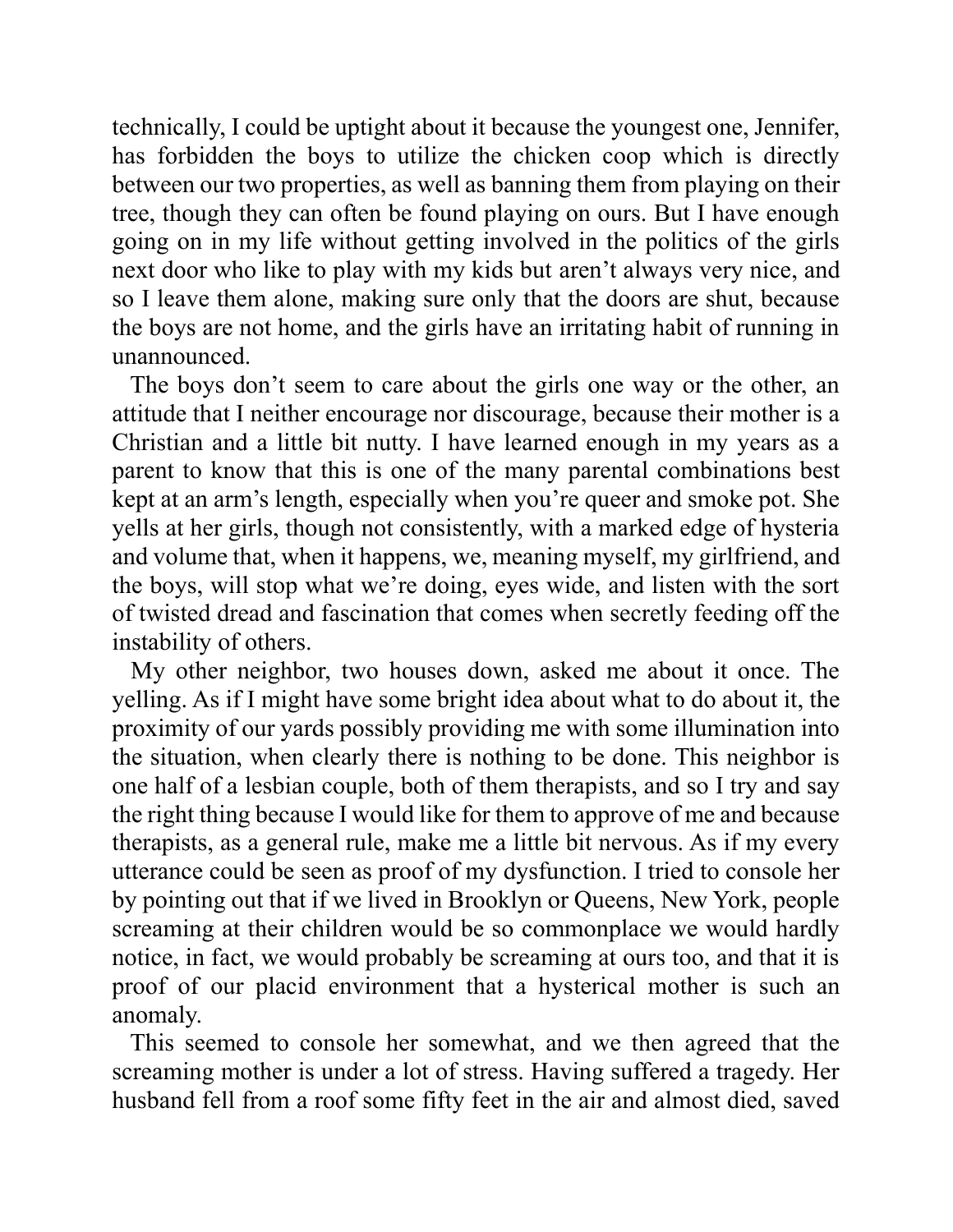by the miracles of science, but now terrifically brain damaged. Becoming, through his own misfortune, the example that parents up and down Montgomery Road now use to deter their children from careless treeclimbing.

 "Have you seen him?" My lesbian therapist neighbor asks me, her voice lowered. "Don't they ever take him outside?"

 "I don't think so," I whisper back, glad that we have found something to talk about that doesn't involve anything about myself, "He never comes out."

 As I walk back to my house I admonish myself for not being more helpful to my neighbor who is a little bit nutty, now that I have been reminded that she is under a lot of stress. I should be reaching out to the girls perhaps or offering my services as a baby-sitter, but then I walk past their driveway and see that the mother has put a KLOVE Christian Rock sticker on the back of her mini-van, and I think better of it. So easily deterred from my good intentions. All it takes is a symbol, a raised voice, dietary negligence, and our differences are set, immobile. What signs, I wonder, does my neighbor see when she looks at me, that cause her to feel the same?

 She heard this on the radio: "Don't pay any attention to women. They don't know what's happening." She couldn't believe this was her President speaking. And her reply, "Well, pardon me, Mister President, but kiss my ass!"

# **THE TOUR GUIDE'S PROLOGUE**

Our guide sat alone. Usually an out-going type of man, he was now a study in deep reflection.

 He thought back on Canterbury. Not a large city, and the sheer bulk of the Cathedral seemed out of proportion to its surroundings. The houses around the great building seemed to snuggle for comfort like kittens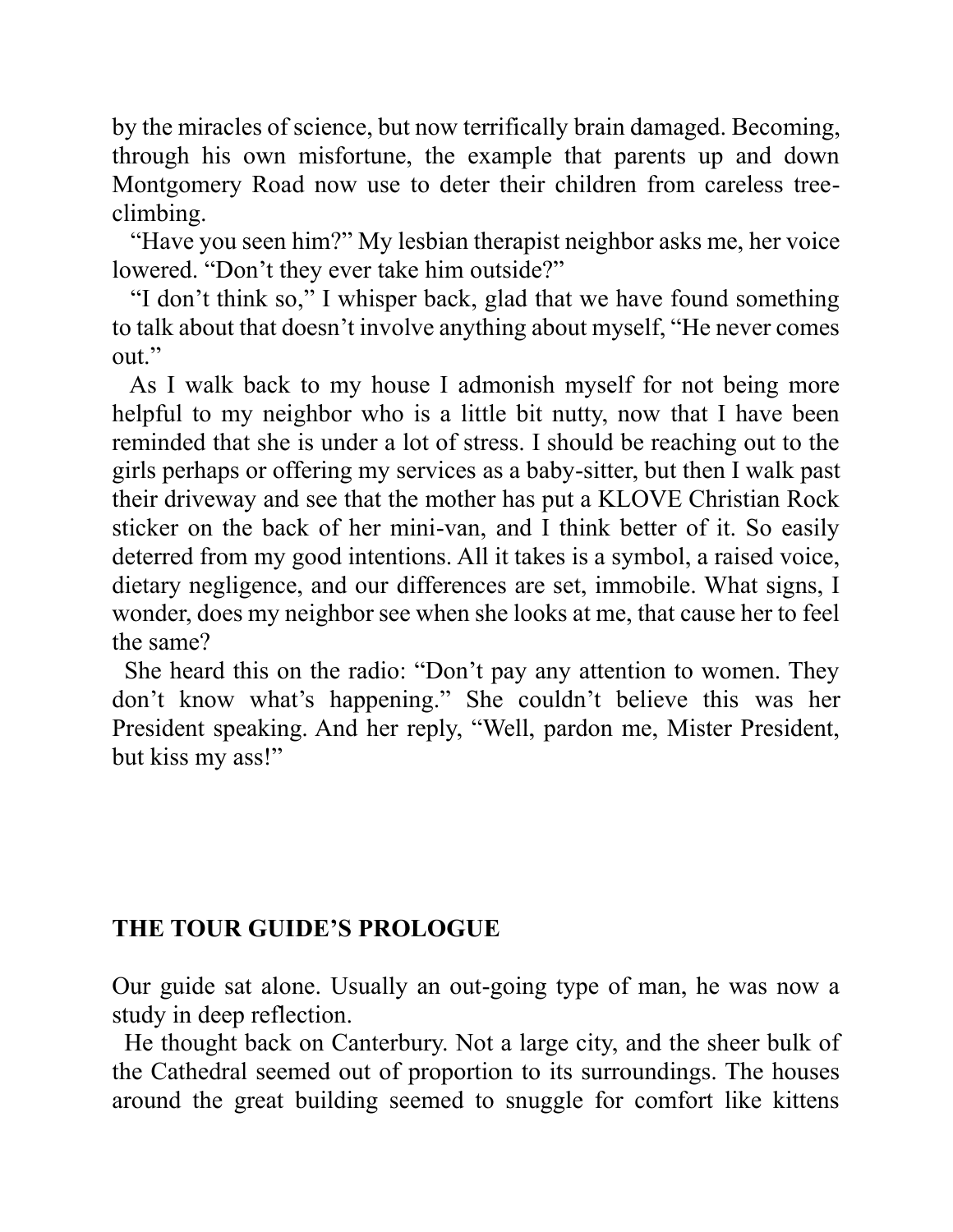around a mother cat. And this made him aware of his present charges.

Our guide, whose name was Mr. Odo, had instructed the passengers in the coach in which they were now traveling that the journey would be long and that to keep one another company they should entertain themselves by telling tales.

And now, it was his turn.

# **THE TOUR GUIDE'S TALE**

Some years ago, on an excursion around London, a name from the passenger list caught my eye: Isabella Turnkey. I had known some Turnkeys when I was farming in the west of England, aristocratic types. She was politely interested when I spoke to her; when we had our day in London, I asked her where she was going to, and when she replied, "Regent Park Zoo", I asked her if she would mind sharing the afternoon with me. "Well," she replied, "only if you will go at my pace, for I have a program of the animals I wish to view." I found this intriguing, and gladly agreed to obey her rules, which fascinated me.

 And thus, after an early lunch, we began our tour. There were fake rocks and bars to keep us from entering *The Bears Lair*, as I coined it, punning on the eating place at the university in Berkeley. I was trying to find out more about this beautiful woman with the disdainful look. But she showed no recognition. Instead, she said, flatly, "All these animals will have to go. Just look at all the space they're taking up," she muttered of the various brown bears. "And they don't taste that good. No, they'll have to go."

 She turned and walked off, and I followed her. Next we stood before cages that held monkeys, the kind who are small, with long, prehensile tails. "The zookeeper told me these ones are always doin' it," she said. "No point in keeping these around. If only we could train them."

"To do what?" I asked her.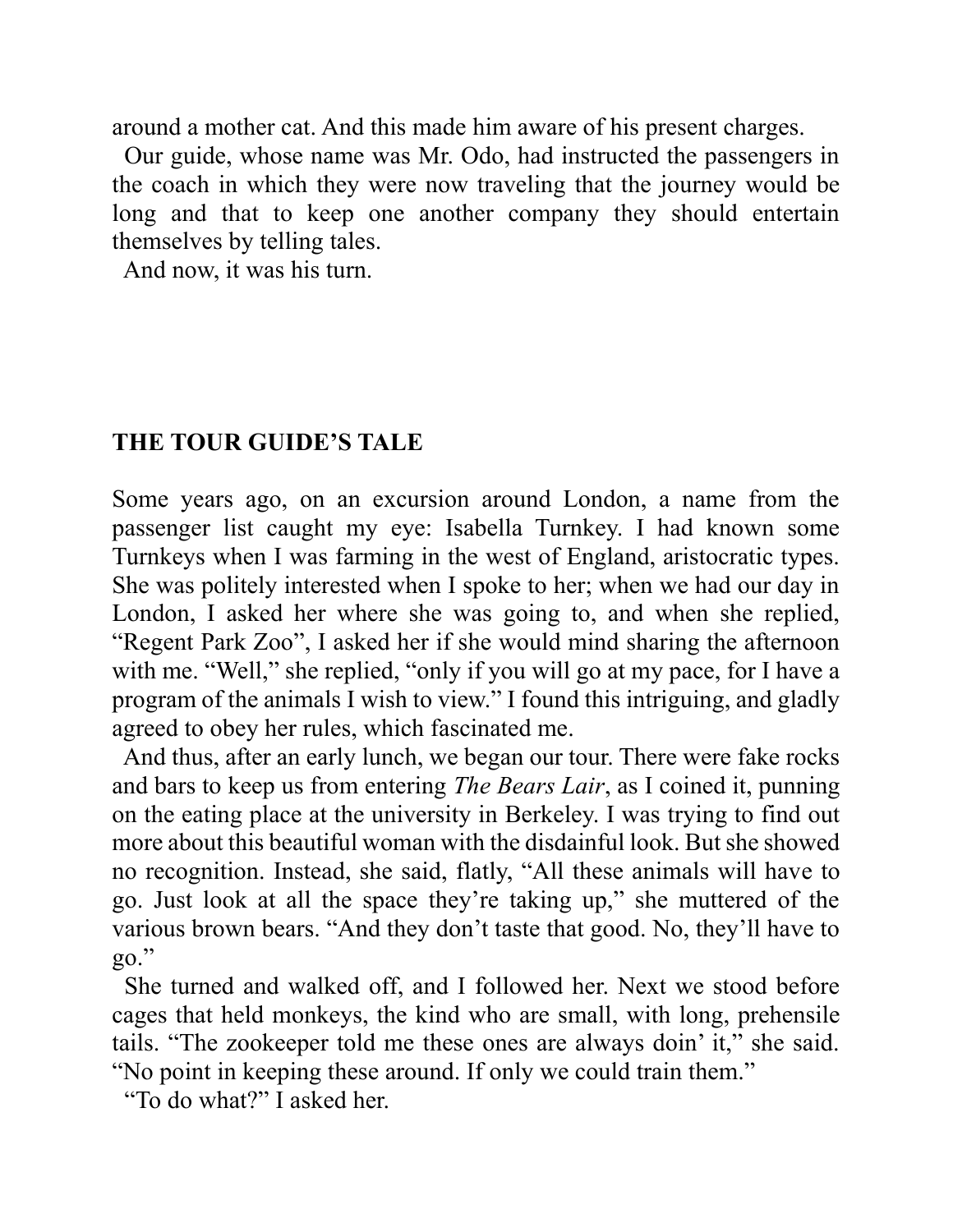"It has been done with some in their native land," she told me. "Retrievers of the tree tops. But they're dicey. Bring some, lose some. But if they only could be properly trained."

 As we walked on through this great zoo in London, my companion kept up a running commentary on those imprisoned there, which always held my interest by the novelty of her view, but which, due to the crowds of humans I could not always recall or even hear. She often muttered, just below the level of my hearing, but from time to time would turn to me, and smile. I do remember much of that afternoon, however. Ostriches?

 "I've eaten one," she told me. "Tasteless. And when you look at the size of the bird, only a small portion is decently edible. And half-a-dozen of them take up as much surface-space as a dozen steer." She was equally short with warthogs. "Too little edible meat for the size and the energy make this beast a relatively non-producer." My companion was positively phobic when it came to large critters such as elephants, hippos, and rhinos. "As for the magical properties of the rhino's horn, strange that those who believe in these are still stuck in the slums."

 Most of the tropics were slums to her. Central Africa was what she hated most of all. "Nothing stays still there," she told me. "Imagine. 24 million ants burrowing through the jungle, stripping everything bare. Who needs them? The Devil, that's who. And spiders—how would you like a big leaf to blow down on you in the jungle with 250 poisonous spiders on it? Not much left of the Great White Hunter after that!"

 She was making my skin crawl. I was about to suggest we find a convenient bench where we could reflect at our civilized leisure upon what we had seen thus far. But she was too wound up to listen or respond. She went on, "No civilization can make its peace with the insects. They outnumber us fifty to one, The Devil made them so fertile, and he will never cease. Every life-form that is evil must be exterminated if we are ever to build Heaven on Earth!"

 Now at last she was silent, and we both stood silent, pondering the task. When I lifted my eyes to her face, I found it transmogrified; relaxed and smiling, her lovely eyes met mine. "I live only three blocks from here," she told me, "Will you escort me home? Too many undesirables walk these streets, drawn to the zoo."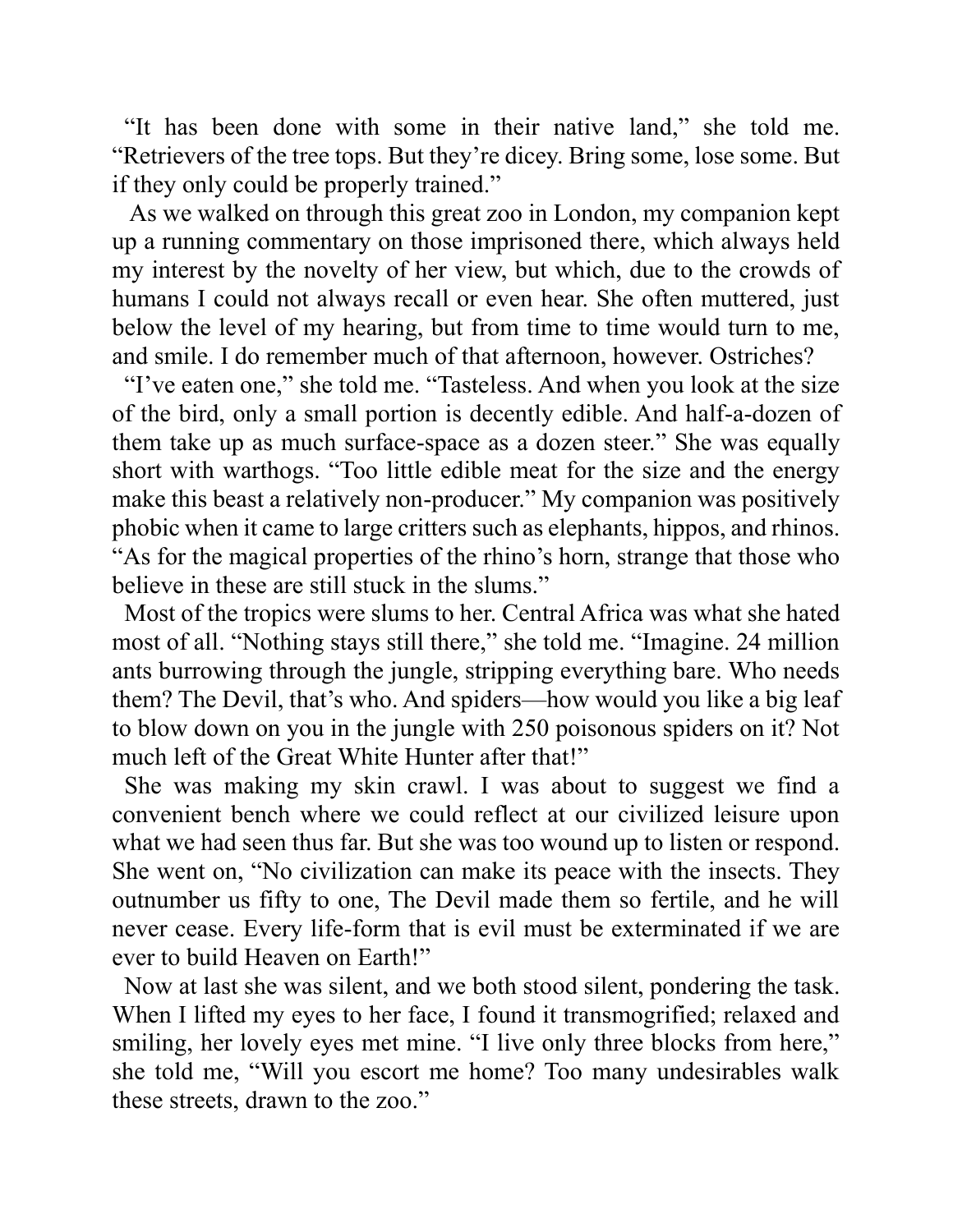I said I would be glad to and took her hand. But she wanted to be closer and put her arm through mine. She was warm, astoundingly so, for it had been a cool day. Her hand was in mine; I pressed it. The fervor of her responding pressure was clear. "Perhaps you feel as I do, tired of walking, but alive in all your senses? How good a cool drink would taste right now!

 We soon arrived at her door; she gestured to me to rest on a wide couch and went to the kitchen to prepare a drink for each of us. Only after we had taken the first sip did she put her glass down and begin to kiss me. Once we were fucking, my mind was seized by a kind of reefer madness. There is no way I can reassemble my feelings—only that they were tropical: thick, swarming, multi- textured, warm shade shot through with sudden hot, dazzling shafts. We fucked a long time. When I came, I wasn't sure that she had. I asked, "How was that for you?'' She smiled sweetly. "Pretty fine, for a first time," she replied. Then she looked at the clock, and gasped, "My husband will be home any time now! You must be of here right now! Thank you so much for your attention. Till tomorrow!" And she gave me a quick kiss.

 Out the front door I went, down the steps, and thus into the anonymity of the streets. But what was this? A muffled figure of large proportions, who walked with a kind of limp, passed me by, but not without hesitation at first, and drawing in his breath. Then he resumed his walk, climbed the steps to my lover's home, and was greeted by her just inside the door, which for that moment stayed half-open. Glancing back, I saw my lover embracing—but what? A lopsided creature whose neck was ringed with ginger fur.

#### **THE DOCTOR'S PROLOGUE**

The doctor was a morose man, but he was also garrulous and a man of many eccentric ideas. As we turn to him, he is in conversation with the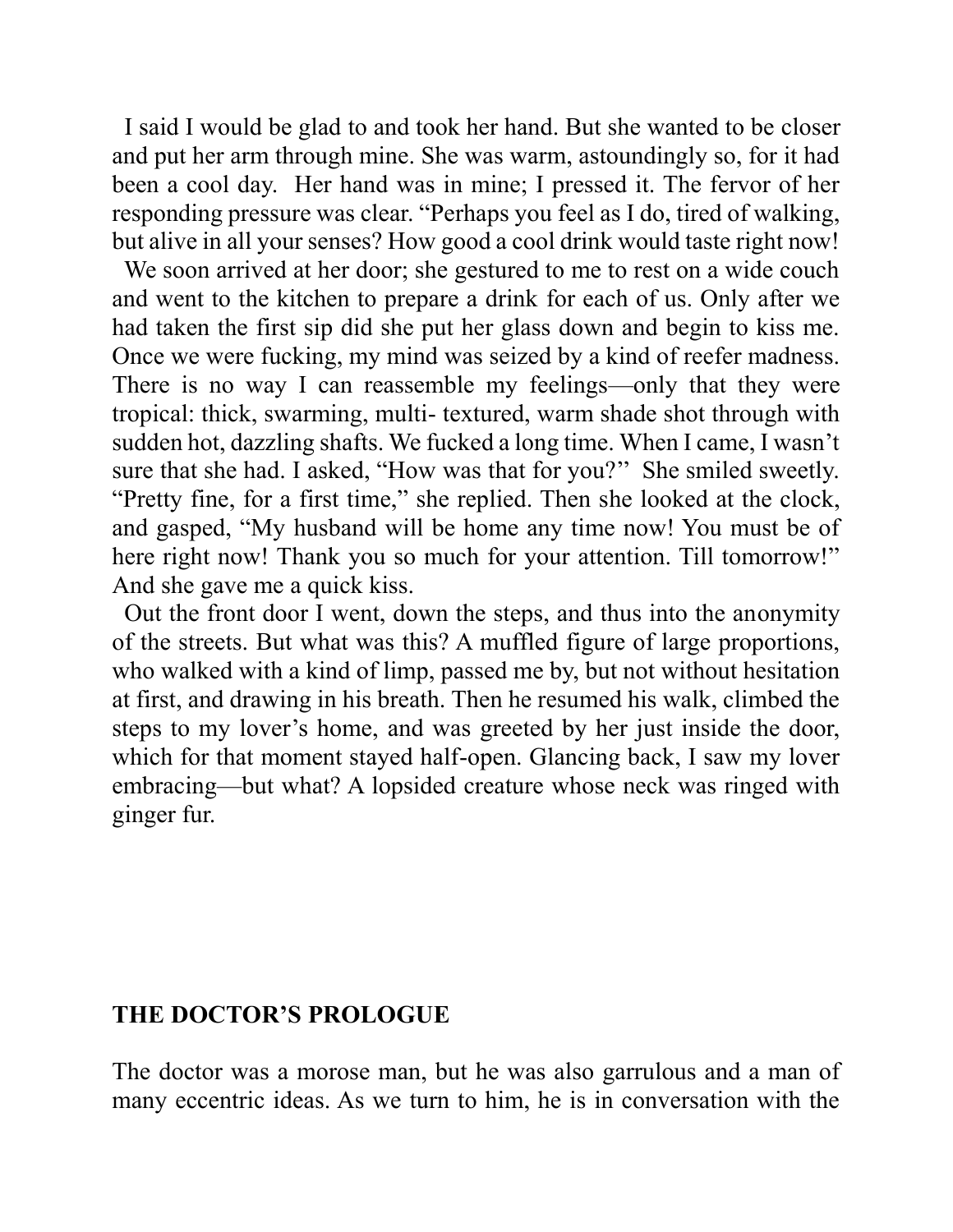Lawyer but only snippets can at first be picked up:

"If everyone lived to be 133, they'd shrink down to a handful of matter…"

"Frankenstein released after a bit of stem cell research goes haywire…"

"The Year of Washing Hands..."

"Let the black man suffer; he's less than human…"

"If I was young again, I'd study with the Chödpas..."

As we move closer, you can distinctly hear the Lawyer say to the Doctor, "I thought it rather witty what Dr. Bethenue said, while working on the battlefield in Mao's Eighth Army: 'It's not the cough you cough that carries you off, it's the coffin they carry you off in.'"

"Well put," exclaimed the Doctor, "all stories should end with that punch line. They should begin with 'On a dark and stormy night' and they should have one sentence that always occurs in the middle, so you know when you're halfway."

He began his tale, but it did not start with "On a dark and stormy night."

# **THE DOCTOR'S TALE**

At eighteen, the British Army, Queen's Westminster Rifles, swallowed up my dad, and then Death swallowed him. My grandmother, by then a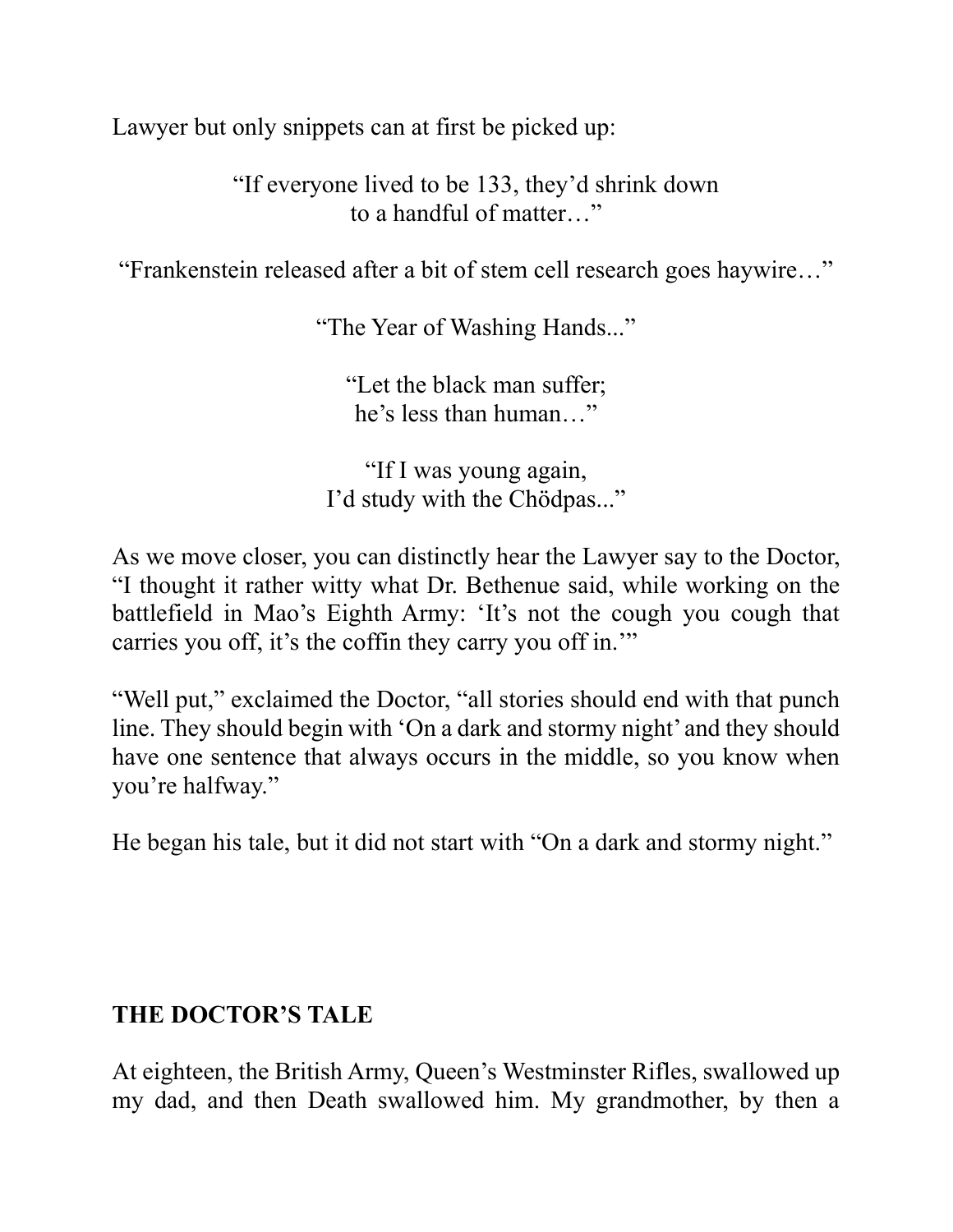widow, got this news on Christmas Eve. This later turned out to be wrong. The confusion following a battle in some part of France caused one pale English boy to be mistaken for an even paler one. Some days later, a note from the War Office: "We regret to inform you that due to a mistake, your son is not as previously reported, dead. He was shot in the knee and will be returned to England shortly. Sincerely, etc., etc."

 To England, and to hospital: six weeks, two more of convalescence, then, riding top deck on a roofless omnibus, glorying in London's sights, he broke down, began to weep; my mother told me once, despite her desperate attempts to stop him, "What did I know about the war?" she said. "What Hell he'd been put through? No one knew. I was embarrassed. I thought, "What a coward."

 Actually, Dad had seen his share of mudholes, dugouts and trenches flooded to knee-level; and there you stood waiting for the shell with your name on it. And then, one day, mustard gas filled his trench and filled him, too. Behind the lines, he got better, slowly. And he again became fit to fight and was sent back to the trenches to wait to be killed.

 Mum and I had this conversation in 1948, atop a London bus. We were coming from a showing of Remarque's *All Quiet on the Western Front*, and were together, moved and silent. Then Mum said, "That's right. When there's a war, let the leading politicians of both nations meet in a field and fight it out."

 I though back over the last decade, and I thought, no, it wouldn't have worked. But when Korea needed me to help them bifurcate, I thought, "This danger doesn't feel pressing: I'll go work on a farm." For if the farmer claimed you were essential to his work, you were excused from the draft. I found a farmer up in Derbyshire who figured I'd be cheap enough to outweigh the errors I'd inevitably make, so he promptly hired me.

 I ate meals with them, was given my own room to sleep in, and evenings, I talked with the family—the Kays—or read, books found in the Higham village library. People at one end of the village said "hig-um" and people at the other end said "hi-am."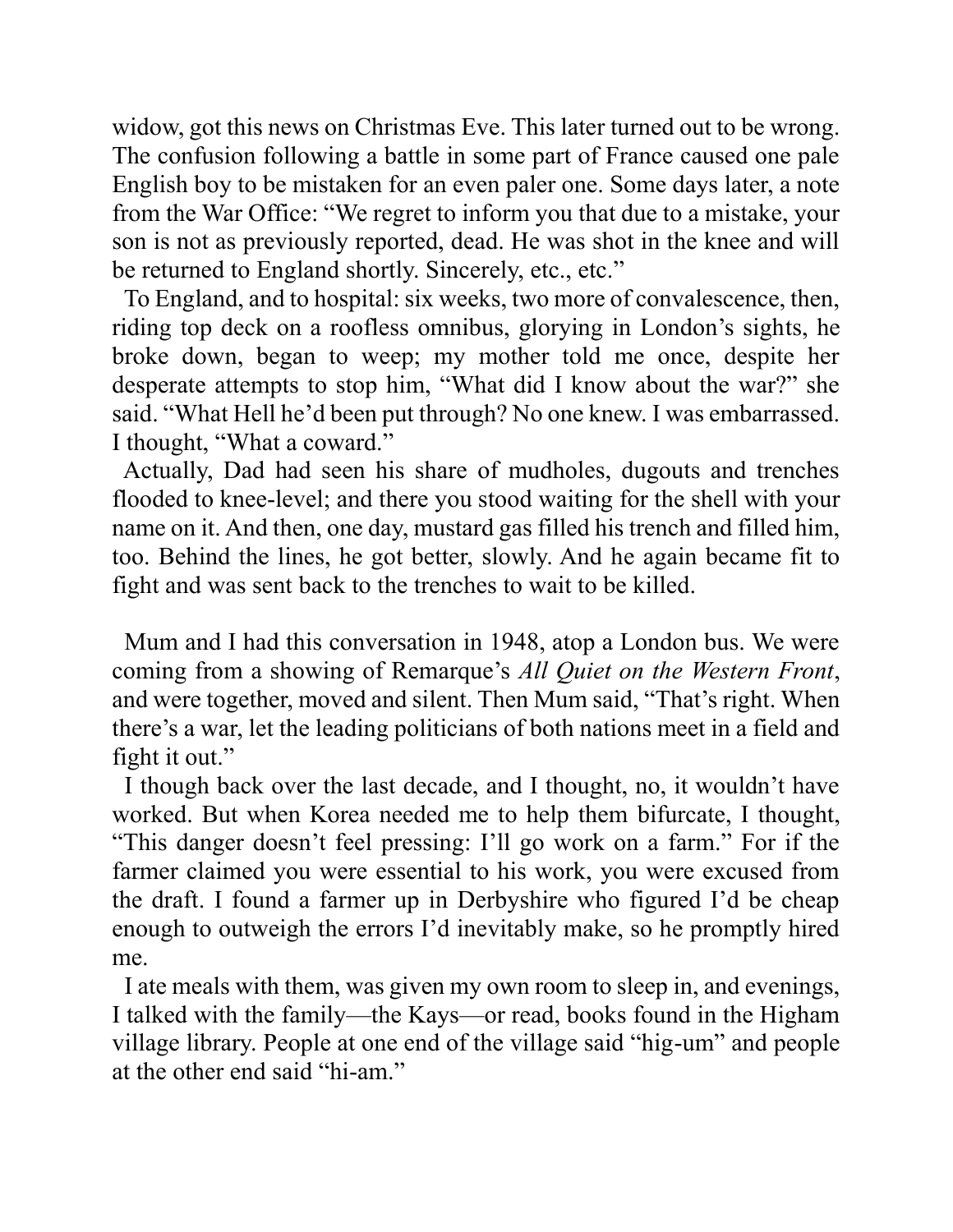Morning came early to the Kays' small farm. In summer, when I started there, I'd bring the cattle in and milk them—happily, Mr. Kay had purchased machines to milk them—I'd give them hay or cattle-cake, then take them out to graze, and then remove my boots and go into the house for a big breakfast. I can't remember half the jobs I did in Kaytown, but I remember breakfasts eaten there, the bacon, eggs and toastpiles; I began to put weight on my skinny bones, and the work my body had to do grew muscles, too. Ah, but nor can I forget the cows, so mild and patient around me, so warm in the cold mornings, so seldom bad-tempered, though I got a kick or three.

 Visitors were few: the older man who owned the farm next door would always exchange comments on the weather with me, sometimes observations on the cows, his or ours. Another farmer-neighbor, a woman who was a Justice of the Peace, gave me her polite "Good Day" and once, Jim Scott, a friend of mine from Wokingham, who had, like me, left London to study farming somewhere in D.H. Lawrence country, once came some score of miles to check me out. We compared notes, naturally. I told him I like the solitude. "You shut yourself away from pain," he said.

 Maybe so. I've a vivid memory of one night in the Blitz, when I was six. The German planes, as usual, nearby or overhead, stick upon stick of bombs falling and exploding, each one closer than the last, until one of these explosions seemed headed straight for us, and in my terror, all around us, huddled in the basement, I swore this: I cared so deeply, that I could not care. This was the birth of my double vision in my psychic life. So, well-spoken, Jim.

Dr. Bromige put in: "I was in Highgate in a bomb shelter, and it was very nice. All my neighbors were there, and most of them survived. Fortunately, I didn't know the ones that didn't."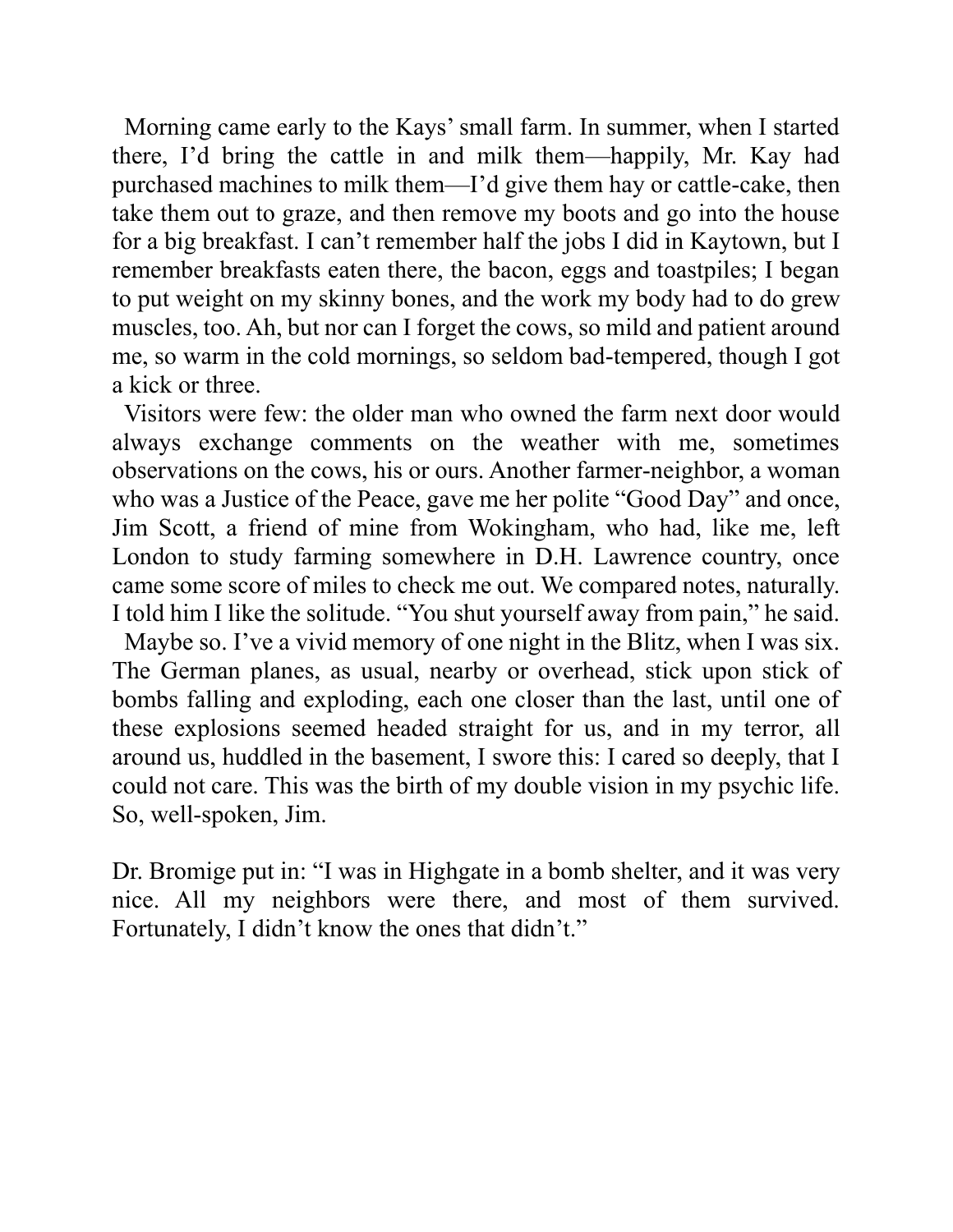# **THE DENTIST'S PROLOGUE**

He's a doctor, too, a Tooth Doctor, and he's just had a radiation treatment for prostate cancer, and he's also just found out psa blood tests can be unreliable.

 "At base, I prefer curious people to incurious people," replied the Professor, whose name was Edmund Alphege. "I visited the Cathedral when I was a boy of ten. It's like déjà vu, and even though the Doctors of the Church and the Martyrdom of Beckett instills faith, it's still hard for me to understand why we're here. The most compelling explanation is that we are here by accident.

 Accident—I mean we can't explain it. If we could, we would. No rhyme or reason for us being here. We have not found a planet with anything like us on it. There's so much balance in Life, so much design. *Divine* and *design* rhyme, but what to make of it?

 All we know is that it works. When the sun goes down, I move over here to this chair on this side of the coach so I can have ten more minutes of warmth.

 I look out the window, and it seems wonderful that there are hills covered with grass and trees and flowers. Makes you believe there must be a God. But no sooner does everyone believe in God, than you have to kill everyone who doesn't believe in God, and that does not seem just. That's an important word, *just*. The objection to killing everyone who doesn't believe in God is that killing them just doesn't seem just.

 There should be more laws that restrain human behavior, keep mad people off the street, keep them from doing unspeakable things. So, we've got criminal laws, which cover a lot. But we didn't have a law to stop Schickelgrüber from calling the heathens criminal or insane and sending them to the camps. He thought he was "bringing the light."

 All any of us have known is darkness alternating with light. Light is warmer; you can see yourself moving around. I don't know truth from the cinema when it comes to God. Movie directors and evangelicals both seem demented when it comes to what they believe. The human being is certainly capable of exotic beliefs.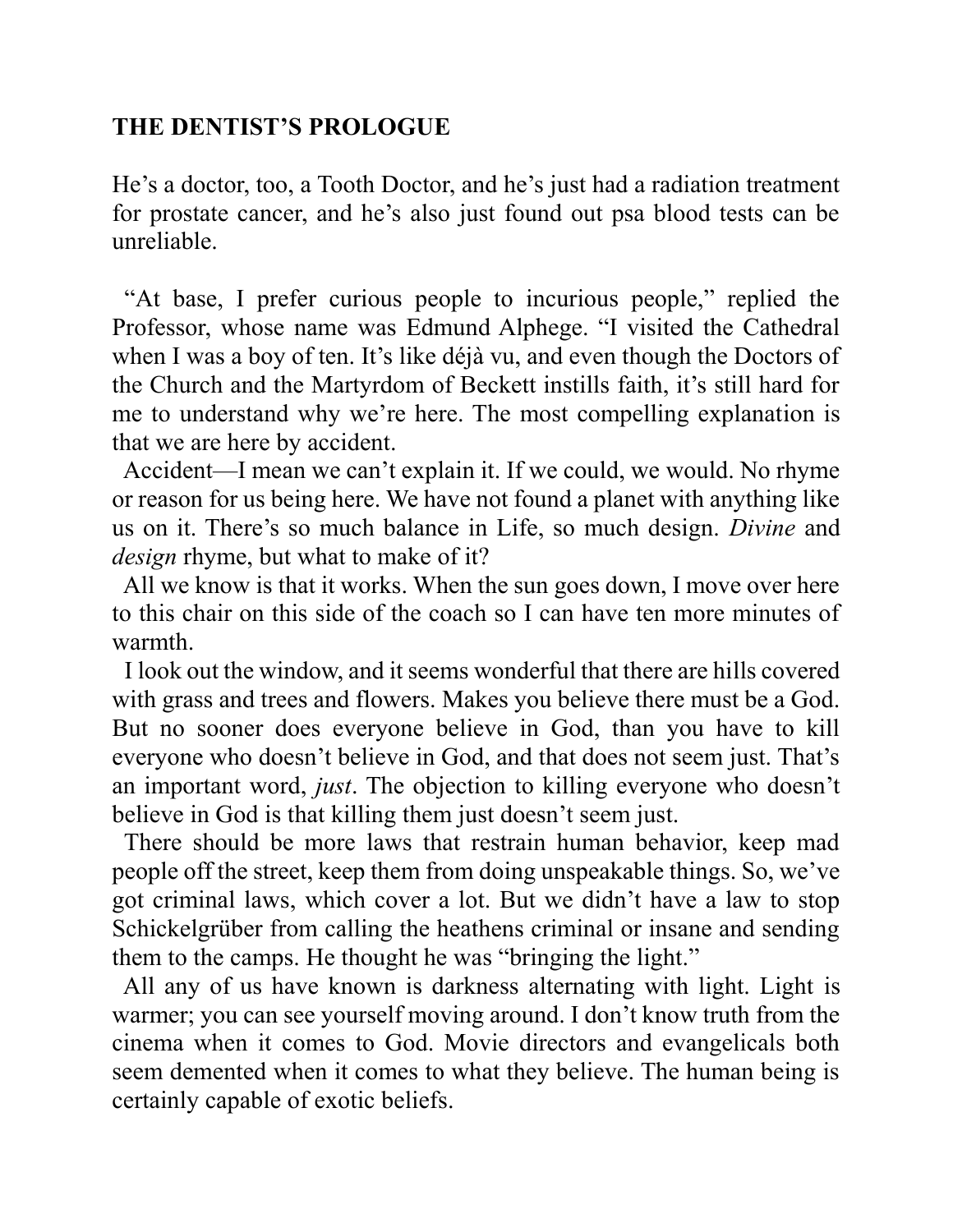No matter, I have my own troubles.

#### **THE DENTIST'S TALE**

I'd like to title my tale *Down on the Ol' Seed Implantation,* or better yet, *My Favorite Screw Removal*. Here goes:

After having the radioactive seed implantation, I was feeling bruised and glowing and needed healing vibes from everyone, but now, after some weeks, I feel less oppressed having cancer. I'm released from the constant deliberation of the should I-shouldn't I wait and the games going on in my head. Oh, the operation was no worse than a kick in the groin with a steeltoed boot; I hardly noticed; and yesterday, I went down to my bone doc and had him remove the pins from my right ankle that held the bones together after breaking both legs.

 Funny thing, he gave me a few local anesthetic shots around the ankle, but then he couldn't find his screwdriver. I told him it would be ironic if I had to go out to my car and get my Philips head screwdriver. He said his screwdriver was special but that a small Allen wrench would do, and he finally borrowed his office partner's instrument and went to work. Got them right out of there, and I couldn't feel anything, although the idea of little screws being screwed out of my ankle made me twitchy. Just to pass the time while they worked, I got on a passing cloud shaped like a bird and flew to Anselm's perfect island. The nurse gave me a running count: "There's number 2; one more to go. (Squit, squit, squit sounds—very small threads, squiddle, squit, ik.) "Whoa, I felt that one, but keep going."

 There was not much of an incision, so once the screws were removed, I hardly cared about the radioactive seeds. I did pass a seed. Must've made it down a little passageway in the prostate. Caught it in my handy radioactive seed screen and put it in my personal lead-lined pillbox. Very Doctor Tellerish. Went to the urologist, who told me I was doing fine, I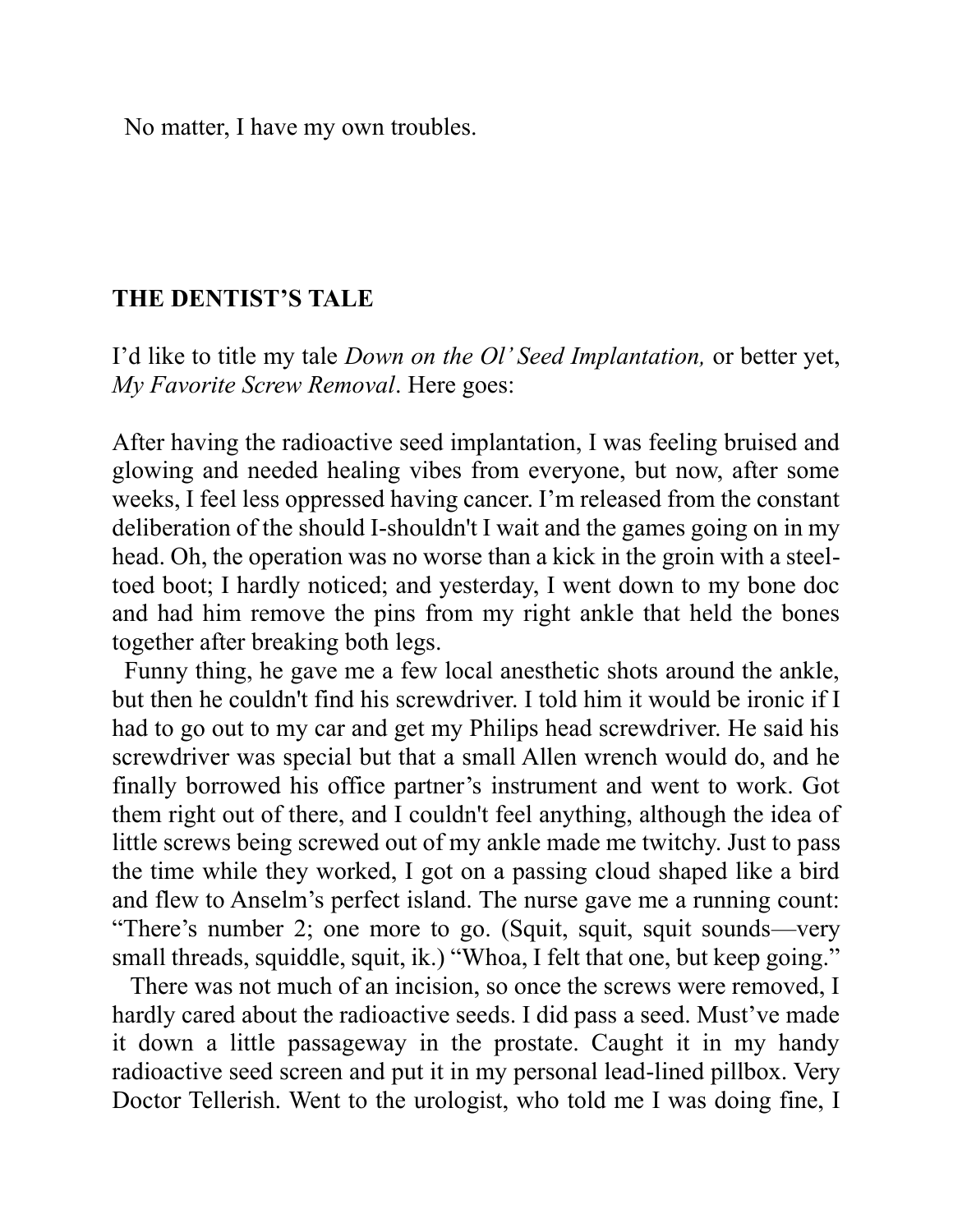had a list of questions. Are the rivets in my jeans picking up radioactivity? No. Told him that I showed the seed I passed to a friend, will that hurt them? No. I got more radioactivity with the X-ray when I got my pins removed. I told them I was becoming very concerned about all this radioactivity, so they covered me with a lead jacket. Am I being overly cautious? Yes? How many times did you insert the needle with the seeds? About 2 dozen. How many seeds did you plant? Over 100. Did you put some extras around the tumor? 2 or 3. Are the effects of the hormone treatment going to conflict with the radioactivity as it relates to getting an accurate psa reading? Probably. Anything else? Oh, yes, I wasn't sure exactly what a curie was? I checked out what a curie was, it is a unit of radiation determined by disintegration, 3.7 x 10 to the tenth power per second, named after Madame Curie, one of my heroines, I say, did you ever see that movie where she and her husband make a vat of radioactive soup and distill the radium until they have a lump that glows in the dark? "No," said the doctor, "I don't remember seeing that movie; however, I

asked Dr. Schickelgrüber from oncology how much a curie was."

"You mean that little guy with the mustache?" I asked.

 "Right, and he said that a curie is a lot, that we use microcuries, small amounts that are decaying fast, but I'm sure you knew that, Mr. Alphege," he said in a patronizing tone, "you have such an analytical mind."

 "I saw that film," said the guide. "Walter Pidgeon and Greer Garson were both nominated for Academy Awards, and Aldous Huxley wrote the screenplay. I can still see that glowing lump of radium."

### **THE LAWYER'S PROLOGUE**

There was a talker on the coach, who sat toward the front, though often with his neck cranked so far round as to give a careless glance the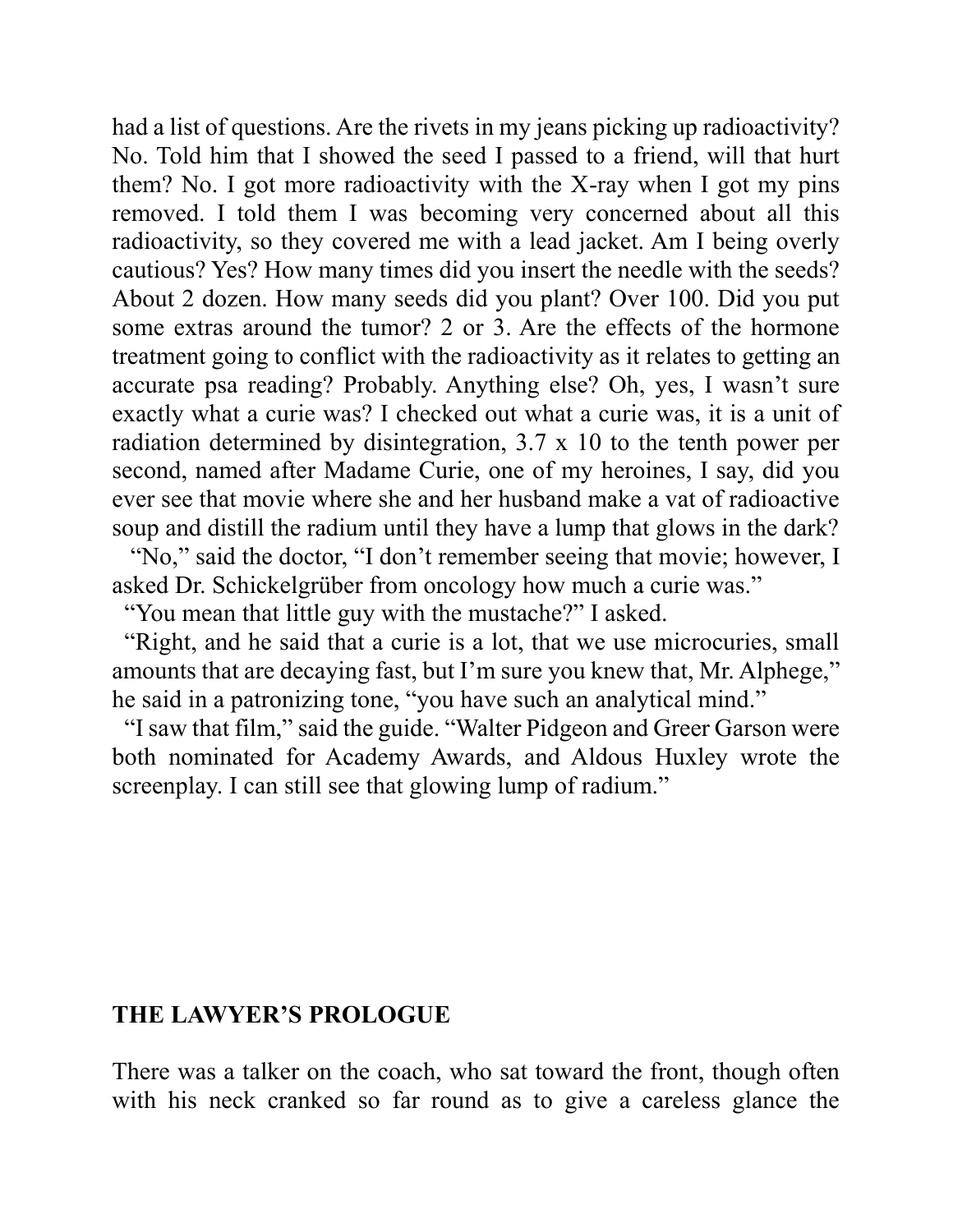impression that he had his head on backwards. And even though he said he was a lawyer he gave. at times, the impression that he was a used-car salesman. Now, he began to shout that the tale he had to tell had to do with the Bible's Ten Commandments.

 I think he was a little drunk, for he was, for a lawyer, at times a tad indiscreet. "Take the Ten Commandments," he shouted through the coach and passing farmyard. "Aye, as they are hereabouts, and three sheepcotes away!"

 Mr. Tomlimson was not all that loud, but he had an insinuating, persistently crackling tone to his voice. It made me admire the man for having chosen the right job for his voice, a quality he shared, after all with such well-known orators as Winston Churchill, Josef Stalin and Ronald Reagan. Unlike Hitler, he did not shout. Rather, it was as if the speech generated itself in your brain and spread outward from there.

 In a bar one night on this holiday, I had heard him boast of coaching President Clinton into questioning the court's attempt to define fellatio as a sexual act; I hadn't found this a particularly successful act of definition, nor of cunt lapping, but to hell with that, no one remembers that storm in a teacup anymore.

 But back to his tale. *The Ten Commandments* was his theme, and he had considered it from several odd, not to say acute, angles.

# **THE LAWYER'S TALE**

"And keep the Sabbath holy." This is already awkward. In North America, there are two days of rest at the end of the week, Sunday for Christians and Saturday for Jews. Now we are being overrun by swarms of Moslems, whose holy day might be Friday. Best, therefore, to declare every day a Holy Day, which in effect will render none of them holy.

 Number four on the list of Ten commandments: "Honor thy father and thy mother." No dispute here. Clearly, to have been brought, squirming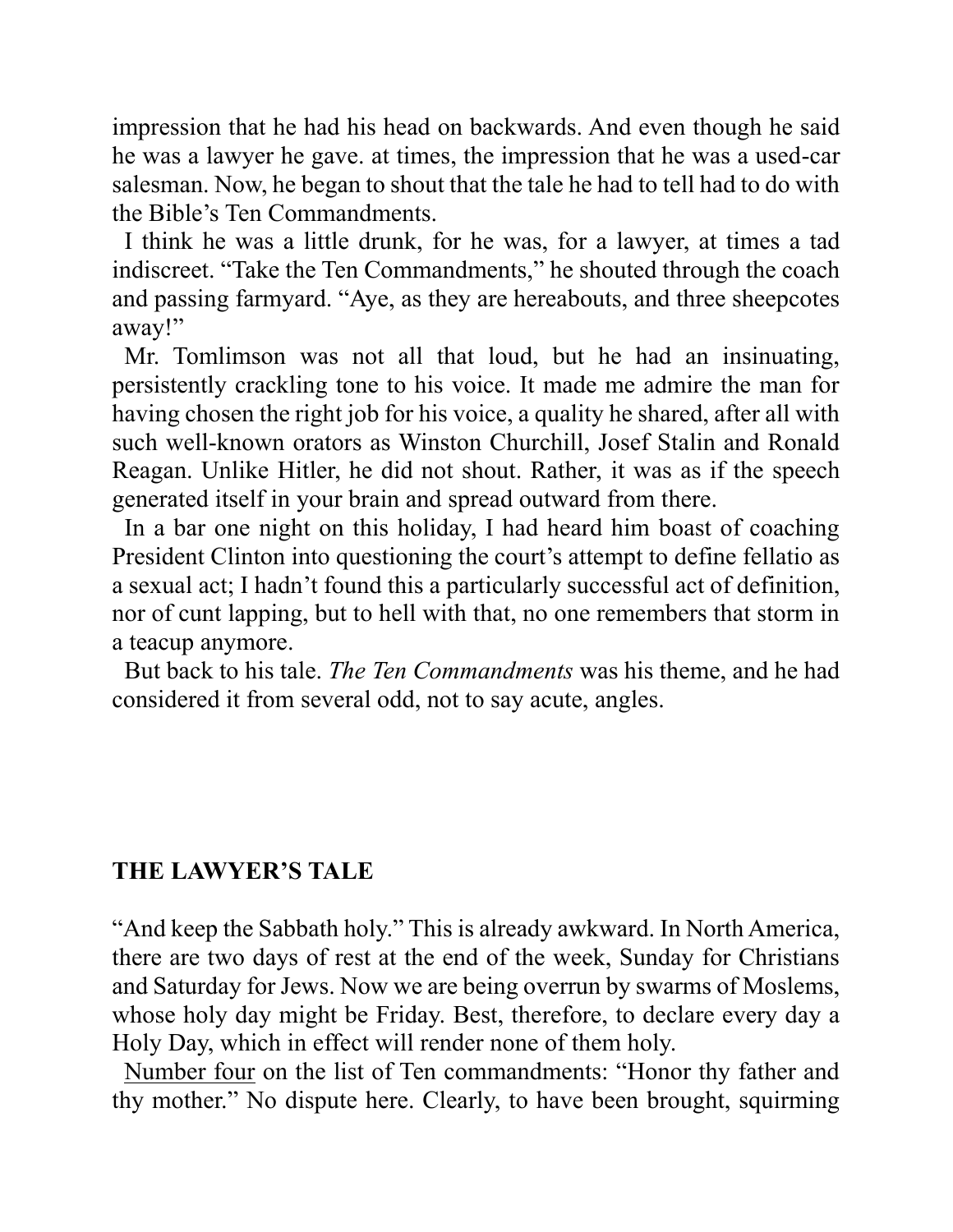and screaming, into this Vale of Tears insists upon gratitude, exactly as does an unwanted Christmas gift from one's parents. To behave otherwise would be very small-minded.

 Number five: "Thou shalt not kill," also goes without saying. Murderers are often caught, and after serving twelve years in prison until all of one's appeals have failed, you will probably be glad to have some poison slipped into your bloodstream, or, in Utah, some lead. The one trouble with this law is that, in war, thou shalt kill. But you will only when executing the orders of a superior. Once a war is ended, all such superior persons should be killed. Every hangman should be hanged.

 Number six: "Thou *shalt* not commit adultery," is more complicated. If a man is married, or a woman for that matter, presumably he or she has made an adult decision. Each has found that one above all others. But unfortunately, life goes on, and our chosen partner may have character defects that did not at first show. Fortunately, in America, our jurists have recognized this flaw in the law, and we may now marry and divorce as often as we want or can afford to. One famous American, Mickey Rooney, has gone through this harrowing procedure eight or more times. Seems God has cut us a deal on adultery.

"Affairs have always haunted monogamy. This because the other partner in the marriage resents the rival. But he or she is not really the rival. There are dozens of men or women who are lonely and wishing contact with someone of their favorite sex. Therefore, it is OK to have an affair as long as you remember not to tell anyone. However, your affair partner will also have to keep it secret. This proves exceptionally difficult for women, men, so beware, you would do better to decide to be true to your wife," the Lawyer said, "as I myself have, finally, done. Women," he told us, "are made of two X-chromosomes, while men, as you know are made of an *x* and a *y*. So women tend to fall in love twice as deeply as men. Twice as constantly. A man should work his Y-chromosomes harder than she works for his *x*. Or he will become an Ex-husband."

 This led to many loud cries from his audience, some positive, but mainly negative. In fact, more than one fistfight broke out. Our coach had just reached a high point on the Cotswold Hills and was about to begin its descent into Stroud.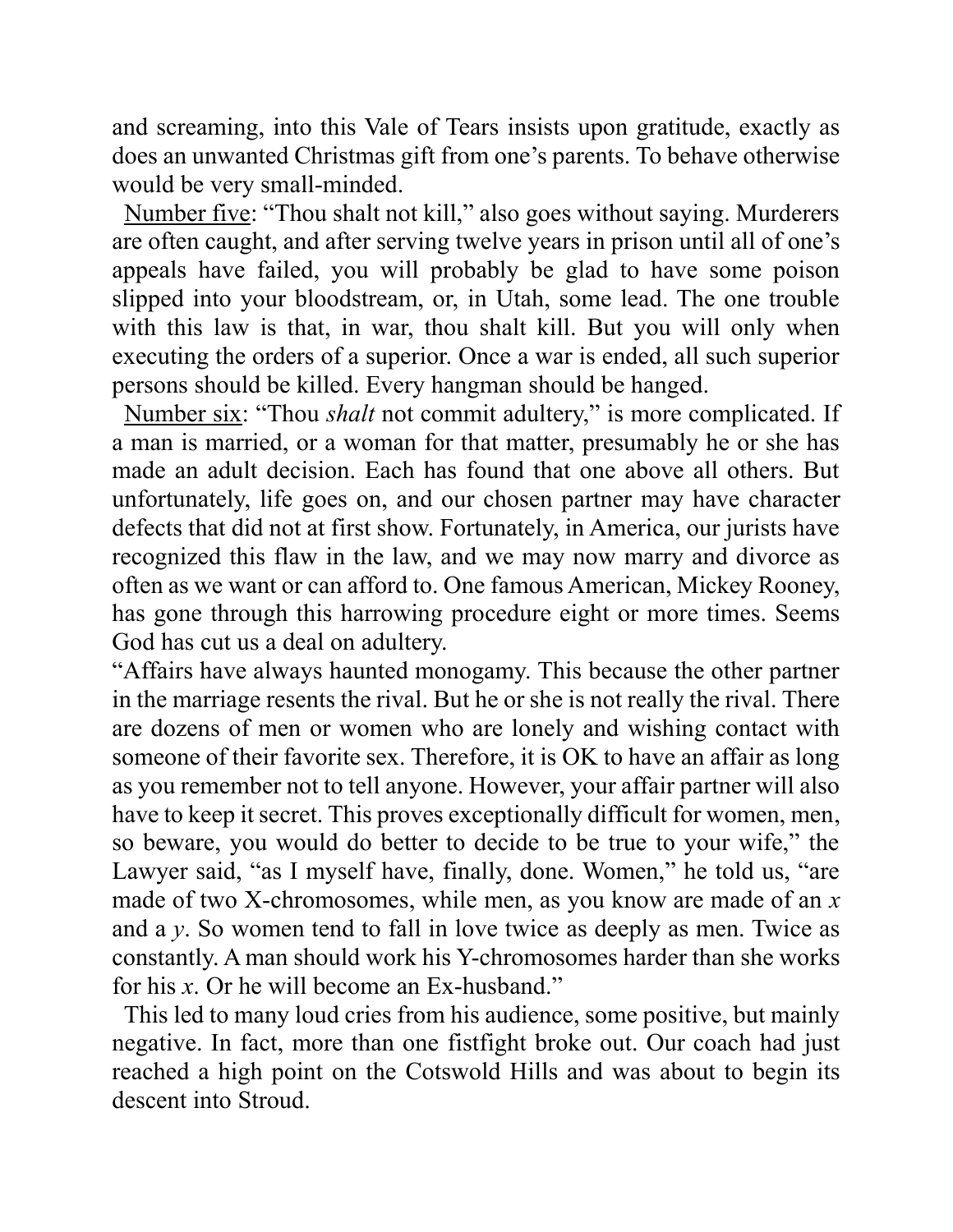The bumpy and at times precipitous descent did a lot to quiet the quarrelsome pilgrims, but as the leveler streets of Stroud were reached, arguments broke out afresh among the holy sightseers, and the Tibetan Nun from Vermont was driven to drum with her rolled umbrella on the balding pate of the Bank Manager from Worcester, Massachusetts. However, at last all began to calm down, as the need for some refreshment was borne in upon this good soul. Then, a new clamor began to arise: "Food, food!"

 But before the Host would let the pilgrims out of the coach, he delivered a brief homily. "Ladies and Gents, excuse me, but I have been asked to say this in both the tour company's and the bus company's interests. I must ask you all to be on your best behavior during your visit to the quiet town of Stroud. Do nothing to besmirch the names of Deadwood Tours nor Wyndham Coach Lines during this brief visit for afternoon tea. Remember, America has placed its faith in you."

 The earnestness with which the Host spoke this speech, who had no doubt spoken this more than once before, impressed the travelers, who did not let their voices rise above low whispers for some minutes after they had entered the tea house and been seated there. However, the quiet behavior lasted only until one of their number discovered that the café also had a liquor license. More than half the group ordered drinks rather than tea, and before long voices were again raised in internecine dispute.

 Several locals entered battle with the pilgrims upon the Eighth Commandment. "I swear it is no false witness to say you are an idiot," Mr. Adolf was saying to a corpulent drinking companion, who might have been his brother. The man thus charged staggered to his feet and sat back down again as the result of a mighty wallop from his opponent. All hell broke loose. A member of the Stroud Police Force quickly appeared, and before the big man could inflict further damage, handcuffed him to a floorto-ceiling post inside the café.

 "We'll hold this man here on charges of disturbing the peace," the policeman said. Mr. Adolf had his luggage unloaded, and minutes later, the coach was miles away, crossing the flatlands, heading straight for Stratford-on-Avon. But there was no joy in the coach. If any spoke, it was in a low mumble. Every passenger was doing Stroud with his or her face.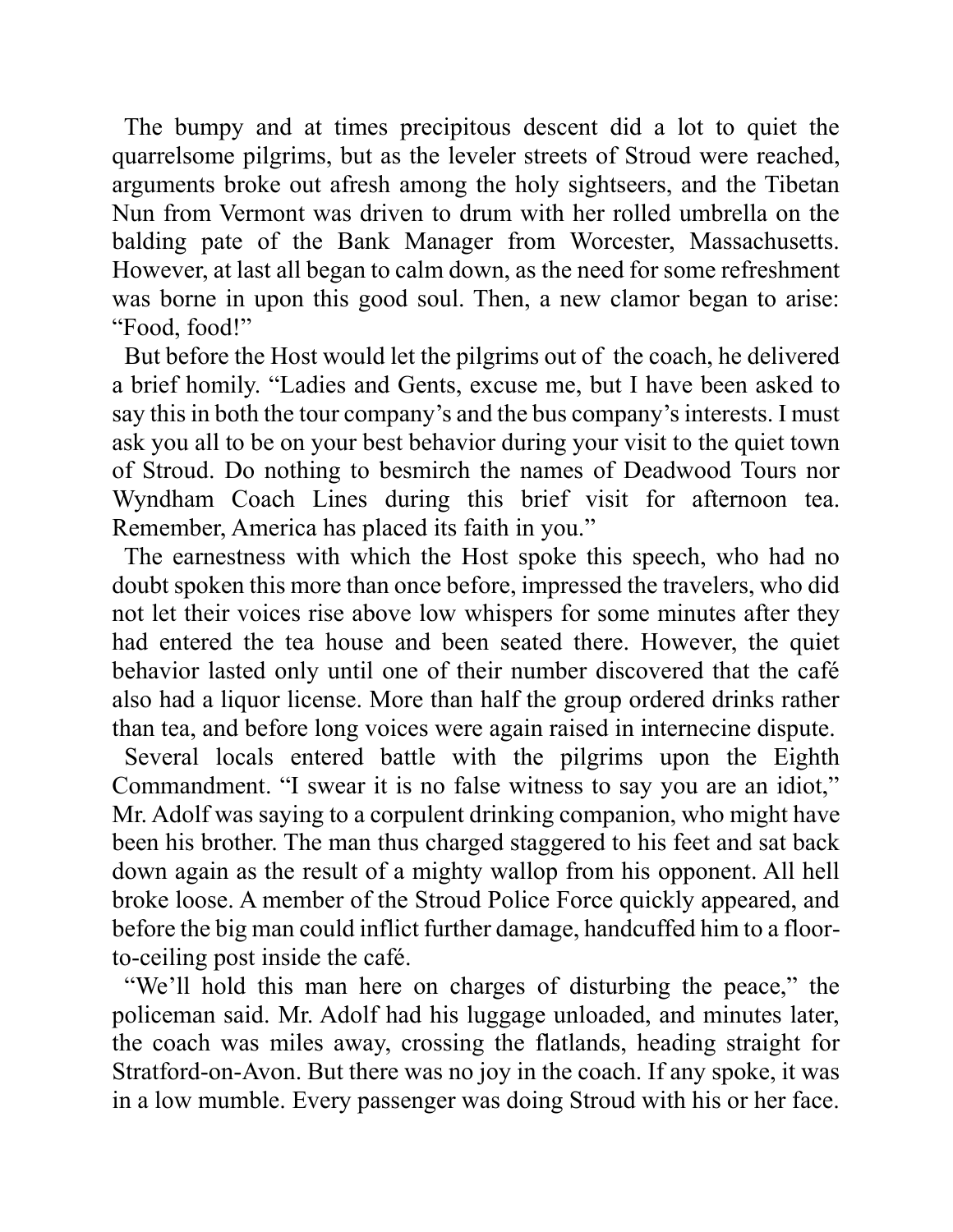The discussion of the Ten Commandments had ceased, and everyone was thinking of the lost passenger.

#### **THE MONK'S PROLOGUE**

There was a Tibetan Buddhist monk and a Tibetan Buddhist nun sitting together, for the most part silent, looking through one of the large windows at the enchanting landscape.

 These were not your usual Tibetan monastics, in that they were not Tibetan by birth; he was White and she was Black, but what held one's attention about the Monk was that he showed some signs of melancholy.

 The view was surely heartening, and the Professor, who was interested in talking to this Monk, decided to engage the man in conversation. At an opportune moment, while the Nun had excused herself and left the compartment, the Professor leaned across the aisle and said, "I wonder, Sir, whether you find the hills uplifting or saddening."

 The Monk did not answer for a while, but then, slowly, he began, "You are a sharp unriddler of a countenance," he smiled, not sadly. "Yes, you see, I have made this trip before." There he rested, and it seemed he would say no more, but then he spoke again. "First, I should introduce myself. I am Jampa Dorje, and I am a relative of an Englishman, long since passed, who awoke one fine morning to discover that he was a walk-in for a Tibetan yogi by the name of T. Lapsang Rampa. You may have heard of him. He wrote many charming novels filled with esoteric lore, and as a child, I visited him and his wife at their cottage, which was not far from here."

 "Ah, I thought you were looking wistful," said the Profesor. "My name's Potwell, Dr. Potwell, Professor of Literature at Cambridge University."

 "Nice to meet you, and how kind of you to care," said the Monk. "Yes, perhaps I am wistful. I have been truly enjoying my visit to your fine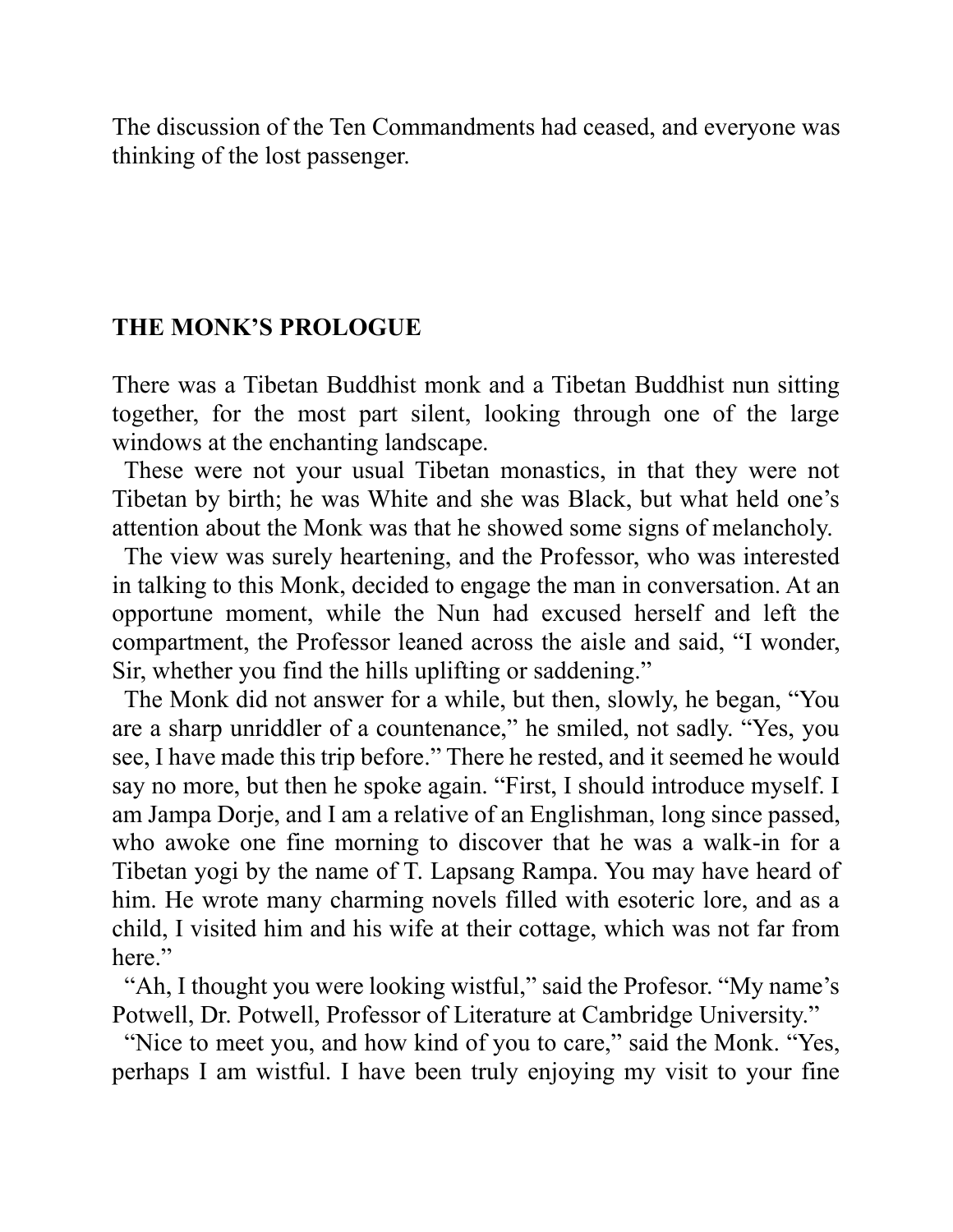country, and many startling thoughts have arisen in my mindstream since our visit to Canterbury Cathedral."

 "The Cathedral was beautiful, indeed," said the Professor. 'But what of your thoughts?"

 "I follow a path known as Zogchen, which is a part of my lineage," said the Monk, "and the knowledge that The Cathedral had succumbed to the ravages of fire and had been rebuilt was a lesson on impermanence and manifestation that has inspired me to rethink a theory I have about poetry." Here the Monk paused.

"And…" inquired the Professor, after a bit.

 "Are you sure I won't bore you," asked the Monk. "It's all rather abstract."

 "I think I would enjoy your ideas," said the Professor, "but you must include a personal tale of some sort. Is that possible?"

"That's entirely doable," said the Monk, and he began.

*Poesis*, means to make, to process, and writing equals path, view of what is, vision, action, meditation practice, using pen, typewriter, and computer, the poem equals conduct, being a poet 24/7, which brings us back to the view, vision, no ideas but in things

So, winning out against the poem, outside, view of what is, poem as a box, no ideas but in things,

"Follow the lineaments of desire,"

as Blake said, the book as measure

Base of poetry, poetry is everything "Try and buy the well and it springs up somewhere else," said Jung Action equals writing, eye-mind-hand coordination, mind-lungs-voice, sing speak, dick-gut-heart composition logopoeia,

melopoeia, phanopoeia

tactilpoeia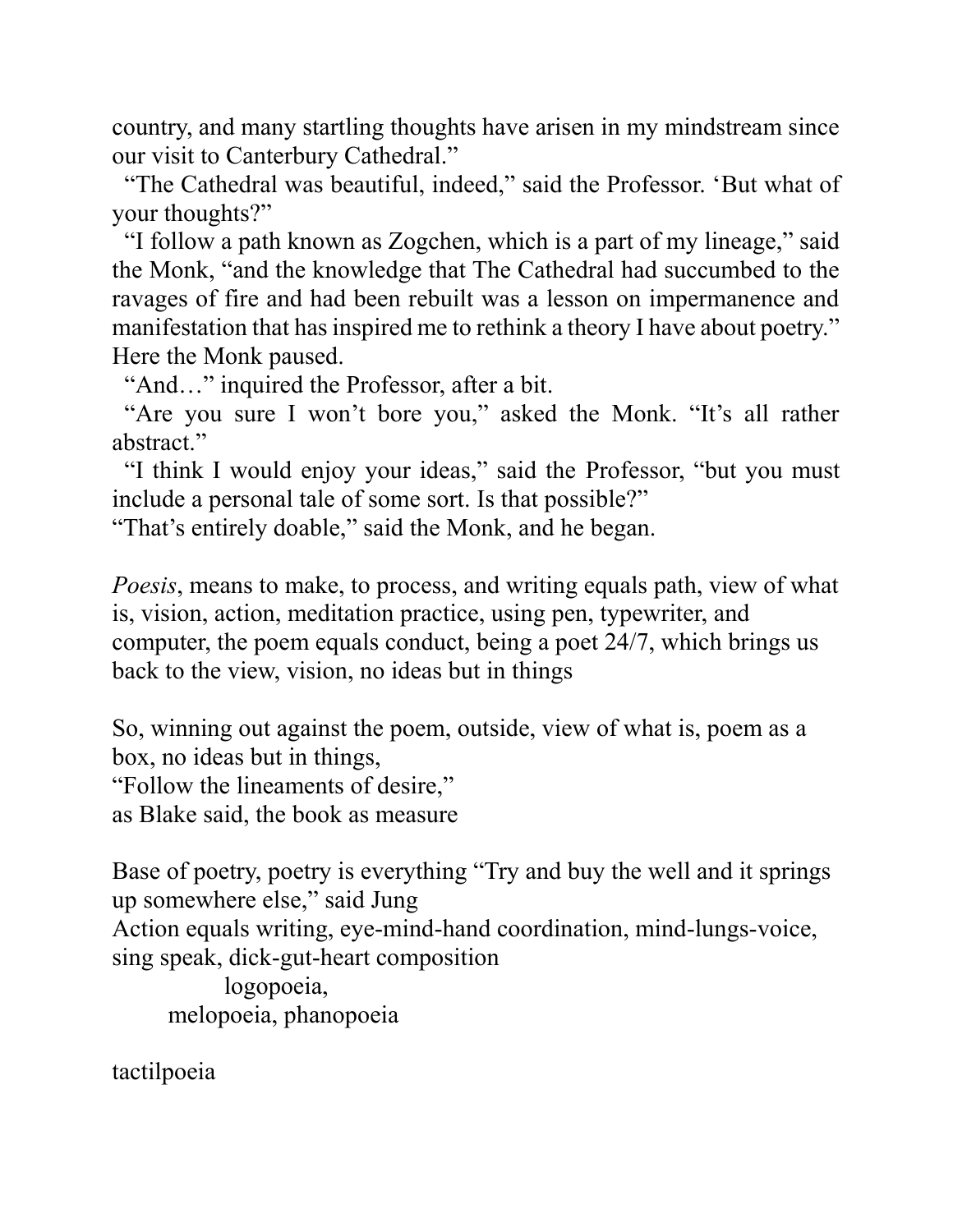A pithy saying of Creeley's: "After all's said and done, it's the feelings remain"

How we look at the world illusion material both

From whence comes the poem "inspiration" need to fulfill promise result of prayer habit?—

With inspiration comes a flooding feeling, bliss, hitting the zone, vision & Apocalyptic need to write like crazy The poem appears as a mind treasure, what the Tibetans call a *Terma*

Chaucer as Garab Dorje Shakespere as Guru Rinpoche

Build the poem like a box

inside out

Subconscious or nature? Trungpa's *first word, best word*

Outside in channel ghosts, Martians, the Muse or Devils/Angels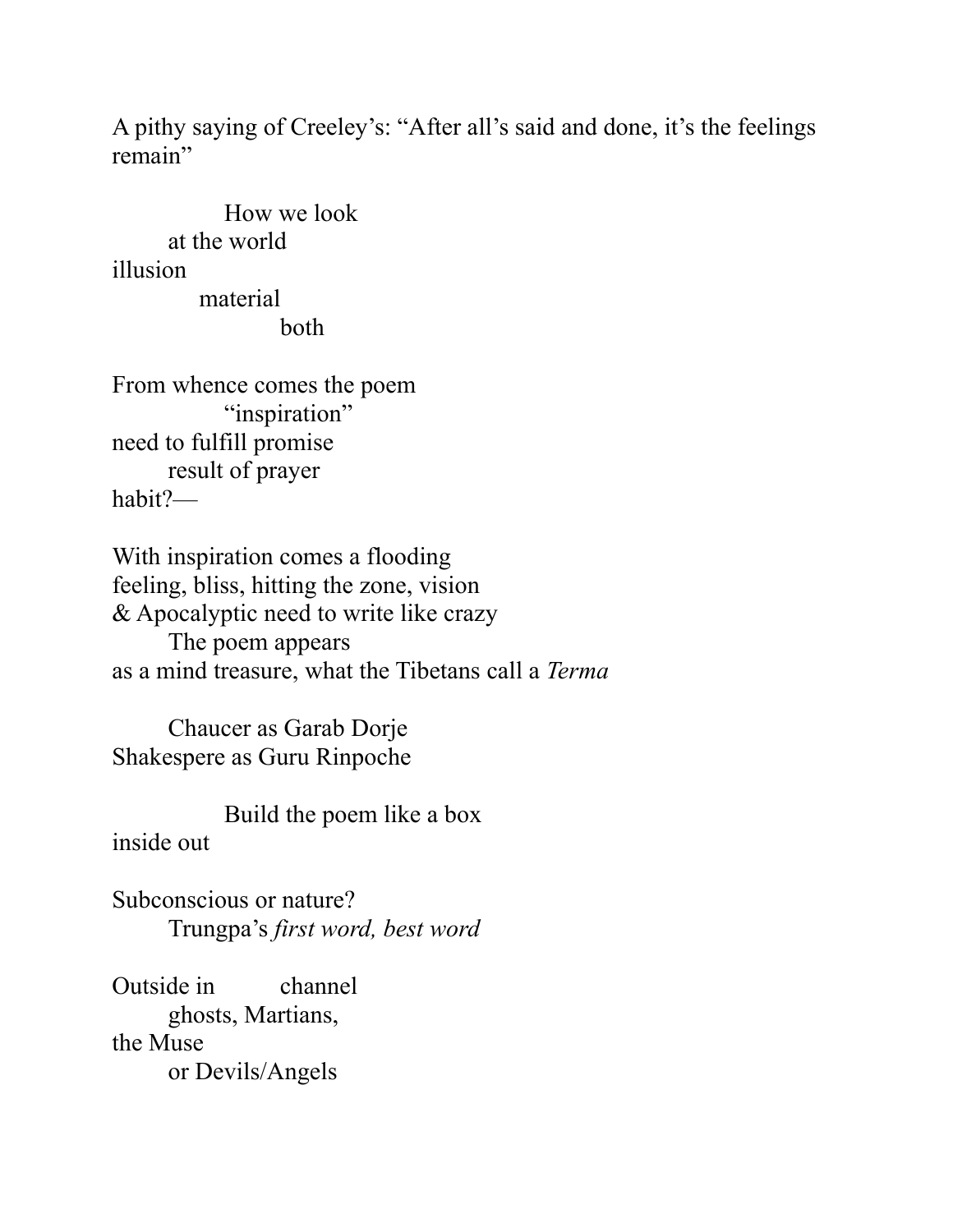the Unconscious aided by hypnotic drug and the poem just starts to happen

Visualization – mind Breath/rhythm – energy Word – body

How do you go about making poetry? somehow things come together to express  *FEELINGS*

Brought its own solution which was very poetic taught me how to draw a bunny

*Aesop's Fables* "The Crow's Story" how he got a drink

In the poem I was able to cry

To name it kills it

"my cat died the other day"

Confessional poets of the 50s sheparded their ideas into a pen, and then they stamped them so we wouldn't miss the point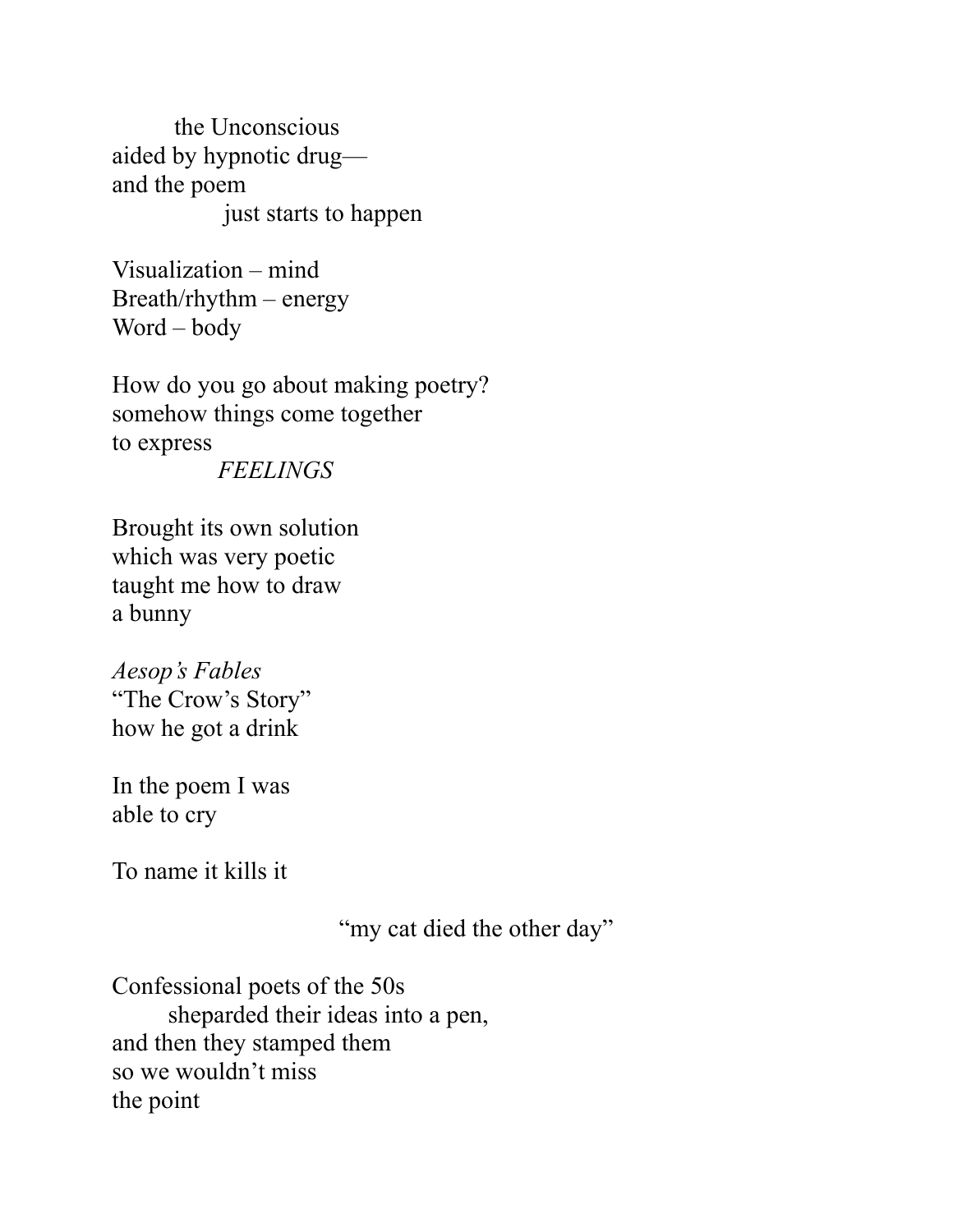"Capture phrases"

Here the nun returns and says, "I didn't have a good breakfast. Do you happen to have an antacid?"

The occasion arises by the occurrence of the phrase and it grabs you, and then you somehow write it: *I met a traveler from an antique land.*

Stuff coming into life that haunts you things said you shouldn't have things said you could have said better things other people said

"It was a beautiful day, and I want to remember it."

"Misery comes from every direction."

"Whatever are we going to do about it, we can't always be watching TV.?"

"I feel like a blind man who doesn't know where he is?"

Did you think

the Kali Yuga Age was going to be easy?

Did you think samsara would vanish if the other candidate was elected president?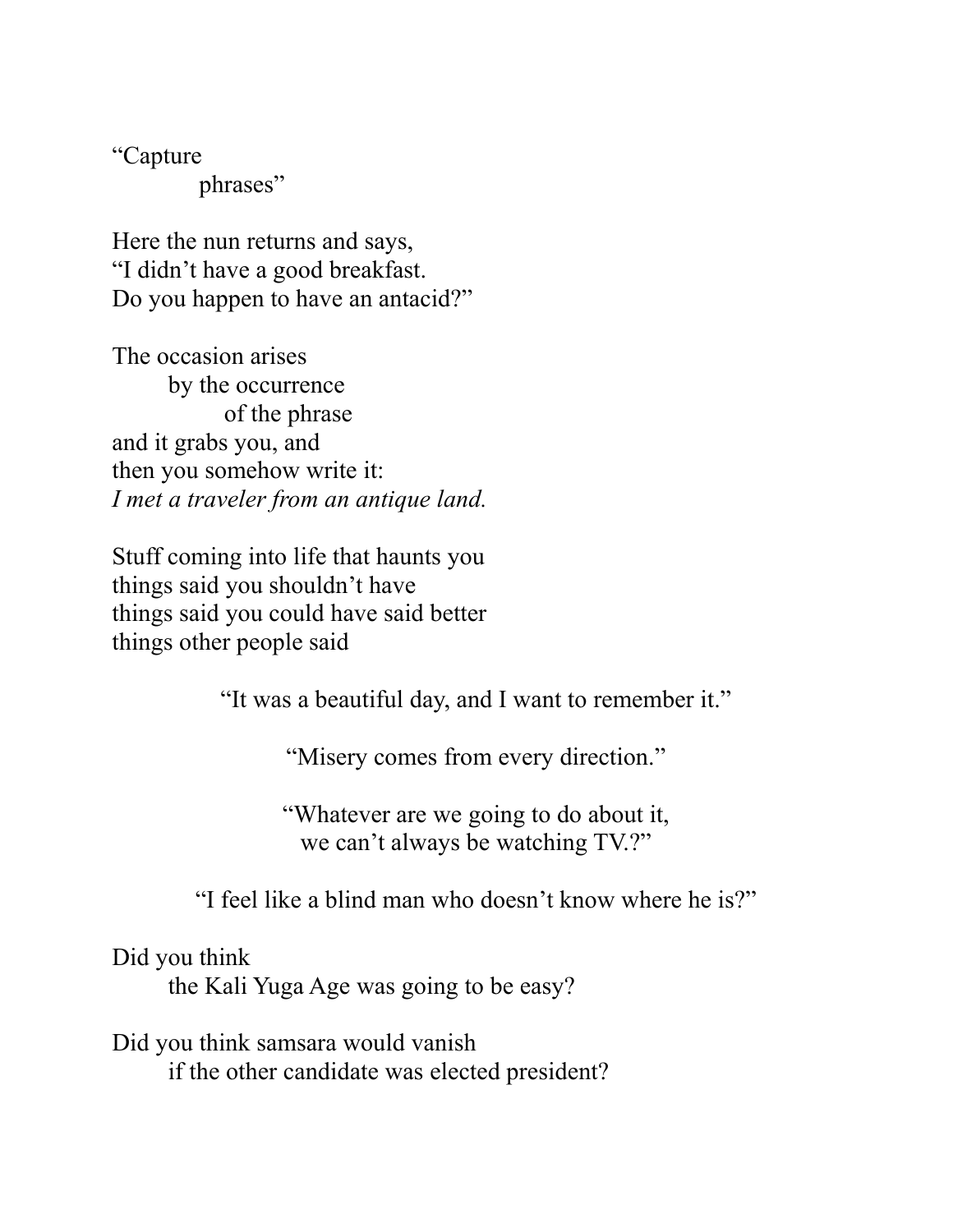And now a theocracy ascends supported by the oligarchs—a Protestant Reformation, a revival of God in public space, a central government at the helm of a reformation of secular government, the lights and orbs of the battle from the pulpits, as the power flows through spiritual channels, pulpits on every roadside, in every suburb, pulpits in the laboratories and the schoolrooms, old party politicos, atheists and other religious will have to go, not forgetting artists, intellectuals and gypsies of all ilk.

Poetry of the mind poetry of the voice poetry of the body

"I sound like Stalin talking."

Am I forgetting anything? Oh, yes, my tale.

# **THE MONK'S TALE**

Fifteen minutes late, and the battery is dead. And I'm supposed to take the Lama to catch his plane. I climb the hill to the main house, a half-mile, hot, dusty. Say mantras, hoping the local mountain lion won't pounce on me. I can see it now. "Where's Jampa. He's late. Go look for him. Report back. "Jampa's been eaten by a mountain lion. Nothing left but a leg bone, but it'll will make a great thigh bone trumpet."

 I climb the hill, round the bend, thinking how it's always something. I see the luggage on the stoop of the house. This Tibetan doesn't travel light. A roll of thankas and four black suitcases. Maybe I should prostrate up the driveway. Full body. Do guru yoga mantras. No, no time for this. Tell him there's going to be a delay. Phone a friend. Get a jump. Hope there's time.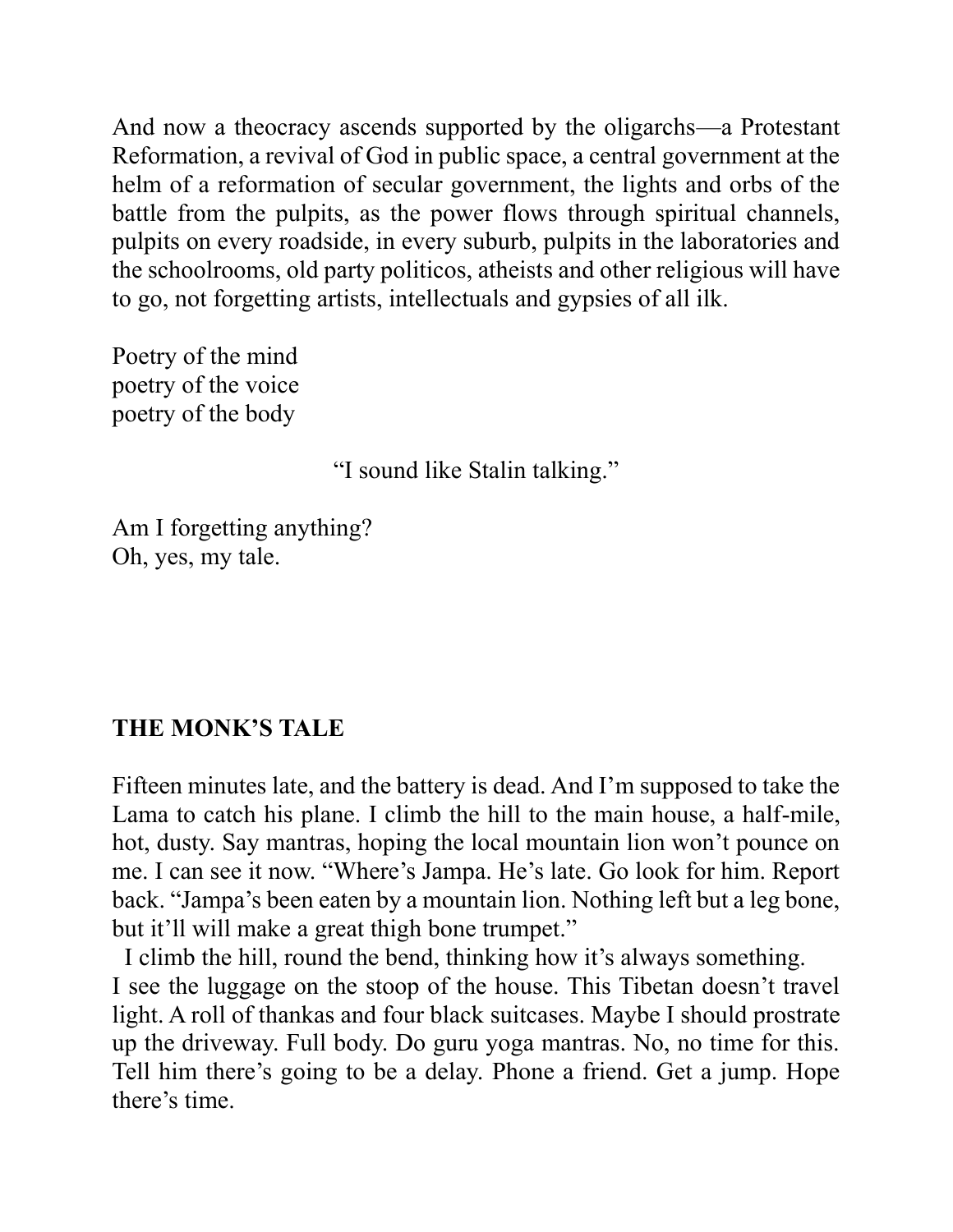The Lama nods. His English is good. Says, "I gave myself an extra hour in case of such a contingency." I'm relieved. I return to the van to wait. Half an hour, a jump-start, and we're on our way.

 We are driving through the village of Gem, and there's a stack of elk antlers in front of what I take to be a tannery. A sign says, "The buck stops here." I point to the antlers, and the Lamas's mantra machine kicks into overdrive. We travel a way, the mantras at a low hum, and a rainbow arcs across the road ahead of us. "Wow, Rinpoche, you liberated a whole herd of elk."

 Not more than a mile further, a bolt of lightning shoots straight down from the sky in the distance. I'm incredulous. Either one of those elk was rejected in nirvana, or the Phoenix Airport has just been obliterated by a flying saucer.

 No, the airport is intact. I park in the short-term parking section. Unload the bags. Look for a cart to ferry the luggage to the terminal. The Lama is having a good time. He's doing a little shuffle. I watch his tennis shoes move in small steps in a circle. He lifts his arms. A little Lama dance to propitiate the local deity.

 I know these bags are not going to get any lighter. They aren't going to levitate and float over to the check-in counter. Just as good, a Red Cap appears with a cart and loads us up, and we're in line in no time. There's not much time to spare, either. But the flight's on time, and we're in line. The battery slowed us, but all our obstacles have been overcome. How does he do it?

 After we are checked in, we walk toward security. I notice there is a *purba* on his belt under his robe. I'm sure the metal detector will sound an alarm. A *purba* is a triangular-shaped dagger made of iron and brass, eight or nine inches in length, which the Lama uses to slay demons. They'll never let him on board with that. All the same, he marches right through security without the *purba* even being noticed. He didn't check it in, didn't show it to anyone. Walked right through the metal detector. I stood in the visitor's section. He turned and waved and was gone down the causeway.

 Half the time it doesn't seem this man is even in his body, and the other half the time, he doesn't seem to even be on this planet. I did guru mantras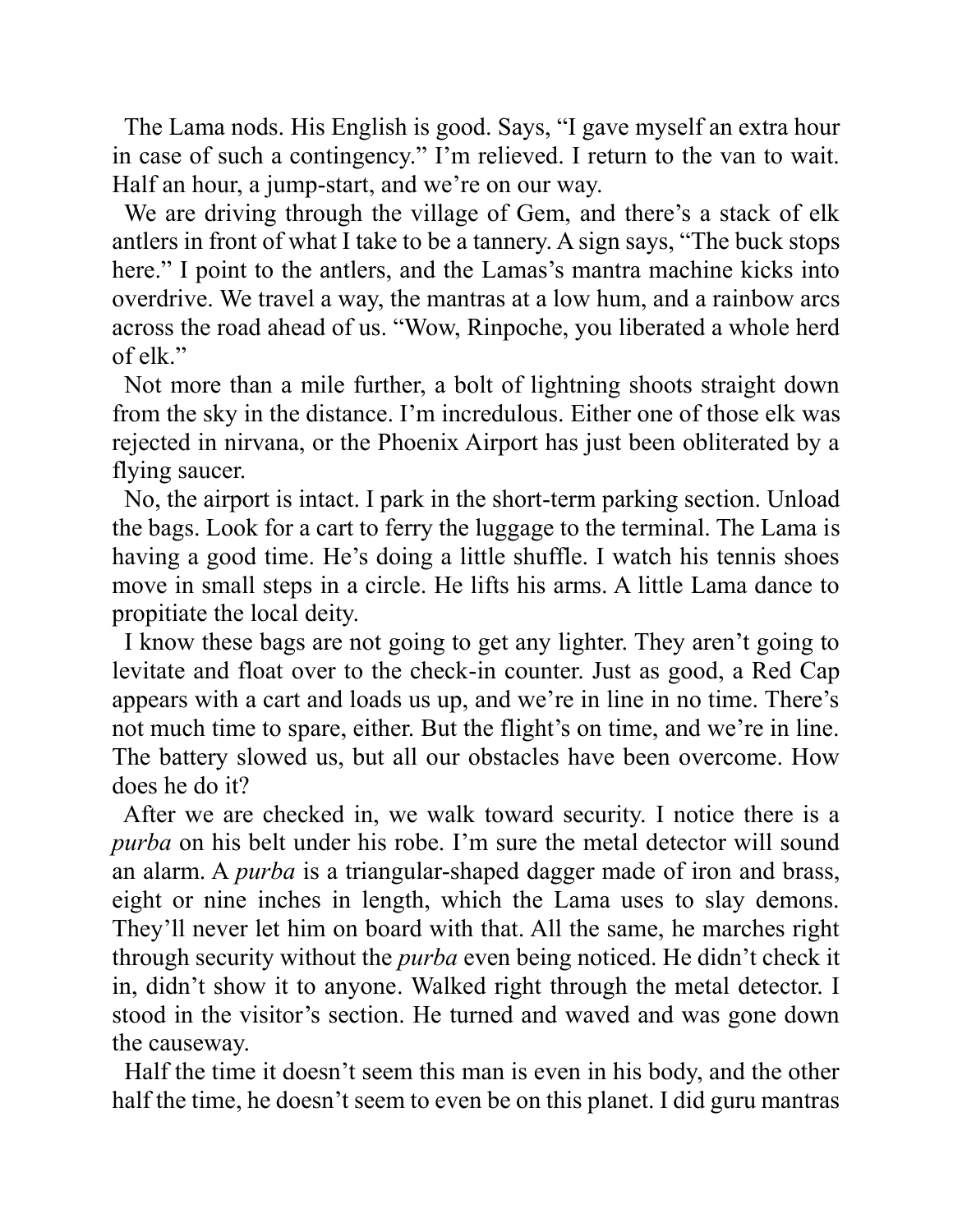all the way home. Quote. Through signs one comes to believe. Through faith one comes to understand. Unquote. All blessings flow from the teacher.

## **THE NUN'S PROLOGUE**

"I live in a 5-dimensional hologram of consciousness divided by 10 directions 5 bodies of experience 6 realms of incarnation with 3 intermediate states between sleep, waking, and prayer

When you take on the foundational practices, you take on the work of Christ, or Buddha along with the rest of your life.

I've undergone drastic interior decorating, an extreme makeover, done with broad strokes, then the details, groups of 3s and 5s

I'm applying a new Law of Contradictions: true, if both/and as well as neither/nor In this veil of tears, everyone is very insular—lots of armor, less and less amor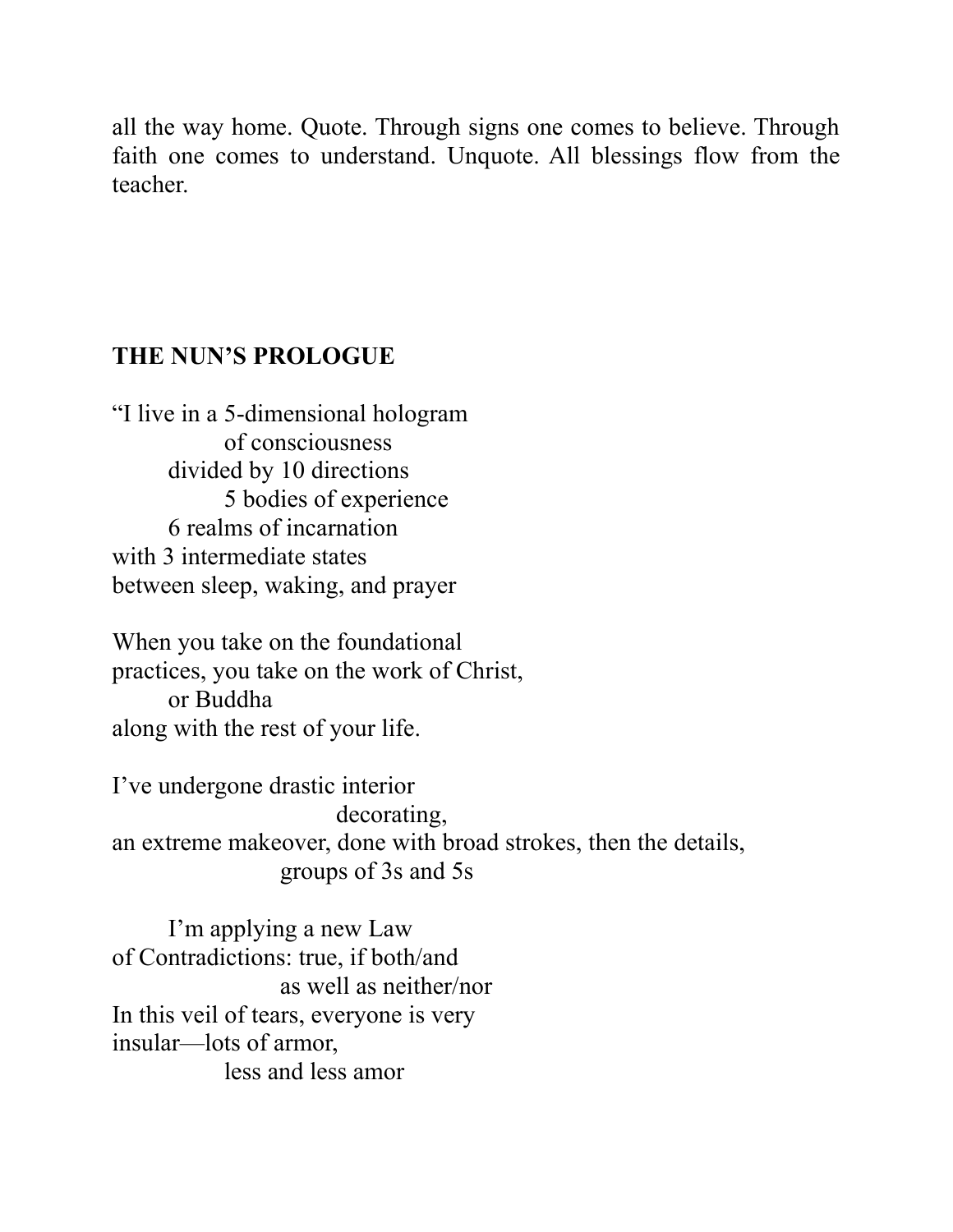Tantric Christianity Jesus as Vajrasattva

Tantric Christianity complete with wrathful deities—

Sadhana of Judas Iscariot, Sadhana of Pontius Pilot, Sadhanas of the Thief on the Cross & the Trinity of the Marys

I was born in Haiti into Voodoo, then baptized into the Catholic Church but I've left that behind and taken refuge in the Three Jewels."

### **THE NUN'S TALE**

Recently I was in Vermont, where I was a woman Lama's assistant, and there was this odd occurrence. Three times in the period of a week I was mistaken for someone called Mary. When I was introduced, or when I introduced myself, I said my name was Clair, but the next person I talk to calls me Mary, and I develop this snappy rejoinder—"It's Clair. Mary is the Queen of Heaven. Clair is only a saint." I suppose there's a little sarcasm in my tone. I try to keep my voice flat, so the irony will not be apparent, but it's against the precepts to punish a Lama for her absentmindedness.

We're at The Garden, a kindergarten, a lodgepole-constructed building, which I'm told was originally a Zendo, seeing the radiant energy of children's drawings on the walls. The toilet is kid sized. The moon's light through the skylights. The Lama is about to give her "What it's like doing a three-year retreat at Jalu Mountain" talk and slideshow. There's a digital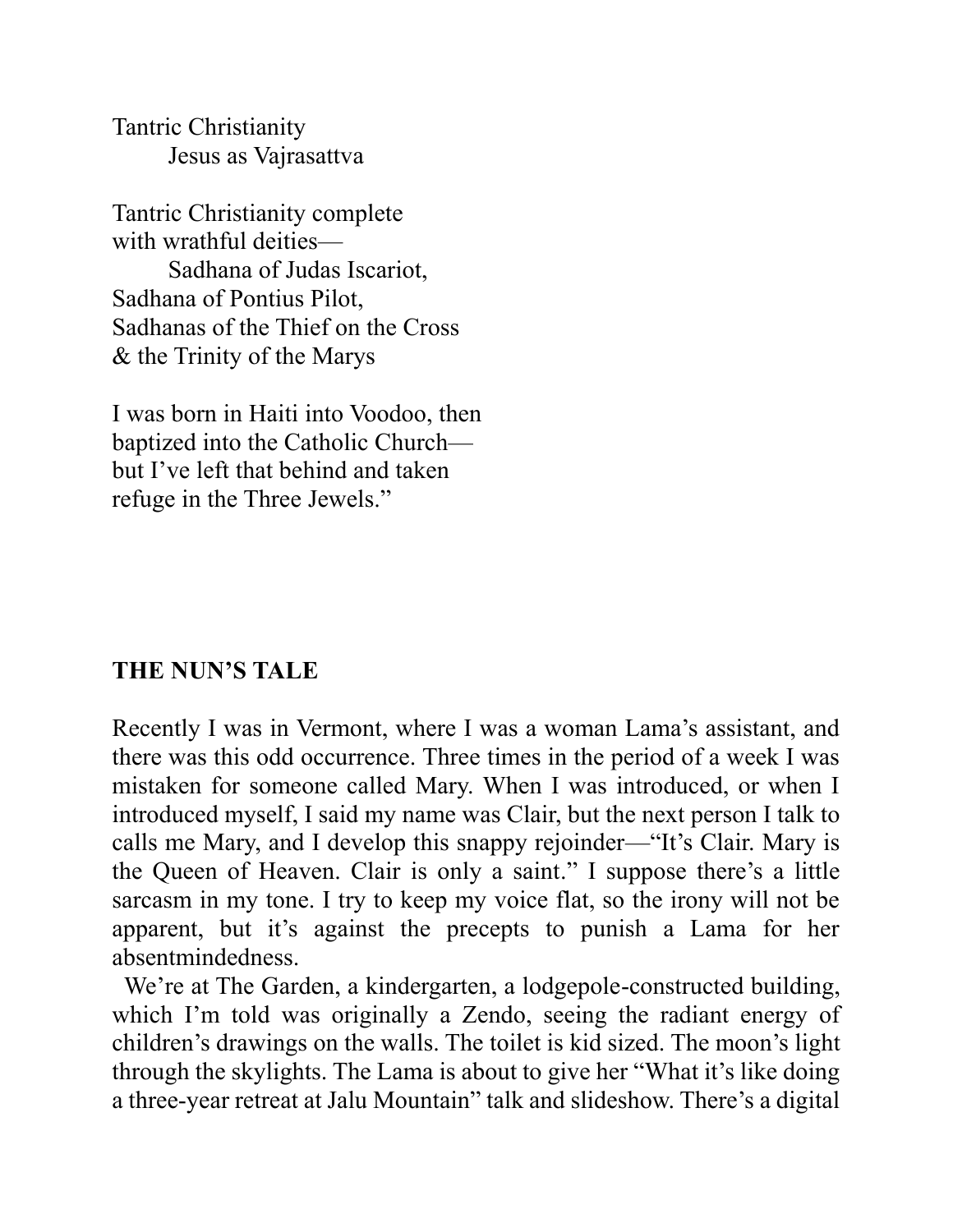projector to attach to her computer.

 I've set her zafu and zabuton near the wood stove because the Lama still gets cold, even after living in a leaky yurt in the New Mexico desert for three years, doing mantras in the sagebrush among longhorn steers, coyotes, and rattlesnakes.

 One in the group got bit and had to break her retreat and leave the boundaries she had set, a yurt encircled by a six-foot fence. She got bit on the ankle in her garden. A rock garden looks harmless, nice even rows of sand, not looking at that curled configuration on the rock.

 She was taken to a hospital after she hobbled forty yards to the main house. Lucky, she was on the perimeter of the compound—you're not supposed to walk with a leg full of poison, but she didn't want to disturb the other nuns and break their retreat.

 The Lama only found out about her dharma sister during the next month of group study. Still silent, she got a note which explained the whole episode, maybe too much information, but the details altered her perception of being contained in a sphere of natural mind, to the reality of the jungle, which is of course the world of illusion, which takes on new meaning when you are in pain and fear death's fang.

 Torma studies, thanka painting, sand mandalas and doing translation of the Heart Sutra—then, another month of layabout, doing the Nyondro, one hundred thousand recitations of Vajrasattva's hundred syllable mantra, one hundred thousand mandala offerings, one hundred thousand raisings of bodhichitta, and the one hundred thousand refuges done while she's doing her one hundred thousand full-bodied prostrations. The second year, two months layabout, and then one month study.

 Layabout is practice session after practice session, Sutra and Tantra, mantra and study. The third year, three months of solo practice and one month of group practice, and out to three years, three months, three weeks, three days, three hours, three minutes and three seconds just to finish the three-year retreat and come to Vermont to reveal her presence.

 She sits like a mountain, like she's taken the king's throne, has a lot of information processed, now clear and focused.

 "Do you consider meditation to be the most important part of Buddhism?" she was asked.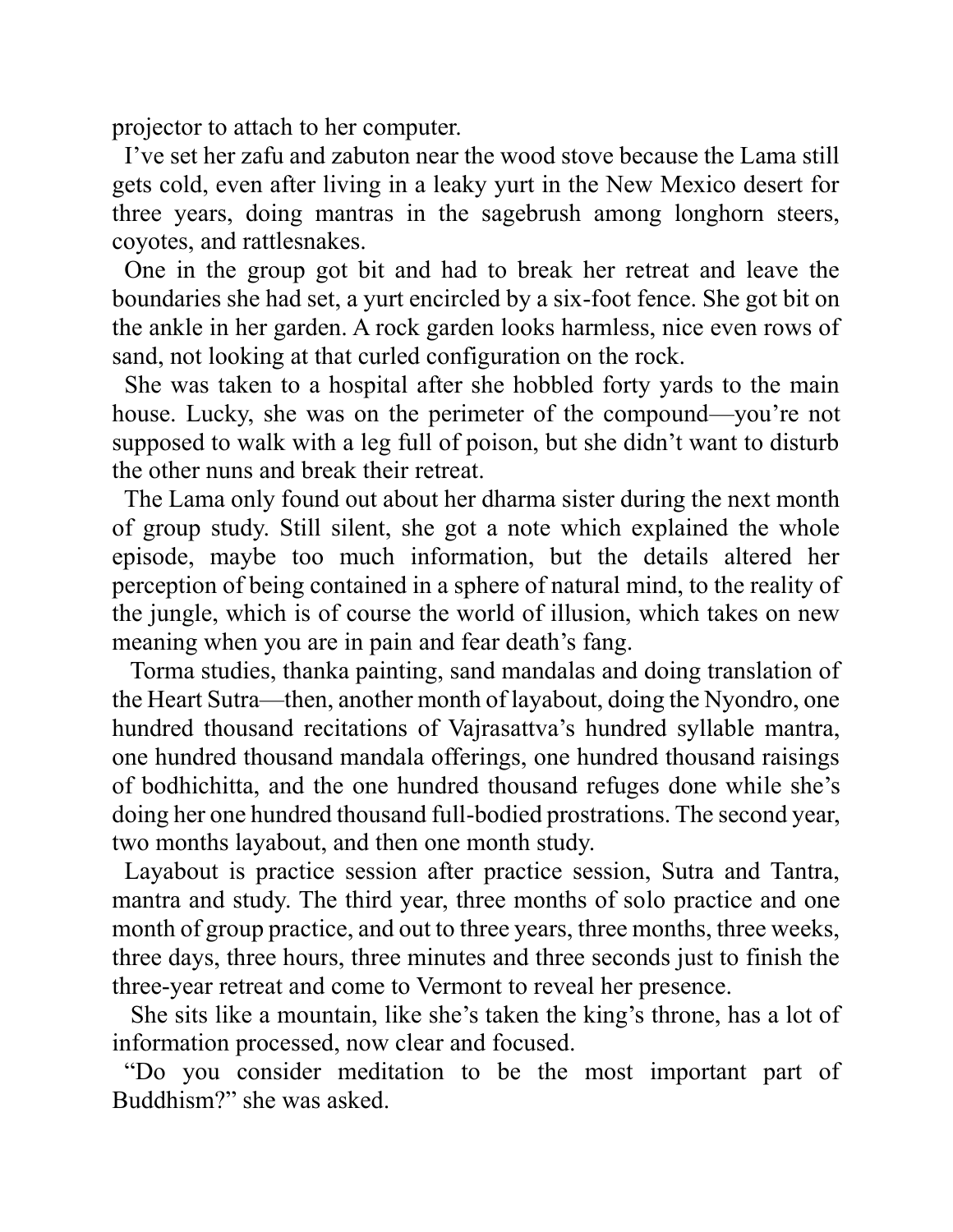"Finally, there is no meditation, only virtue and purification," she replied.

"In what context do you consider your morality?"

 "In the context of the six perfections. Meditation can only be accomplished with virtue, with that and purification, allowing compassion to arise unhindered. Purity is skillful means."

 Another log was added to the fire. Old hippies sitting in a group in a kindergarten listening to a teacher tell a tale that has been told since the first fire was built—how to be patient, to keep focus, to relax, how to handle bliss when it arises, to understand the reptilian impulse and the surreal flickering of images on the cave wall which portend the light outside the cave. She tells us that all accomplishments and possessions are illusory and points out how extremely concrete are the karmic conditions which hold us in the grip of existence.

 I told the Lama about my hysterectomy. "But maybe that's too much information," I said.

 "No," she said, "there's sixty-four thousand things going on in a single thought, which is made up of 40 million computations in a nano-second. That I would say is a lot of information, Mary."

# **THE PREACHER'S PROLOGUE**

"That's right; that's right," the Guide said from the door of the coach. "Miss Kotthalfa, you first, then let's have Mr. Jiffee; next to him, Miss Lodesh, and then, Mr. Springfield. And you flower-maidens, line up as seems to you best, only don't take all day. Now, Dr. Bromige will join you in utter matrimony."

 The man they called Dr. Bromige muttered some meaningful words in a sonorous tone, and when he stopped talking for a while, the two men and the two women scurried forward and said some words that sounded to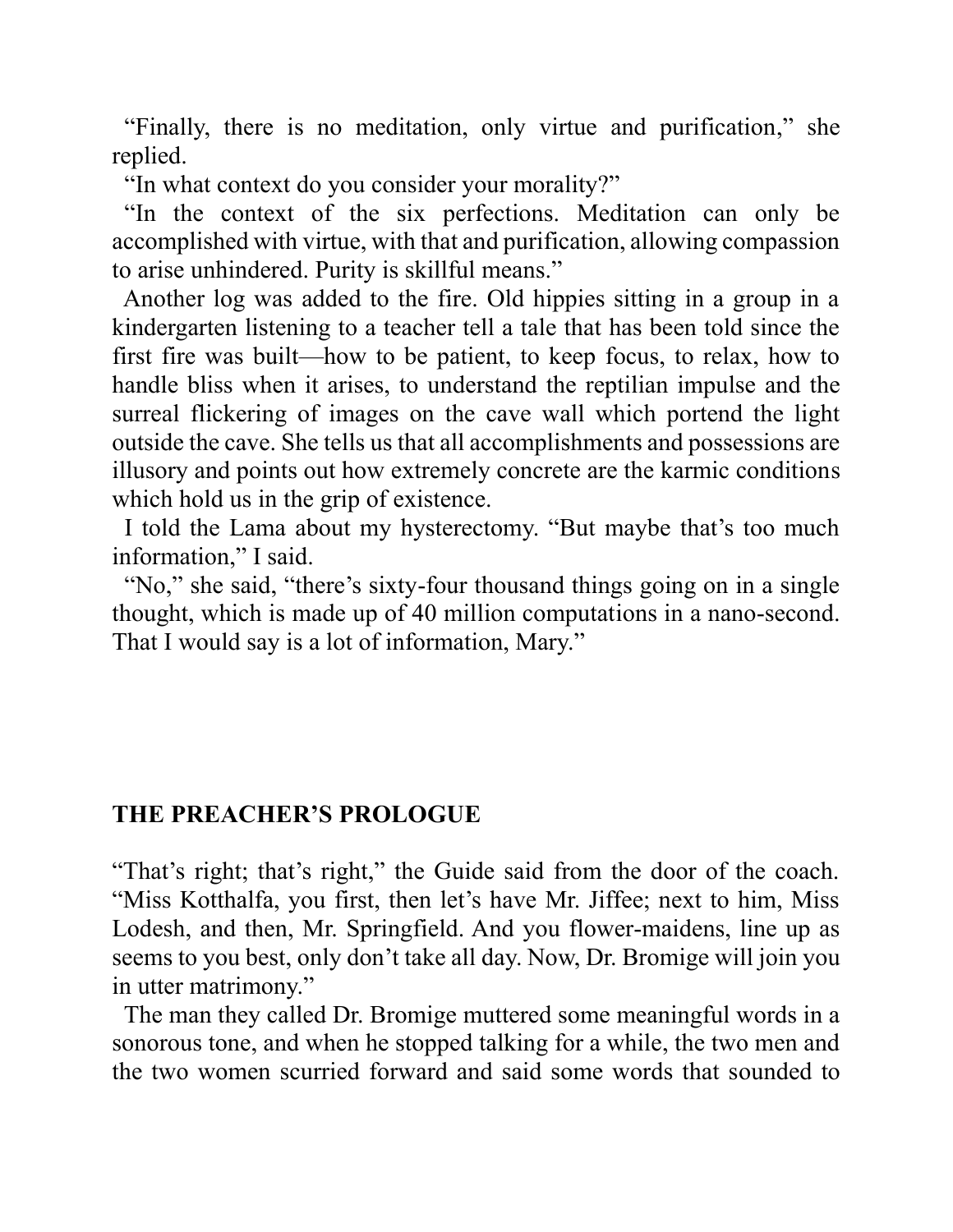those in the front of the bus like, "I do," although some in the back of the bus thought they heard, "Screw you!"

 Rings were slipped on each of the couples fingers. Dr. Bromige said, "Now, you may kiss." After a while, Dr. B. cleared his throat, and the two couples obligingly parted again. "Just a word of advice," Dr. B. said, "no fooling around with other men or women. You for example, Tom, don't go to bed with any other woman but your new wife. Two of the three people involved get hurt, your wife and the other woman. And if she's got a husband some place, him, too, because this kind of thing always gets talked about sooner or later. And there'll be two, three people upset by your selfishness. Look, you, you're all old enough to hear the truth of what I say, and remember, I don't do divorce. You have to pay cold, hard cash for that."

 He stopped speaking for a minute. The group was quiet. Calmly, he peeled the black mask from his face and resumed speaking in his mid-Atlantic accent. "So, that's that, and I wish you all the best. You're going to need it."

"Yow!" one of the women growled, as Dr. B. pinched her recently married bum. The shriek this drew from Mrs. Jiffee set everybody jabbering. After two minutes had passed, the commotion subsided, and the Tour Guide took this opportunity to get everyone settled in a seat, and the cool, gray driver at the wheel. And the tour resumed.

 "That was useless advice," said Mr. Springfield to his bride, for we have already swiven each other's wife.

The group was headed for Stratford-on-Avon to view *Twelfth Night*, or *What! You, Will?* and a lively debate started throughout the coach. Some said it was wrong to covet another's spouse; some said it was only natural to do so; and some said they weren't sure. Mrs. Springfield appeared reticent to give her opinion, but Mrs. Jiffee liked to talk, and both of the grooms were outgoing.

 "Oh, we were married before," said Mr. Jiffee. I was married to her, and he was married to her, but now I'm married to *her*, and he's married to *her*." So, in a way, neither of the guys or wives could argue for it because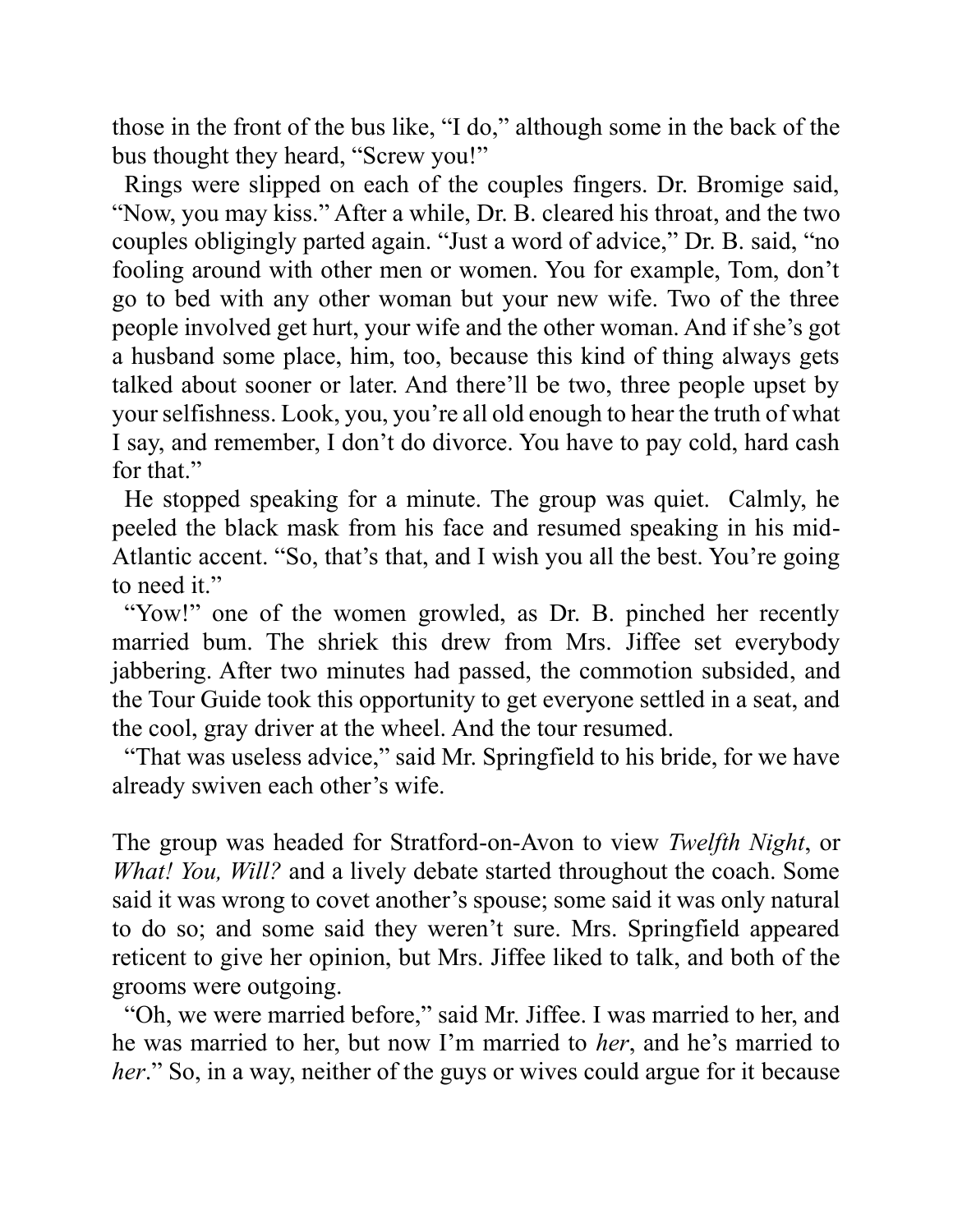they've done it. They've somehow invalidated their position in the argument.

 "ACTIONS SPEAK LOUDER THAN WORDS," Mr. Jiffee said, vehemently, "but by all means give us your explanation."

### **THE PREACHER'S TALE**

Mrs. Jiffee pushed a button to lower her window. "The Wife of Bath had eight husbands, and it didn't dampen her desire to have more."

 Dr. B said, "Now you're older, so now you should be able to stay married to one man for the rest of your life," as he pinched her tit.

"What kind of behavior is that?" she asked.

 "There's a kind of moral behavior that only goes so far and no further," he said, pinching her other tit.

"Ouch!"

 "Let me explain," cried Dr. Bromige. "Some of you may think that my behavior is inappropriate here or that I have made an error, that I was going to pinch just one nipple, but then losing control, I pinched the other one as well. Not so. Let me explain. Pinching tits is never erotic. It's just like the sexless implant of a kiss a college student gets upon graduating. I suppose that for a marriage, I might choose to pinch a tit to designate fertility. And it is my sincere hope that the union I have just officiated at will be blessed with offspring.

 But what really happened just now was that I saw a big cockroach, that's all, and I picked that roach up with my fingers and dropped him on the floor where I could step on him, and my apologies to the young lady and her husband for disturbing such a serene moment of their wedding so unceremoniously. I just wish that things like roaches wouldn't scuttle into the middle of what I'm officiating at and try to spoil things, but I know everyone here has a holy heart and that my error will be forgiven. Please overlook it, and proceed with your merriment. Soon we will arrive at the famous town of Stratford-on-Avon, and in plenty of time to see a play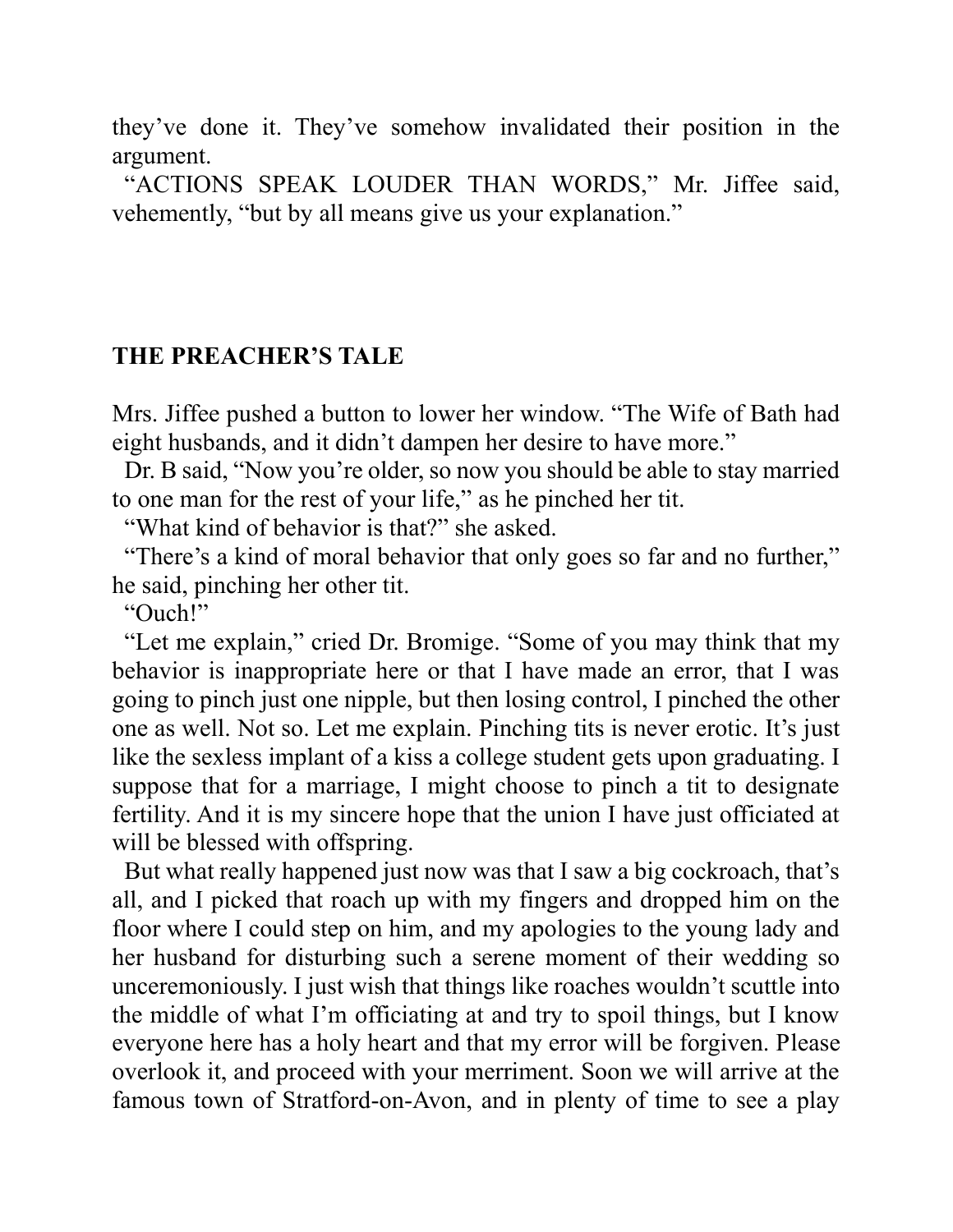which ends with two happy marriages—at least until the curtain falls. And blessings on this holy pair of pairs, in this fruitful land of Warwickshire, in the middle of this most bounteous of harvest seasons."

The Guide said, "Let us have a tale by one of the newly-weds."

## **THE GROOM'S TALE**

Mr. Springfield rose to the occasion. A tale needed telling, and he was the man to tell it. So, without further ado:

This happened last Christmas. It began at one minute to ten on the day before Christmas. The elves gathered at the sleigh in the mall. Where was Luis? I wondered. He was usually early, but it was now two hours past starting time, and still no sight of him.

 "He must've got caught in the traffic," said Monty. "Traffic was horrible this morning."

 "I don't think so," snorted Smitty, his hat tipped rakishly. "He'd be here by now. He probably had something important to do. He'll be here by noon. We've got plenty to do before he gets here with more."

"We need to get back to work," I said. "If the boss is a no show, we'll tell the kids they have to write their wishes on a piece of paper, and we'll get it to Santa later. As to whether they've been good or not, if they don't know by now, they'll never know."

"Right on," said Monty. "I've got a mountain of Faxes to work on, and I still have invoices to check."

 Smitty was looking anxious. "We're cutting it pretty close this year. I still haven't figured out that thingamajig. If I don't have it fixed by the time he gets back, I'm in for it."

 "I know; I know," I said, "Let Monty do what he's got to do, and I'll give you a hand. But, first, I have to go to the warehouse and get a flexall."

 Everyone returned to their tasks, and I walked down the passageway behind the shops to the storeroom. I got my heavy green cloak and headed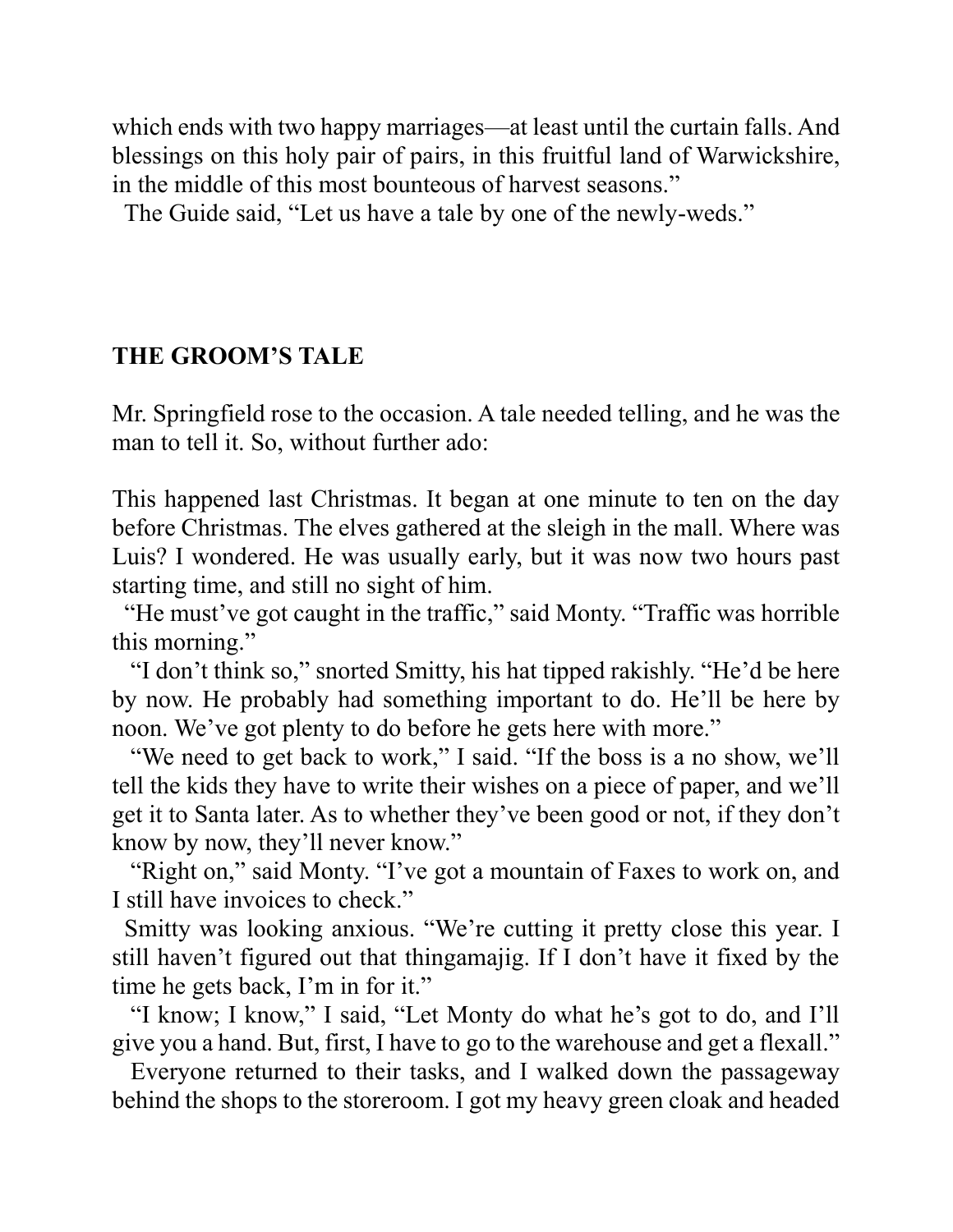out the back door to my jalopy. *Could use a coat of paint; might take out that dent by the front light, if only I can get all these packages ready.* 

 Frank was in his cubby when I got to the warehouse. I'm in a hurry when I come up to his cage. I come up at an angle.

Frank growled, "There's someone ahead of you.

 I looked over, and, sure enough, there was a man in a baseball cap, brim forward, standing back. I said, "I'm sorry," and the man nodded for me to go ahead, and I moved toward the counter. Frank must not have noticed this exchange, because when I stepped up, he said, "Let him go first."

 Ticked me off. "Listen you fat fascist," I spat, "if you'd spend less time telling people what to do and more time just doing your job, we'd all be a lot happier." Some Christmas cheer, there.

"I am doing my job," he said. "I'm keeping people in line happy."

 I wanted to reach across the counter and grab him by the shirtfront and say, "Do you want a piece of this," but I knew I was getting agitated, so I let the anger go and simmered down. "Do you have a flexall?" I asked, and there was a tremor in my voice.

 Frank went into the stacks and came back with a box. He typed a bit on his computer, pushed the box towards me and said, "It's not much fun coming to work when you get your ass kicked every day."

 "I can certainly understand your frustration," said Mrs. Jiffee, "It takes someone with a heart of gold to work with the public. I've run into so many surly clerks in my time. If they aren't grumpy from being overworked and underpaid and underappreciated, they are spaced out in their own world and totally disconnected from what they're supposed to be doing."

 "All the same," said Miss Dunstan, "a job is a job, and if you are paid to do a job, there's really no excuse for dereliction of duty." It was at this juncture that Mrs. Springfield entered the discussion.

### **THE BRIDE'S PROLOGUE**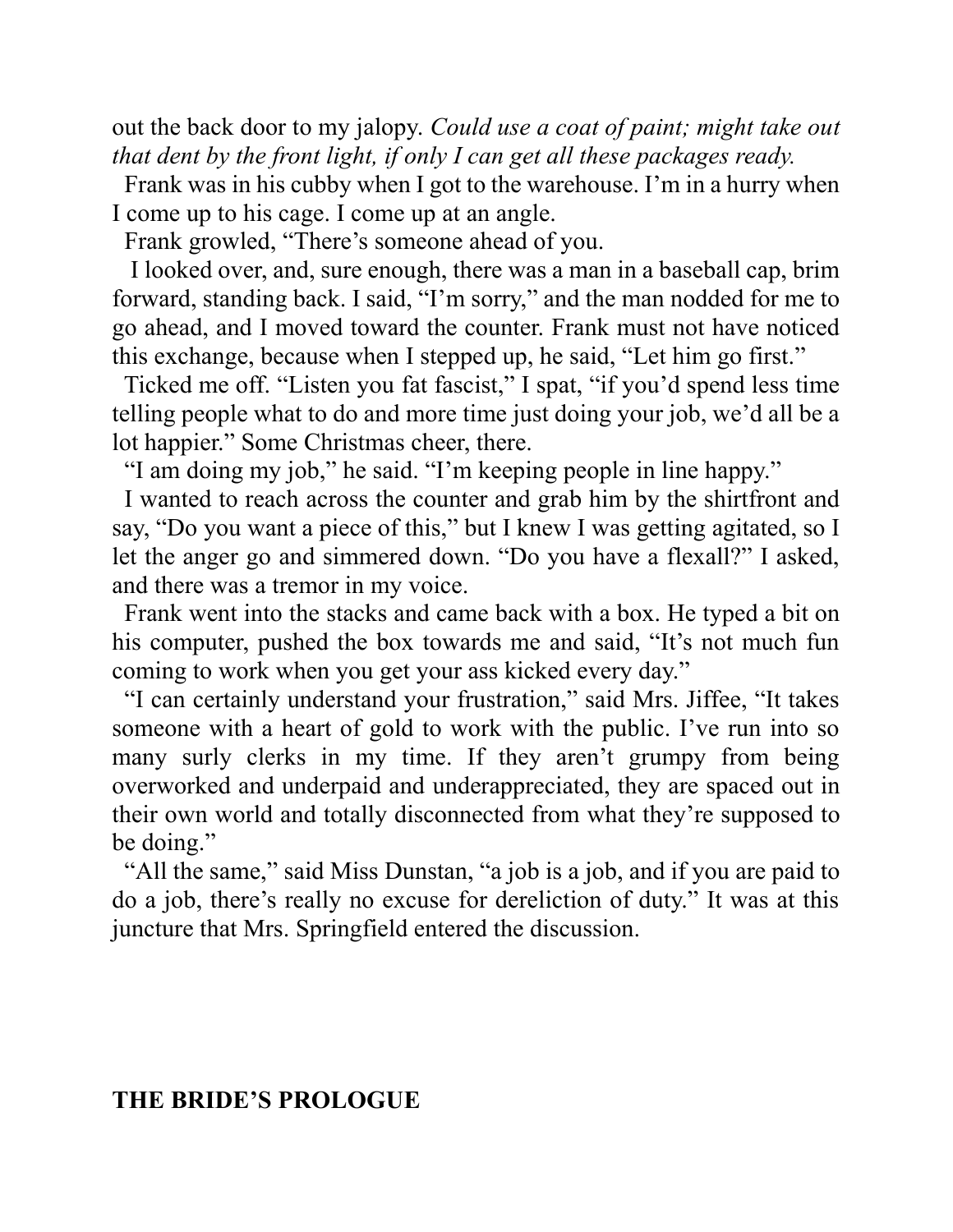The newly married Mrs. Springfield was irrepressible. She loved to hear herself talk. And she talked on every imaginable subject. For example:

 "Oh, the dead-end jobs I took up in Toledo were galling. At Idea Research and Development Corporation I walked around in circles collating TV bingo cards. At Sport-in-Print, I put stuff in the mail, took it to the post office, and more interestingly, ran the switchboard.

 "I worked with a man named Michael Bowen. Once, he took me to his parents' house in a big block of slums, distinctly working class, i.e. a notch below me in scale. We went to the movies, which in those days was most likely a double bill. The theater was in the central part of town, and we sat together and held hands, or rather he held my hand and I didn't discard his. And I don't think he disliked my goodnight kiss. I remember his face showed his pleasant nature. But soon after, he was laid off from his job, and I have never heard from him since. "

 "He went to Canada," said Miss Farr, "to evade the draft. Today, he's a well-known writer."

"Well, I never!" said Mrs. Springfield,

"What a small world we live in."

"Canada is vast," was the reply. "You should google him."

"I think I will," said the new bride. "Perhaps, he's a millionaire by now."

"Perhaps," said the other woman, "and perhaps not."

### **THE BRIDE'S TALE**

"My dad told me a story about his youthful antics with George W. Bush," said the bride. "One time, he put my dad's hand in water while he was asleep, and Dad peed the bed. Another time, when he woke up suddenly, there was W.'s butt in his face.

Always outdoing himself, W. said, "Give me a light." He had put lighter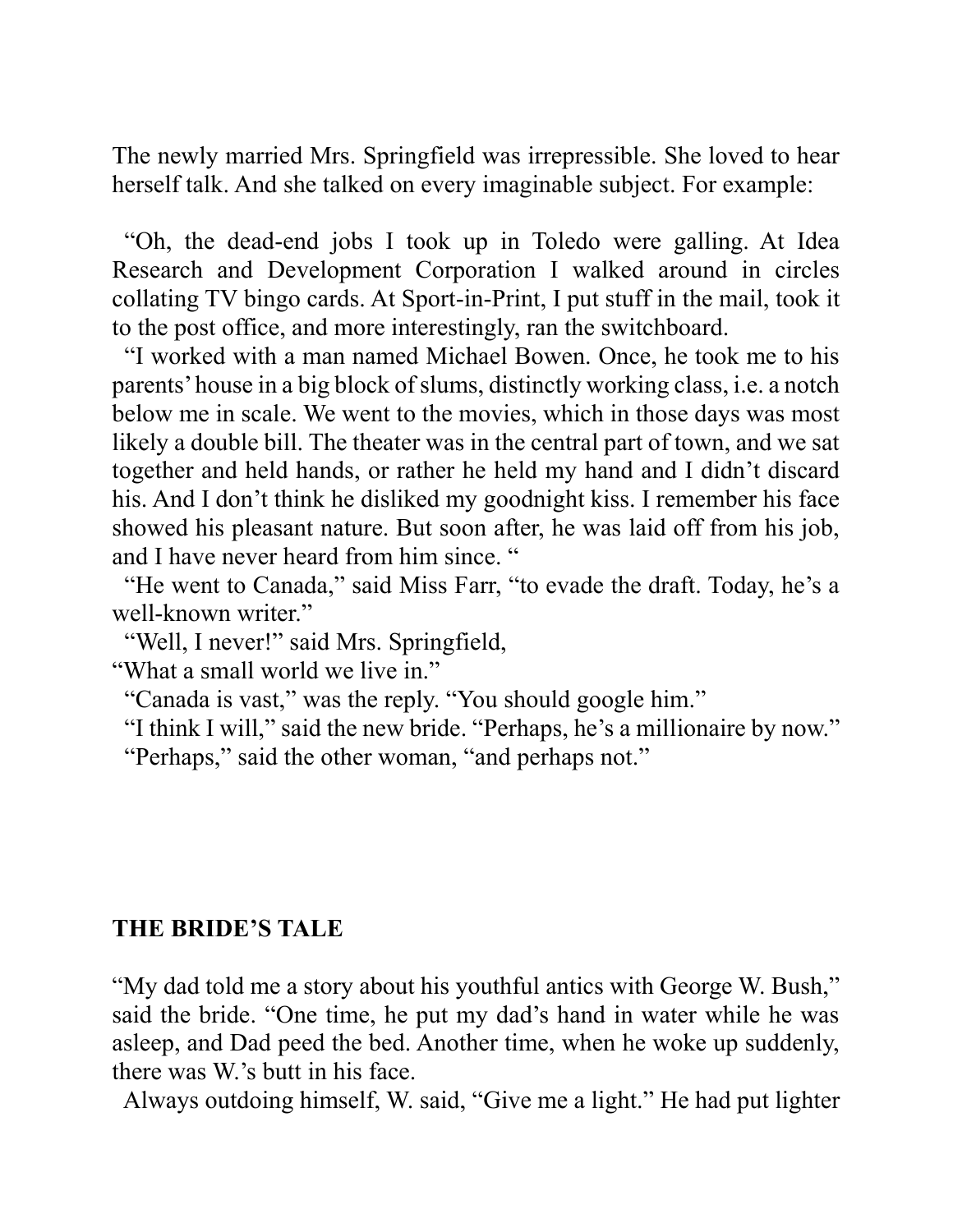fluid in his mouth, and he spewed out this enormous flame. He also used to light his farts. And once, W. mailed an erotic poem Dad had written to Dad's sweetheart, which had been written on his father's letterhead stationery. Really got chewed out for that one.

 Dad told me that on one of their sprees they picked up a hitch hiker together. W. fucked her in the backseat, while Dad listened to the radio. None of this was true, of course. Dad didn't know George W. Bush from Adam."

### **THE INTERIOR DECORATOR'S PROLOGUE**

"Don't fail to note the charming countryscape of Warwickshire. Pick a window and gaze, and if your neighbor's hot breath bothers you, take it; nature's hot breath is one large compliment. nothing to be afraid of! Hungry? Thirsty? keep those baskets moving round and round from hand to hand, and we'll stop and eat lunch in Gloucester."

The Interior Decorator raised his finger. His was a philosophical mind: "What exactly do we sit on? Coach seat, floor, tires, road, soil, rock, lava down there, magma, glowing embers of a white spot, the appropriate black hole— we are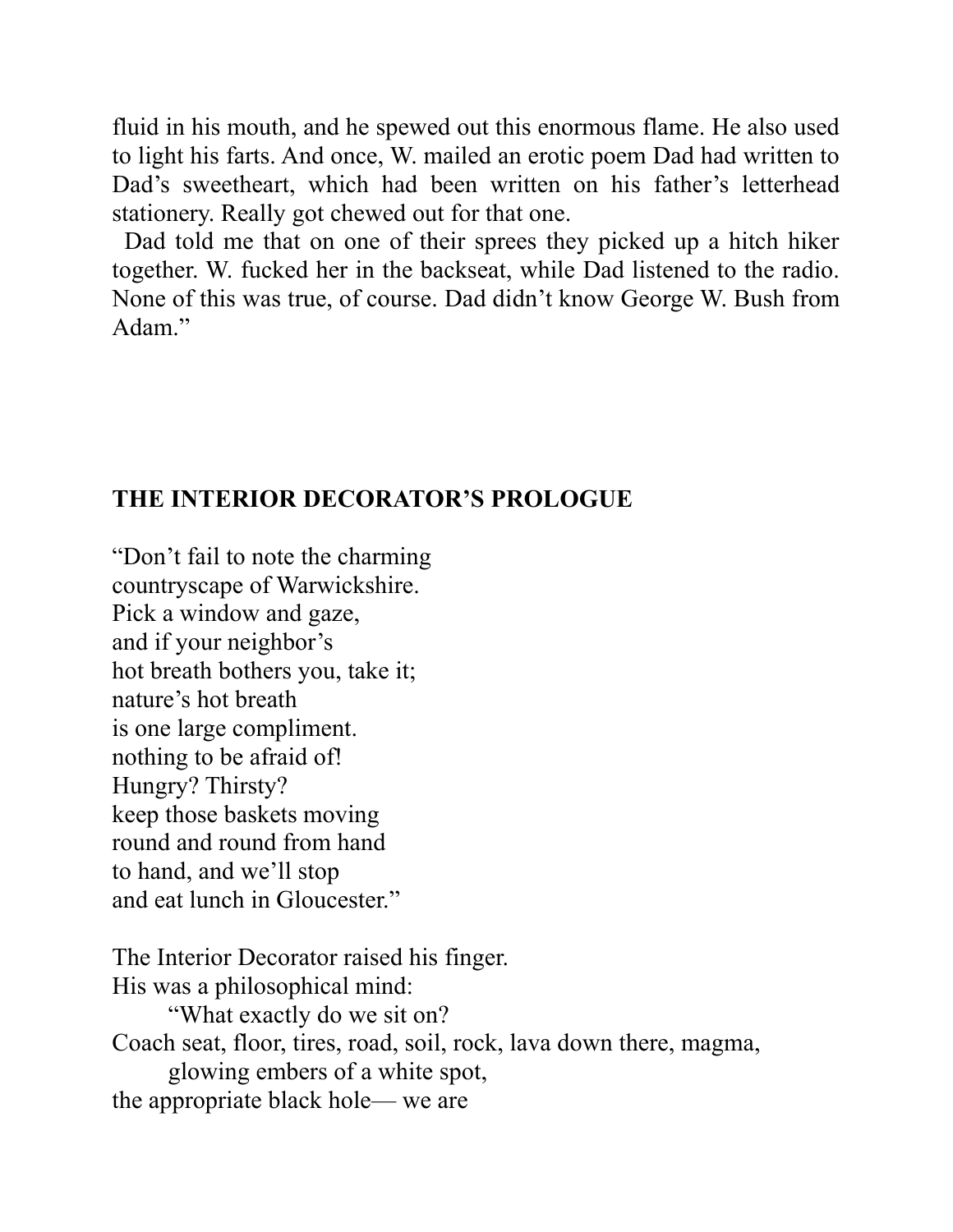an entire sea of being sitting on a seat." "Not sure I want to hear the public organisms speak in a single voice," said someone said from the back.

"Art, to me," continued the Interior Decorator, "is a religious experience. 'Jacob Wrestling with the Angel' is a favorite of mine—the invisible form which speaks to my soul, finds expression in painting, in drapery, in furniture, in capitalism all combined. But my story's getting ahead of me." And the coach filled with laughter.

### **THE INTERIOR DECORATOR'S TALE**

Childhood snapshots show I smiled. We lived in West Hampstead, in a two-story flat, while on the ground floor was a shop: Earls Men's Outfitters. I thought that Earls shopped there.

 Dad became a cameraman for G-B News but should have been a musichall comedian. His first job, on leaving school was as an assistant to a butcher. And in this capacity, he met my mother. He loved to talk of this even decades later when hate and habits ruled their lives, this simpleminded factoid, as if it were completely current. "Your mother is a saint."

 Once I said to him, "You fight all the time. She chain-smokes and drinks straight from the bottle." He roared at me, "Your mother is an angel."

 Dad was now a cameraman who soon found himself in Ireland, getting shot at by men from southern Ireland, supporting Catholics in Ulster, who wanted to free also, and didn't give a damn for any cameraman who'd help publicize their protest. Odd, that. Basically insane. While Mum and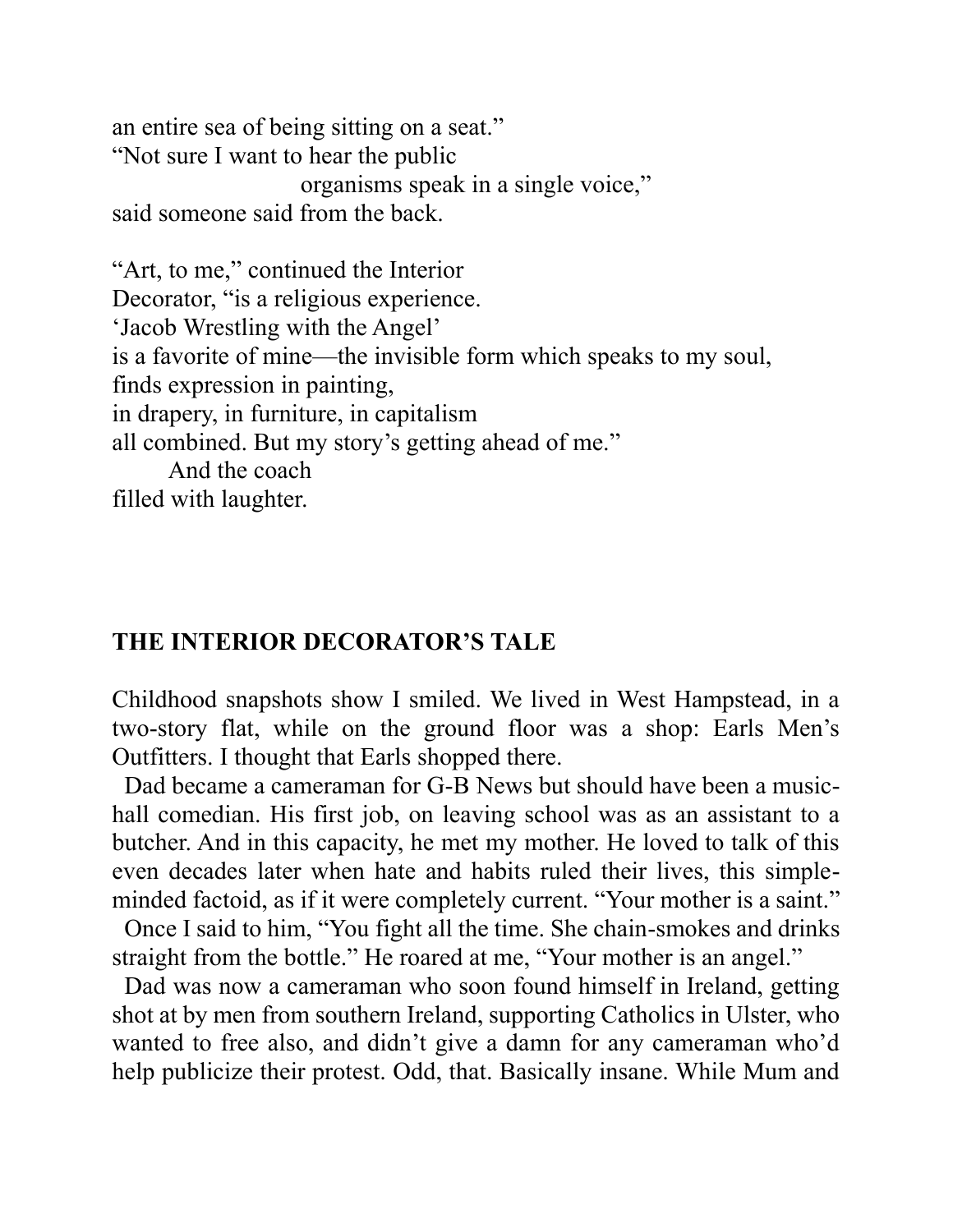Dad had my sister a year after they got married, I wasn't born till ten years later.

 My father's hatred of the Irish, however, never waned. Still, as I grew up, I had good friends who were Irish, two wives who were half-Irish, one of whom screwed up spectacularly and one of whom I'll love until I die unless I stop.

Now, the time has come to change my tale from my family matters to studying at a college, the Berkshire College of Home Economics, where I took an introductory course in Interior Décor.

 We had students of all ages; thirty men and four women, all young. One of these women reminded me of a chest of drawers. She was decorative but not very useful. To my slow surprise I dated three of these mysterious beings before the year was over. "Dated" was really not a term yet in use: held the hand of? Felt the breast of? Kissed the lips of? No more than these, for sure; that was as far as I dared, or was allowed. And these events were relatively rare: four girls go seven and a half times into thirty.

 Thus, mathematical logic drove me to re-evaluate my gender preference, and besides, I really didn't want them to interfere with my masturbation. By then, I was pretty sure I was gay.

# **THE SALESMAN'S PROLOGUE**

There was an uncomfortable silence in the coach. Some of the passengers checked their manicures, while others stared out the windows at the rolling green of the land. At last, Mr. Hoffman, listed on the registrar as a salesman of insurance, rose to the occasion.

"I speak in sillables but think in rhyme. I cannot read and I cannot spell. Still, I tell it, what the hell—and since the subject seems to be kissing,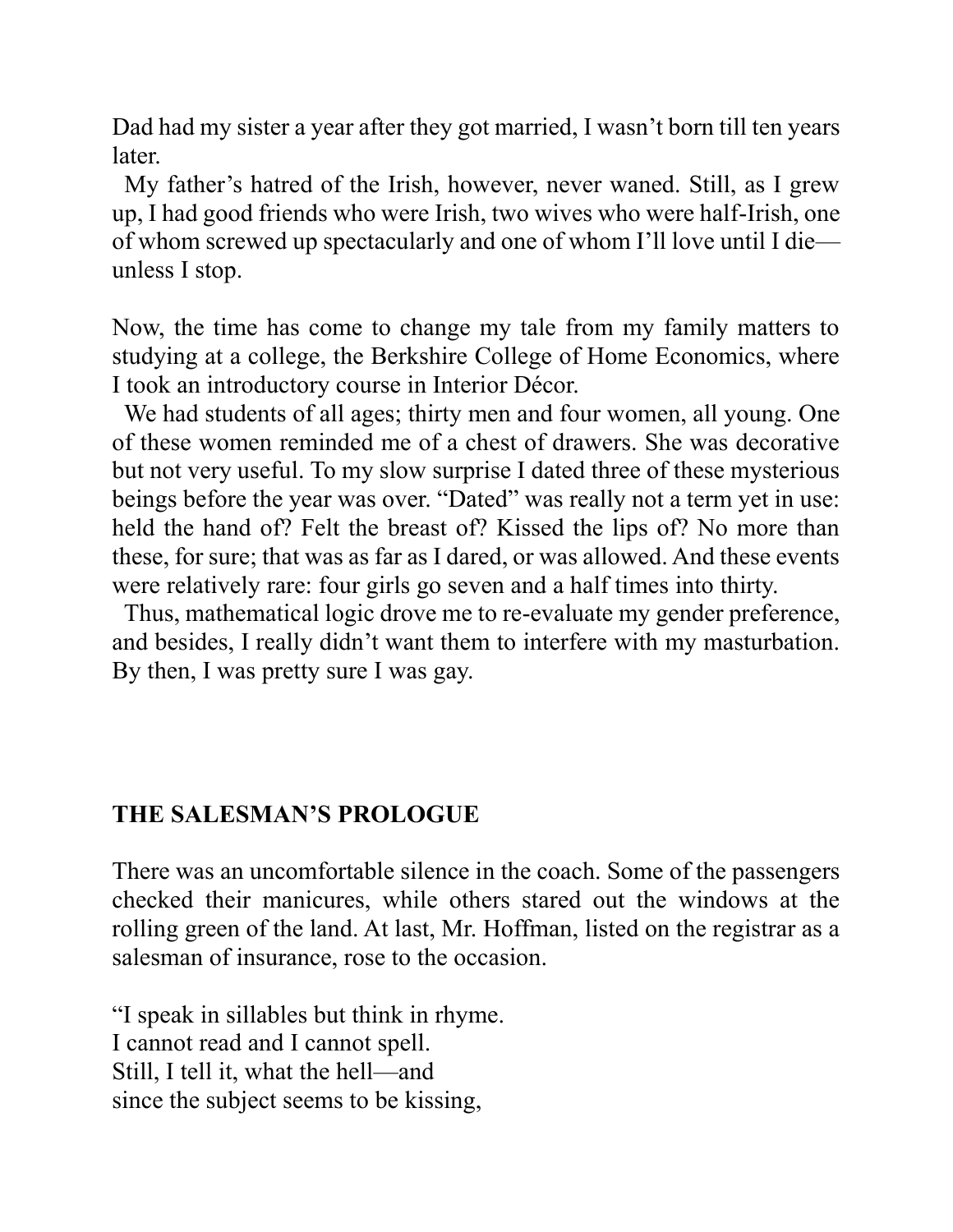I have a kissing tale to tell as well."

#### **THE SALESMAN'S TALE**

Mrs. Duffy was my school bus driver. Only she didn't have a school bus. She drove us to school in her own car. Five of us. We lived outside the regular bus route, and the city had no regular school buses since all publicschool students had a free pass to ride city buses to and from school.

 In the early days of Brown vs. the Board of Education, this is how the city schools in our area stayed segregated. You could go to any school you wanted to—all you had to do was get on a bus and ride. The result was students from a Black neighborhood went to the nearest school. I lived in the hills, and the nearest school was five miles from the nearest city bus, and the city hired this Mrs. Duffy to drive us to Bret Harte Junior High..

 Mrs. Duffy picked us up at a turnaround near some horse corals. I watched for her from my smoking hideaway in a clump of eucalyptus. I kept my eye peeled on the sharp turn across the canyon, she'd be three, four minutes more. I needed that hit of nicotine to propel my sorry ass through the school day. A couple more drags on a Lucky Strike—heart valves opening and visionary eye fixed on the day's gold ring.

 I rode home with four other kids: Don, Bobbie, Burt, and Nancy. We all had a thing for Nancy. She was a year ahead in school and, maybe, six years ahead in flirting. But I was gaining ground, and one November day, I told her it was my birthday, and she said she would have to give me a kiss. I suggested she give me a kiss for every year. Fourteen kisses was what I wanted, and Nancy didn't say no.

 We walked along the fence that borders the horse coral, and there was Scottish Broom in bloom on the other side of the road. A trail climbed from the road to the top of a hill and Nancy's house. My house was across the paddocks, and this was where we usually parted company.

 This time, I followed Nancy out of sight of the road. Was I ever curious to experience a kiss from a girl who knew something about kissing.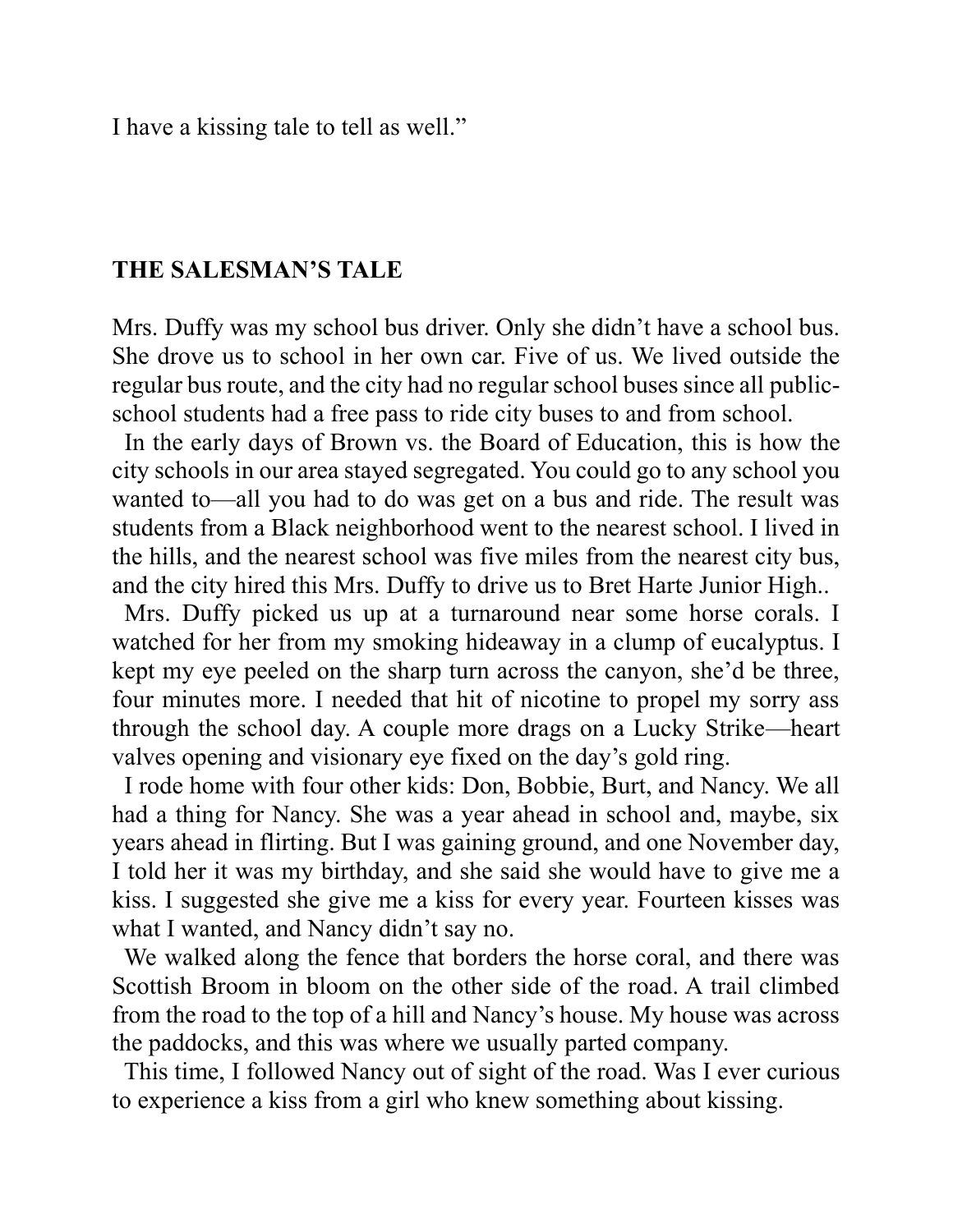# **THE STUDENT'S PROLOGUE TO THE POET'S TALE**

A young student, Mark Brown, is traveling with his constant companion, Clive Jones, an older man with a drinking habit, a poet with a private income, who likes boys with pimples. His thoughts:

*Colorless green ideas sleep furiously.* I pondered this curious, brief sentence. These ideas could not be at once *colorless* AND *green*. This thinker had left a mess. Unless he was using "green" as merely metaphorical. How careless he had been! *Colorless blue dreams*—a different scene, but just as dependent upon metaphor. The man was a poor writer. A real bore. *Colorless gambage* would be better. *Green* has so many meanings. My red setter appeared to comfort me. His tail kept wagging. Wag, wag, wag: wagging without flagging. What a dog! But, to resume my argument: I take out Ocham's razor. Chop away. These green (young) ideas they cannot say, 'twould be too dangerous, and thus, silently, they toss and turn at night, sleep *furiously*.

"Ah, got that one solved," said our clever student.

 Clive, meanwhile, had nodded off, his bearded head a-smile upon the student's shoulder, wobbling as the limo rode the country roads.

"Awake, Clive!" said the boy.

"Ah, hello, Mark, muttered Clive, "I must've fallen off again."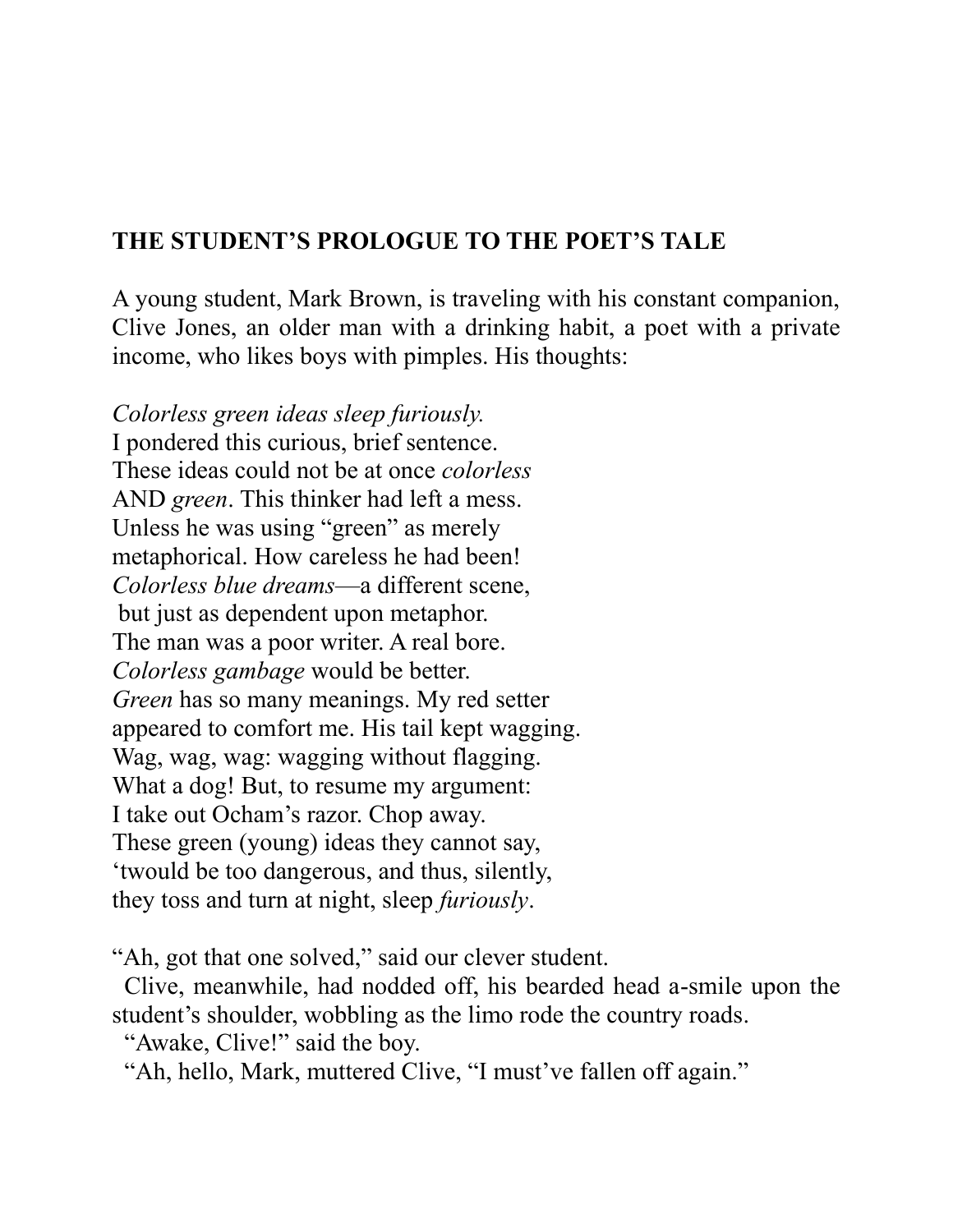"It's the booze," said Mark, "Careful, or I'll tip you in the ooze one of these times. Wake up, or you'll lose It's time to entertain us with one of your grizzly tales. I know you have a pack of them. There's the ooze! The plain truth is what we want to hear. We're listening. So, go ahead!"

#### **THE POET'S TALE**

Hmmm, I think back to my first dental experiences, Dr. Norton operating on Blake Street, pools of bloody saliva in the sink, a sink once the standard contraption to spit in before the present suction device that dangles from the mouth, that and the spigot blowing air, suck and blow, gums need irrigating, how long will it be before I learn good hygiene? go for those gums, let the hygienist rag me about taking care, using better tools, the rubber-tipped doodah to get into the space between the tooth and gum, work it along the gum, bleeding means work harder on this cleaning technique, get that plaque, get those gums rubbery, rubber gums, need to get between those teeth, floss and rub, use a Christmas tree brush, a brush at either end, scrub those gums, get those bacteria on the move, septic, halitosis in those gums, germs from a lifetime of eating, kissing, sucking, germs from every girl and boy I've kissed, added together, a gumful of funk added to mouthful of sugar meat veggies carbs and drink, making some kind of solvent to dissolve the tartar from the toughest tooth, deconstruct, not many teeth left, well more than my friend Lu, he and I have tooth decay in common, losing our uppers, molars gone, working forward toward the incisors, chewing with my front teeth, grinding them down, need that partial, still have a couple of anchor teeth, special fitting, high dental art several years of getting my mouth in shape, root canals, old caps and fillings removed, new caps installed, porcelain, should I get a diamond installed in this incisor? American flags in fashion today, not until my mouth is stable, keep the jaw line in shape, until the mouth has a constitution, teeth are the duly elected representatives of the digestive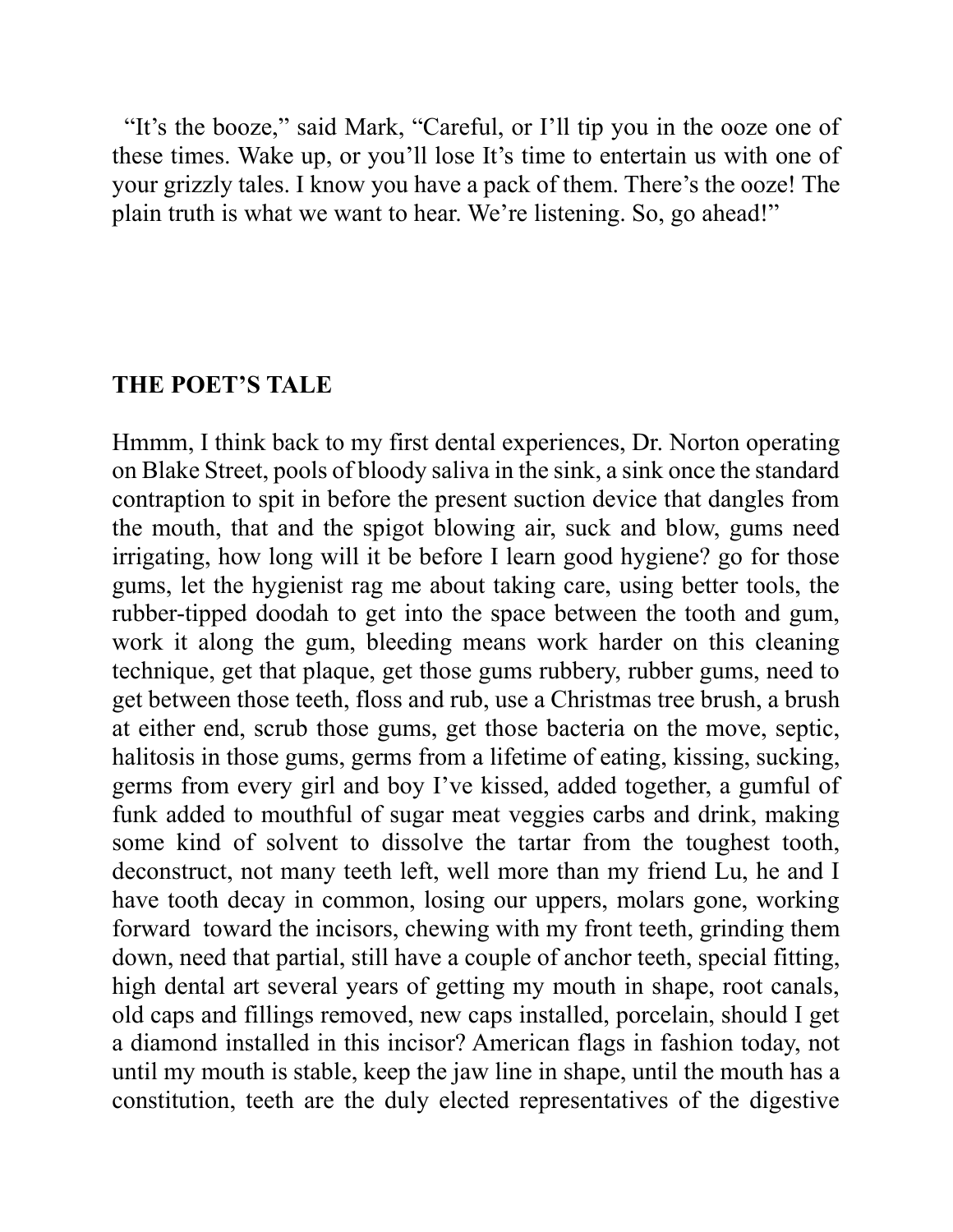system, the mouth connected to the throat connected to the stomach attached to the colon attached to the nether mouth, causal chain loop, the system representative of a living organism, a complex eater being eaten, \$1200 that tooth, \$800 this tooth, \$1000 for that one, \$1600 for a bit of reconstructive surgery, nip & tuck of dental finance, could you make my new tooth coffee-colored like the rest of them? no, let's not cap it, just a filling for now, Doctor Wind a little on the expensive side, but I get what I pay for, a dental program, remembering a dentist who cut the wrong roots once, midnight dentistry in a Berkeley free clinic, the equipment on the blink, me having to steady by handthe x-ray machine, I probably jiggled it and took a picture of the wrong tooth, later, infection, abscess, tooth removed from the side of my gum, flashing on dentistry around the turn of the 20<sup>th</sup> century in San Francisco in Von Stoheim's film, *Greed*, based on Frank Norris's novel, used chloroform or pulled the tooth without, maybe drank some whiskey or took a toke on the opium pipe, just handle it, I remember getting Novocain as a kid in the late 40s, and the drills running on a motorized pulley affair, grinding away, today's powered drills get the job done quickly, so I can usually get a tooth drilled without Novocain, hate cottonmouth coming on long after you've left the dentist's office, screw the painkiller, except for maybe a root canal, feels so fine when the drilling's done

## **THE WRITER'S PROLOGUE TO THE PROFESSOR'S TALE**

On this leg of the journey, a few of the pilgrims, for special reasons known only to one of our authors, were riding in a Cadillac Escalade Stretch Limo on a side trip to Chorley Wood. As the limo picked up speed after breasting a hill, a man in his late sixties began to declaim loudly and spiritedly as follows:

*"Whan that Aprille with hir shoures sote The droght of Mers hath perced to the rote*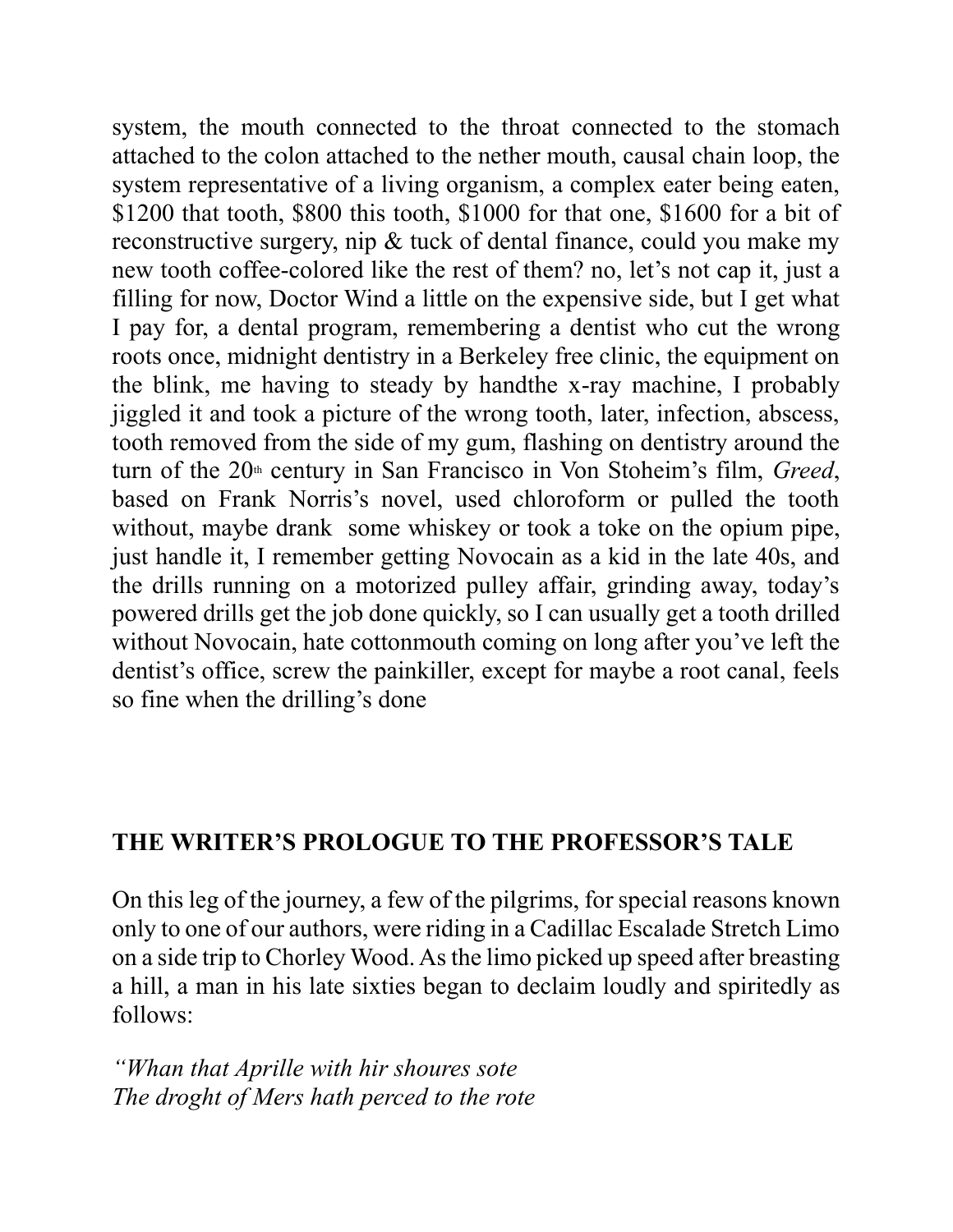*And bathed every vein in swich liquor Off which vertue engendred is the flowre, Than logen folk to go on pilgrimages—"*

"For Pete's sake, Mr. Mansfield, sing us some other verse—or is that all you know of Mr. Chaucer?" said Mr. Jiffee.

"Yes, alas, nothing more," said the Writer "My brain is a blunt plowshare. To think that once I had the whole Prologue by heart! But enough of erroneous chit-chat. Let's see if I can canter in a five-stressed line, and smoke an imaginary cigarette, (*Puff-puff*) and if I can remember, not forget, this intense life I've led. It takes time, but time can vanish if the tale is fine. I was the youngest of five Mansfield sons. We grew up working where the Fraser runs. Then each in his turn left our home for college, except for me. My mother admired knowledge but kept me home with her and father long after my four brothers wed, were fathers themselves, bought farms elsewhere, while one /became

a college agriculturist. Then one day my parents set me free. They went to Europe having sold the farm, then, finally, their rope run long enough, returned, and settled down in old age in the nearby town, the town where Toby settled, while they were gone, but now no longer lived, because at long long last, he'd decided to attend the university where we made friends. While getting drunk as lords to celebrate being first-year students over 28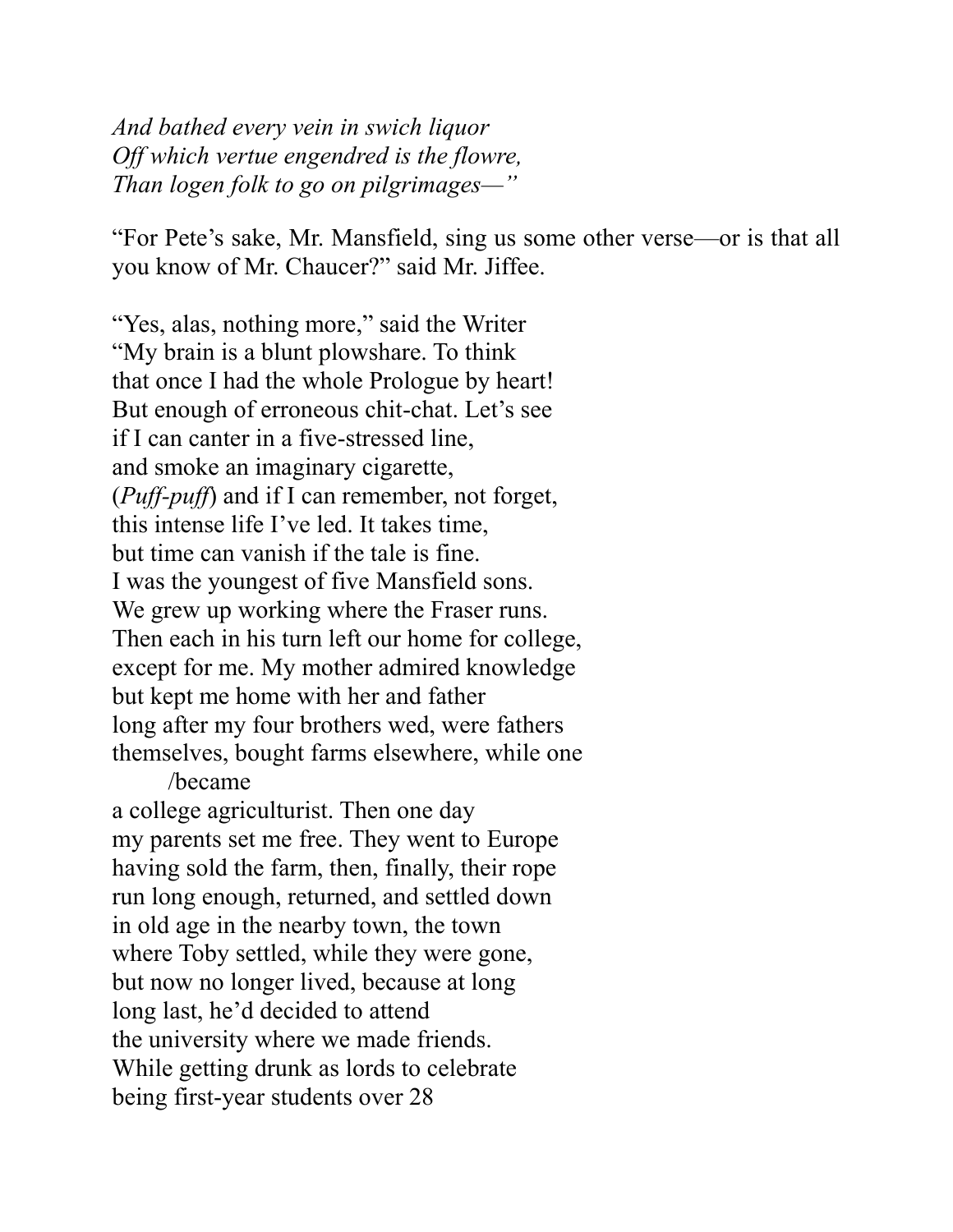(in his case, 33), and thus began a friendship that has lasted, shade and tan, until this present day, and beer we quaffed, (until it took us staggering aloft) in barrow loads, and later, wine and grass we rolled around in afterwards, sweet grass that alters focus and sense of feeling and's state-wide, but not beneath a fed ceiling, almost legal—he does a lot of that. (He lives in Holland now, so that's alright.) His professorial career proved fruitless: he taught where I taught, his career was stress. Drinking in the morning, drunk at night, I seldom saw one in such sorry plight. To sum his academic life up in a word: two famous scholars taught at Oxenford. Biography, their field, one held one must exclude all but known fact, the other sussed stuff out; their fame was equal. Which to be? He taught for years, but never could quite see. But 'tis time I stopped to take a cup of tea.

#### **THE PROFESSOR'S TALE**

Yes, you drink tea now, Clive, instead of Scotch, but Scotch for me! Damn me, it's nearly noon, well past the hour for me to start my watch, but Mansfield will upstage, we've heard him croon! Now, I'll tell a tale that made my heart dance. I think it should please more than half of you. Back in those days when I still had a chance with English college youth, on English choo-choos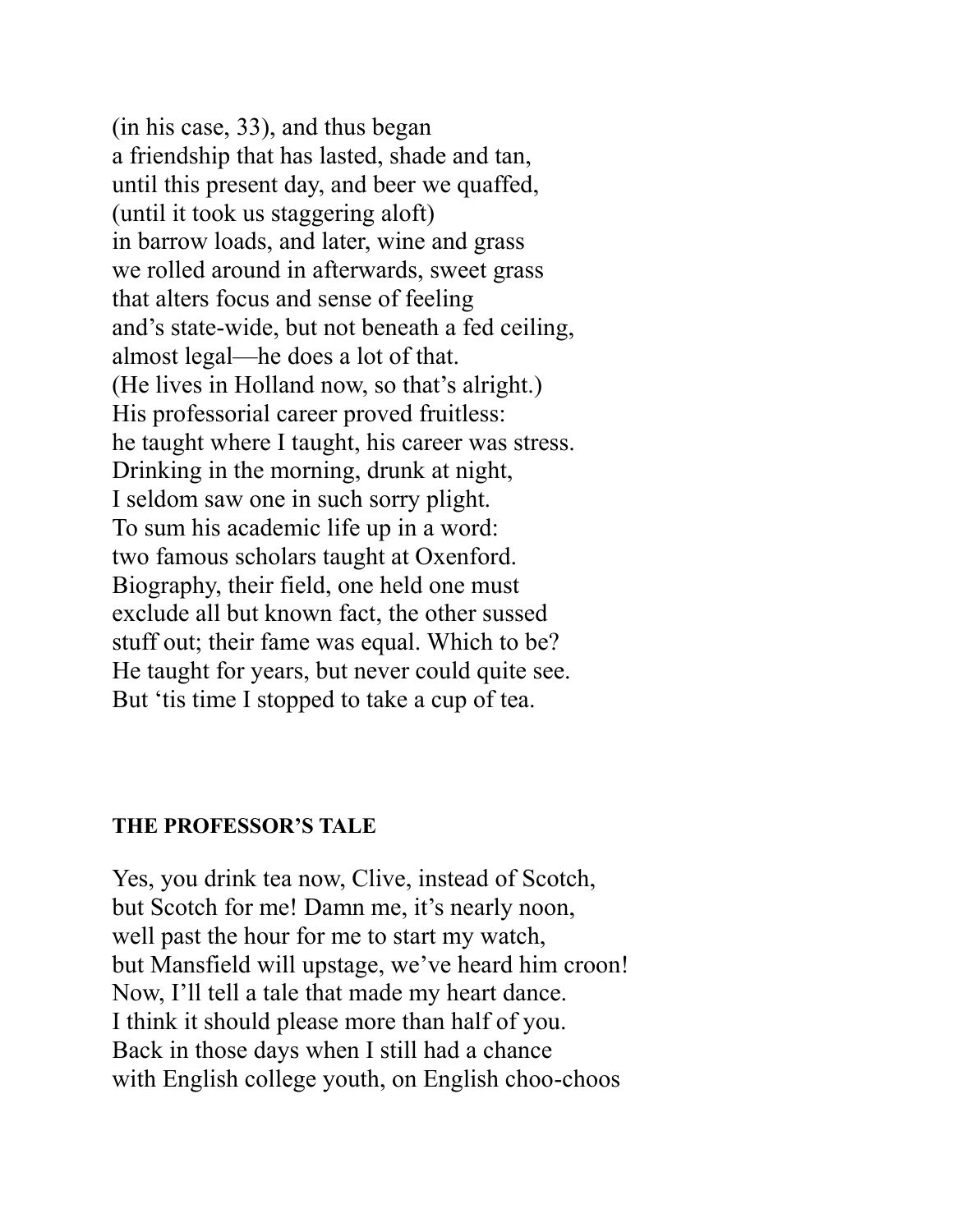I sought out the likely-looking few: lads in late adolescence, who might catch my eye and hold it just a tad, as if something bad might come of our encounter, and if an eye in that face drooped into an unconscious wink, or even better, conscious, he'd be my prey.

But nothing this time caught my eye. Heart sink! The train was crowded, and my coach, oi weh, (as I have heard our Hebrew brethren say) with more than a fair share of young women. One was virtually sitting on my lap! She smelt as if she'd spent the morning swimming in melted butter, perhaps it was some crap they fancy smells seductive, on a lad perhaps it might have, yes, but her gloved hands folded, as women like to do, on her sad nothing, was almost more than I could bear; glands unresponsive, I kept my face as far from hers as my natural politeness allowed. But it didn't stop her lar-lar larynx from trying to attract me; the less attention I gave her warbling, the more she rattled on, her diction a real mess as we reached Paddington at last! I saw my opening for leave taking, and took her hand, but Lawks a Mercy, what a grip! She pulled me to her, and she found my lips with hers. The strangest of sensations took a hold of me: as with my knee, I sensed a hard, large cock thrusting for my fingers, &, through my pants, her fingers, curling, tensed, gripping my own organ—which, if singers could be found to praise it, you'd soon learn is just slightly less than massive…Shorty.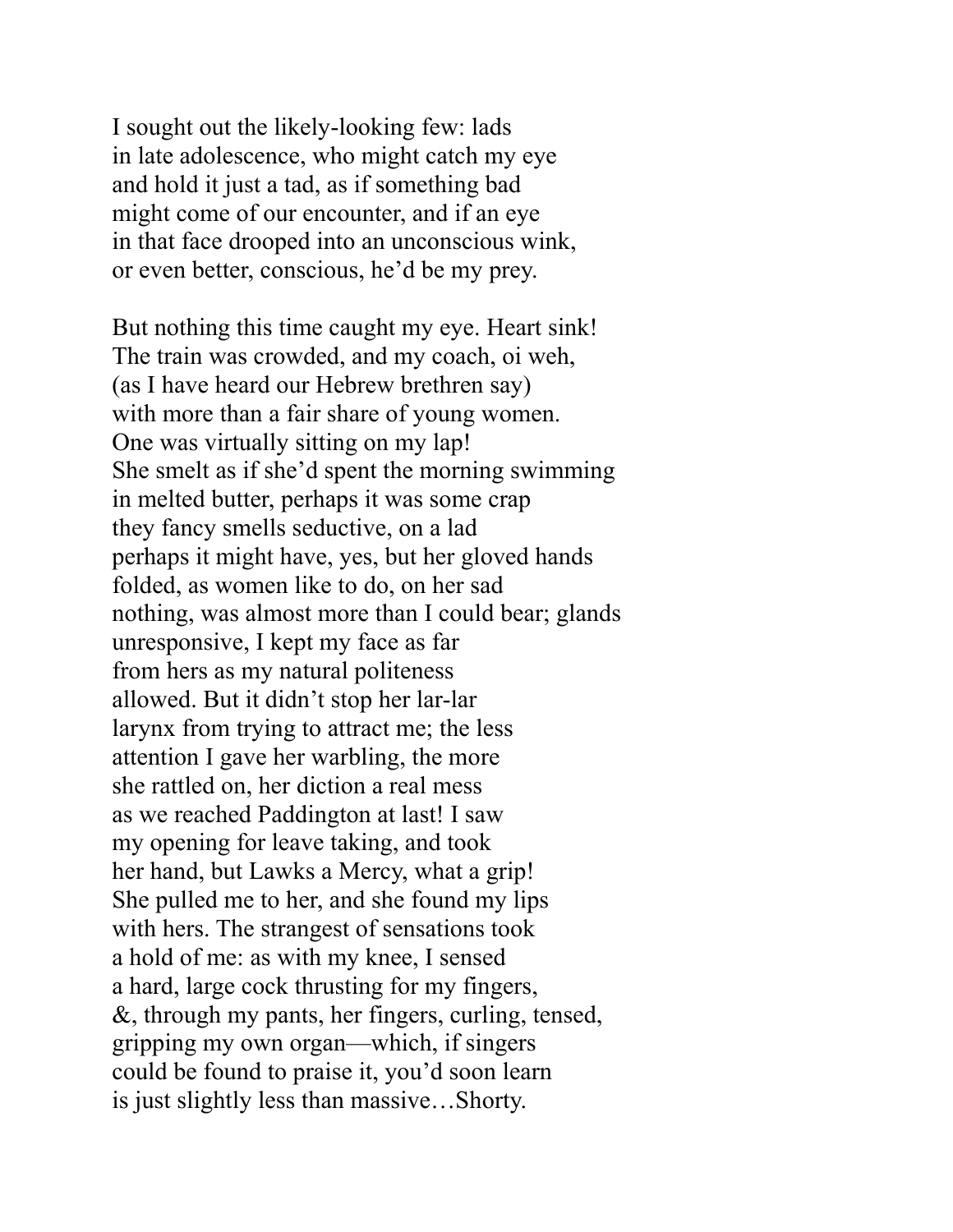His name, he said, was Longfellow. I burn once more as I end these acts, these naughty deeds. Too bad you couldn't be there, Broms in his apartment, which we reached by cab. But let me tell you, what in old London's slums were sexiest: the delicious crop of zits revealed when he washed his face! The dabs disclosed each one. So many! Yes, what tits are to you, zits are to me. I'm seventeen, no flab. This transformation scene brings down the curtain—" "—& one day may bring down you," I warned him. "the lifeforce slaked. He may look 'round for objects blunt or sharp to make you glue." "No, Clive," my old friend sighed, "his love was true." "You met more times?" "No, alas, just once." "Once—again?" "No, just that one time." "Oh, man," I said, "Phone-number? Address? Means to reach you? Red, as red as a red hen, I must hear more!" "Oh, yes, let us hear the end," Miss Duckworthy, the Head Librarian from Minnasdoula Hole insists. "And I AM a Duckworthsy." "That settles that, then," says the Massadoula man, Duckworthy's traveling companion.

"Very well, companions of the bus," he laughed, drunken, reeling, but not a drunken stallion, more of an eager hound. He stopped to cough, then resumed his tale, with an "Alas, alas! He disappeared; I gave up all hopes of him. I still wrote, though; I thought he must have passed my letters 'round a room of friends, made cruel, dim fun of them. Yet still I wrote, and still I never heard. And then, one day, a letter from him. 'Dear Toby, I apologize to you for my long silence, how you must have suffered. But better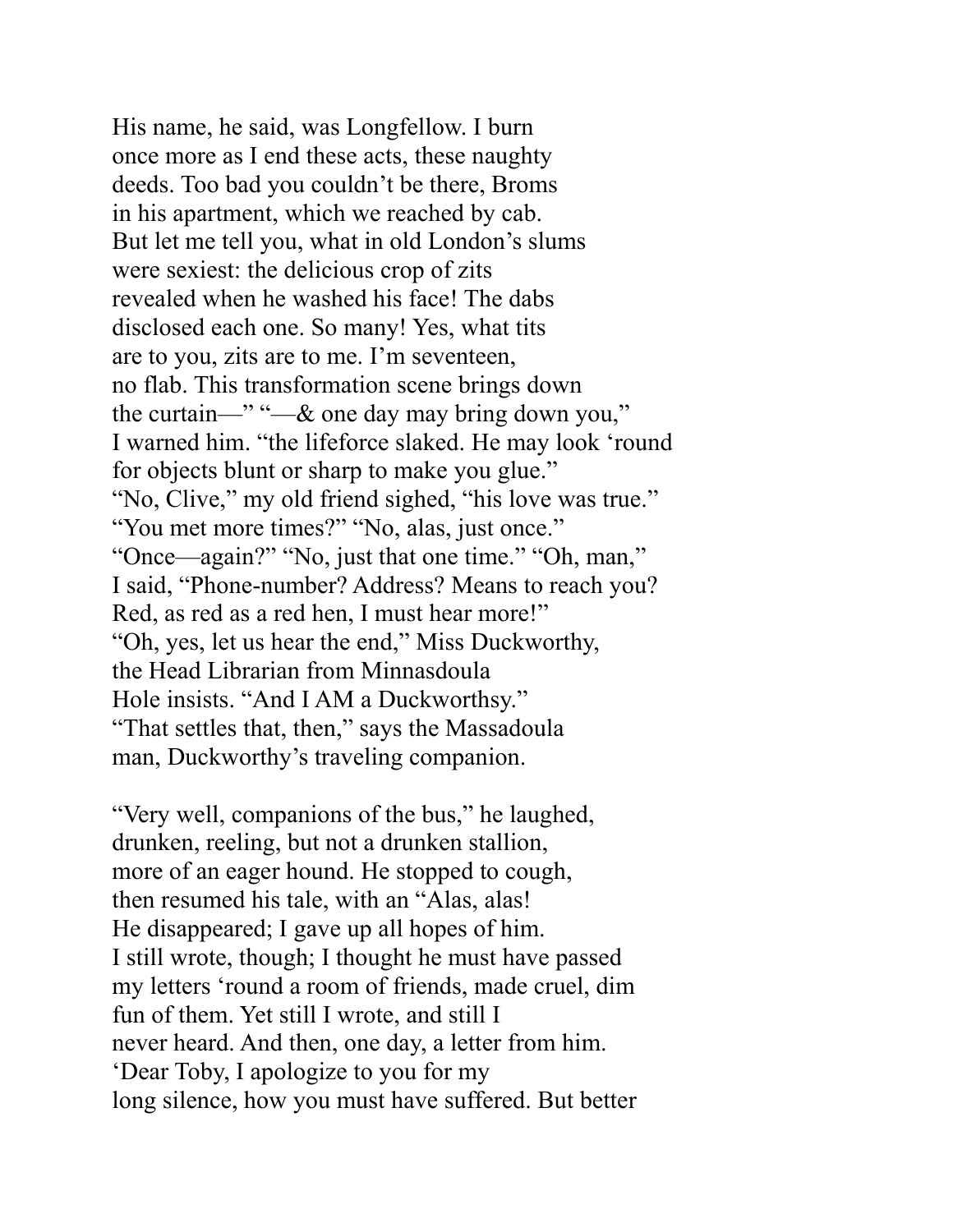times are mine, now, and, I must hope, yours too." I felt my heart leap in my pants with joy—a letter! Looking up, I marveled of the sky so blue and ran like a red deer bounding like a boy. naked in the sun, until at last came true when Longfello; and I met in our joy at Paddington, in a rapturous embrace. He was in drag, that made it all the better: "My secret love," I thought, "whom I'll unlace, following directions to the randy letter."

We kissed, and kissed again, then tore our clothes off, and…what horror I felt then! What wretched blues! What sadness, but what horror! I feigned a cough and kept on coughing. She thought she couldn't lose and meanwhile, my feelings must be plain to her, as hers were plain to me. She sobbed but I could say nothing that would explain for her my horror at her change. "Good God!" I thought, "What she has thrown away!" "Toby," she wailed, trying to explain how good we'd be together, "like it's meant to be!" I fled, and now I spend my days in Göuda.

Now, it's your turn, my friend.

## **THE WRITER'S PROLOGUE**

There was a man as short as he was tall, who'd mostly maintained silence on our route, but now and then, half-whispering, had made by no means all, but a select few to laugh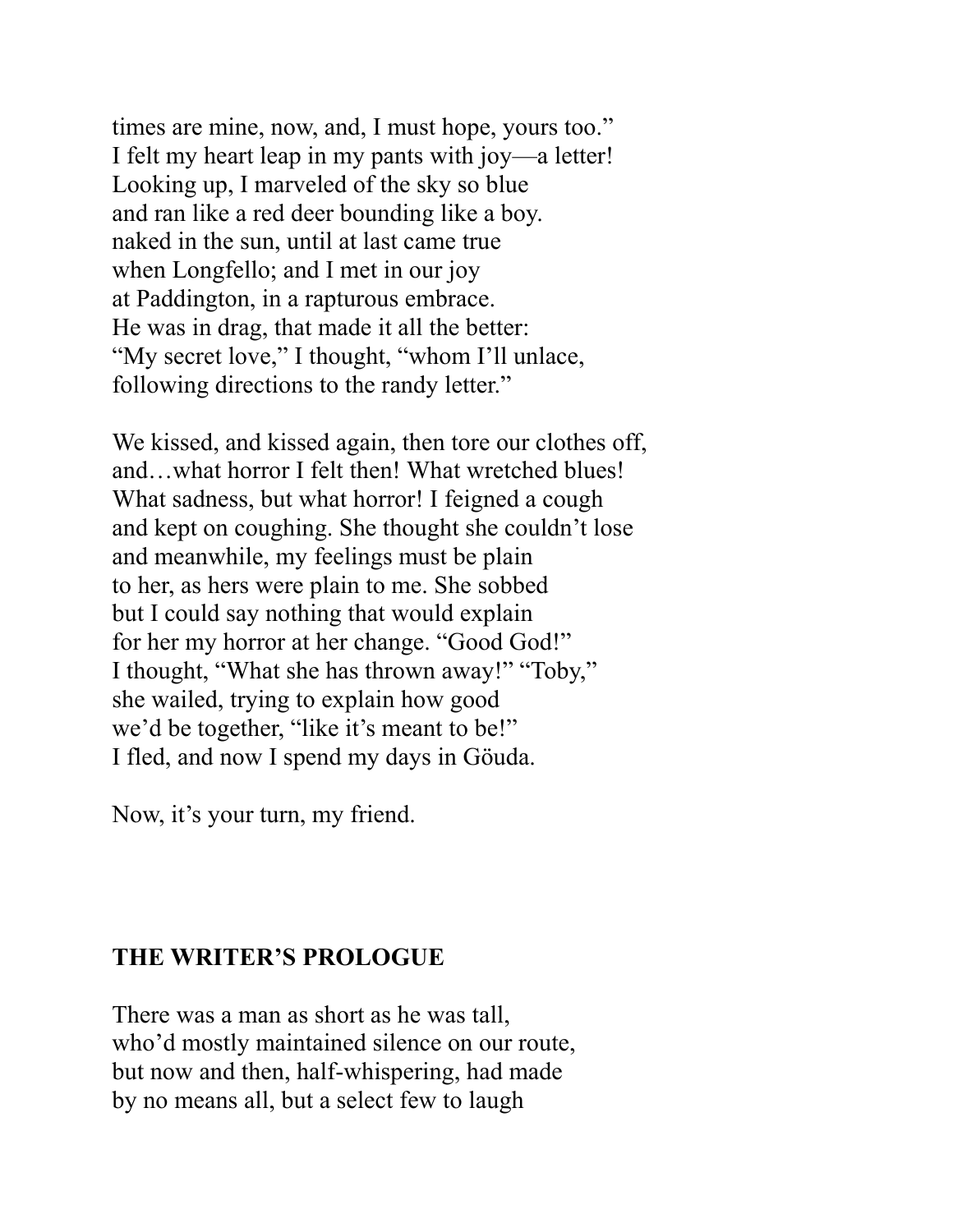and laugh they did, most willingly, although he himself seldom cracked a smile: the contrast between words and humor was for him a game. He loved to play, while his eyes twinkled as he spoke each punchline, and a smile, or almost a smile, wavered on his lips. It annoyed me, that he spoke so low, & so, noticing that some man was asleep near him, I nudged this man awake, and in dumb show suggested to him that he and I change seats, with which he sleepily concurred.

"I am," he said, then paused—in my own way, a failure, grotesque as the Doo-Doo—uh, the Do-Do bird, and soon, no doubt, shall make an end to an existence ridiculous as any in this quaint void called world, laid in a quiet grave. My life, whose story's to be told to you before my tale is wagged, has naught to it. Born English, for my first two years I breathed the air that Blake breathed, and Drake, and the Lake Poets, and Shakespeare, and Hake, a lyricist less known than Jake McKenzie even, unknown as Sally Shiplake even, or even P.Q. Pod. Ah well, long is the list of our forerunners who made things as though they believed in time, and longer yet, due to the increase in population, any list that has to name those bards who, thanks to Modernism, hot on those heels, all the postmoderism, until, Lo! (or lower) the Savior of the Upright Poem of our Age, Mr. Jan I. Whit, has come to refute all that T.S. Eliot, H.D., Ezra Pound, Miss Stein, and William Carlos Wheelbarrow strove for, the opening of poetry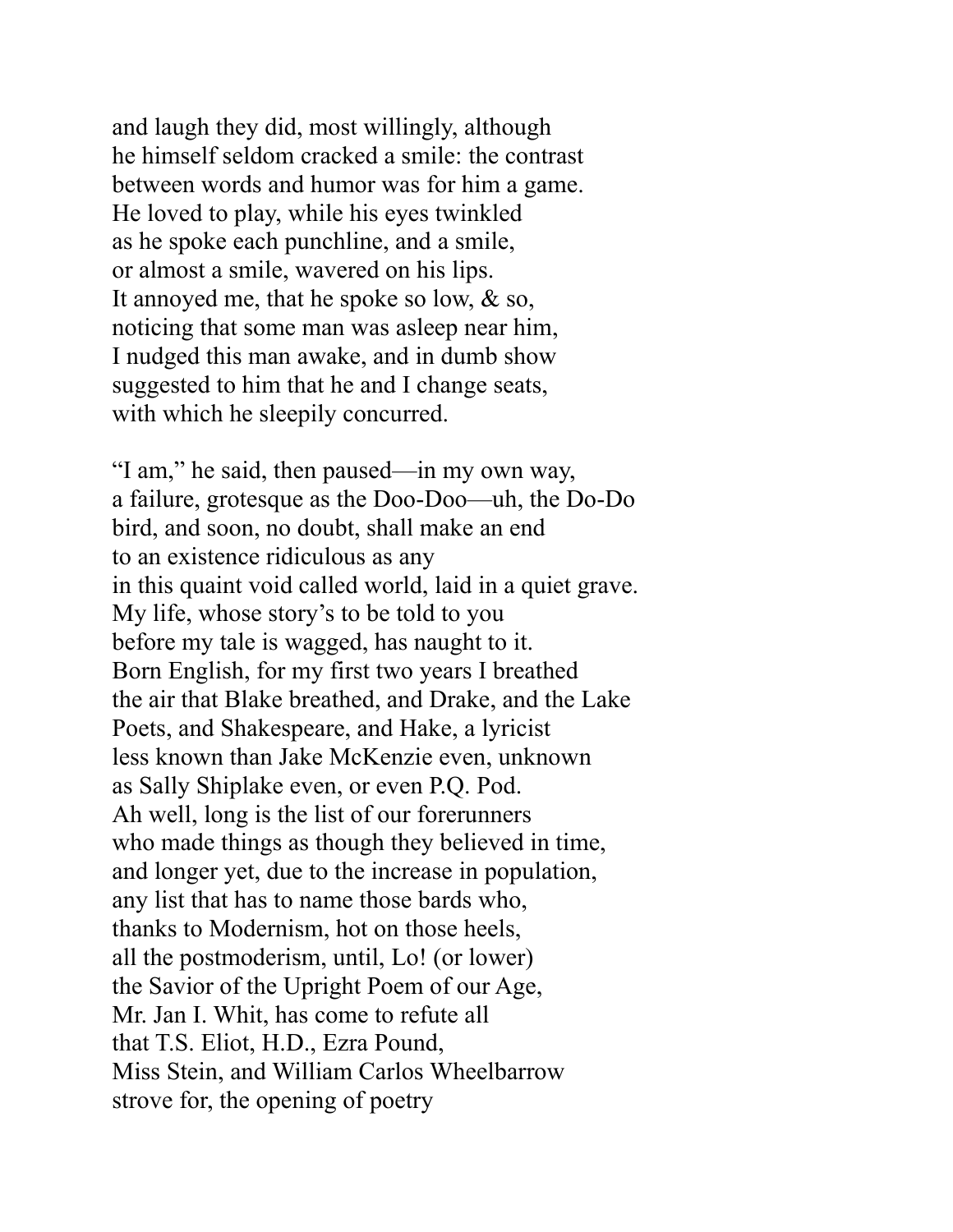to the masses: to the intelligence of the masses. Goddamn you all!— Oopps, excuse the slaver on my lips! Beside the white chickens, a stooped and beggarly old man humbly craves your pardon. You have a native right and that is, to be dull. Gardez-bien!

As I was, if not already saying, then about to say, I am two years old, freshly released from Heaven to a suspect group of semi-mortals: Mother, Father, Sister— what business had these people here with me? I had died and gone to Heaven with its other non-communicative children, and we were tended by nurses, adult women like my mother, if less easy to offend. Now, I expect my heart broke, there, for while Anna Freud tells us that a child of my age then remembers five days only, how long, how long are those five days, and filled with what weird mindfulness? Mine was a life ruined almost from the start, and yet, in a sense, rescued to be something else, if…but this is too much thirsty work, my friends. We're not driving! Pass that bottle and drink up! My story's far too sad, and, like all such, meaningless. I think it best to tell the history of my life like so, I was born; I wrote books; I died; and let it go at that.

#### **THE WRITER'S TALE**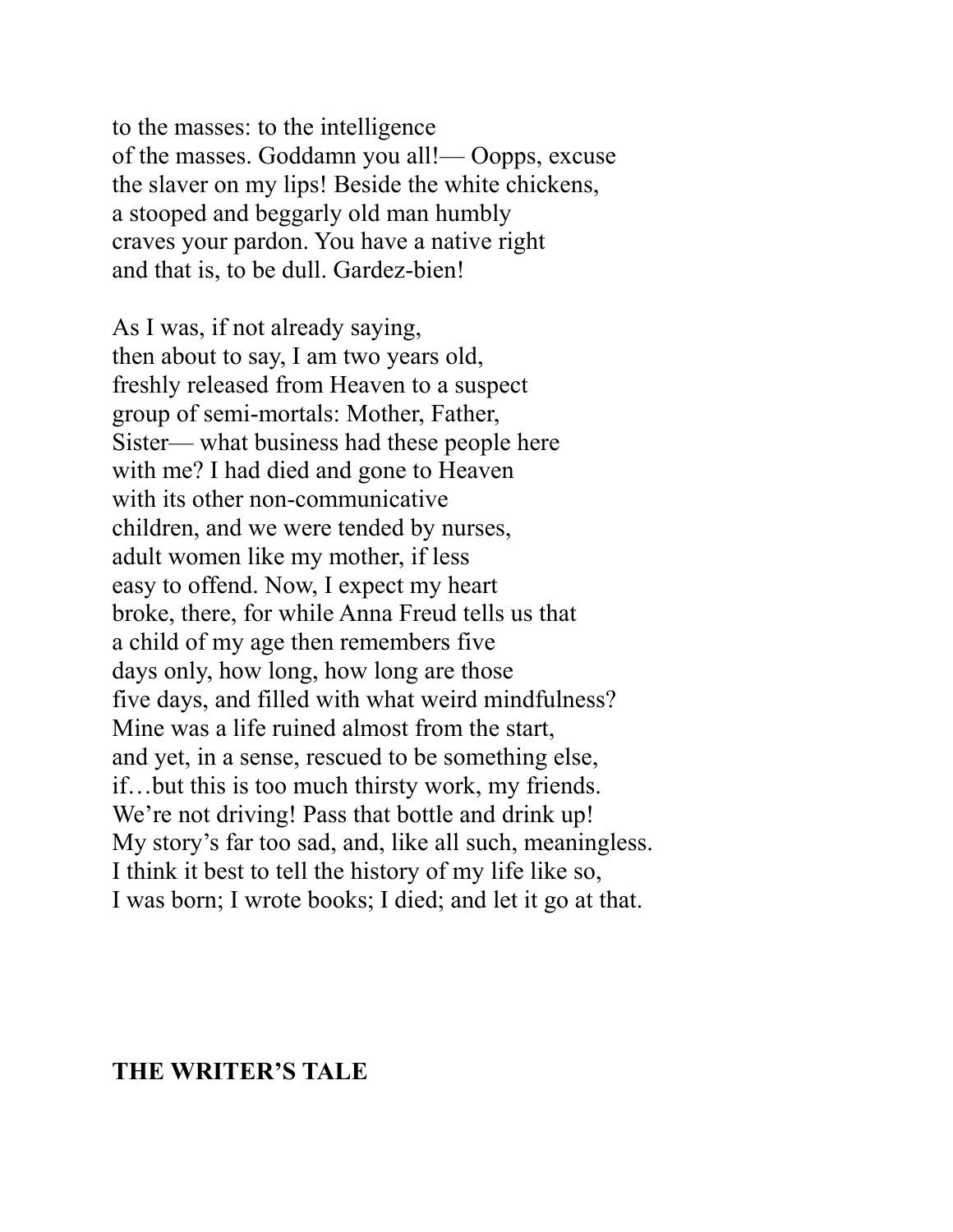A place has power, but when Jubal first set foot in the carriage house, he knew it would not be his final home.

 "You'll like it, Dad," Joy said. "It has an indoor pump and a catalytic toilet."

 "What's a catalytic toilet?" Jubal asked. "Is it only for Roman Catalytics?"

 "They use them in Alaska, where they have permafrost and can't dig a hole for an outhouse. It fries your turds in a metal box. Anyway, you won't have to disturb us by coming in and using the bathroom, and you'll have the whole place to yourself during the day, while Sam and I are at work and Tim and Con are at school."

 "Well, it's good of you to give an old man a place to rest his weary bones and get his bearings."

"Now, Dad," Joy said, consolingly, "I'll make us some coffee."

 *What I have*, Jubal thought, *what I have is a great family in this time of terror and promise. The world is collapsing, and the cities are vomiting up their loneliness, and even as I recognize the rot, and the years pass, I still find I have a stubborn joy*. He puffed through his nose at the pun on his daughter's name. The stars were coming out—huge, remote eyes in the sky. Jubal needed something new, to know nature in its muddled leafiness.

 The smell of coffee awoke Jubal from his dim vision. A car passed on the highway, and there was the sound of a bird that sounded like a bird imitating a seagull. Jubal couldn't see this bird hidden by dense leaves, but he was sure if he saw it, it would be big. Real big.

 The screen door clattered. "Here we are," said Joy. "You know, Dad, you'll be living just down the road from Walden Pond, where Henry David Thoreau stayed. They've rebuilt his cabin, and what with donated materials they managed to keep the cost of building it to his original budget of \$29. So, you can live here like Thoreau. Hoe a few bean rows and think transcendental thoughts."

 Jubal had figured it out. With no rent payment, he would be able to get along on his Social Security check and the interest payments on his modest investments. He could walk along the Ol' Post Road and dream of the Redcoats coming. He could sit in the tavern and josh with the locals.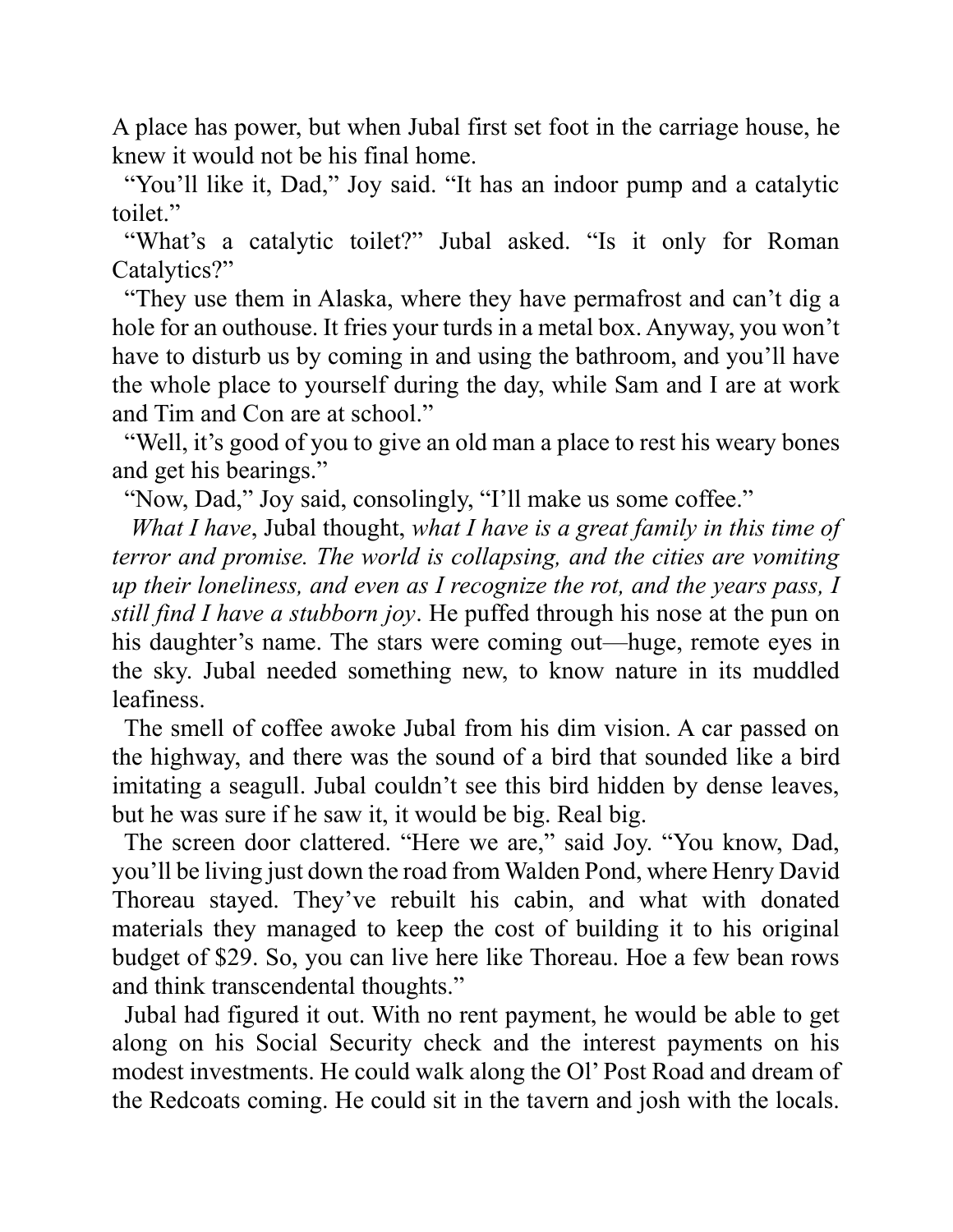Like Thoreau, he could wonder, "By fronting Nature, what truths are revealed?" So, he settled down to a simple life.

 7:00 Joy has her son, Tim, standing by the stone fence, awaiting his bus. 7:30 Joy drives Con to his pre-school.

8:15 Sam heads for work at Brandise University in nearby Waltham.

 8:30 Joy takes the second car to her laboratory where she and Sam do research in neurobiology.

 "What exactly does *plasticity of the snyaptic and intrinsic properties of cortical neurons and circuits* mean?" he had asked. After a few minutes listening to Joy try to explain, he wished he had never asked.

 Both Joy and Sam have recently been promoted to full professorships two jewels in the University's crown of academic achievement. Jubal had asked, "Well, Mrs. Professor, what are you going to do after you figure out how the neuron in the synapse works?"

 His daughter smiled. "Oh, I might give up science and write a novel or become an environmental activist."

 *And this is the novel—the novel I'm writing about my dad. I feel like I'm inside of a coffin. The inside of this coffin is slightly longer than my father's corpse. Imagine if it was the other way around.*

 So, as I was saying, my name is Jubal Denner, and I have been dead for a long time, and my daughter is writing a novel about me. At first, I didn't like it, dying, but now I like it. I'm only sad that everyone can't be dead at the same time. But that's ok—that people come and go.

 Finally, I just had to go. I had to go back to California. Simple enough. I couldn't die near Walden Pond. Just not right for me. I tried to live the simple life—cut my coupons, count my change, putter around the garden, be a grandpa—but it wasn't me. Certainly, a story must not reference itself, and neither should an old man.

My editor says, "The skeleton of a story shouldn't show through."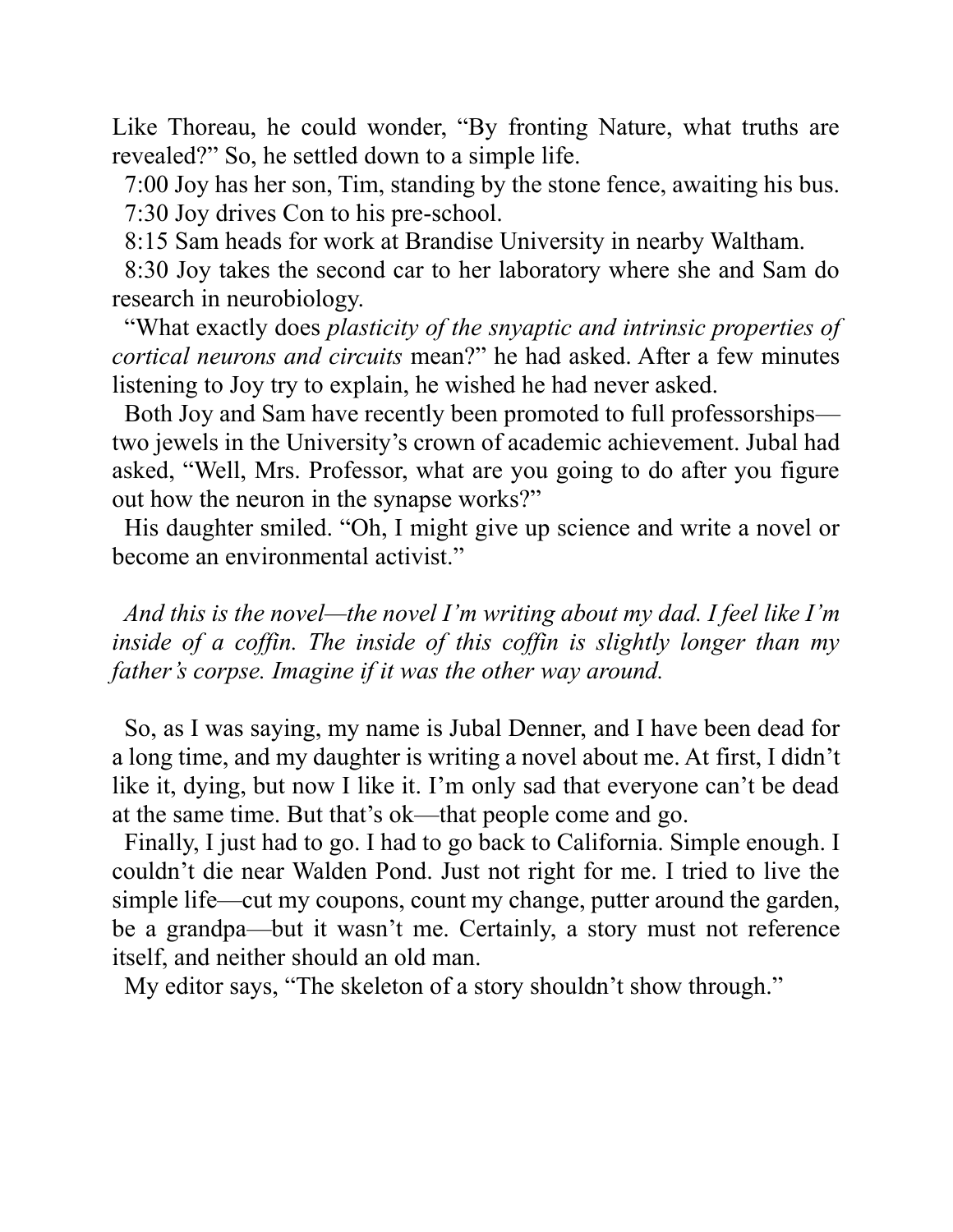# **THE ACTRESS'S PROLOGUE**

Call her Her. Her name was a pronoun. Her friends knew her as Marilyn. She had a little dog, but just because it was a little dog didn't mean it couldn't rip your crotch or tear out your jugular. Believe me, life can get bad enough to take downers.

Her was her secret name. Marilyn was her outer name. Her came from Normal, Illinois. Normal is a town that has a normal school, a college to teach teachers, and Her knew that teaching was not the path for her, so she lit out for the Big Apple. It didn't take Her longed to find a sugar daddy, and when she found him, he took Her out on his speedboat, and he could tell by her tone that she was worried and a bit resentful. She was wearing pink, but enough about her clothes, let's get on with Her's tale.

# **THE ACTRESS'S TALE**

Park on the street. Pass through double glass doors with a sign that says to report to the nurse's station before taking patients off the premises. A tall, blond woman with a badge and an enticing smile tells me Dad is in room 34, bed B. " The middle bed," she says.

 On my trip down the hall, I meet people in wheelchairs, some slumped over, asleep or not, a man in a blue shirt, drooling, trying to reach a gray towel with red piping laying on the linoleum at his feet—the usual rest home smells of urine, antiseptic and old age funk—but it is warm and dry inside. Bodes well, even with the demented moaning.

 My dad sits upright in his wheelchair, a copy of The Sporting Green on the hospital tray before him. There are yellow carnations and family photos at the bedside. On the cover of the newspaper there is a photo of an excited rugby player, his arms splayed in exultation. Apparently, England has won the world cup in rugby. A headline to the left of the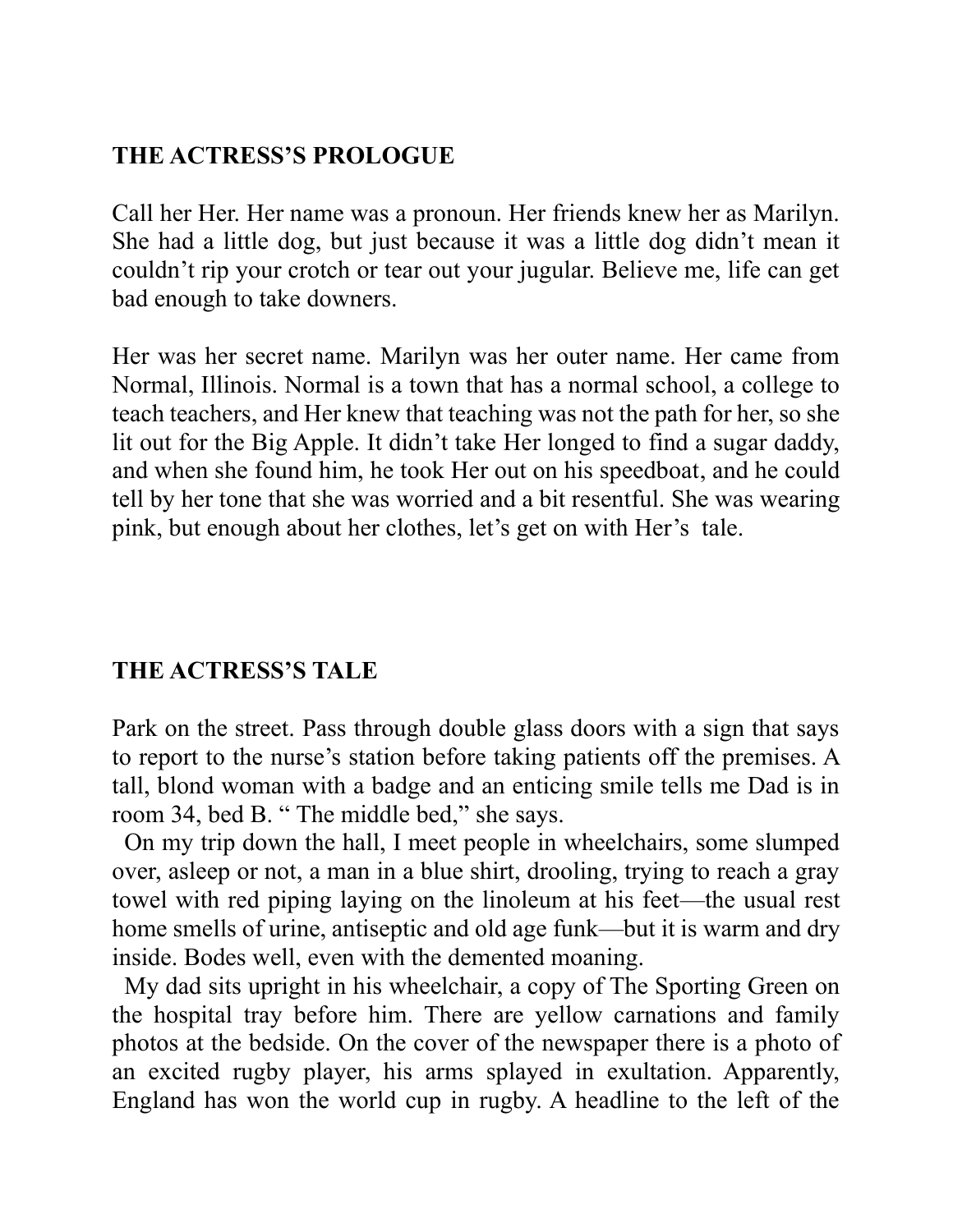player says, "Aussies shirt Philip." I wonder about the meaning of "shirt" and my dad says the word is like what Americans mean by "dis."

 There is a flushing sound from a toilet in a side room. Dad tells me it's his roommate, a Japanese man with a name that sounds like Neitzche but it's probably not spelled like the German philosopher. I ask, "Who's in the other bed, then, Dostoevsky?"

 Outside the window, a sparrow is eating birdseed from a feeder. I look closer at the feeder and see that the seed has sprouted, and a small lawn is growing there. I think of the rugby players playing on this small lawn. I can hear music from a distant radio. The clatter of trays on a lunch cart reminds me of applause. I can see that a game is in progress.

 Park, a place to score crystal meth, is down this street. Pass, pass, you vicious, ruinous attraction: today I mark twelve months of freedom from you, and from all drugs, alcohol included, because Her inherited Her father's addictive problems, flowering through his twenties, when if he took one drink he could not stop until he passed out; but (unlike myself) he'd remain astonishingly able, verbally especially, and was usually the last member of the party to succumb, before they cleared the premises. A shame that his daughter Her did not inherit this particular sort of stamina.

 She thought; but on the other hand, Her had sworn off not only alcohol, but all drugs, when she was 23, whereas he stopped only when he developed type one diabetes, at 30, just two weeks before Her was born; and now here Her was, visiting him in a ward of the Crazy Jane Hospital in his adoptive hometown, in Room 34, Bed B. "The middle bed," the nurse had said.

 On her trip, she had been nervous, more so than usual, wondering how damaged he had been by this, his third stroke, but to Her relief, she found him upright in his wheelchair, reading the Sporting Green. There were yellow carnations on a bedside table, which reminded Her of flowers that had been a theatrical prop for a comic love-scene she had played in middle school, where her hopeless suitor had laid them at her bedside.

 On the first night, the audience had burst into delighted laughter to see Her, as the argument between the couple intensified, stuff the flowers upside down into the China pisspot under Her bedside. On the cover of the local newspaper, had been her thought, would have been the best place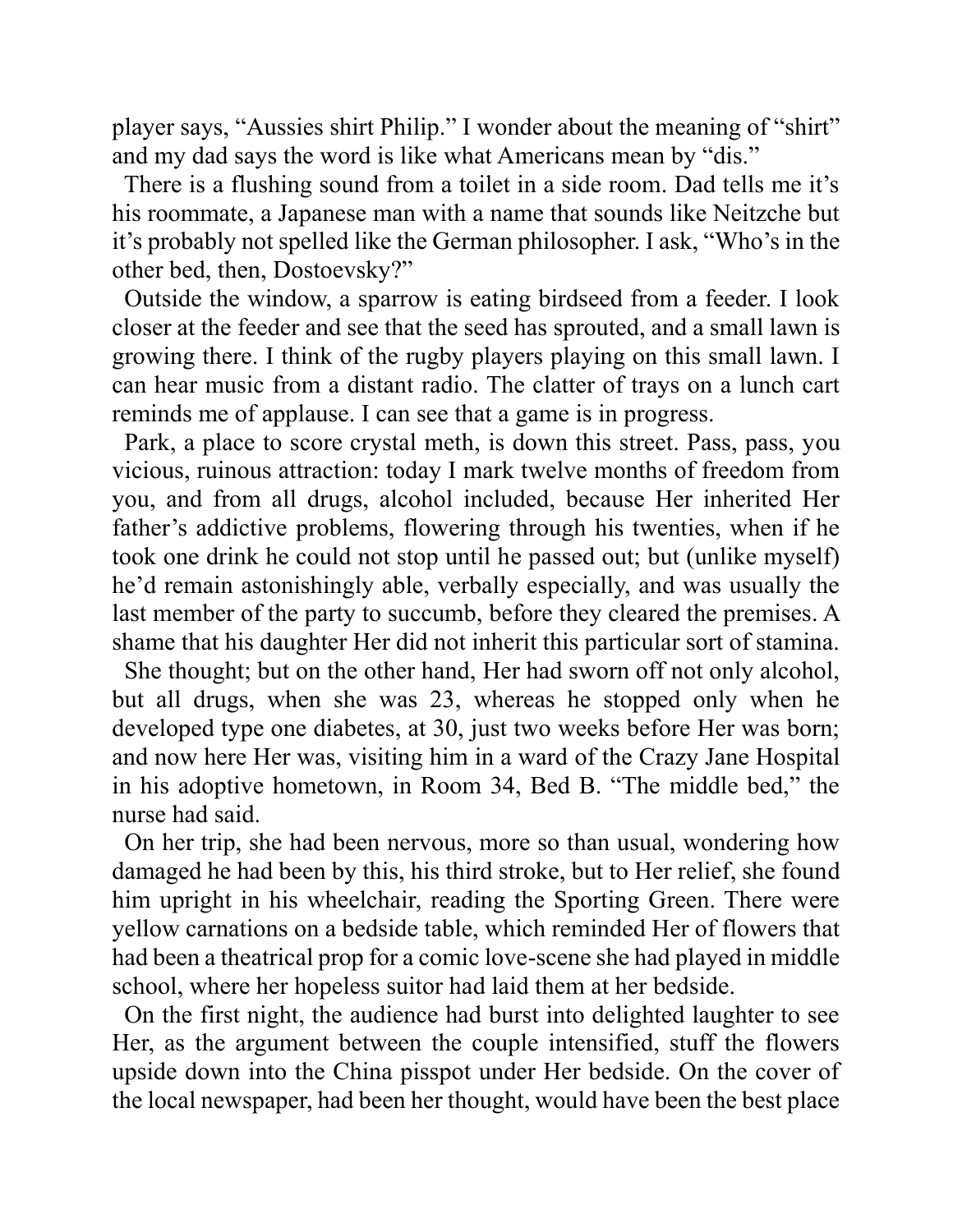to present this picture, but the school authorities declined any opportunity to show 14-year-olds, with Her in pajamas, having a beside quarrel in the course of which a young girl crammed flowers into a chamber pot at Her bedside.

 On the cover, Her now saw, of a movie magazine in the litter of reading matter beside her father's bed, was a still showing Her in her first film role, waving goodbye to Steve Martin in "Cheaper By the Dozen"—a moment she savored, while her father cheered that England had won the World Cup in rugby. A headline to this effect was on his bedside paper, so it couldn't just have happened; the game he had been watching must have taken place yesterday.

 Her would sooner watch a play from five years ago with a starring role in high school as a woman whom Her described to a friend as, "No better than she ought to be." Her first thought was that she would have shirted Philip.

 She wondered about the meaning of "shirt" and asked her father, but was confused by his reply; at first she thinks she understands him, but as she thinks about it some more, her mind wanders, and Her finds she is picturing a man she once acted with is now doing another scene with her, one that requires him to be naked to his waist, while Herself is dressed in a ragged gown, and then it comes to her: they are doing a scene from *Streetcar*, and a line comes to Her, "Ah have always relied upon the kindness of strangers," and young tho' she still was, she suddenly felt a dagger digging into her chest, the truth of that, how even her best friends had been strangers to her when first she had met them, and usually *had* been strange at first, with what she found to be many unpleasant traits which troubled her, but which she had gotten used to, one by one, like Eddie Jenkins always being at least a half-hour late for any meeting they had arranged, and always with the same lame excuse, but after a while, she realized, Her realized.

 Her had gotten accustomed to this and had a plan with herself to practice lines while waiting, until it got so Her was only waiting with a tiny part of herself, and now, when he appeared, she thought, "Good ol' Eddie, here he comes, at last," and she would remember not to rise and embrace him the way Her had learned from her father and mother, because Eddie was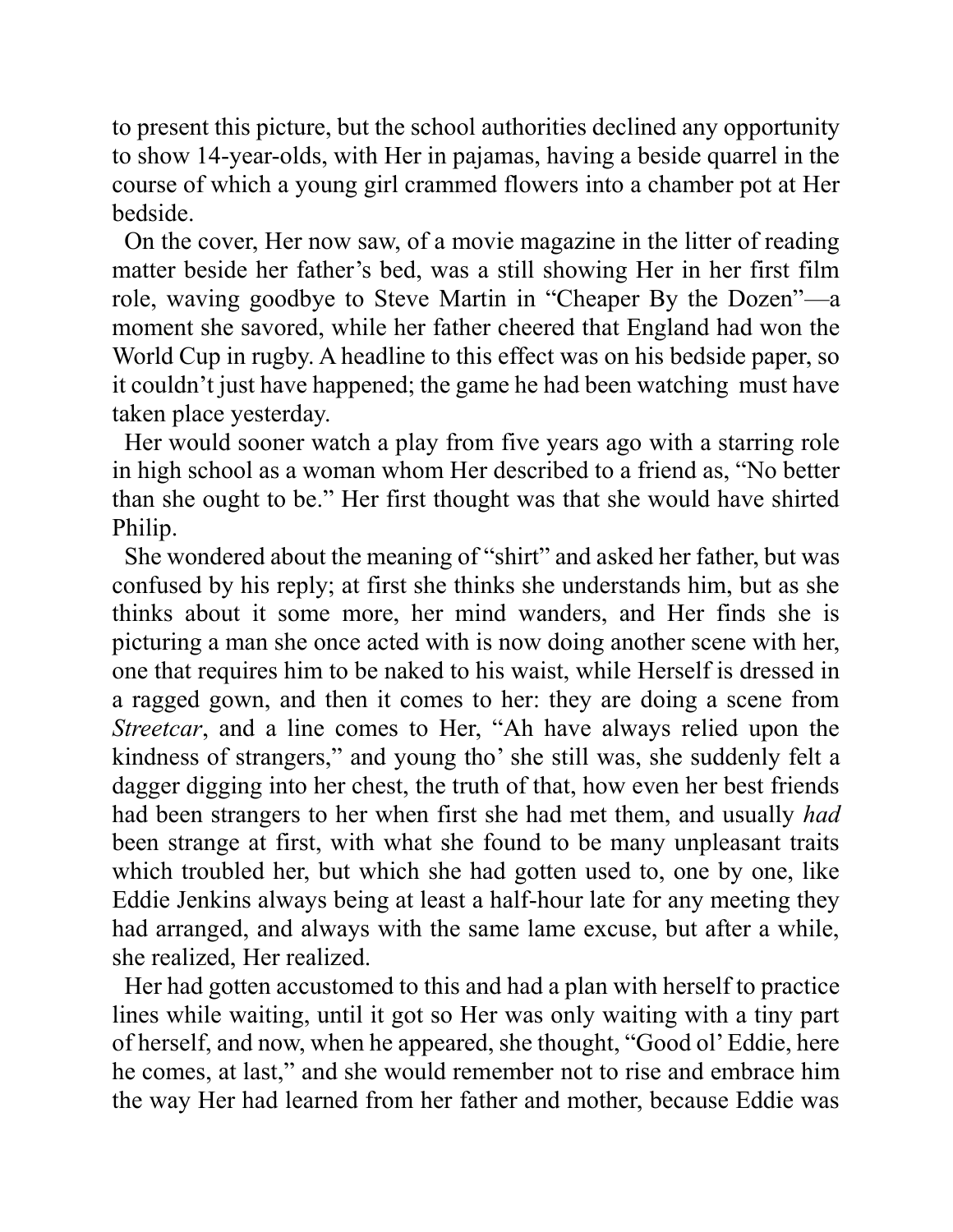shy and, as her dad said, seemed to think being kissed was the same as being dissed.

 There, then, she realized that to be a good actress, she would need to realize Her was always onstage, no matter how used she became to someone, and that much of the time Her would need to disguise this, but by acting in the most ordinary way possible—to keep in her mind a calm lake she had lived near on holiday, strongly enough itself that it could grow calm immediately after any disturbance, like the flushing of a toilet in a side room.

 Her dad told her a lot of wise things when he was in a good mood, although often he wasn't, saying he was going to disown her. But Her thought, *How could he do that? I was conceived; he played a part in that; and he fed me applesauce when I was a baby; I loved that sauce that my parents made from our backyard tree; and now it's as if the little orchard is around me, while Dad is talking about some foreign man on his ward called "Neetsher" or however you spell that German philosopher*.

 Her asks, to seem like she's been following the conversation, "Whose in the other bed? Dostoevsky?"

 Outside the window, she becomes Her again, moving among the poor patients, as though she was a young woman who has, against all odds, been crowned Queen of England, strolling through an aviary, making sure there is birdseed in the feeder.

 I look closer at the feeder and see that the seed has sprouted and a small lawn is growing there. I watch intently as the small lawn swells to fullsize and rugby players begin to play, not because I know anything about the game but because the man Her loves is one of the players. Her is filled with admiration for the obvious skill with which he is playing on this lawn, and I can hear music because it is now half-time, and a band is marching and forth on the field.

 When they reach the end, they sound like a radio. The clatter of applause: the players are returning to the field; my man receives the most applause. Her can see the audience applaud. Her knows that the game will always be going on.

 I, however, am saying my last line of my play, and as it is ended, it is easy to curtsey and bow to the applauding house, because I know I did a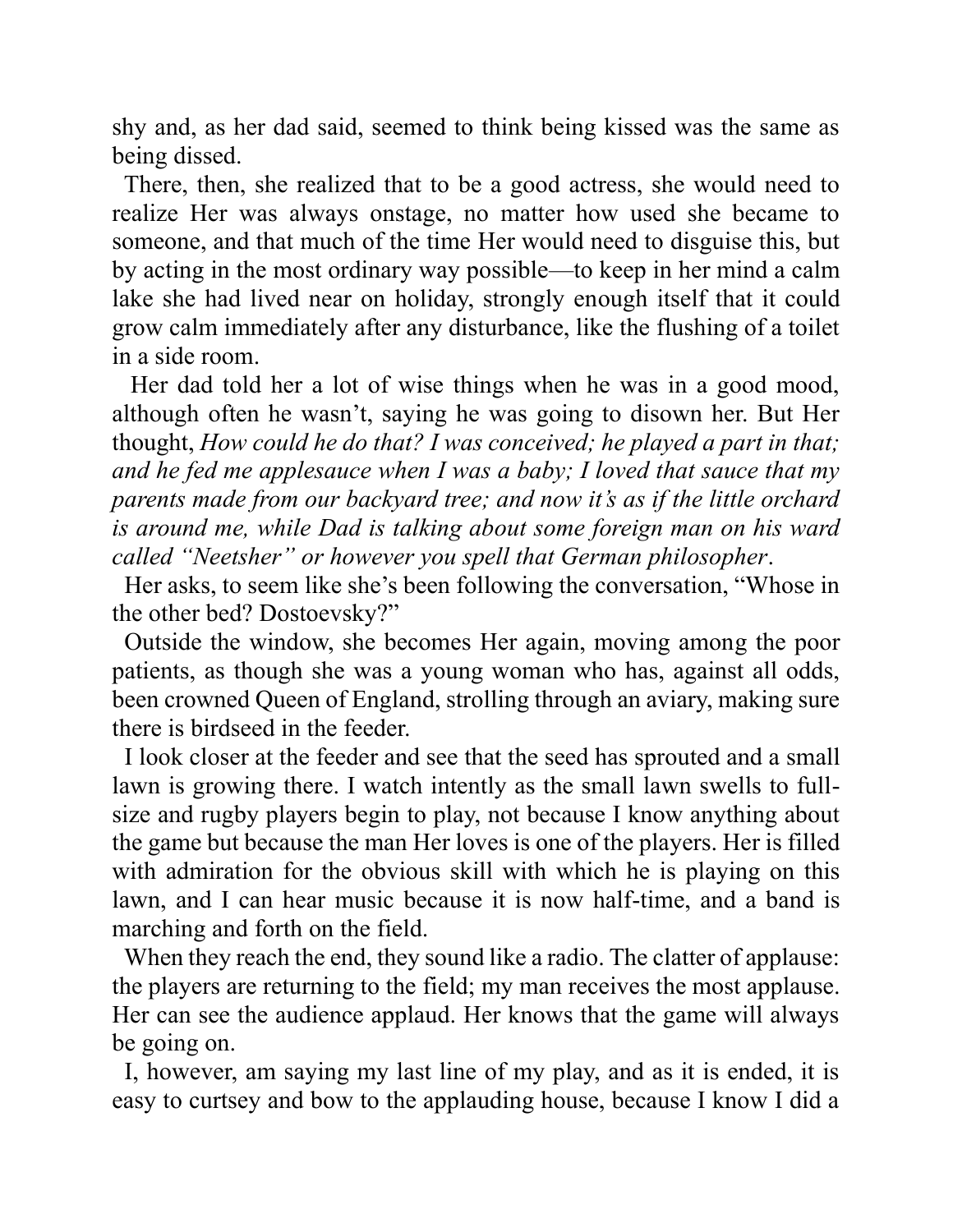good job, and I feel completely in agreement with them, that the actress showed great progress.

## **THE PROMOTER'S PROLOGUE**

Up stirt the Promoter and that anon: What we know of a pilgrim sometimes Discredits his tale. Some tales discredit The tale preceding. Quiet, match or repay. Some have eligible girls, & some older men. Some are about high love and others low. What Denner & Bromige mean by all this And what is lewd is the developing debate.

*Here I entreat Apollo to direct their art Not because they lack mastery But for the rym ys light and lewd, Yit makes hyt sumwhat agreable, Though som vers fayle in a sillable.*

The word "lewd" as used here means ignorant, unskillful. Poet, too, is a four-letter word, and our poets can surely be lewd in another way. I would like to point out some similarities between Bob Dylan and Geoffrey Chaucer as poets of their times. They have the troubadour spirit in common, as well as resemblances between their casts of characters. The Knight leads Chaucer's procession and the last pilgrim is the Parson. Between these two are the extremes of the human condition. Dylan sees our society as overflowing with everything from *toy guns that spark to flesh-colored Christs that glow in the dark,* and he laments that one can *see without looking too far that not much is really holy.*

Dylan dreams he sees Saint Augustine, *alive with fiery*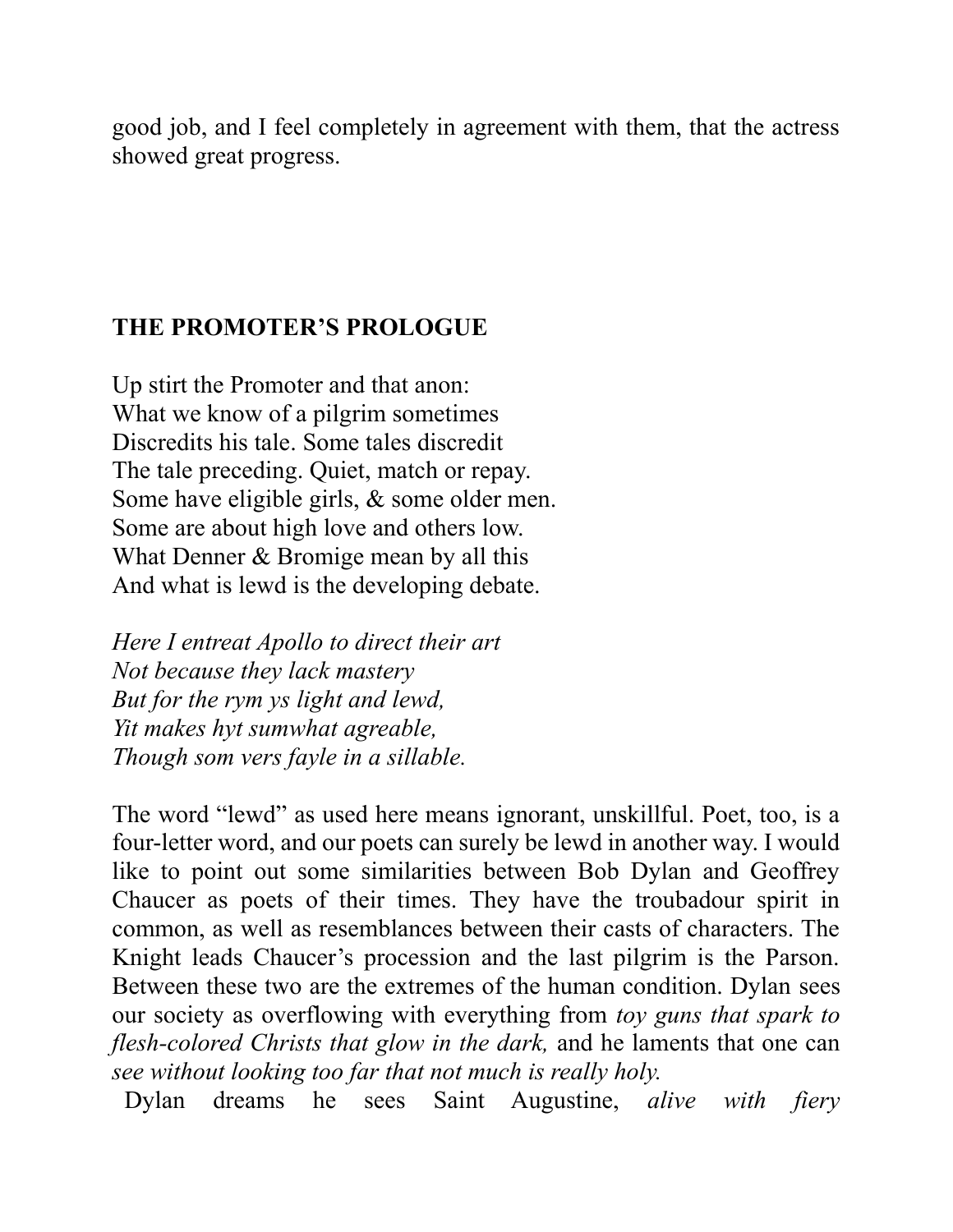*breath…searching for the very souls whom already have been sold.*  Remember, Pope Gregory sent Augustine to England because he had seen Anglo Saxon slaves in the market, saw them as "Angels" not "Angels".

 Chaucer knew the ways of the people of his time, and Dylan knows those of ours, and with surreal touches he gives them new features and other names. Where Chaucer relates the tale of the Lady Prioress with her broach that reads *amor vincit omnia*, there is now a twenty-two year old maid, Ophelia, whose *profession is her religion and her sin, her lifelessness*. There is a Cinderella *who seems easy* with her *hands in pockets Betty Davis style* who reminds me of the Wife of Bath. There's the worldly Reeve and there's Einstein disguised as Robin Hood with his friend the jealous Monk. And the Doctor of Physic in the Canterbury Tales is the none other than Dylan's *Dr. Filth, who keeps his world inside of a leather cup so that his sexless patients won't blow it up.*

 In his desolation row, Dylan delineates his characters with Chaucerian attention to detail. There are businessmen who *con you into thinking you can win what's never been won* and plowmen *digging the earth*. And, for Dylan, maybe none of them know what anything is worth.

 If this discussion of Dylan and Chaucer seems not entirely relevant, look to your Bible and take heart. But you are waiting for my tale. Well done! I'm ready now, and I will tell you one.

#### **THE PROMOTER'S TALE**

I'm a theatrical promoter, and I have many tales. This is one.

 One day, the proprietor of a nightclub called me, and he said, "We have a problem." When he said that we had a problem, I knew he meant I had a problem. The problem was that the owner of the nightclub had spent \$15,000 bringing a woman into town to entertain, and she had a cold. Now we didn't want the public to know that she had a cold, so we discouraged an interview with her, so that people wouldn't find out. In the meantime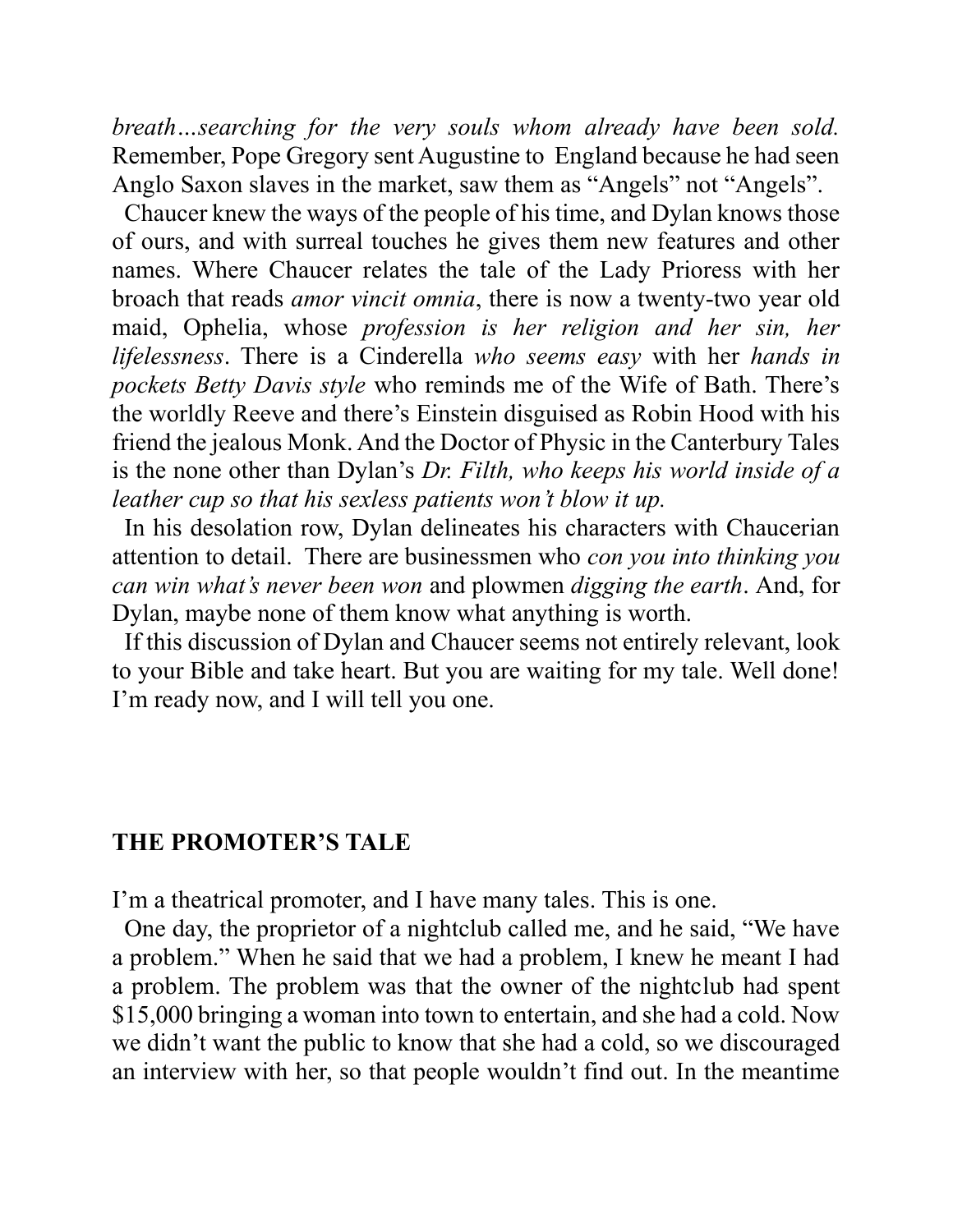we want to get publicity, so we decided tp put a comedian second on the bill.

 Only thing we had to do was to get the comedian. We had no prior information on him, No biographical data, so we decided that the only thing to do was to send me to get something on him, so I was dispatched to his hotel room, to talk to him, to hopefully get some information on him to be used on the publicity, for his coming performance. So, I got over to his hotel room, and he was angry and pacing up and down. I said "Why are you angry?"

 And he said, "Well, look out there. The last time I was here I had paid for a room with a view there was a beautiful town out there. Magnolia trees, tulips; and now, they're digging it all up, and God knows what they're doing out there in front of the courthouse." It was a beautiful city, until they built a fence around all this beauty and dug it all up.

 I said, "Are you angry?" He said, "Yes, I am." I said, "I'm delighted that you're angry. How would you like to go on the radio and express your anger properly?" "I would," he said.

 So, we went down to the radio station, and he got a different kind of interview—not how long have you been in show business kind, but an angry one, that the city center was being destroyed. He got a lot of response. People called in to say what a shame it was that the city was being destroyed, digging it up and putting a fence around. It was good, a lot of good response to the comedian for speaking about it on the radio while he was here.

 After it was over, I asked him, "Would you like to do more?" He said, "Certainly." So, I took him to a bar, and sitting a nearby table were three university students. We sat near them, and I told them, if this was California, we would DO something about it. So, they went down to a nearby store and got some paint and brushes and began to paint on this eight-foot high fence around the square. Who stole the lawn?

 But before they finished this sign, we left them and went to phone the police…that is, having persuaded them to paint the sign, we turned them in. And then, we called the newspaper. The reporters arrived at the same time as the police. Just as three students were finishing the sign, one paper took a picture of their sign and smeared it across the front page. The reason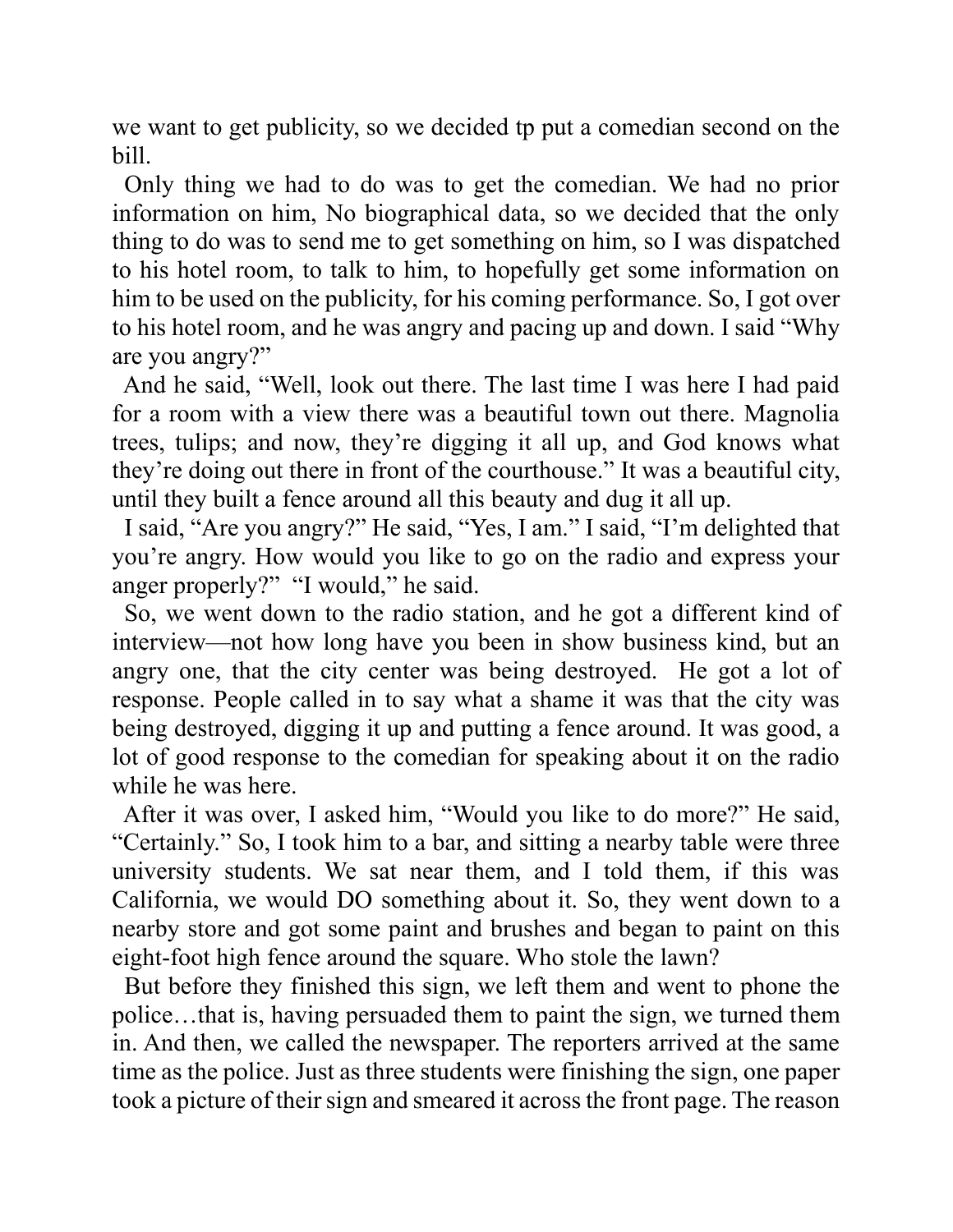was this big politician was digging up the lawn to build a concrete fountain.

 We got reaction from two levels of government. First, the mayor said, There's been a lot of bad publicity against this site. Let's hear some suggestions about how to deal with it. But first, we have to do this properly. Let's get suggestions from the Art School." So, I immediately phoned the principal of the local art school and he said, "Our students are too dignified to paint on fences. Thank you, and goodbye."

 My reaction was to instantly phone the editor of the big paper and say, "The art school won't have anything to do with painting the fence. They won't issue any permits."

 They said, "Well, that's not the worst of it. The mayor has withdrawn his offer."

"It's a shame to let it die," I said, and he said, "Yes, it's a slow day." I said, "Why don't you find a long-haired artist and take him to the mayor personally and get the mayor to write him permission to paint one picture on one fence, and I'll do the rest…"

 "Ok, Fred," they said, "and you do the rest." So, they started the kid painting.

 In the meantime, the Provincial Government crews arrive and start to paint the fence with spray guns and start to paint the fence alternately red and white and red and white all around the grounds. They painted 800 8x4 plywood panels. Gradually, the government contractor is approaching the individual long-haired painter's panel who is doing his thing!

 The comedian and I are talking to both sides before an imminent confrontation between painting contractor from the big government and the kid who is doing his own thing. The come together. The painting contractor says, "I'm afraid, my boy, you'll have to stop doing your thing. This panel must be painted red.

 The kid says, "Don't bother me, man, I'm doing my thing." The contractor gets very angry and phones the police. We don't have to do it; he does it for us. We're right behind him; we phone the press. Now, the press comes for a second day. The come even more so, television, as well. It's been a front-page story for one day. It's been a confrontation between the government and the individual, single artist.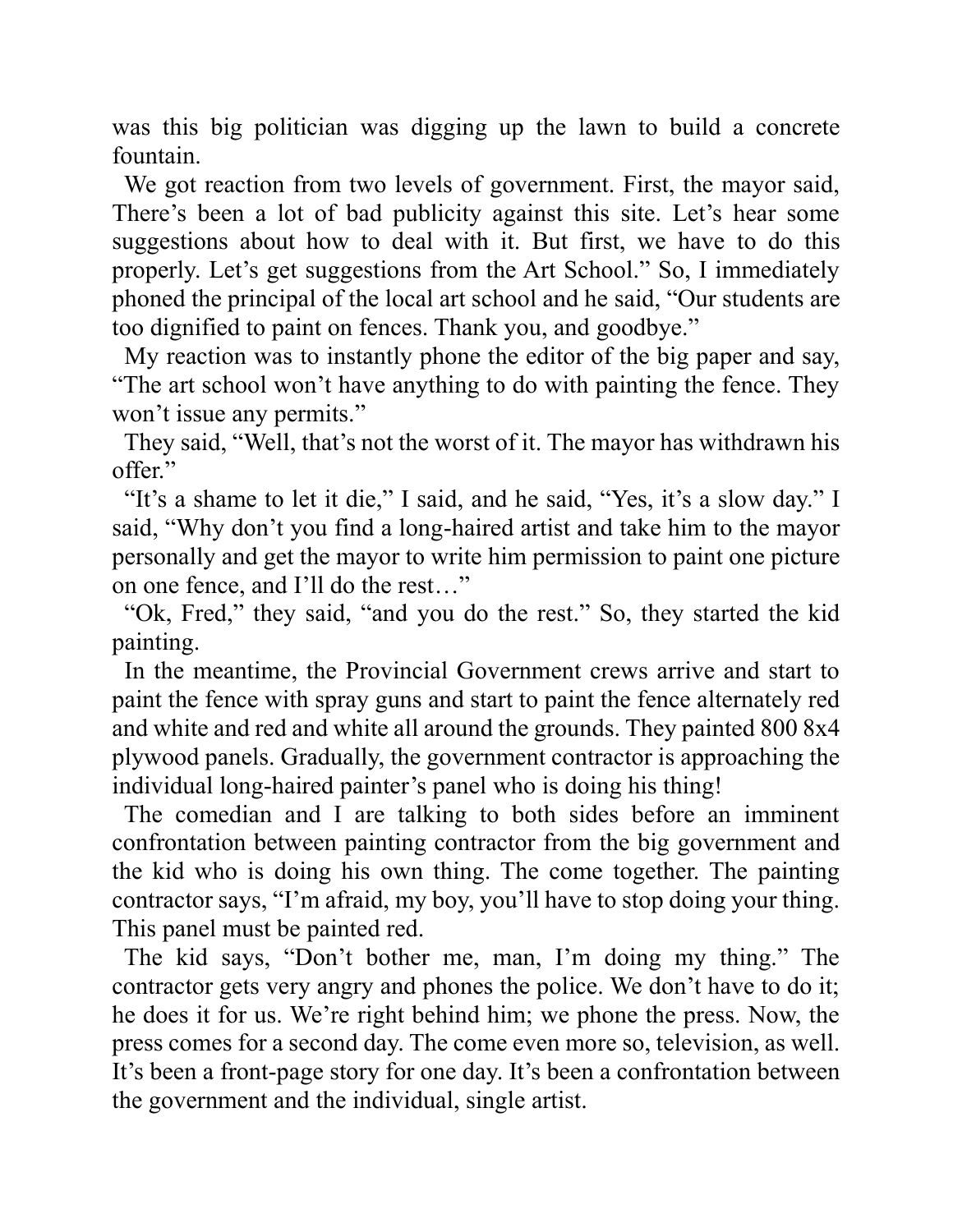The policeman wants to make sure that everybody understands what the issues are, so each is asked in turn. Then, the policeman asked the individual artist to show his work order to the press, and this he did.

 The individual artist then reaches into his back pocket and pulls out a piece of paper signed by the mayor. So, the policeman now has two pieces of paper to evaluate. He notices the boy's paper is signed by the mayor, and he says, "Well, the mayor's my boss, go ahead, kid, do your thing."

 So, the individual artist wins out over the big government that day. The TV and the papers go away with their big story: *Single Artist Wins Out Over Provincial Crew*, and I'm left alone with the kid.

 I tell the editor, "We'll show the world we export not only lumber but art." He says, "Mr. Johnson over at the North Shore at the North Shore Terminal about has a boxcar for you."

 We went over there in pouring rain. The terminal workers gave us a tarpaulin, and my six foot nine Cree Indian artist began work on his boxcar. Ultimately, it would go over everywhere in North America. We got \$500 to paint it. So, my six foot nine Cree Indian artist began to paint this mural that in the end would go all over the continent.

 It took him a month to paint it, every day, I would get a call from the business department of the railroad asking if it was finished yet because the boxcar was costing \$500 a day in downtime.

 The PR men were panicking every day. But after he'd done the painting, the six foot nine inch Cree Indian had to apply three coats of lacquer! But finally it was done, and it went all over America show the art work of this six foot nine Cree Indian. It was on TV, in all the newspapers, and it finally was sent on its way. It went as far south as Muncie. It went to North Dakota, New York, Montreal, down to Kansas, and all over North America with gorgeous mural on it.

 A month later I had a call from this multi-millionaire in Toronto who was putting on a play that had originated in Vancouver, and he'd heard that I had promoted the play. And he wanted me to come to Toronto to promote it there. So I went. In Toronto, I went to a toy store, six weeks before the play was to begin. Again, I used the boxcar, as I went to model rail way store and bought a scale model and painted *Like Father, Like Fun* on its side. I also painted the remaining panels around the lawn.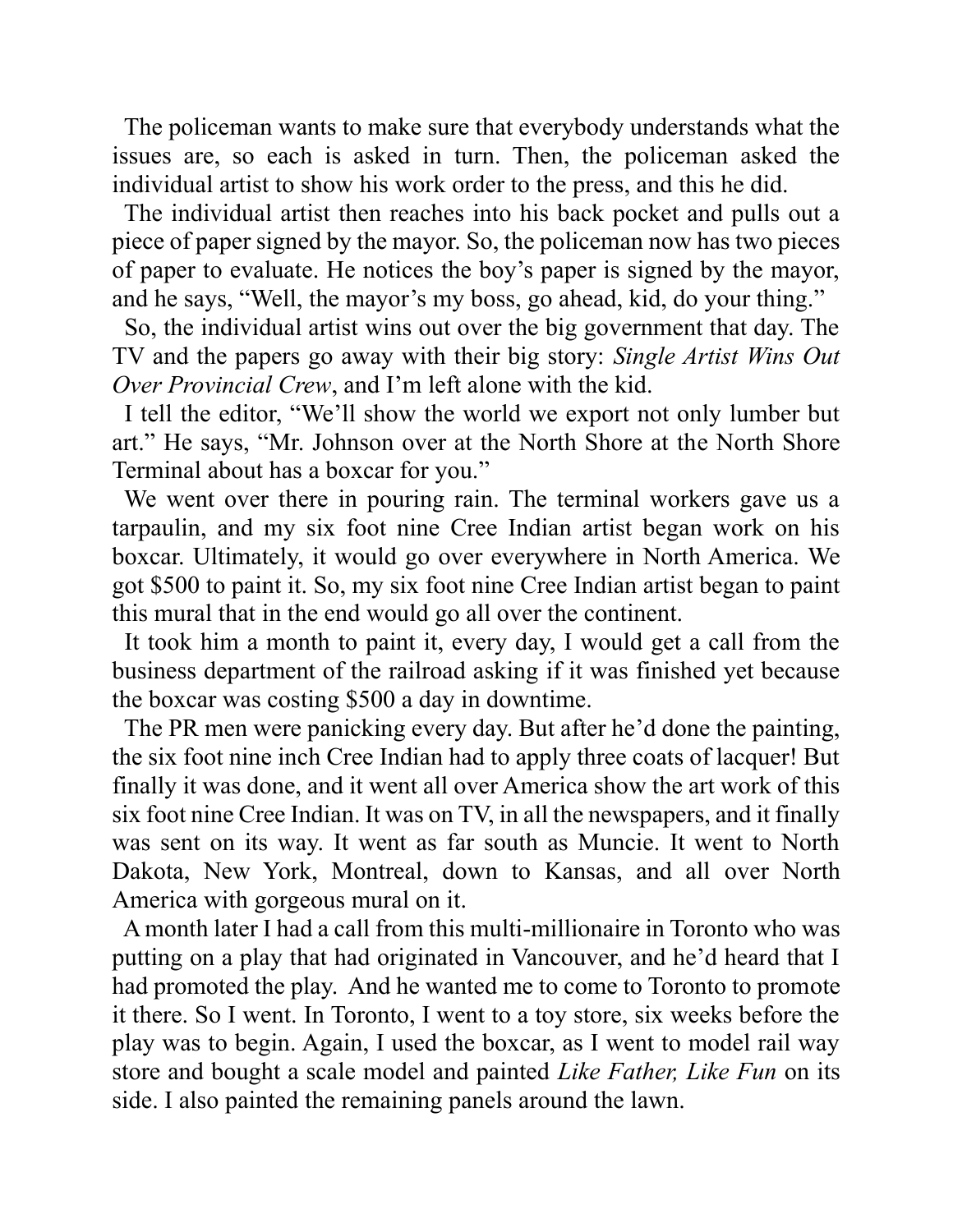Then, I went to all the media with the following story. Not that I was a press agent, but that I was a sign painter, and if anyone saw this actual boxcar, that I had permission to put the name of the play on it, and I was searching for this boxcar, and that if anyone saw it, say at a level crossing, they were to phone in to the newspaper or to a radio station and to let me know the direction it was headed and the approximate speed of it.

 Now, of course, I never did catch up to the boxcar, but I did get a lot of publicity for the play out of it.

 Here we descended from our vehicle, tipped our driver, and checked into a lovely hotel in Stratford-on-Avon.

### **THE COACHMAN'S PROLOGUE**

The pilgrims have just seen *Twelfth Night* at the Globe. It's a nice setting—Stratford-on-Avon—a large country town full of theatre people.

 And they stay in various hotels, all thirty-four pilgrims, even though some of their tales are never told except by hotel maids and, in one instance, by a hotel male.

 They are sitting in a bar, discussing the play. "I thought that when Viola was dressed as a man, she acted too effeminate. She needed to act it out in a more masculine way," said Mrs. Jiffee.

 Mr. Springfield laments, "Oh, damn, I had a tale to tell called 'Horse Chestnuts of Lower Plethy'—and could've been a hit, had Doris Day singing, 'You don't say Pair-ee, you say Pair-us,' but it'll have to wait until we finish this tale about Shakespeare."

 "Leave Shakespeare out of it," said Mr. Jiffee. "He wrote the play. Let's talk about the play. And that's that."

 Quite emphatically, Mrs. Springfield exclaimed, "This is Shakespeare's way of saying he's gay—because he like to dress a boy as a girl, who was then dressed up as a man, which confused the cast into thinking she was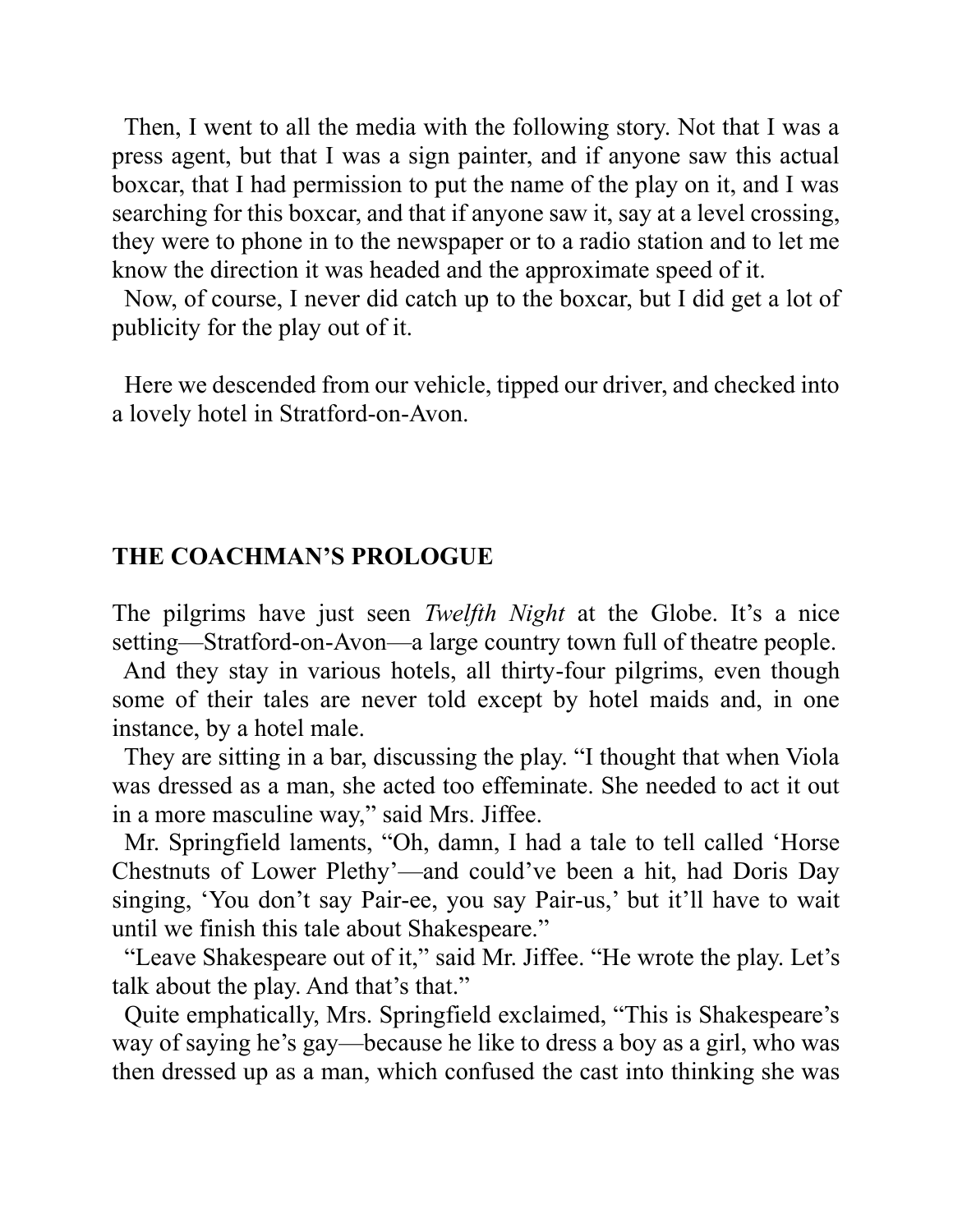a man, but then along came what's-his-name"—some kind of 'bear' in Italian, I think…"

"Orsino," put in the Poet.

 "Yes, Duke Orsino, and she fell for him, and as soon as the *contratemps* was cleared up, all the stuff that makes this play a play was cleared up, she could show herself as a man, and he could say, 'Hot diggedydog.' It was more realistic the way they did it, and I liked it better the way it was."

 "It won't do you any good to try and read into Shakespeare's mind," said the Busman. "It just turns the play into a Freudian soap opera. Whatever way you play it, it turns out that way, but at the end, when he turns into a she, it turns out the way that Will will have it—that's why *Twelfth Night* is also called *What You Will.*"

## **THE COACHMAN'S TALE**

Dillard has given up on simple living. What's the point when all of his pals from *the good old days* have already begun to cave in. Just last week he went over to Mac's for a beer and discovered him completely spread out on a black leather recliner, with a new plasma screen TV that seemed to be as big as Mac's King-sized bed if it was turned up on its side. Hell, Dillard remembered when Mac's king-sized bed was the only furniture in the place, engage in any activity not involving a bed and you had to sit cross-legged on the floor.

 "What the hell's this?" Dillard had said, when he discovered Mac spread out like that, a TV remote in one hand, the other clutching the recliner lever as if ready for any last-minute adjustments.

 Mac jolted forward and said, "What?" in that same defensive tone he had used back in '93 when Dillard discovered him in bed with the girl Dillard had been trying to make the moves on ever since she blew into town on a wave of Nag Champa. Sure, Dillard has gotten her in the end, they were married now, and Shelley swore that night with Mac had been a horrific, psilocybin induced mistake and that where in the hell else was she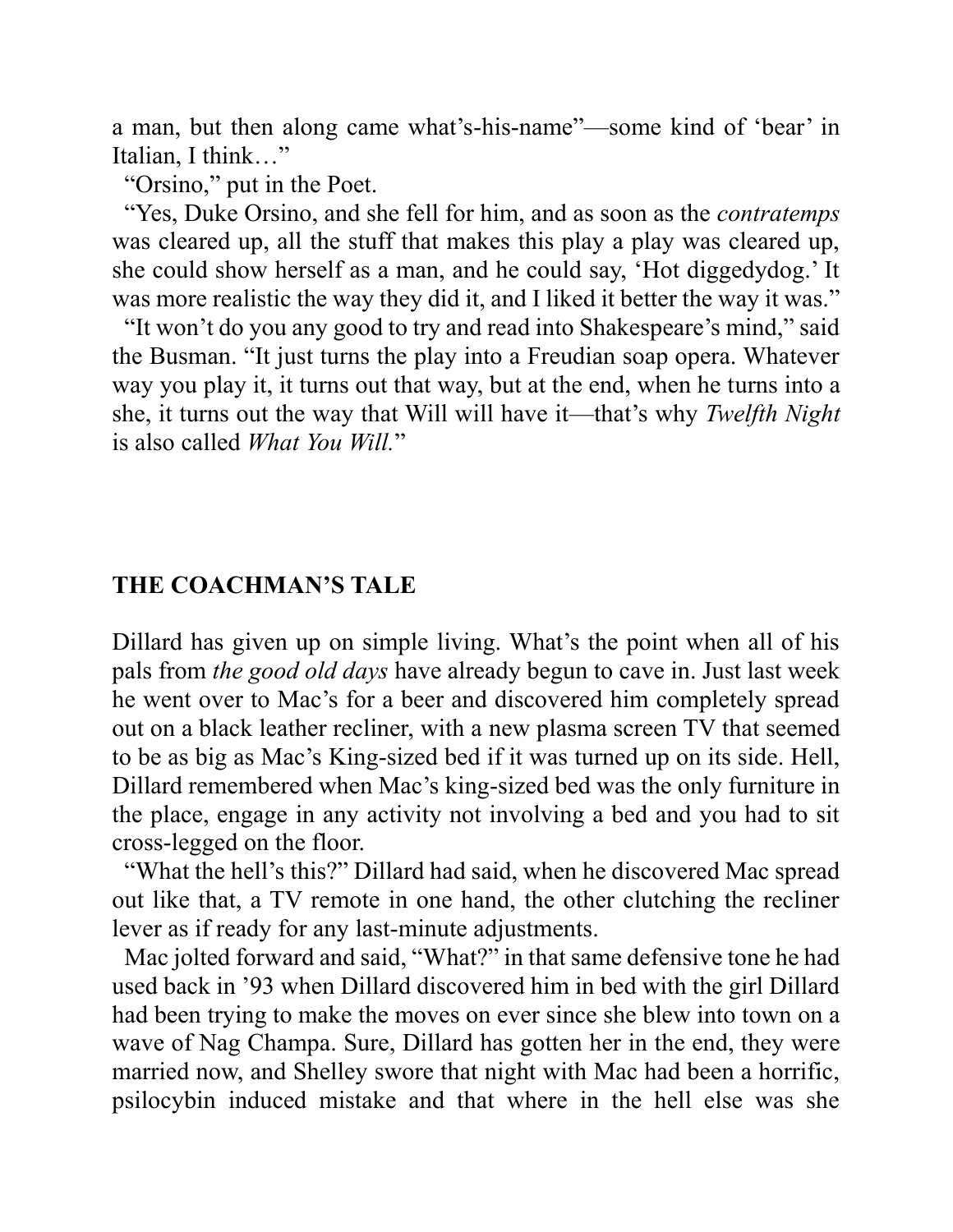supposed to sit down besides the bed? Dillard had gotten over that one, sort of, but just the same, Mac's defensive tone put his shackles up and he felt overwhelmed by the desire to smoke a joint despite his promise to Shelly that he would give it up now that they were expecting the baby.

 "What's with the TV, man? And the recliner?" Dillard tried to control his agitation but still his voice came out tight. Shelly has taken their television to the Salvation Army only the day before, she didn't want the baby raised that way, and now here was Mac, giving into consumerism like he hadn't spent the last twenty years in hemp pants and Jesus sandals.

 Mac shrugged and settled back down into his seat. He flipped a few channels randomly. "I threw my back out in yoga on Friday, Dillard. Jesus. Chill out man. When was the last time you got laid?"

### **PROLOGUE TO THE END**

"It hasn't been feeling right since the Democrats took over Congress," the man with the bow tie said.

 The man next to him on the bench outside the tavern was wearing dark glasses and looked down the road at the Tudor facades in Chorley Wood. "Right," he said. "It hasn't been feeling right to me since the War of the Roses…I mean, from a historical point of view. You know, Tony Blair with all his liberal talk and all his conservative behavior. I'm glad we're headed home. When I get home, I'm going to an opening of *Our Town* in Sebastopol. I could use some good ol' American homespun realism about now. How about you? I've got a couple of extra tickets. You could bring your wife. We live in the boonies. We might as well see a play about how we really live."

 "Not sure Trixi would like that," said bow tie. "She likes the tube. Real theater scares her. Too much reality, I guess." He looked down at the paper on the bar top: DEMOS TAKE HOUSE. "It's demolition time," he said wistfully, "and just when everything was going so well in Iraq. We should stay the course and see the mission through, and now we are likely as not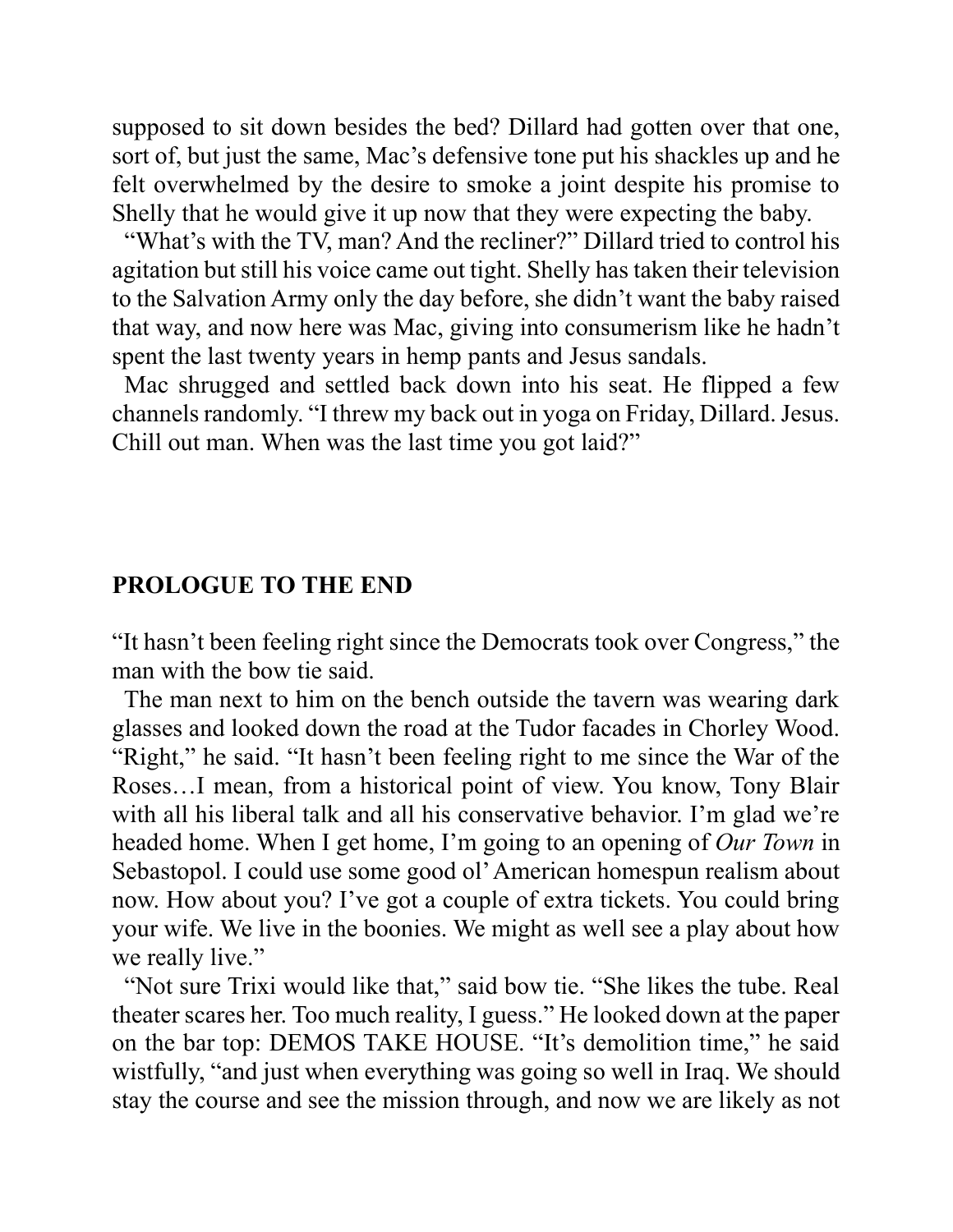going to have a drawdown of troops and a withdraw in defeat."

"Don't fold all your legs in one basket," said the man in shades.

"What did you say?"

 "Just a matter of speech, that's all," said the other, "and a bit twisted to boot, but you can do what it says, unfold your legs, or to read it another way, relax, don't be uptight, look on the bright side, in no time at all the Democrats will be the ones with a failed policy, and we will be trying to undo all the torture legislation and habeas corpus shit, and we'll be a long way down the pike and a lot further from a *government is best which governs least* kind of utopia."

 His companion turned and said, "More likely we'll be in a state of siege due to some dirty bomb thrower. Sure, we'll have universal health care. We'll need it. But we'll also have sexual predators on every street corner performing gay marriages and doing stem cell research on aborted fetuses, but what the hell, it's a free country, even if you can't afford it and have to steal it. One big Kleptocracy is where this is headed. But, at least, I'm still sober."

"You're a true Antidisestablishmentarian, I can tell," said dark glasses.

"You mean the ones with funny hats?"

"No, I mean the ones improperly clad."

```
 "Well, any port in a storm."
```
"Make mine *Sandiman's*. The innkeeper poured him a drink.

"No matter the hats?"

"No matter the hats."

"No matter. Hats or no hats, Skål!"

"Skål! to you, Sir."

### **THE END**

Fred Hill left David and Richard with what they each found a mysterious piece of advice: "There will always be a place for the two of you in B.C.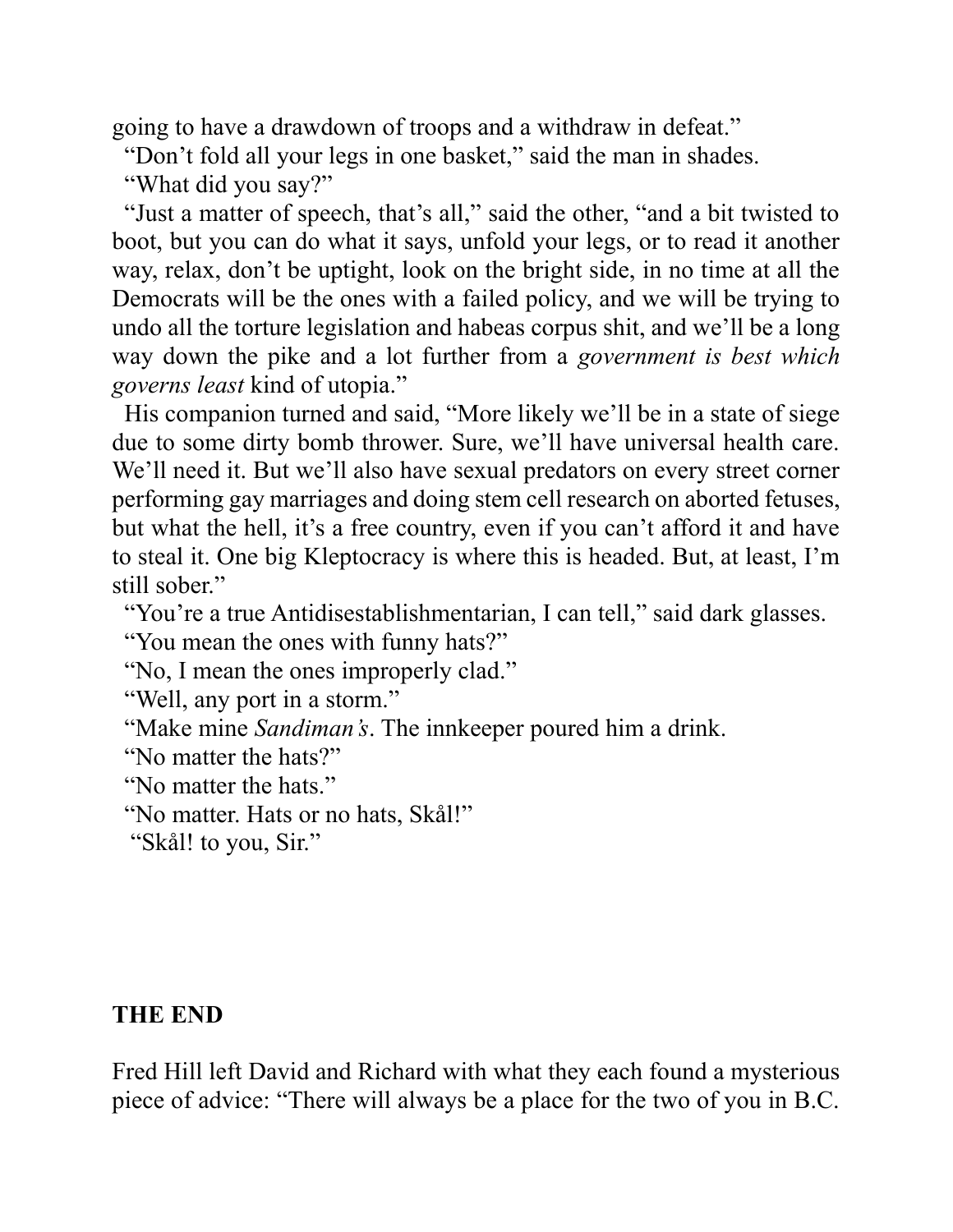There, we will never run out of water." What they both found odd about this was the rain that was drenching San Francisco that day, and had been, for three days straight.

As they approached the Gate Bridge. the rain increased in volume.

 "It'll this all the way home," said David. "Fred's bought too much of that climate-change crap."

 "I'm not so much puzzled by his meteorological beliefs as I am by the other thing he said," replied Richard.

"Well, yes, that was a peculiar remark, too," agreed David.

"What was it he said? 'Don't unfold all your legs in one basket'?"

"Oh, did he say, 'unfold'?"

"You're going as deaf as a goalpost, Bromige."

"Well, it doesn't really matter, this time."

"Right, folded legs can soon be unfolded."

 "That's as may be. But 'one basket' is the important phrase. It probably refers to the condition of marriage," speculated David.

"Fred's married, isn't he?"

"Forty-some years."

 "I get it. He was going to get a piece of ass before he caught the plane to Vancouver."

"Yeah....but I don't quite have it figured out, that way."

"What's his wife like?" asked Richard.

 "A wife of some forty-odd years. Extremely odd. I don't know if they're back together or apart again."

 "Do you think he'd be screwing Joanna What'shername?" David made no reply but looked sulky.

"What's up?" Richard asked.

"I wanted to make it with Joanna when we were young. She was living near us. This was the winter we went back to London. Joanna was married, too. But her husband was teaching back in Vancouver. She used to flirt with me. She was one fine woman. But one night she phoned to say she knew my wife had an evening rehearsal, so why didn't I come by and keep her company? So go I did, but when she opened her door, she was in the altogether. And when she kissed me, all I could taste was Scotch. And when she spoke, it was drunkard's syllables. I felt like I could have been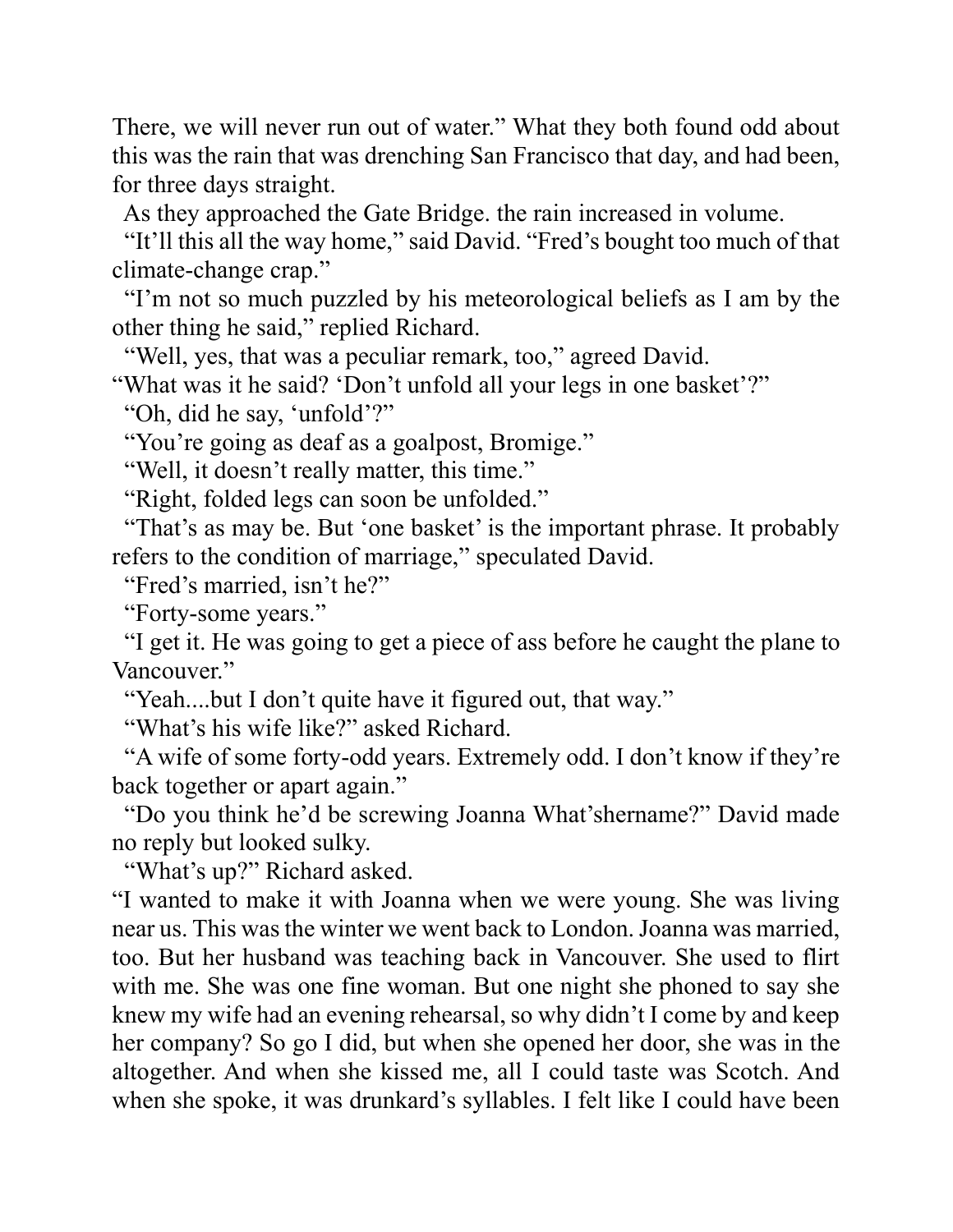anyone. At this stage, I had never been unfaithful to my wife. And I thought, 'Then why, now?' But what a lovely body! I told her I was late; Ann would be home soon. And she was, too, five minutes after me. Oh, joy! and, of course, Oh, goddamit! Joanna was a hard one to have to forget. Is."

 "Yeah, those 'close but no seegar' ones can really haunt. I turn to Buddha to get them off my mind."

 "I wonder what Fred Hill is going through, working with Joanna again." "Were those two ever a twosome?" inquired Richard.

 "We're gonna have to wait for Judgement Day. Do you have one of those, in Buddhism?"

 "Oh, we're judging the illusions of this world all the time. In the present. Now."

 "Yes, well, I thought they were, back then, but now they're both in their sixties," Bromige sighed.

Richard said, "They're spending a lot of time together, you say?"

"A lot," David agreed.

"But Fred won't say?"

 "Well, he puts his finger to his lips whenever I ask him. But I've seen him together with Joanna, and they don't come off like being a couple."

 Apparently wearying of the topic, Richard said, "Well, we'll see. But now's the hoax progressing?"

 "Fred's had her paint several pictures. He simply gets her drunk on cheap sherry and talks while she goes on painting."

 "Is the plan that she'll have enough to exhibit them in concert with the opening night of the play?"

 "Right, they'll be exhibited under the name of Madame Grekunso, a Czechoslovak painter who has been granted a visa to come to Canada on compassionate grounds."

 "And what play is your ex starring in? Something by Chechov? Turgenev? Did Turgenev write plays? *Fathers and Fun*, wasn't that one of his?"

"No, no, nothing Russian. Thorton Wilder. *Our Town,* I think."

 "So, Hill plans to create an art show hoax, and the woman who pretends to be a nobody is actually well-known in Poland for her painting."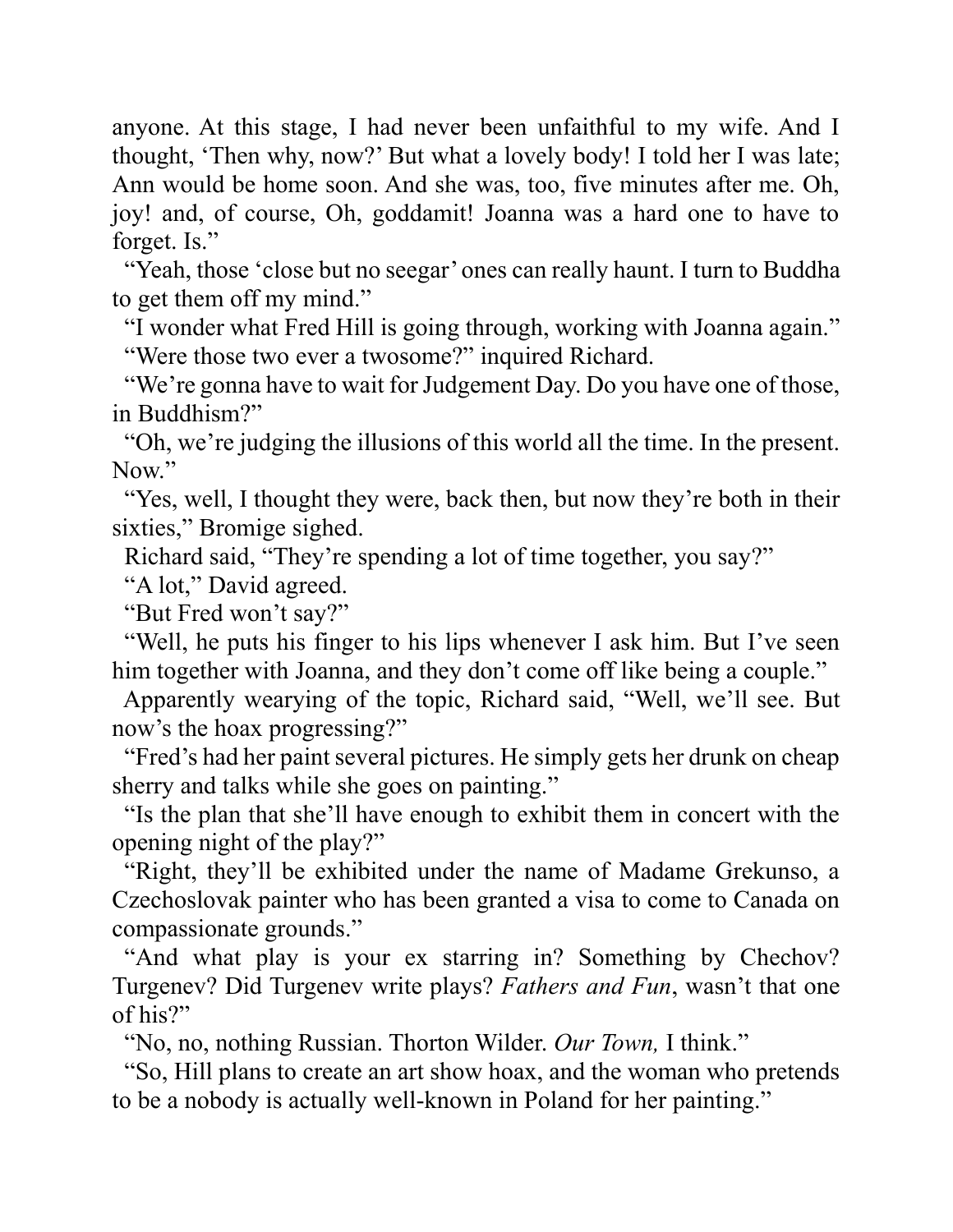David notices this disparity, but not wanting to interfere with his friend's plot, he keeps quiet. David's ex-wife, who is starring in the play, has one idea about selling these paintings and Fred Hill has another.

 "And the woman's painting proves so popular" Richard continues, "that your ex-wife throws a fit. No one is watching the play, and this catches the attention of a terrorist organization, who fill the theater, and the artists thus become the unwitting operatives of terrorists."

 Richard and David decided to proceed with the project. You must remember that this was years ago, when people were in the mood for Thorton Wilder. There were people in California who had a hankering to see down home stuff. People felt that everything was so crooked in society that they might as well watch some straight forward interpretations of real life in the boonies.

 Richard and David thought so, too. I was often with them and loved to listen to their conversations, and since I, too, had once been involved with Fred Hill on one of his pranks. I was his fan, forever more. The two old boys were recalling the hoax element that occurred in their earlier staging of *Our Town*, because while they'd been in England, a little theater in Santa Rosa had been doing a production of this play, and they were going to see it as soon as they got back from their travels. I was on the Airporter with them, but I would be getting off in Petaluma, where I live.

 And who am I you may ask? I am a Clerk in a local branch of the I.R.S. and in that I deal with last things, after death, judgement, heaven, and hell. As they say, *There's nothing surer than death and taxes.* More to the point, I am a member of what Chaucer would deem a Fourth Estate in the medieval hierarchy of Knight, Parson, and Commons. In other words, you can trust me.

 But enough about me. Richard and David were sitting in the seats in front of me rehashing what went wrong with a previous production of *Our Town*. The trouble was that the painting by the alleged Russian, Madame Grekunso, were of more interest to the first night audience than the play. People kept milling around in the foyer and discussing the paintings.

 Finally, Joanna said that the paintings had to be cleared, and they were cleared, but not before Fred pinned red flags on the paintings that had been bought, with the names and phone numbers of the owners and the amount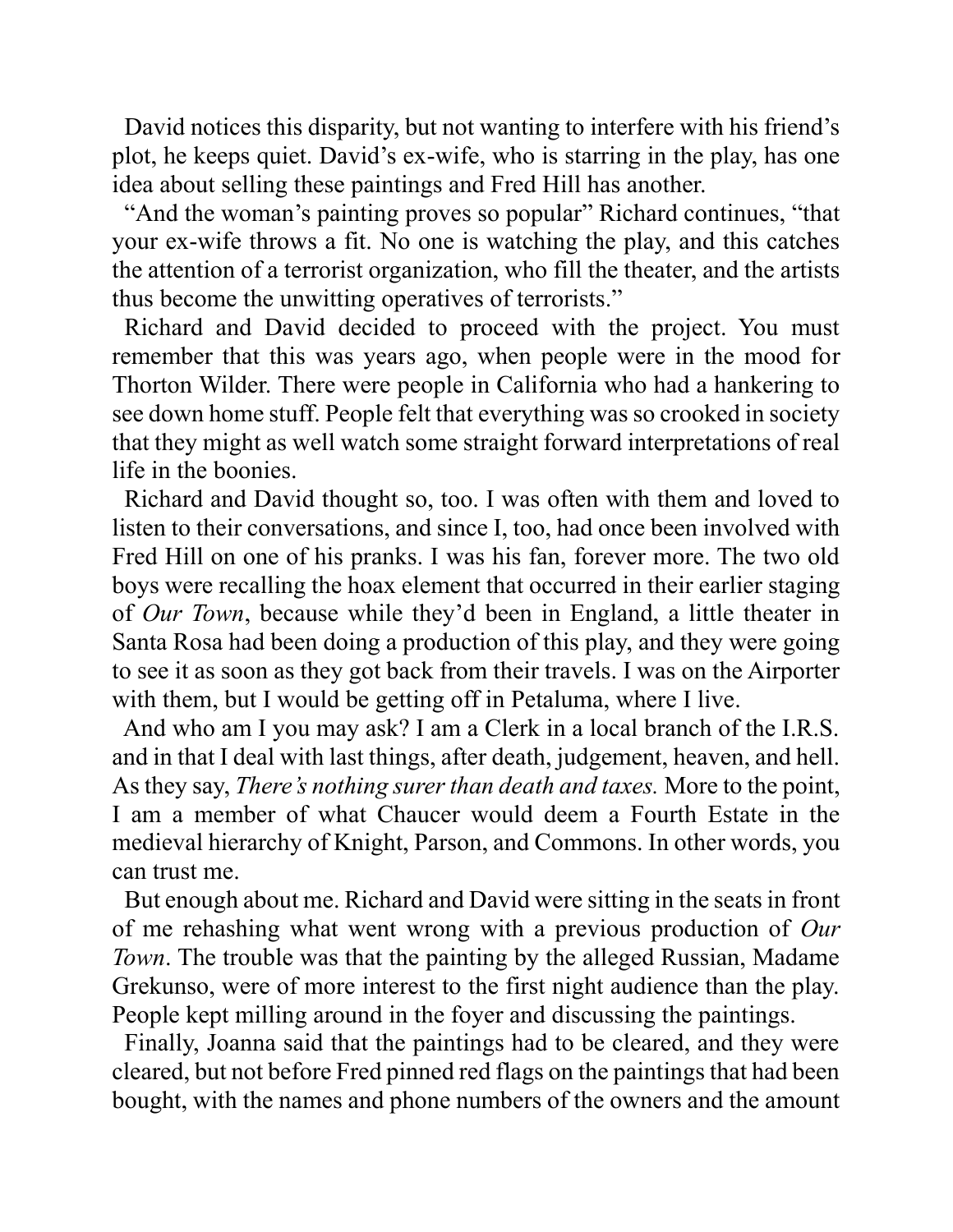they had paid. The prices were surprisingly low, people said. This was because Fred didn't want to push his luck. You see, David's ex-wife, the actress, Ann Brightstone, had no patience with the artist, who she viewed, perhaps rightly, as a fake.

 There was no love lost between her and Joanna Randier, whom David's ex thought had slept with David when she was still married to him, although David told her, "Close, but no cigar!" Besides, David's close friend back then was Rob Erie, whom Ann found also attractive, and so jealousy flamed her feelings towards Joanna. It was a small world, apparently, their Vancouver. But now it's time to go ahead to David and Richard's conversation on the Airporter the other day.

 "That's nothing to the trouble we had the second night. There were only five paintings without red flags on them left to buy, and they varied greatly as to whether Joanna had drunk, enough sherry while she was executing them or not," David reminded Richard. "That sherry, in sufficient quantities, vastly improved her painting skills!" he went on. "Remember how those two playgoers fought over that one picture? I thought it was the best of the whole bunch, but they were furious. Each claimed that Fred had told him the picture was his!"

 "Right, Fred had to do some slick talking to get that one straightened out," said Richard.

"Not that he could," said David.

"True, not that he could. Even with those two guys."

 "That guy who *looked* like an art expert was there. He was a friend of Fred's, and in exchange for a lid of Korean weed, assured the more doltish of the two that the pick of the lot was really that picture that no one wanted to buy, that its 'emptiness' told us more about the painter's life behind the Iron Curtain than anything else she had dared to paint."

"Wasn't this the only painting she did while sober?"

 "The liquor store was out of Regal Sherry, so Fred bought some sort of Port that night, and it made her throw up."

 "That was some shit wine, alright. We finished it, but I don't remember us throwing up."

"Her's was a delicate nature," David said, and they both laughed.

"So, Madame Chekovski made a mint," exclaimed Richard.